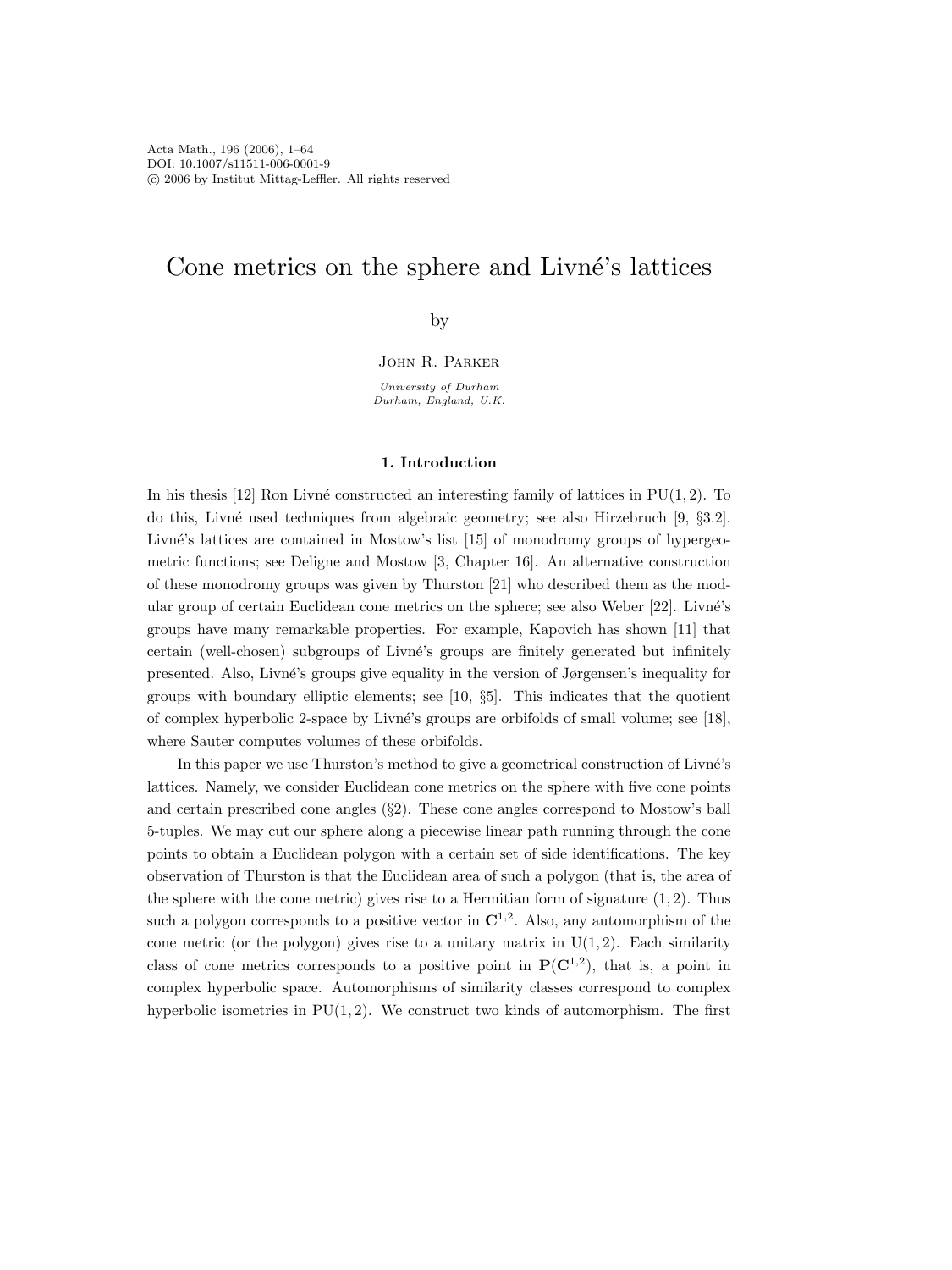arises from changing the piecewise linear cut to obtain different polygons corresponding to the same cone metric. This is done by interchanging two cone points with the same cone angle. Such an automorphism could be realised by performing a Dehn twist along a simple closed curve through our two cone points and which does not separate the other three cone points. The second automorphism is an example of one of Thurston's butterfly moves. As described in [21], the moduli space of cone metrics does not form a complete subset of complex hyperbolic space. To get around this, Thurston uses formal automorphisms, which he calls butterfly moves, to extend the moduli space to points corresponding to non-simple polygons which are not fundamental polygons for a cone metric. We consider the group generated by these automorphisms which, a priori, are only subgroups of Livné's groups.

We go on to consider how the automorphisms described above act on complex hyperbolic space. In particular, we construct a complex hyperbolic polyhedron  $D$  (§3) and use Poincaré's polyhedron theorem to show that our automorphisms generate a lattice with fundamental domain  $D(\S 4)$ . Poincaré's theorem also gives a presentation for the groups, and we show that this presentation is the same as that given by Livné in  $[12, \text{Lemma 3},$ p. 108]. Thus the groups are isomorphic, and so, by Mostow rigidity, they are conjugate. As is well known, there are no totally geodesic real hypersurfaces in complex hyperbolic space, and so, when constructing polyhedra, one has to make a choice of hypersurfaces containing the sides. Our polyhedron  $D$  has eight sides, each of which is contained in a bisector. Thus it is remarkably simple (compare [5], [7] and [20]).

In the final sections we give further links between Livné's groups and other interesting groups, namely the Eisenstein–Picard modular group [7], Mostow groups [13], [5] and triangle groups [19], [17]. In particular, Livn´e groups have (non-faithful) triangle groups as normal subgroups. These are either a lattice (compare [4]) or are geometrically infinite (Corollary 7.4). Moreover, these triangle groups give a counterexample to a conjecture of Schwartz [19] (see Proposition 7.5 in our paper). The corresponding quotient groups are faithful triangle groups.

There are two major aspects of this paper that are new. First, Thurston's construction of complex hyperbolic lattices has not previously been combined with Poincaré's polyhedron theorem in a completely explicit way, although this is what is going on behind the scenes in Thurston's work. It should be possible to extend the construction of this paper to many, possibly to all, the groups on the Mostow–Thurston list. Secondly, no fundamental domain for the Livné groups was known previously, and hence no explicit analysis of the geometry of their action on complex hyperbolic space was possible. This is important for two reasons. First, they are a particularly interesting family of lattices and, secondly, they provide a family of lattices with fairly simple explicit fundamental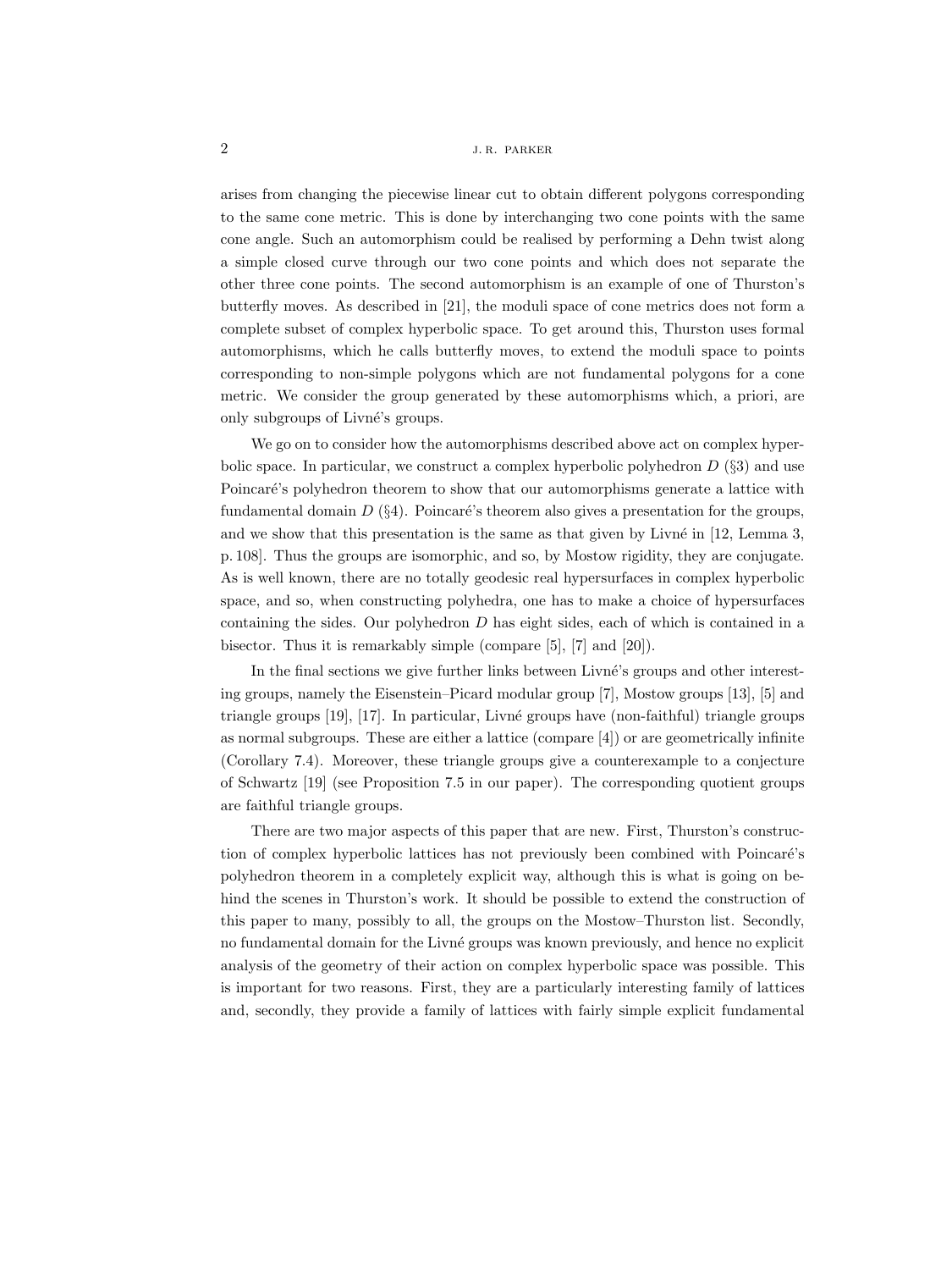polyhedra. Since there are very few examples of complex hyperbolic lattices known, and even fewer that have been analysed geometrically, this will aid the formulation of general results about complex hyperbolic lattices. Furthermore, calculations in complex hyperbolic geometry have a tendency to become extremely complicated, which means that explicit constructions are rather difficult to obtain. Thus it is quite remarkable that the polyhedra we construct are so simple.

Part of the novelty of this paper is to provide new proofs of results that were known previously. Therefore we keep our treatment as self-contained as possible. We choose to give simple, explicit geometrical arguments wherever possible, and we are able to make a good choice of coordinates in order to do so. However, sometimes we are forced to resort to algebraic manipulation, and this somewhat obscures the geometry. We also try to emphasise the connection with and the links between earlier results. There are further links that we could have explored, for example from our description we can demonstrate that all the Livné groups are arithmetic except the one with  $n=9$  which is not arithmetic. We shall give the details elsewhere and not discuss arithmeticity here.

*Acknowledgement*. While writing this paper I have had useful discussions with Martin Deraux, Elisha Falbel, Bill Goldman, Nikolay Gusevskii, Norbert Peyerimhoff and Rich Schwartz. I would like to thank each of them for the different kinds of help they have given me. I would also like to thank the referee for his/her many helpful and insightful comments.

#### **2. Cone metrics on the sphere**

A cone singularity of a manifold is an isolated point where the total angle is different from 2π. This angle is called the *cone angle*. A Euclidean cone metric on the sphere is a metric that is locally isometric to the standard metric on  $\mathbb{R}^2$  but with finitely many cone singularities. For example, a cube is a Euclidean cone metric on the sphere with eight cone singularities, each with cone angle  $3\pi/2$ . A simple family of examples of Euclidean cone metrics on the sphere is obtained by taking two copies of the same plane Euclidean polygon and identifying them along their boundary. This is called the *double* of the polygon. The cone angles are then twice the corresponding internal angles of the polygon. We will be interested in what happens when we fix certain cone angles, but allow the cone singularities to move around the sphere. For example, the double of a square (a "pillow case") and a regular tetrahedron both have four cone singularities, each with cone angle  $\pi$ . By moving the cone singularities around, one may transform one of these into the other.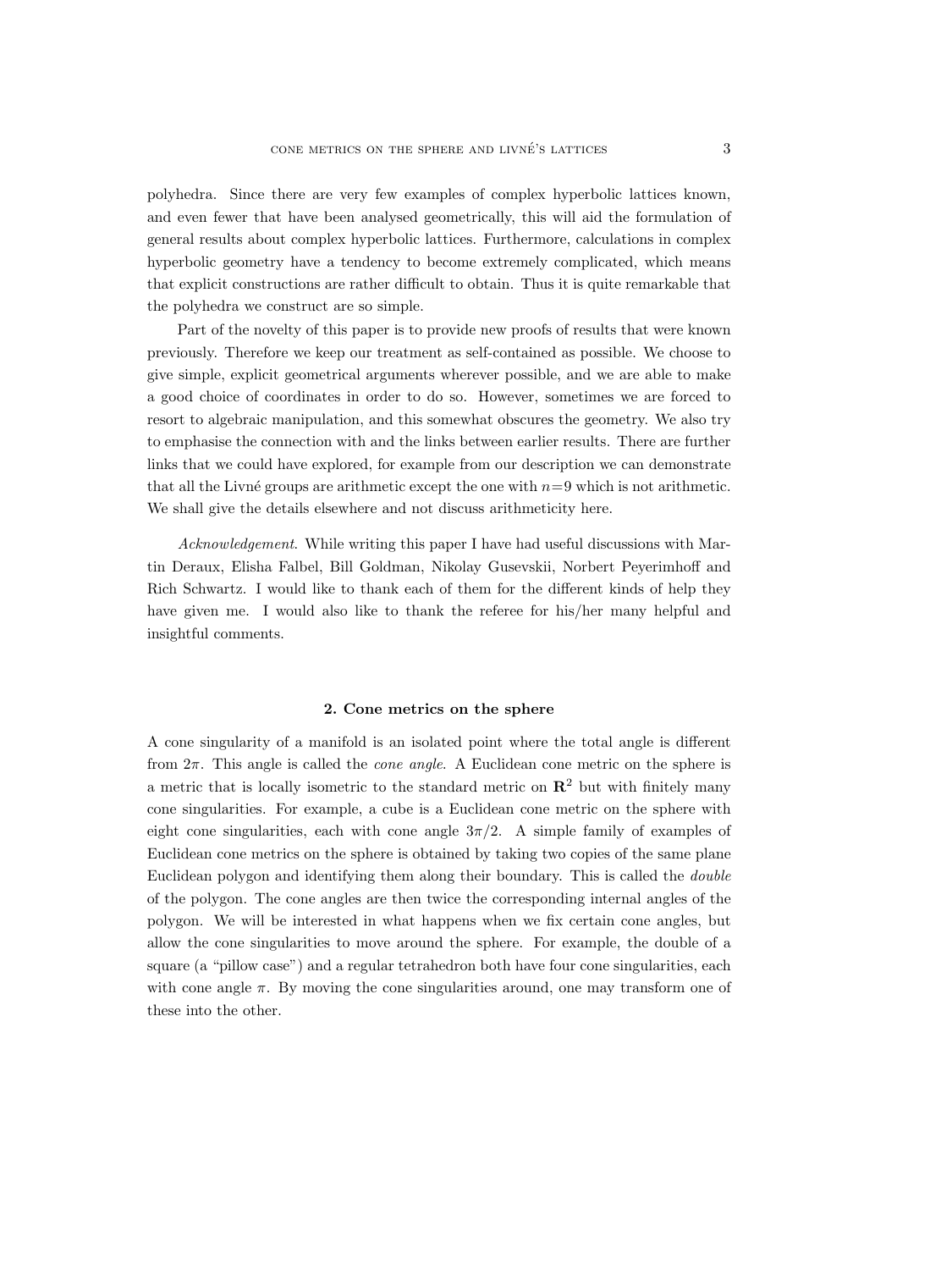



Figure 1. The doubled pentagon. Cutting along the heavy line gives the octagon in Figure 2.

#### **2.1. A family of Euclidean cone metrics**

In this section we take a Euclidean cone metric on the sphere with five cone points with cone angles  $(2\pi - \theta, \pi + \theta, \pi + \theta, \pi - 2\theta)$ , where  $\theta = 2\pi/n$ . By cutting the sphere open along a path through the five cone points we obtain a Euclidean polygon Π. Conversely, after gluing the sides of Π together, we can reconstruct our cone metric on the sphere. We give an explicit parametrisation of such polygons by three complex numbers and we show that, in terms of these parameters, the area of the polygon gives a Hermitian form of signature  $(1, 2)$ . Different ways of doing this are described in Thurston [21] and Weber [22]. Our method is different from theirs.

For simplicity, we first consider the situation where the cone manifold is the double of a Euclidean pentagon. We cut this pentagon open along four of its sides (see Figure 1). The first point on our cut is the cone point 0 with angle  $\pi-2\theta$ , then we go around the boundary of the pentagon through the three cone points  $v_3$ ,  $v_2$  and  $v_1$  with cone angle  $\pi + \theta$  and finish at the cone point  $v_0$  with cone angle  $2\pi - \theta$ . Cutting the doubled pentagon open in this way yields an octagon, which we call Π. This octagon has a reflection symmetry. Using this symmetry to identify boundary points exactly reconstructs the doubled pentagon with which we began.

We now show how to construct Π geometrically in terms of three real parameters  $x_1, x_2$  and  $x_3$  (see Figure 2, which should be compared to [21, Figure 2]). Let  $x_1, x_2$ and  $x_3$  be positive real numbers. Let  $T_1$ ,  $T_2$  and  $T_3$  be three isosceles triangles. The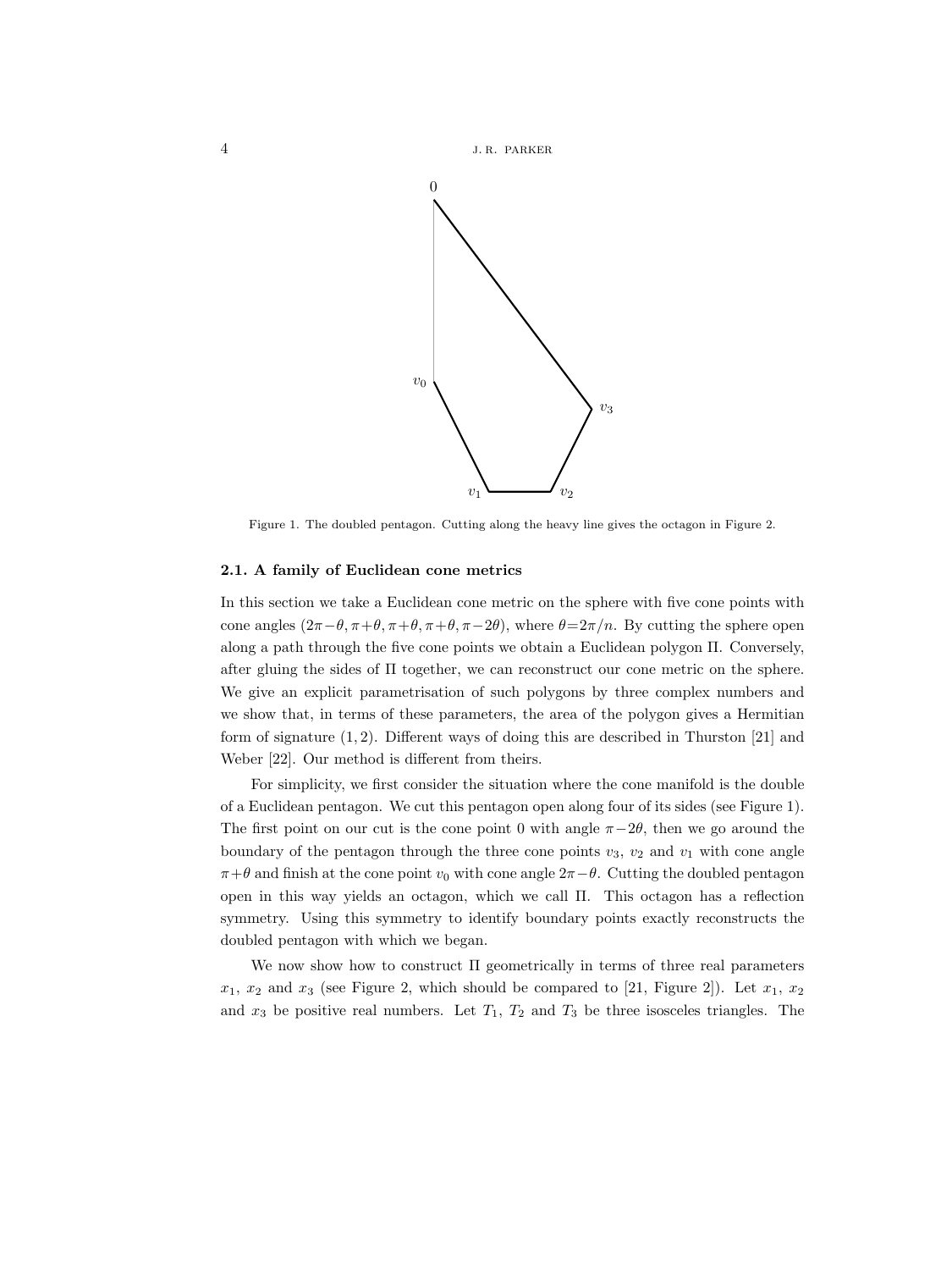

Figure 2. The polygon  $\Pi$  with real parameters  $x_1, x_2, x_3$ . Here  $\phi = \frac{1}{2}(\pi - \theta)$ .

triangle  $T_1$  has base length  $2x_1$  and apex angle  $\theta$ ;  $T_2$  has two sides of length  $x_2$  and apex angle  $\theta$ ; and  $T_3$  has base length  $2x_3$  and two internal angles  $\theta$ . We form an octagon  $\Pi$ by first removing from  $T_3$  a copy of  $T_1$  whose base is centred on the base of  $T_3$  and then removing two copies of  $T_2$  whose apexes lie in the base corners of  $T_3$  (see Figure 2). The octagon is simple (that is, the interiors of its edges are disjoint) provided  $T_1$  and  $T_2$  are disjoint and their interiors are contained in the interior of  $T_3$ . In other words, provided  $x_1+x_2 \lt x_3$  and  $x_1 \lt x_3(1-\cos\theta)/\cos\theta = x_3 \tan\theta \tan(\theta/2)$ .

We now make this precise by adopting coordinates as follows. We place  $T_3$  in the complex plane so that its apex is at the origin and its base is parallel to the real axis. The vertices of the triangles are given in the following table (where  $T_2'$  is the second copy of  $T_2$ :

| Triangle | Vertices                                              |                       |                           |  |  |  |  |
|----------|-------------------------------------------------------|-----------------------|---------------------------|--|--|--|--|
| $T_1$    | $x_1 i \cot(\theta/2) - x_3 i \tan \theta$            | $x_1-x_3i\tan\theta$  | $-x_1-x_3i\tan\theta$     |  |  |  |  |
| $T_2$    | $-x_2(\cos\theta - i\sin\theta) + x_3(1-i\tan\theta)$ | $x_3(1-i\tan\theta)$  | $-x_2+x_3(1-i\tan\theta)$ |  |  |  |  |
| $T_2'$   | $x_2(\cos\theta + i\sin\theta) - x_3(1+i\tan\theta)$  | $-x_3(1+i\tan\theta)$ | $x_2-x_3(1+i\tan\theta)$  |  |  |  |  |
| $T_3$    |                                                       | $x_3(1-i\tan\theta)$  | $-x_3(1+i\tan\theta)$     |  |  |  |  |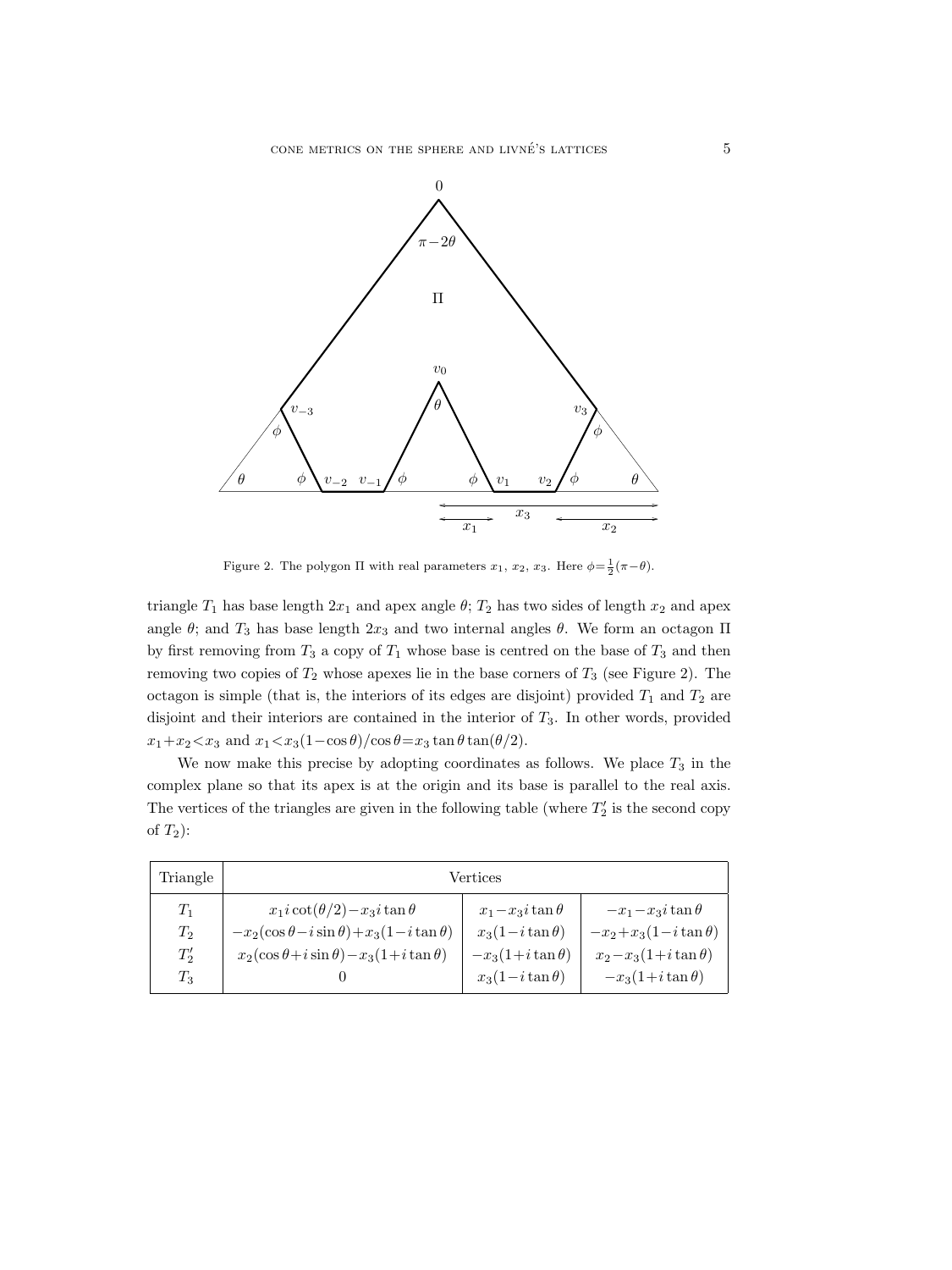# **6 j. r.** parker

The resulting octagon is preserved by reflection in the imaginary axis, and we label its vertices so that this reflection interchanges  $v_j$  and  $v_{-j}$ . Moreover, gluing points of the boundary of Π to their image under this reflection reconstructs the doubled pentagon we started with. The vertices are given in the following table (see Figure 2):

| $v_0 = x_1 i \cot(\theta/2) - x_3 i \tan \theta$              |                                                               |
|---------------------------------------------------------------|---------------------------------------------------------------|
| $v_1 = x_1 - x_3i \tan \theta$                                | $v_{-1} = -x_1 - x_3 i \tan \theta$                           |
| $v_2 = -x_2 + x_3(1 - i \tan \theta)$                         | $v_{-2} = x_2 - x_3(1 + i \tan \theta)$                       |
| $v_3 = -x_2(\cos\theta - i\sin\theta) + x_3(1 - i\tan\theta)$ | $v_{-3} = x_2(\cos\theta + i\sin\theta) - x_3(1+i\tan\theta)$ |

The area of  $\Pi$  may be obtained by subtracting the area of  $T_1$  and twice the area of  $T_2$  from the area of  $T_3$  (compare [21, equation (1)]). The areas of the triangles are

Area
$$
(T_1)
$$
 =  $x_1x_1 \cot(\theta/2) = \frac{\sin \theta}{1 - \cos \theta} x_1^2$ ,  
\nArea $(T_2)$  =  $x_2 \cos(\theta/2) x_2 \sin(\theta/2) = \frac{\sin \theta}{2} x_2^2$ ,  
\nArea $(T_3)$  =  $x_3x_3 \tan \theta = \frac{\sin \theta}{\cos \theta} x_3^2$ .

Hence

Area(II) = sin 
$$
\theta
$$
  $\left( \frac{-1}{1 - \cos \theta} x_1^2 - x_2^2 + \frac{1}{\cos \theta} x_3^2 \right)$ 

.

We may now allow the variables  $x_j$  to be complex and we write them as  $z_j$ . We still have triangles  $T_1$ ,  $T_2$  and  $T_3$ , but now  $2z_1$  and  $2z_3$  are vectors along the bases of  $T_1$  and  $T_3$  respectively, and  $z_2$  is a vector along a side of  $T_2$ . Once again, we place the centre of the base of  $T_1$  in the centre of the base of  $T_3$  and the apexes of  $T_2$  and  $T_2'$ at the base vertices of  $T_3$ . However, when  $z_1$  and  $z_2$  are not real multiples of  $z_3$  then the corresponding edges no longer line up. The vertices of the resulting octagon are the corresponding vertices of the triangles and are still labelled  $v_j$ , but in general there will no longer be any edges contained in edges of  $T_3$  (see Figure 3). The vertices are now

| $v_0 = z_1 i \cot(\theta/2) - z_3 i \tan \theta$              |                                                               |
|---------------------------------------------------------------|---------------------------------------------------------------|
| $v_1 = z_1 - z_3i \tan \theta$                                | $v_{-1} = -z_1 - z_3 i \tan \theta$                           |
| $v_2 = -z_2 + z_3(1 - i \tan \theta)$                         | $v_{-2} = z_2 - z_3(1+i\tan\theta)$                           |
| $v_3 = -z_2(\cos\theta - i\sin\theta) + z_3(1 - i\tan\theta)$ | $v_{-3} = z_2(\cos\theta + i\sin\theta) - z_3(1+i\tan\theta)$ |

We can use cut and paste on this octagon (see Figure 3) to see that it has the same area as the triangle  $T_3$  less the area of one copy of  $T_1$  and two copies of  $T_2$ . Thus it has area

Area(II) = sin 
$$
\theta
$$
  $\left( \frac{-1}{1 - \cos \theta} |z_1|^2 - |z_2|^2 + \frac{1}{\cos \theta} |z_3|^2 \right)$ . (1)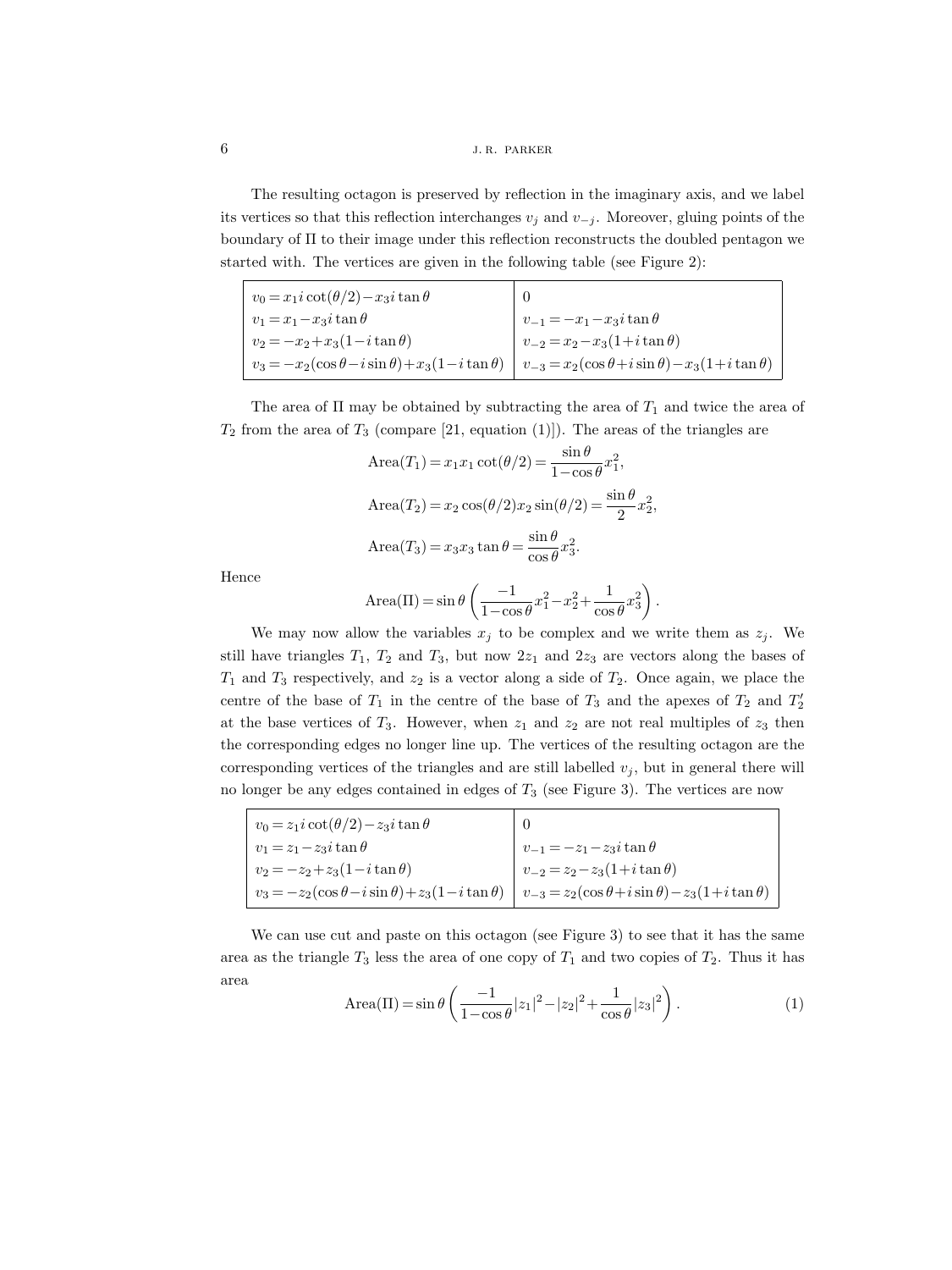

Figure 3. The polygon  $\Pi$  with complex parameters  $z_1$ ,  $z_2$  and  $z_3$ . Again  $\phi = \frac{1}{2}(\pi - \theta)$ .

The area gives a Hermitian form of signature  $(1, 2)$  on  $\mathbb{C}^3$ . This is the key observation that leads to a complex hyperbolic structure on the moduli space of such polygons. This is a special case of [21, Proposition 3.3] (see also [22, Lemma 4.3]).

There is a natural way to construct a particular Euclidean cone manifold from Π. Consider the following edge-pairing maps of Π. These maps  $\sigma_j$  will be orientationpreserving Euclidean isometries and so are completely determined on each edge by their value on the vertices  $v_j$  and  $v_{j+1}$ . The maps are

$$
\sigma_1(0) = 0, \qquad \sigma_1(v_3) = v_{-3},
$$
  
\n
$$
\sigma_2(v_3) = v_{-3}, \qquad \sigma_2(v_2) = v_{-2},
$$
  
\n
$$
\sigma_3(v_2) = v_{-2}, \qquad \sigma_3(v_1) = v_{-1},
$$
  
\n
$$
\sigma_4(v_1) = v_{-1}, \qquad \sigma_4(v_0) = v_0.
$$

Let  $M$  be the Euclidean cone manifold given by identifying the edges of  $\Pi$  using the maps  $\sigma_j$ . It is clear that M is homeomorphic to a sphere and has five cone points corresponding to 0,  $v_0$ ,  $v_{\pm 1}$ ,  $v_{\pm 2}$ ,  $v_{\pm 3}$  with cone angles  $\pi-2\theta$ ,  $2\pi-\theta$ ,  $\pi+\theta$ ,  $\pi+\theta$ ,  $\pi+\theta$ , respectively. These are examples of the cone manifolds studied by Thurston in [21] and the cone angles correspond to the ball 5-tuples studied by Mostow [15].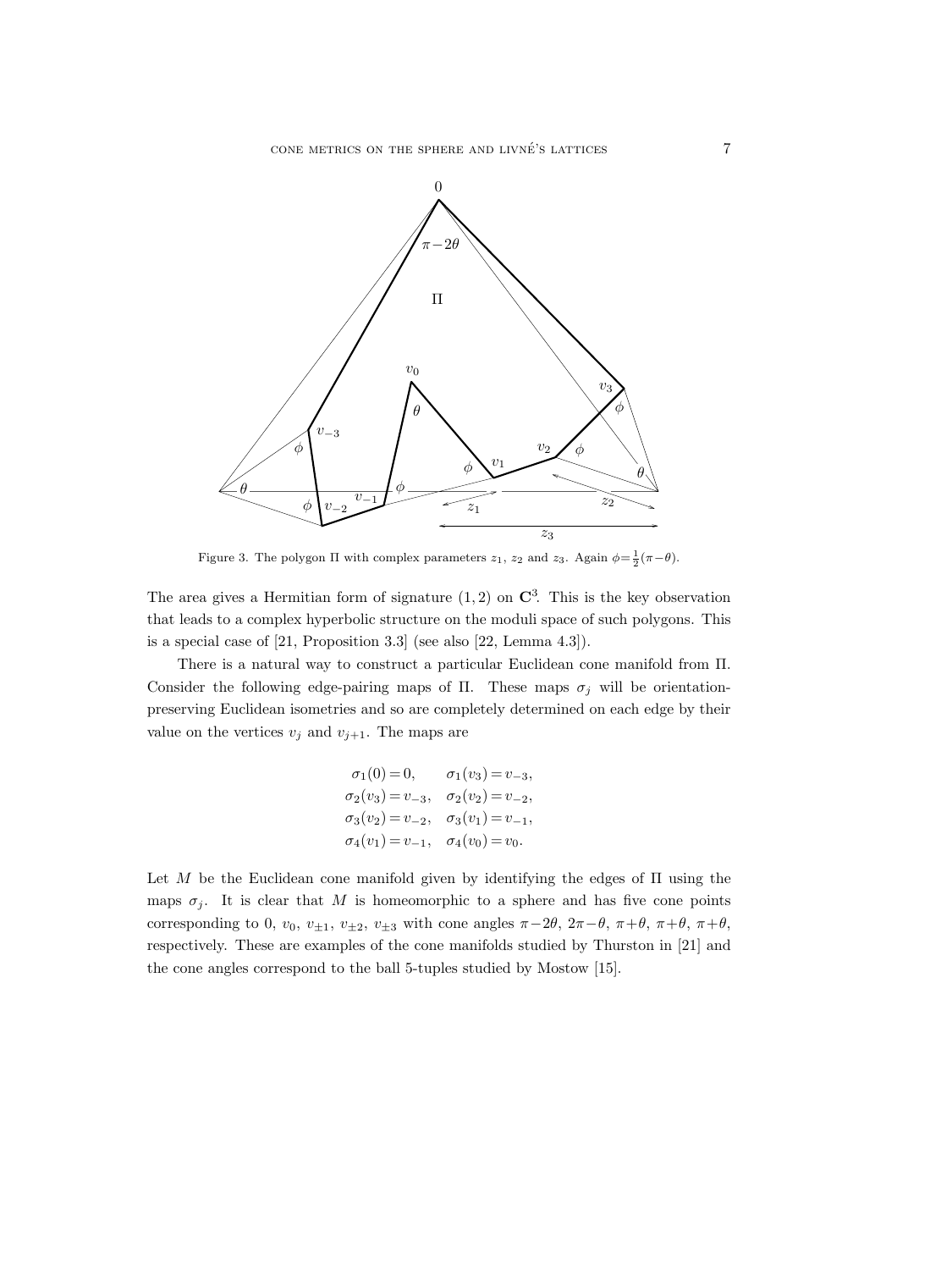

Figure 4. The doubled pentagon from Figure 1 with the new cut associated to the move  $R_1$ .

#### **2.2. Moves on the cone structure**

In the spirit of [21], we define various "moves" on such polygons. First, observe that complex conjugating all three of  $z_1$ ,  $z_2$  and  $z_3$  is the same as reflecting the polygon  $\Pi$  in the imaginary axis. (If  $z_3$  is real, this line passes through 0 and the midpoint of the base of  $T_3$ .) Thus complex conjugation is an automorphism.

Other automorphisms may be defined as follows. The cone manifold has five cone points, one each with cone angle  $\pi-2\theta$  and  $2\pi-\theta$ , corresponding to the vertex 0 and the vertex  $v_0$ , respectively, and three with cone angle  $\pi + \theta$ , corresponding to identifying  $v_{\pm1}, v_{\pm2}$  and  $v_{\pm3}$ , respectively. When we make our cut in the cone manifold there is no canonical ordering of the three cone points with angle  $\pi + \theta$ , and so our first moves on the cone structure correspond to taking these cone points in a different order when making the cut.

First, there is a move  $R_1$  fixing 0,  $v_0$  and  $v_{\pm 1}$  and interchanging the vertices  $v_{\pm 2}$  and  $v_{\pm 3}$ . From the mapping class point of view, this is a Dehn twist about a simple closed curve on the sphere that passes through these two cone points and does not separate the others. When cutting open the cone manifold to form the polygon Π one must now cut from 0 directly to  $v_{\pm 2}$ , then to  $v_{\pm 3}$ , and then on to  $v_{\pm 1}$  and  $v_0$  as before (see Figure 4). After having made this cut we can open the pentagon out to make the octagon, shown in Figure 5.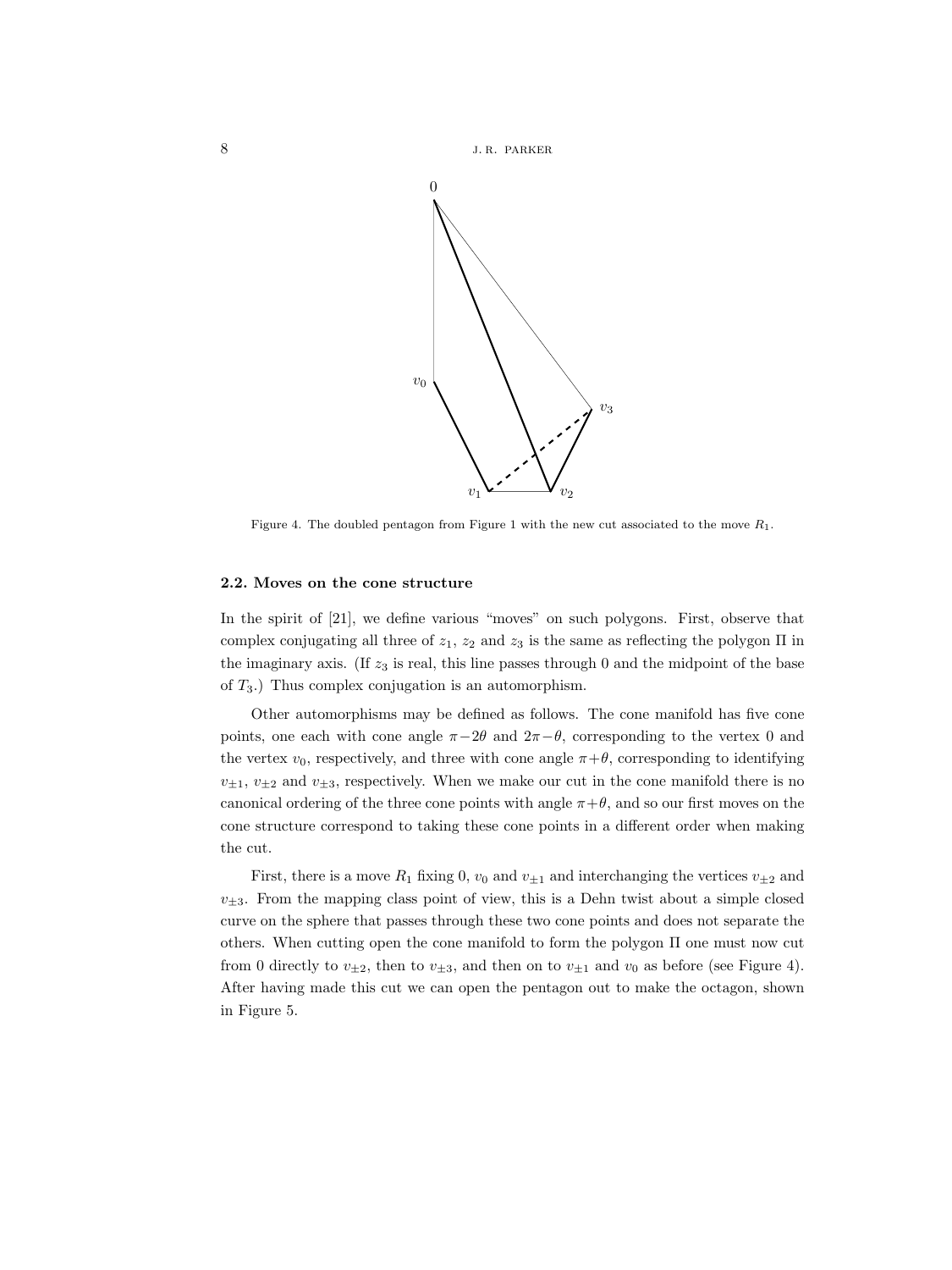

Figure 5. The move corresponding to  $R_1$  applied to the polygon from Figure 2.

We now show how to construct the new octagon from the old one by cut and paste. First, the cut goes from 0 directly to  $v_2$ . Hence the triangle 0,  $v_2$ ,  $v_3$  must be glued back on along the edge  $0, v_{-3}$  according to the side identification  $\sigma_1$ . Likewise, the triangle  $v_{-1}, v_{-2}, v_{-3}$  must be glued by  $\sigma_3^{-1}$  to the side  $v_1, v_2$ . This is illustrated in Figure 5.

Having found the new polygon we must find the new parameters  $w_1, w_2$  and  $w_3$ . It is not hard to see that the large triangle  $T_3$  corresponding to  $z_3$  is unchanged, as is the small central triangle  $T_1$  corresponding to  $z_1$ . However, the triangles  $T_2$  and  $T_2'$  have each been rotated anti-clockwise through an angle  $\theta$  about their apex. Therefore the new coordinates are  $z_1$ ,  $z_2e^{i\theta}$  and  $z_3$ . The new variables are given in terms of the old by the matrix

$$
R_1 = \begin{bmatrix} 1 & 0 & 0 \\ 0 & e^{i\theta} & 0 \\ 0 & 0 & 1 \end{bmatrix}.
$$
 (2)

Observe that complex conjugation followed by  $R_1$  is an involution.

We now demonstrate an alternative way to find these new coordinates by analysing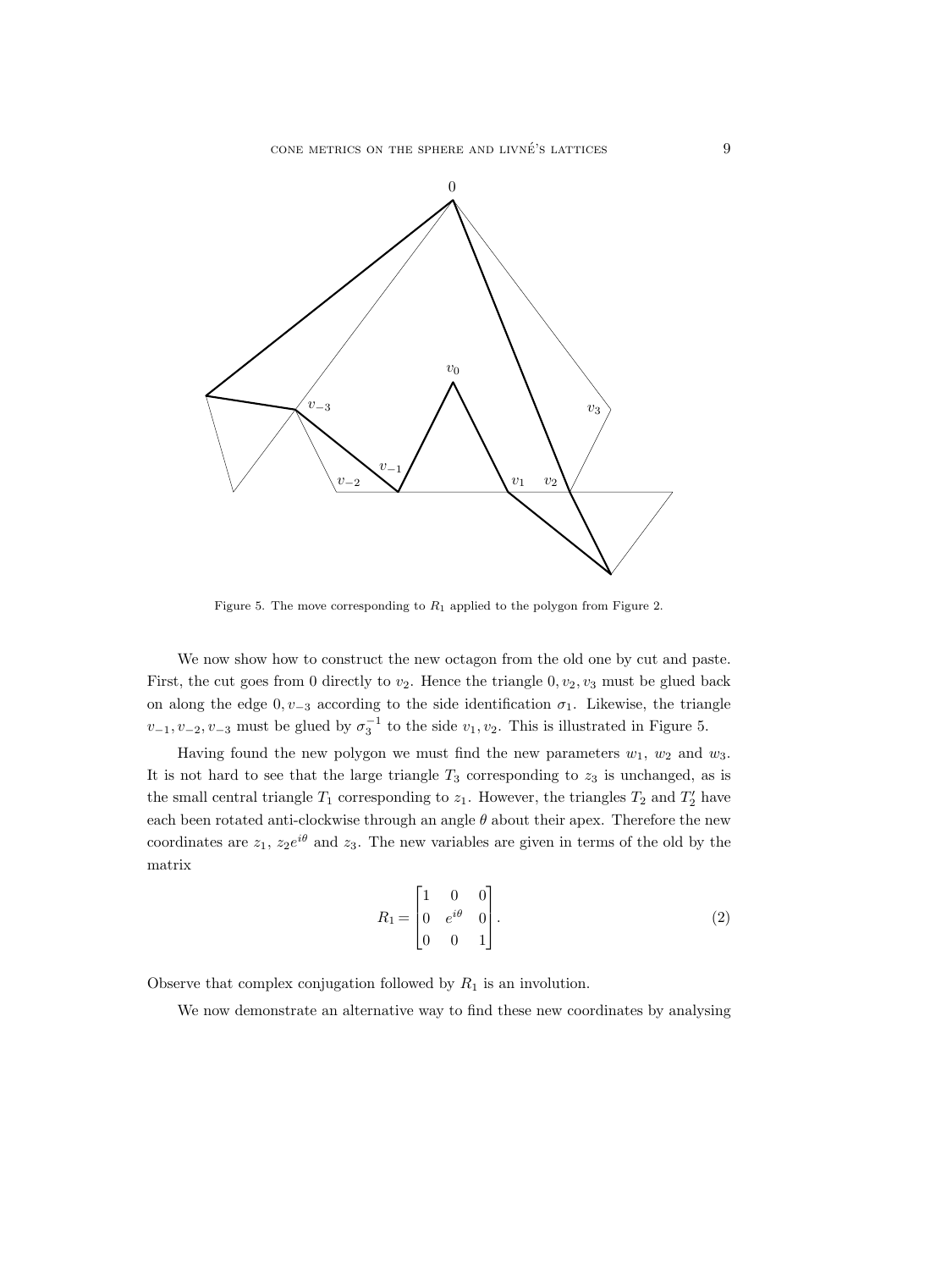



Figure 6. The doubled pentagon from Figure 1 with the new cut associated to the move  $R_2$ .

the vertices. We write the new vertices as  $v'_i$ . Then

$$
w_1 i \cot(\theta/2) - w_3 i \tan \theta = v'_0 = v_0 = z_1 i \cot(\theta/2) - z_3 i \tan \theta,
$$
  

$$
w_1 - w_3 i \tan \theta = v'_1 = v_1 = z_1 - z_3 i \tan \theta,
$$
  

$$
-w_2 (\cos \theta - i \sin \theta) + w_3 (1 - i \tan \theta) = v'_3 = v_2 = -z_2 + z_3 (1 - i \tan \theta).
$$

These equations may be solved to give

$$
w_1 = z_1, \quad w_2 = e^{i\theta} z_2 \quad \text{and} \quad w_3 = z_3.
$$

Secondly, there is a move  $R_2$  fixing 0,  $v_0$  and  $v_{\pm 3}$  but interchanging  $v_{\pm 1}$  and  $v_{\pm 2}$ . Again this corresponds to a Dehn twist along a simple closed curve through  $v_{\pm 1}$  and  $v_{\pm 2}$ that does not separate the other cone points. This time we obtain the octagon Π by cutting from 0 to  $v_{\pm 3}$ , then to  $v_{\pm 1}$ ,  $v_{\pm 2}$  and finally to  $v_0$  (see Figure 6).

The cut-and-paste procedure is similar to that giving  $R_1$ . The slit now goes from 0 to  $v_3$  and then directly to  $v_1$ . Hence the triangle  $v_1, v_2, v_3$  must be glued by  $\sigma_2$  to  $v_{-2}, v_{-3}$ . Likewise, the triangle  $v_0, v_{-1}, v_{-2}$  is glued using  $\sigma_4^{-1}$  to  $v_0, v_1$ . This is illustrated in Figure 7. It can be seen that all three triangles have been changed and we must be careful when finding  $w_1$ ,  $w_2$  and  $w_3$ .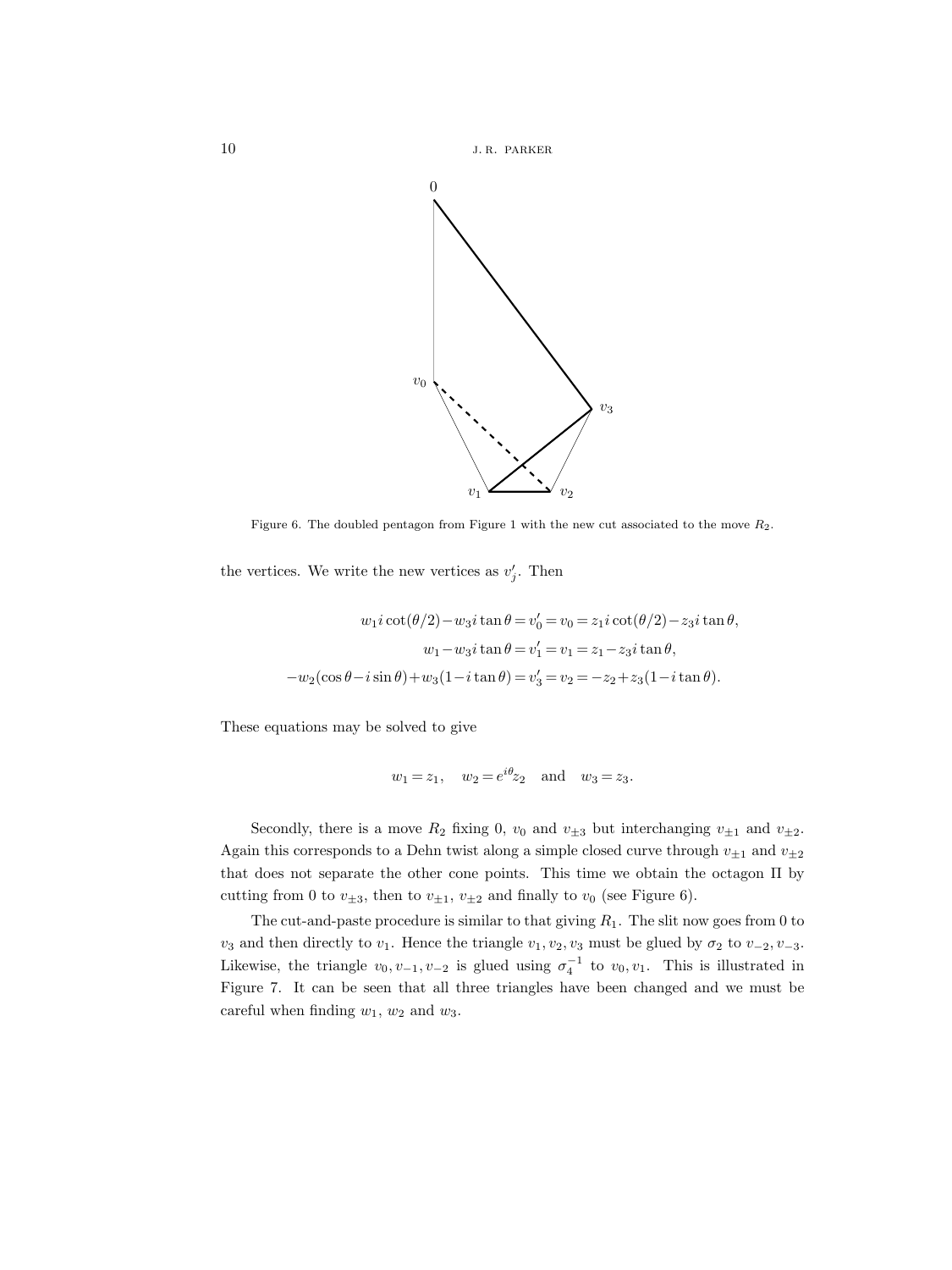

Figure 7. The move corresponding to  $R_2$  applied to the polygon from Figure 2.

The easiest way to find the new coordinates is to analyse the vertices:

$$
w_1 i \cot(\theta/2) - w_3 i \tan \theta = v'_0 = v_0 = z_1 i \cot(\theta/2) - z_3 i \tan \theta,
$$
  
\n
$$
-w_2 + w_3 (1 - i \tan \theta) = v'_2 = v_1 = z_1 - z_3 i \tan \theta,
$$
  
\n
$$
-w_2 (\cos \theta - i \sin \theta) + w_3 (1 - i \tan \theta) = v'_3 = v_3 = -z_2 (\cos \theta - i \sin \theta) + z_3 (1 - i \tan \theta).
$$

Solving for  $w_1, w_2$  and  $w_3$  we find that

$$
(1 - \cos \theta + i \sin \theta)w_1 = (i \sin \theta)z_1 - (1 - \cos \theta)z_2 + (1 - \cos \theta)z_3,
$$
  
\n
$$
(1 - \cos \theta + i \sin \theta)w_2 = -z_1 - (\cos \theta - i \sin \theta)z_2 + z_3,
$$
  
\n
$$
(1 - \cos \theta + i \sin \theta)w_3 = -(\cos \theta)z_1 - (\cos \theta)z_2 + (1 + i \sin \theta)z_3.
$$

The new variables are given in terms of the old by the matrix

$$
R_2 = \frac{1}{1 - \cos\theta + i\sin\theta} \begin{bmatrix} i\sin\theta & -1 + \cos\theta & 1 - \cos\theta \\ -1 & -e^{-i\theta} & 1 \\ -\cos\theta & -\cos\theta & 1 + i\sin\theta \end{bmatrix}.
$$
 (3)

Note that  $\det(R_2)=e^{i\theta}$  and that complex conjugation followed by  $R_2$  is an involution.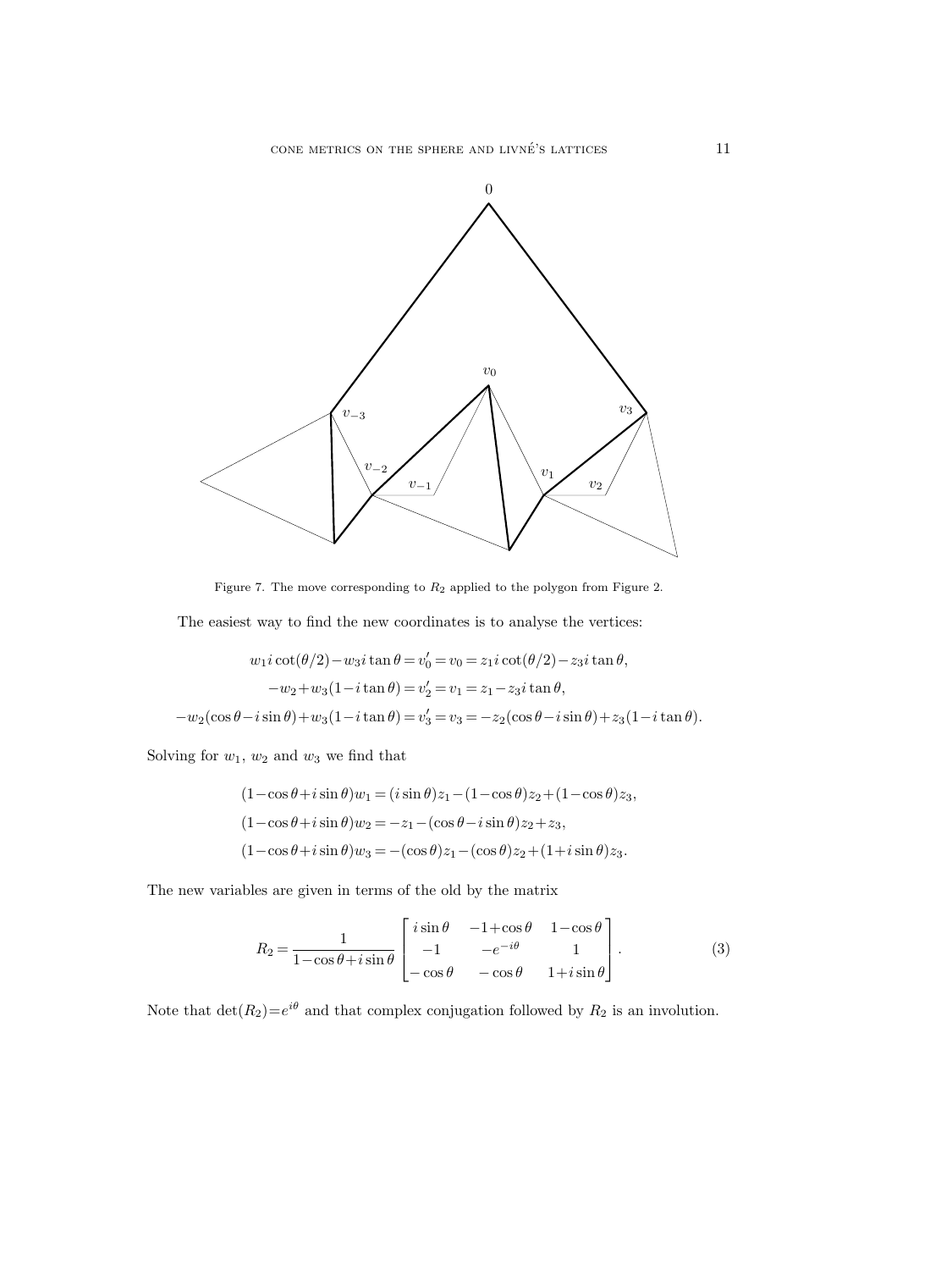We remark that  $R_1$  and  $R_2$  each correspond to interchanging a pair of cone points, and so the corresponding mapping class on the five times punctured sphere is a Dehn twist along a curve through these two points. This leads us to expect that  $R_1$  and  $R_2$ should satisfy the braid relation  $R_1R_2R_1=R_2R_1R_2$ , and in Theorem 5.1 (iii) we verify that this is indeed the case.

We show in the next section that, after projectivising, the points  $(z_1, z_2, z_3) \in \mathbb{C}^3$ corresponding to simple polygons form a non-complete region inside complex hyperbolic space; compare Thurston [21]. In order to extend this region to the whole of complex hyperbolic space we must consider triples  $(z_1, z_2, z_3)$  that do not correspond to simple polygons, but which formally share many properties with those that do. Following Thurston, we allow the boundary of Π to intersect itself and keep track of a signed area. It turns out that we only need to consider one more move on the cone structure, denoted  $I_1$ , and following Thurston we call it a *butterfly move* (see [21, Figure 5] for an explanation of the name). Specifically, the automorphism  $I_1$  is constructed by rotating the triangle  $T_1$  through angle  $\pi$ . This is equivalent to sending  $z_1$  to  $-z_1$  while keeping  $z_2$  and  $z_3$  the same. That is,  $I_1$  is given by applying the matrix

$$
I_1 = \begin{bmatrix} -1 & 0 & 0 \\ 0 & 1 & 0 \\ 0 & 0 & 1 \end{bmatrix} . \tag{4}
$$

Observe that  $I_1$  is an involution, as is complex conjugation followed by  $I_1$ . Moreover,  $I_1$  commutes with  $R_1$ . This may be seen either by considering the matrices or by the geometrical action on the polygons.

As indicated in Figure 8, making  $z_1$  real and negative forces the triangle  $T_1$  to point downwards and makes the boundary of Π intersect itself. When traversing the boundary of  $\Pi$  we must now go around  $\partial T_1$  with the opposite orientation from that which we use on  $\partial T_3$ . Hence the area of  $T_1$  is now negative. Therefore the area of the new polygon is still given by (1).

All three of these moves preserve the (signed) area of  $\Pi$ . In other words, from (1) the matrices are unitary with respect to the Hermitian form given by  $\langle \mathbf{z}, \mathbf{w} \rangle = \mathbf{w}^* H \mathbf{z}$ , where **w**<sup>∗</sup> is the Hermitian conjugate of **w** and H is given by

$$
H = -\sin\theta \begin{bmatrix} 1/(1-\cos\theta) & 0 & 0 \\ 0 & 1 & 0 \\ 0 & 0 & -1/\cos\theta \end{bmatrix}.
$$
 (5)

We are going to consider the group of unitary matrices  $\Gamma$  generated by these three moves, namely

$$
\Gamma = \langle R_1, R_2, I_1 \rangle,
$$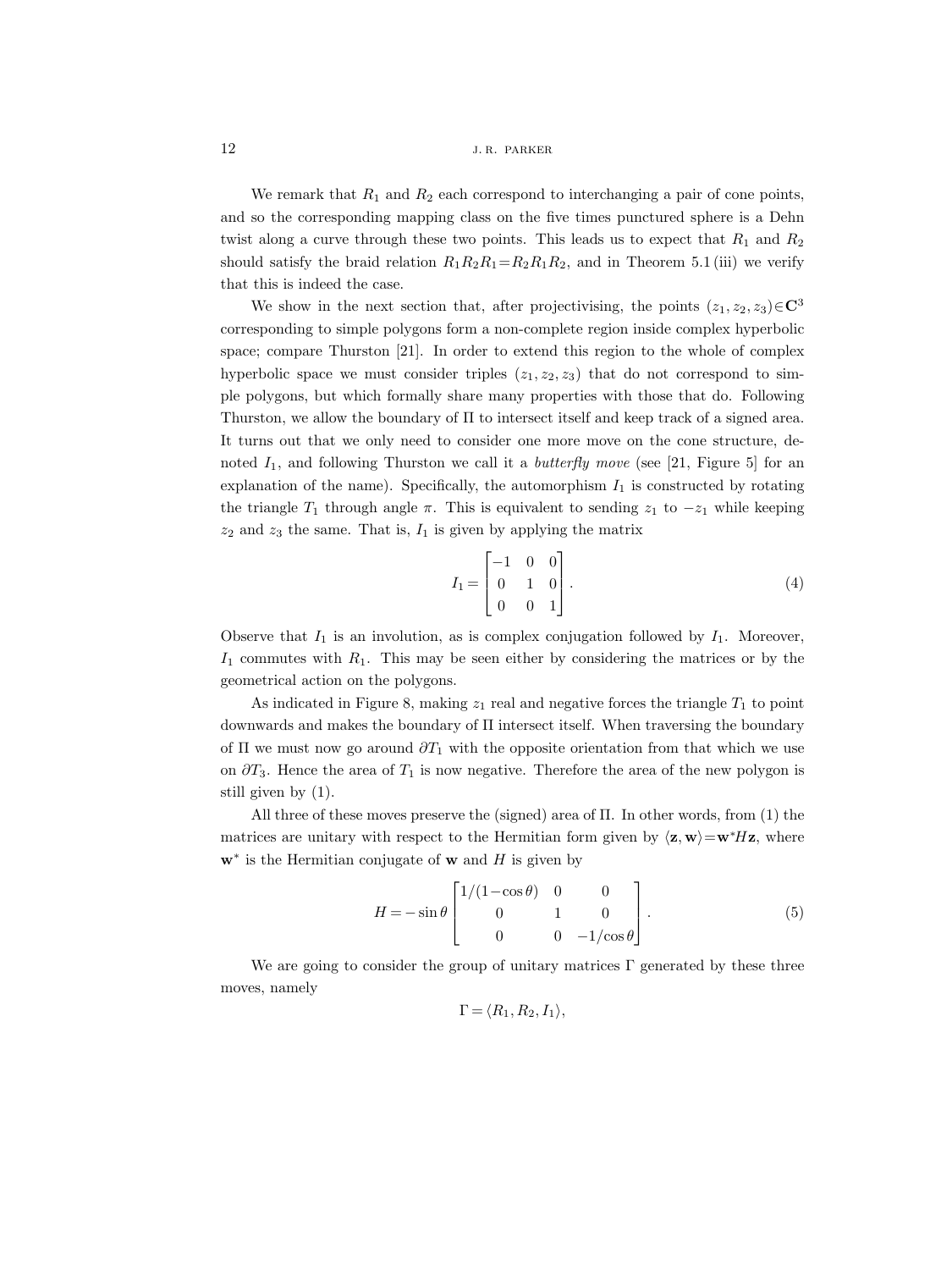

Figure 8. The butterfly move corresponding to  $I_1$  applied to the polygon from Figure 2.

where  $\theta = 2\pi/n$  for  $n=5, 6, 7, 8, 9, 10, 12, 18$ . For these values of n we will show that the group  $\Gamma$  is discrete and isomorphic to one of the *Livné groups*. When  $n=4$  the group is elementary, and for all other values of  $n\geqslant 5$  not on this list the cone angles violate Mostow's criterion. Hence these groups are not discrete. In fact, for all such  $n$  the group Γ may be shown to be non-discrete using Jørgensen's inequality; see [10]. We will give the details elsewhere. Also observe that, since complex conjugation followed by any of  $R_1$ ,  $R_2$ and  $I_1$  is an involution,  $\Gamma$  is an index-2 subgroup of a group containing antiholomorphic automorphisms.

Finally, we remark that by examining the cone angles, we see that  $\Gamma$  is in the list of 94 groups constructed by Mostow [15, pp. 584–586] and Thurston [21, pp. 548–549]. For reference we give the corresponding numbers in their respective lists:

| $\it{n}$                           | -5                                                                              | 6 |  | 8 9 10 12 18 |  |  |
|------------------------------------|---------------------------------------------------------------------------------|---|--|--------------|--|--|
| Mostow                             | $\begin{array}{ ccc } \hline 58 & 49 & 76 & 53 & 80 & 57 & 62 & 79 \end{array}$ |   |  |              |  |  |
| Thurston   52 40 76 45 80 49 57 79 |                                                                                 |   |  |              |  |  |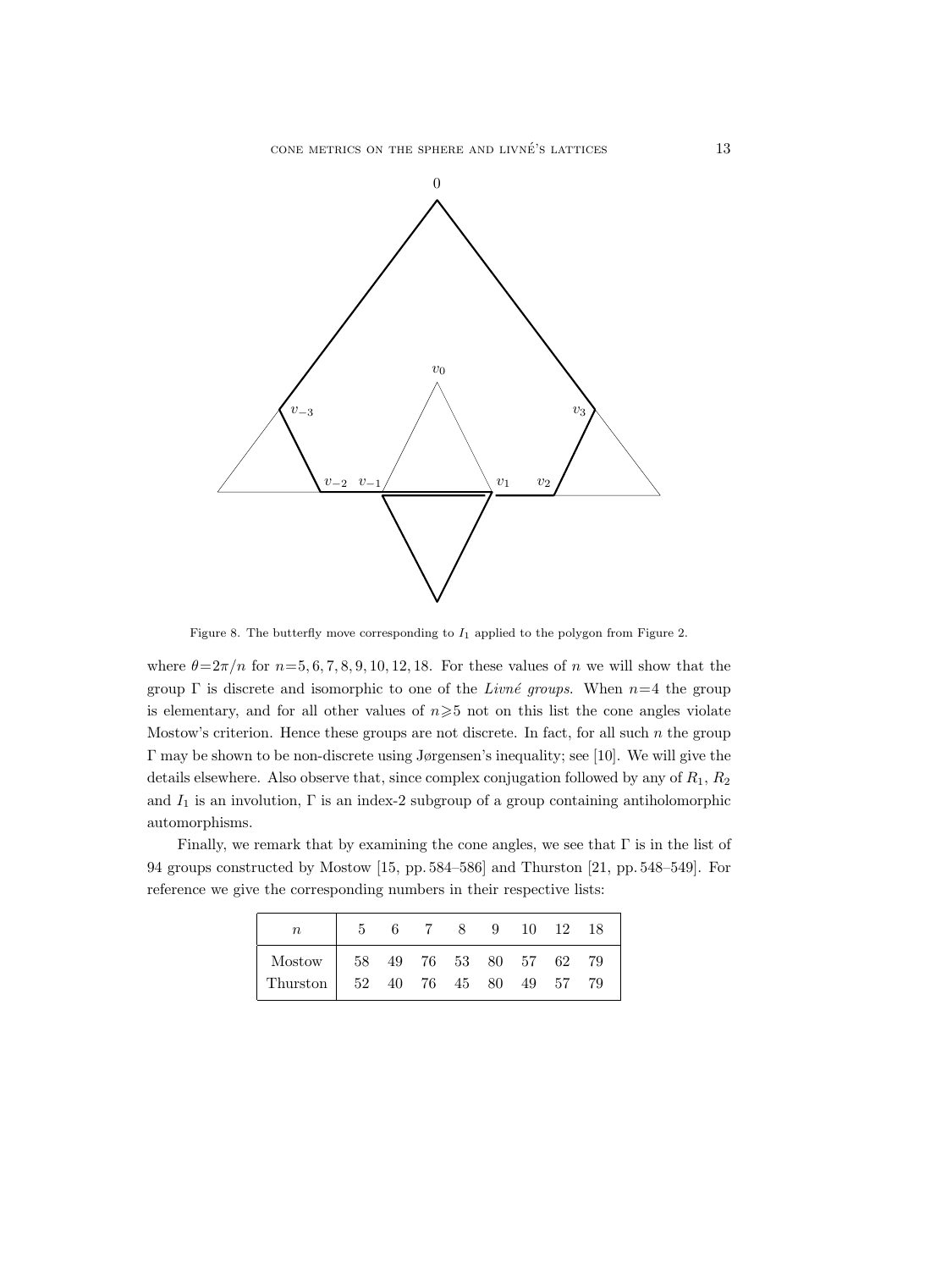#### **3. The polyhedron** *D*

In this section we show how that collection of cone metrics on the sphere, or equivalently polygons Π, may be parametrised by a subset of complex hyperbolic space. It will immediately follow that the automorphisms act as complex hyperbolic isometries. It is really the geometry of the action of these isometries that will be of most interest to us. We construct a polyhedron  $D$  in complex hyperbolic space whose sides are contained in bisectors and whose vertices correspond to certain degenerate cone metrics obtained either from the collision of three cone points or from the collision of two pairs of cone points. Once we have constructed  $D$  we will cease to be interested in the cone metrics but, rather, will concentrate on the complex hyperbolic geometry of the polyhedron. Specifically, we will analyse how the sides of  $D$  intersect. Some of the more routine calculations involved in this are relegated to the appendices. There is a difference between the three cases  $n=5$ ,  $n=6$  and  $n\geq 7$ . In this section we concentrate on the case  $n\geq 7$  and in §6 we discuss the other two cases.

#### **3.1. Complex hyperbolic space**

From now on we concentrate on those points  $z_1$ ,  $z_2$  and  $z_3$  for which the area of  $\Pi$  is positive. Since the area  $(1)$  is given in terms of the Hermitian form H from  $(5)$ , the area of Π being positive is equivalent to

$$
-\sin\theta \begin{bmatrix} \bar{z}_1 & \bar{z}_2 & \bar{z}_3 \end{bmatrix} \begin{bmatrix} 1/(1-\cos\theta) & 0 & 0 \\ 0 & 1 & 0 \\ 0 & 0 & -1/\cos\theta \end{bmatrix} \begin{bmatrix} z_1 \\ z_2 \\ z_3 \end{bmatrix} = \mathbf{z}^* H \mathbf{z} = \langle \mathbf{z}, \mathbf{z} \rangle > 0.
$$

Multiplying each  $z_i$  by a non-zero complex number  $\mu$  preserves the polygon up to similarity and scales the area by  $|\mu|^2 > 0$ . Thus it is natural to consider similarity classes of polygons by applying the canonical projection from **C**<sup>3</sup> to **CP**<sup>2</sup>. Since the area is positive we must have  $z_3 \neq 0$  and we may take a section by restricting to the affine plane where  $z_3=1$ .

Thus, in what follows we consider complex hyperbolic space to be those points in  $\mathbb{CP}^2$  for which the Hermitian form H given by (5) is positive. That is,

$$
\mathbf{H}_{\mathbf{C}}^2 = \left\{ \mathbf{z} = \begin{bmatrix} z_1 \\ z_2 \\ 1 \end{bmatrix} : \langle \mathbf{z}, \mathbf{z} \rangle = \mathbf{z}^* H \mathbf{z} = \frac{-|z_1|^2 \sin \theta}{1 - \cos \theta} - |z_2|^2 \sin \theta + \frac{\sin \theta}{\cos \theta} > 0 \right\}.
$$
 (6)

We have already seen that the moves on the cone structure  $I_1$ ,  $R_1$ ,  $R_2$  and their products correspond to unitary matrices with respect to the Hermitian form  $H$ . These act projec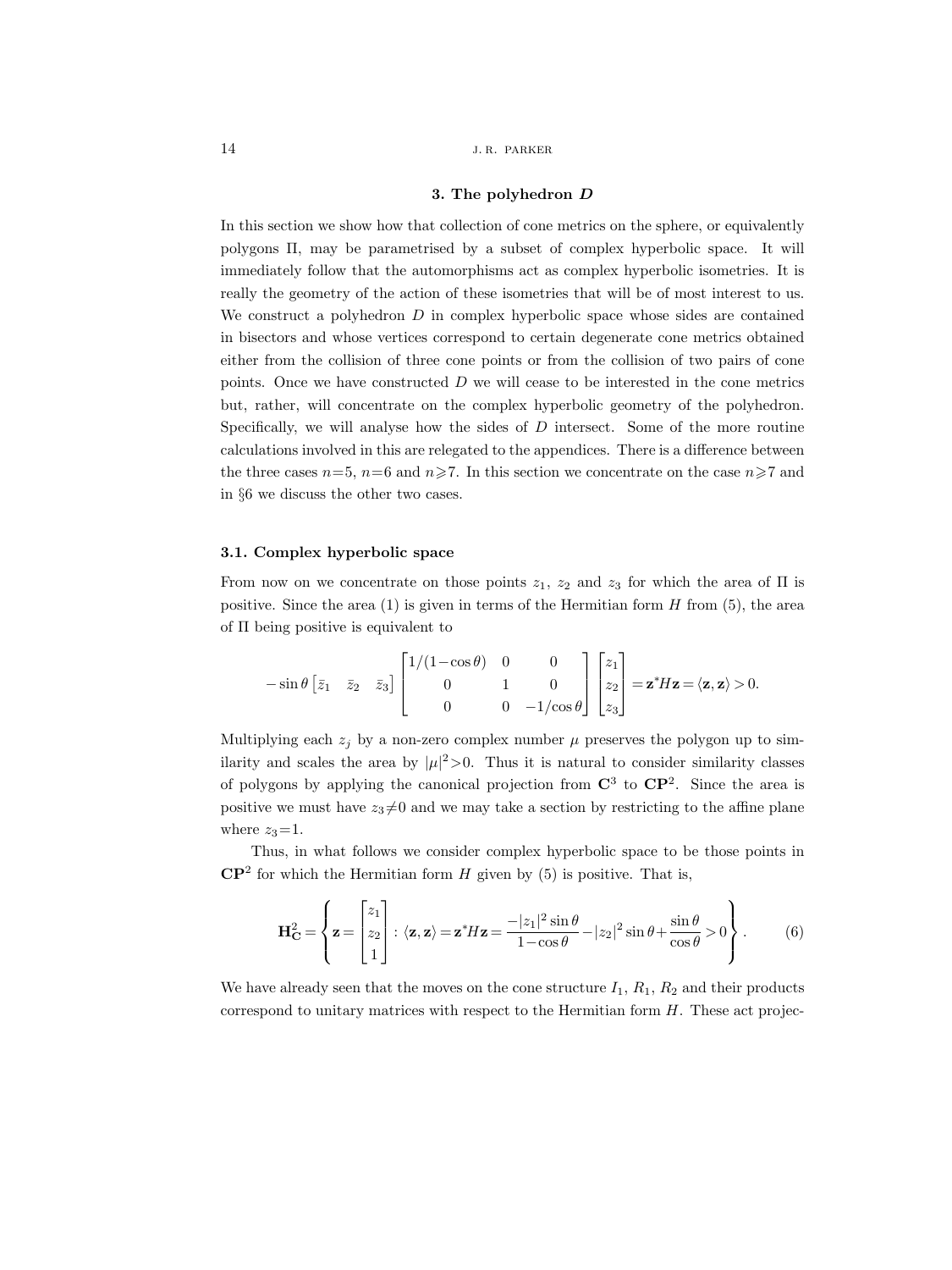tively on  $\mathbf{H}_{\mathbf{C}}^2$ , and so lie in PU(1,2), the holomorphic isometry group of  $\mathbf{H}_{\mathbf{C}}^2$ . Likewise complex conjugation is an antiholomorphic isometry of  $\mathbf{H}_{\mathbf{C}}^2$ .

It will be convenient to introduce a second set of coordinates on  $\mathbf{H}_{\mathbf{C}}^2$ . Just as for the groups considered in [7] and [20], there is a particular element of the group, which we call  $P$ , that will play an important role in our construction (it is also called  $P$  in [7] and is called K in [20]). In particular, P is a side pairing of our fundamental domain  $D$ , and images of D under powers of P form a cylinder or a torus with a repeating pattern of faces. Algebraically, this corresponds to the fact that  $I_1$  and its conjugates by powers of P generate a triangle group; see  $\S7$  and, in particular, compare Lemma 7.1 with [20, Lemma 3.1]. Our second set of coordinates will be the preimage of the first under P. To this end we define  $P = R_1 R_2$ , and we write it as a matrix:

$$
P = \frac{1}{1 - \cos\theta + i\sin\theta} \begin{bmatrix} i\sin\theta & -(1 - \cos\theta) & 1 - \cos\theta \\ -e^{i\theta} & -1 & e^{i\theta} \\ -\cos\theta & -\cos\theta & 1 + i\sin\theta \end{bmatrix}.
$$
 (7)

We will want to keep track of coordinates, which we denote by **w**, given by

$$
\mathbf{w} = \begin{bmatrix} w_1 \\ w_2 \\ 1 \end{bmatrix} = [P^{-1}(\mathbf{z})] = \frac{1}{1 - \cos \theta - i \sin \theta} \begin{bmatrix} -i \sin \theta & -(1 - \cos \theta)e^{-i\theta} & 1 - \cos \theta \\ -1 & -1 & 1 \\ -\cos \theta & -(\cos \theta)e^{-i\theta} & 1 - i \sin \theta \end{bmatrix} \begin{bmatrix} z_1 \\ z_2 \\ 1 \end{bmatrix}.
$$
\n(8)

In other words

$$
w_1 = \frac{-z_1 i \sin \theta - z_2 e^{-i\theta} (1 - \cos \theta) + (1 - \cos \theta)}{-z_1 \cos \theta - z_2 e^{-i\theta} \cos \theta + 1 - i \sin \theta},
$$
\n
$$
(9)
$$

$$
w_2 = \frac{-z_1 - z_2 + 1}{-z_1 \cos \theta - z_2 e^{-i\theta} \cos \theta + 1 - i \sin \theta}.
$$
\n(10)

Likewise

$$
\mathbf{z} = \begin{bmatrix} z_1 \\ z_2 \\ 1 \end{bmatrix} = [P(\mathbf{w})] = \frac{1}{1 - \cos \theta + i \sin \theta} \begin{bmatrix} i \sin \theta & -(1 - \cos \theta) & 1 - \cos \theta \\ -e^{i\theta} & -1 & e^{i\theta} \\ -\cos \theta & -\cos \theta & 1 + i \sin \theta \end{bmatrix} \begin{bmatrix} w_1 \\ w_2 \\ 1 \end{bmatrix}.
$$

Hence

$$
z_1 = \frac{w_1 i \sin \theta - w_2 (1 - \cos \theta) + (1 - \cos \theta)}{-w_1 \cos \theta - w_2 \cos \theta + 1 + i \sin \theta},
$$
\n(11)

$$
z_2 = \frac{-w_1 e^{i\theta} - w_2 + e^{i\theta}}{-w_1 \cos \theta - w_2 \cos \theta + 1 + i \sin \theta}.
$$
\n
$$
(12)
$$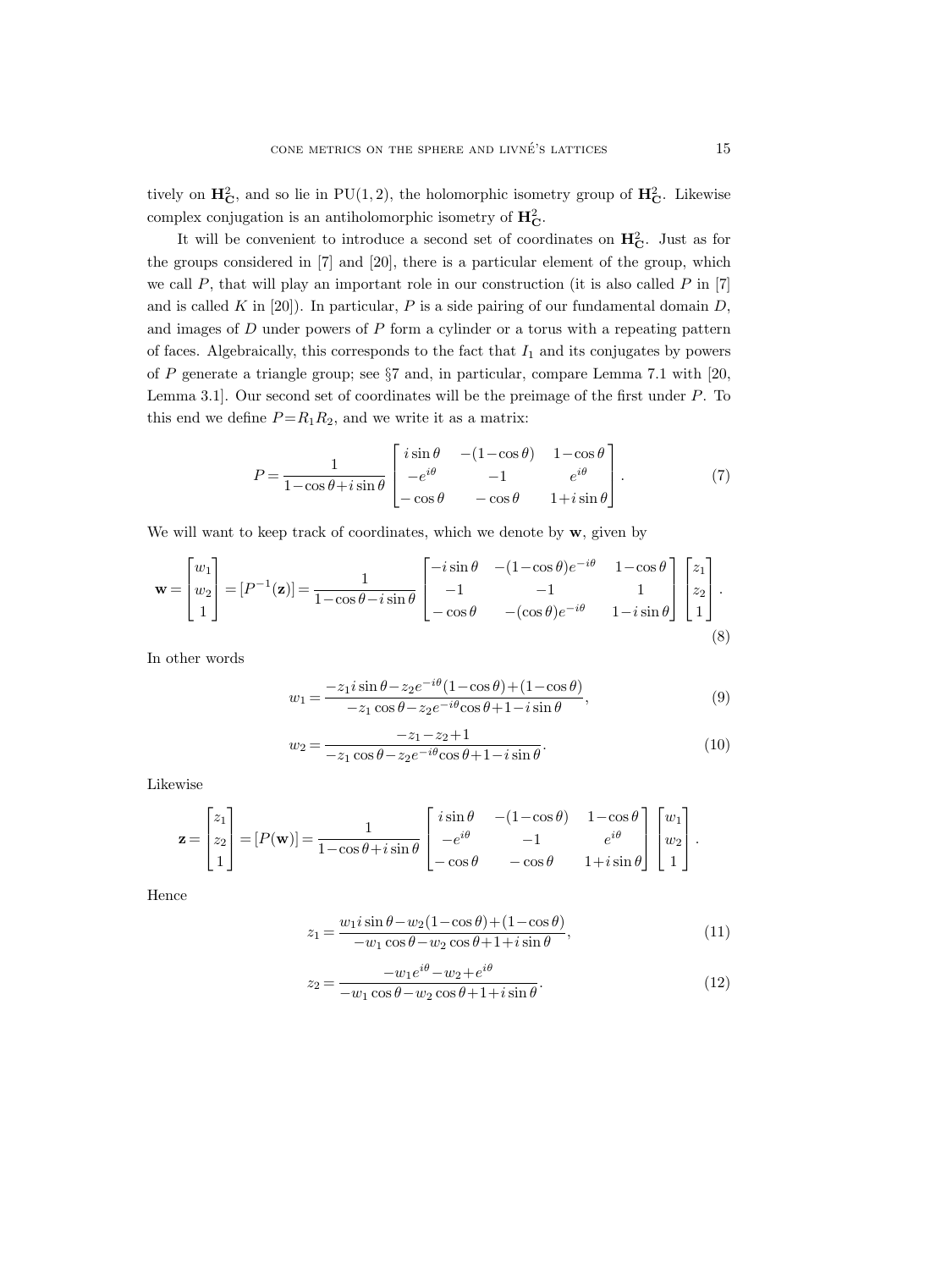The reason for keeping track of two sets of coordinates is that it gives a simple description of the polyhedron D in terms of the arguments of  $z_1, z_2, w_1$  and  $w_2$ ; see (17) below.

## **3.2. The vertices of** *D*

We identify some distinguished points of  $\mathbf{H}_{\mathbf{C}}^2$  which will be the vertices of our polyhedron. Writing  $\mathbf{w}=P^{-1}(\mathbf{z})$  as in (8), it will be useful to have our points in  $\mathbf{w}$ -coordinates as well as **z**-coordinates. In all cases these distinguished cone structures are obtained by letting some of the cone points approach each other until in the limit they coalesce, and hence result in a new cone point. The complementary angle of this new cone point (that is,  $2\pi$  minus the cone angle) is the sum of the complementary angles of the cone points that have coalesced. See Thurston's discussion in [21, §3], in particular [21, Figure 11], for a more detailed discussion of this process. From the point of view of the octagon Π discussed in §2, this process is the same as either expanding or contracting the triangles  $T_1$  and  $T_2$  until some of the vertices become the same point. If such vertices are adjacent then the edge between them has degenerated to a point.

In [21, Proposition 3.5] Thurston discusses what happens when two cone points collide. He shows that this occurs along a stratum  $S$  of codimension 1 and gives a formula for  $\gamma(S)$ , the cone angle around this stratum. In our setting, the moduli space is an orbifold, and so in each case  $2\pi/\gamma(S)$  is an integer. The stabiliser of the stratum S is then a subgroup of  $\Gamma$  of order  $2\pi/\gamma(S)$ . Suppose that the two cone points have cone angles  $\phi_1$  and  $\phi_2$ . Then [21, Proposition 3.5] shows that if  $\phi_1 \neq \phi_2$  then  $\gamma(S) = \phi_1 + \phi_2 - 2\pi$  and if  $\phi_1 = \phi_2$  then  $\gamma(S) = \phi_1 - \pi$ . We now indicate the strata associated to various collisions of pairs of cone points and give the appropriate subgroups of Γ:

| Cone points            | Stratum S                             | $\gamma(S)$                                                | Subgroup                    |
|------------------------|---------------------------------------|------------------------------------------------------------|-----------------------------|
| $v_0, v_{+1}$          | $z_1 = 0$                             | $\pi = (2\pi - \theta) + (\pi + \theta) - 2\pi$            | $\langle I_1 \rangle$       |
| $v_0, v_{+3}$          | $w_1 = 0$                             | $\pi = (2\pi - \theta) + (\pi + \theta) - 2\pi$            | $\langle PI_1P^{-1}\rangle$ |
| $v_{+2}, v_{+3}$       | $z_2 = 0$                             | $\theta = (\pi + \theta) - \pi$                            | $\langle R_1\rangle$        |
| $v_{\pm 1}, v_{\pm 2}$ | $w_2 = 0$                             | $\theta = (\pi + \theta) - \pi$                            | $\langle R_2 \rangle$       |
| $0, v_0$               | $z_1 = (1 - \cos \theta)/\cos \theta$ | $\pi - 3\theta = (\pi - 2\theta) + (2\pi - \theta) - 2\pi$ | $'P^3\rangle$               |

We can check that in each case the generator of the group in the last column is a complex reflection of order  $2\pi/\gamma(S)$ . This indicates, but does not prove, that our group is indeed the same as Thurston's group.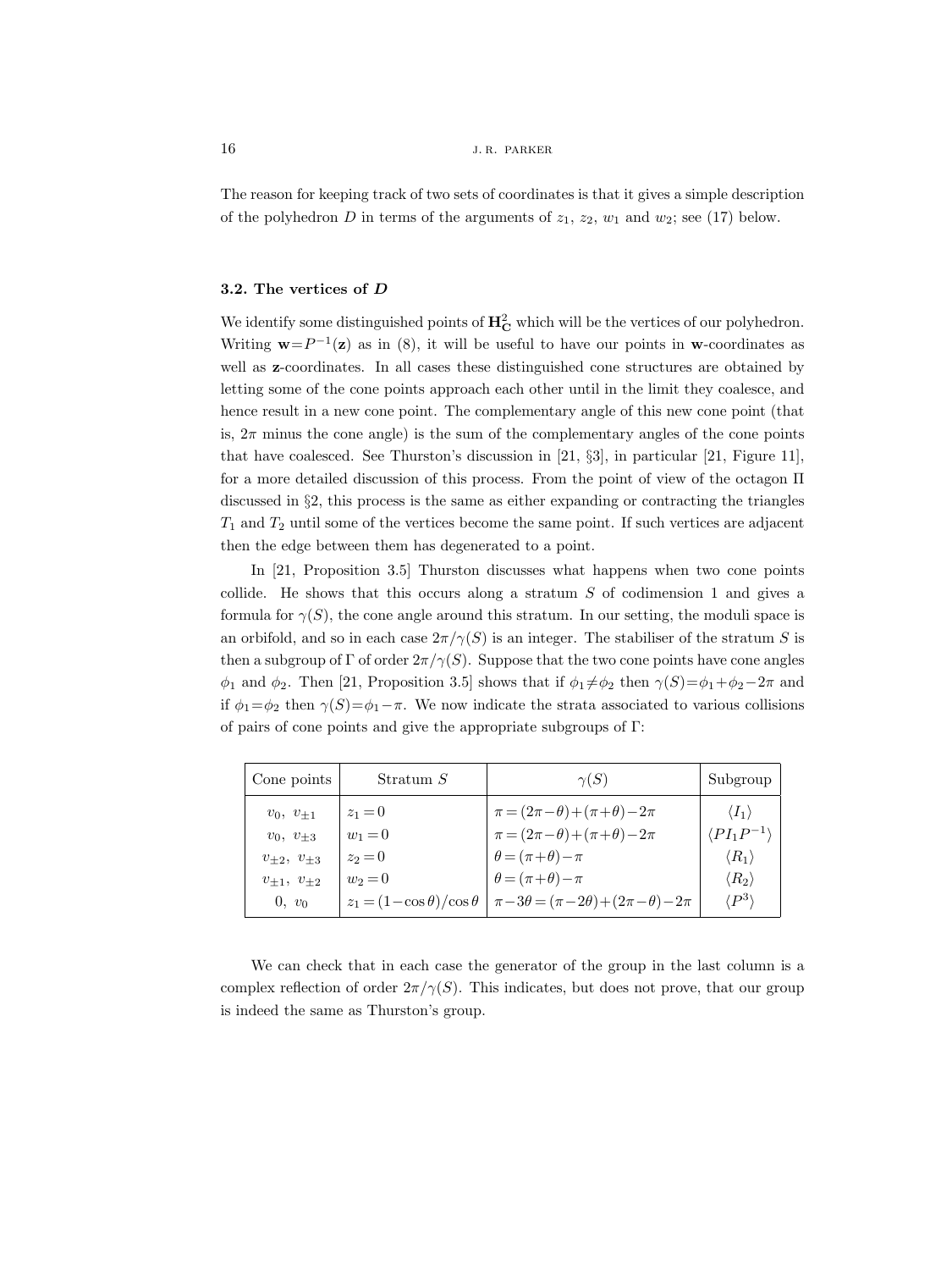

Figure 9. Polygons corresponding to vertices of D.

We now discuss the cone structures that will be the vertices of our polyhedron. The point  $z_1$  will be fixed by  $R_1$  and  $I_1$ . It is the origin in the z-coordinates. Since  $z_1$  and  $z_2$  are both zero, the triangles  $T_1$  and  $T_2$  discussed in §2 have both degenerated to a point. Thus the octagon  $\Pi$  has degenerated to become simply the triangle  $T_3$ . In terms of the cone manifolds,  $z_1=0$  corresponds to the cone points corresponding to  $v_0$  and  $v_{\pm 1}$ coalescing to give a new cone point with cone angle  $\pi$ ; and  $z_2=0$  corresponds to the cone points corresponding to  $v_{\pm 2}$  and  $v_{\pm 3}$  coalescing to give a new cone point with cone angle  $2\theta$ . The polygon  $\Pi$  corresponding to  $z_1$  is given in the top row of Figure 9. The corresponding point where  $w_1=w_2=0$ , which is fixed by  $R_2$ , is denoted  $\mathbf{z}_2$ . This is the origin in the **w**-coordinates. Here the cone points  $v_0$  and  $v_{\pm 3}$  coalesce, as do  $v_{\pm 1}$  and  $v_{\pm 2}$ . Hence the base of  $T_2$  has become one of the sides of  $T_1$ .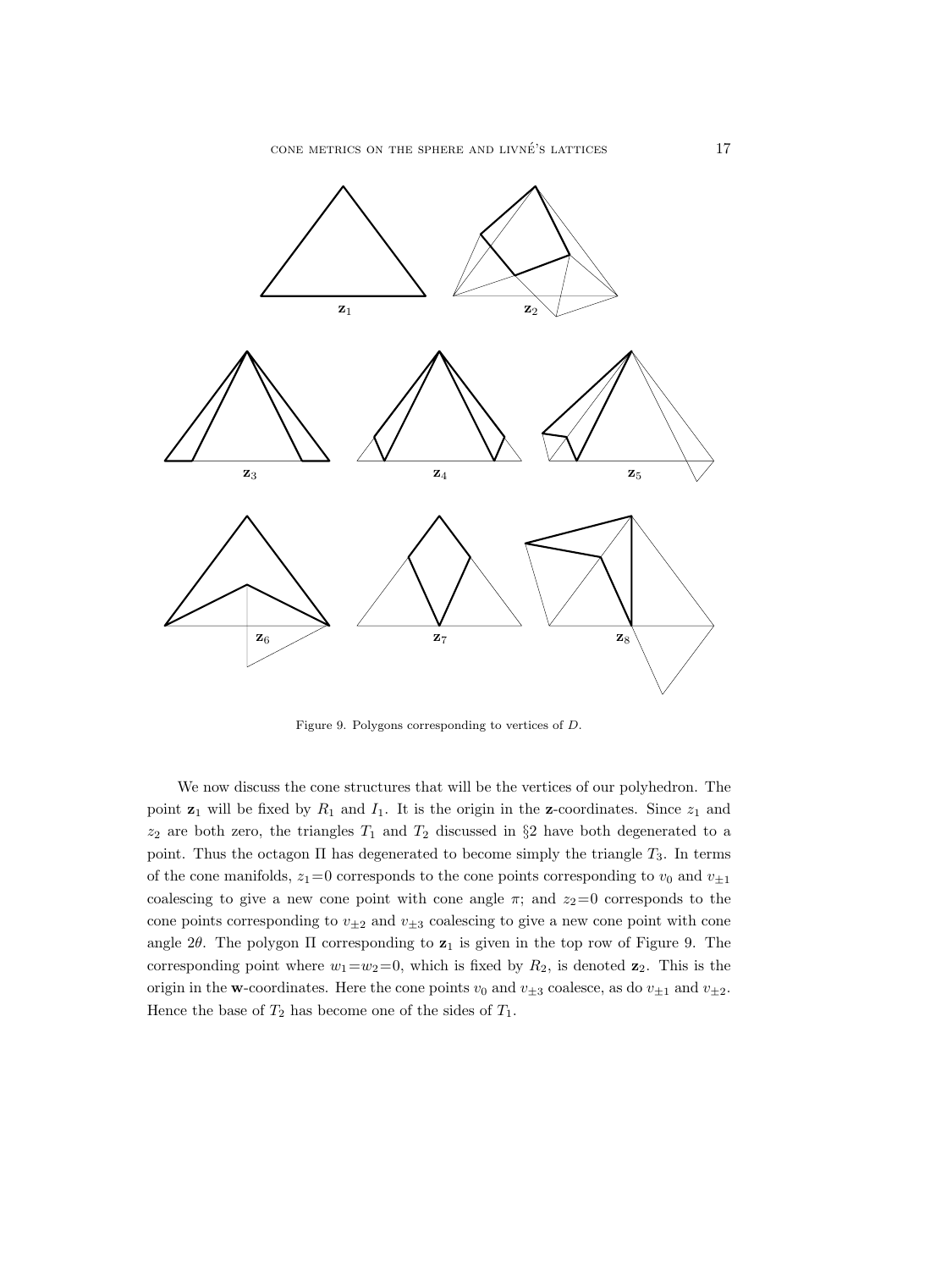There are three points  $\mathbf{z}_3$ ,  $\mathbf{z}_4$  and  $\mathbf{z}_5$  with  $z_1=(1-\cos\theta)/\cos\theta$ . This condition corresponds to  $T_1$  and  $T_3$  having their bases parallel (recall that we have taken  $z_3=1$ , and in this case  $z_1$  is real) and the apex of  $T_1$  at 0, which is also the apex of  $T_3$ . This configuration only works in the cases where  $n\geq 7$ . The cone points corresponding to 0 and  $v_0$  have coalesced to give a new cone point with cone angle  $\pi-3\theta$ . For **z**<sub>3</sub> we have  $z_2=0$ , and so, as above,  $v_{\pm 2}$  and  $v_{\pm 3}$  have coalesced to give a new cone point with cone angle 2 $\theta$ . This is shown on the left of the middle row of Figure 9. For  $z_4$  we have  $z_2$  real and  $z_1+z_2=1$ . This means that the cone points  $v_{\pm 1}$  and  $v_{\pm 2}$  have coalesced to give a new cone point with cone angle  $2\theta$ . As shown in the middle of the middle row of Figure 9, the corresponding polygon can be obtained from Figure 2 by first allowing  $T_1$  to be as large as possible, but with its interior still inside  $T_3$ , and then allowing  $T_2$  and  $T_2'$  to be as large as possible, but with their interiors inside  $T_3$  but outside  $T_1$ . The vertex  $\mathbf{z}_5$  is the image of  $z_4$  under  $R_1$ . This means that the cone points  $v_{\pm 1}$  and  $v_{\pm 3}$  have coalesced to give a new cone point with cone angle  $2\theta$ . As shown on the right of the middle row of Figure 9, this is the limit of Figure 5 as  $T_1$ ,  $T_2$  and  $T_2'$  each become as large as possible.

In this section we are only interested in the cases where  $n \ge 7$ , but for completeness we now indicate what happens when  $n=5$  and  $n=6$ ; see §6 for more details. When  $n=5$ or  $n=6$  the three vertices  $\mathbf{z}_3$ ,  $\mathbf{z}_4$  and  $\mathbf{z}_5$  are replaced with a single vertex where  $z_1=1$  and  $z_2=0$  (and so also  $w_1=1$  and  $w_2=0$ ). When  $n=6$  the angles  $\pi-2\theta$  and  $\theta$  are the same. In this case, when  $z_1$  is real, the sides  $(v_0, v_1)$  and  $(0, v_3)$  are parallel. Thus as  $v_0$  tends to 0 we must also have  $v_1, v_2, v_3$  coalescing, and  $v_{-1}, v_{-2}, v_{-3}$  as well. Hence the polygon degenerates to a figure with zero area. This limiting configuration corresponds to a point on the boundary of complex hyperbolic space, which is a cusp of the lattice. When  $n=5$ , the configuration with  $z_1=1$  and  $z_2=0$  corresponds to a point in the interior of complex hyperbolic space and involves the cone points corresponding to  $v_{\pm 1}$ ,  $v_{\pm 2}$  and  $v_{\pm 3}$  all coalescing to give a new cone point with cone angle  $3\theta - \pi = \pi/5$ .

Finally, we will discuss the vertices  $z_6$ ,  $z_7$  and  $z_8$ . First,  $z_6$  has  $z_1$  purely imaginary. This means that the base of  $T_1$  is orthogonal to the base of  $T_3$ . Furthermore the apex of  $T_1$  is one of the base vertices of  $T_3$ , and also, as  $z_2=0$ , the triangle  $T_2$  has degenerated to a point. In this configuration the cone points corresponding to  $v_0$ ,  $v_{\pm 2}$  and  $v_{\pm 3}$  have all coalesced to give a new cone point with cone angle  $\theta$ . Next for  $z_7$  the cone points corresponding to  $v_0$ ,  $v_{\pm 1}$  and  $v_{\pm 2}$  have coalesced to give a new cone point with cone angle  $\theta$ . As shown in the middle of the bottom row of Figure 9, this is the limit of the polygon from Figure 2 as  $T_1$  shrinks to a point and  $T_2$  and  $T_2'$  become as large as possible, but with disjoint interiors. Finally,  $z_8$  is the image of  $z_7$  under  $R_1$ . Here the cone points  $v_0, v_{\pm 1}$  and  $v_{\pm 3}$  have all coalesced, again giving a new cone point with cone angle  $\theta$ . This polygon is again the limit of that shown in Figure 5.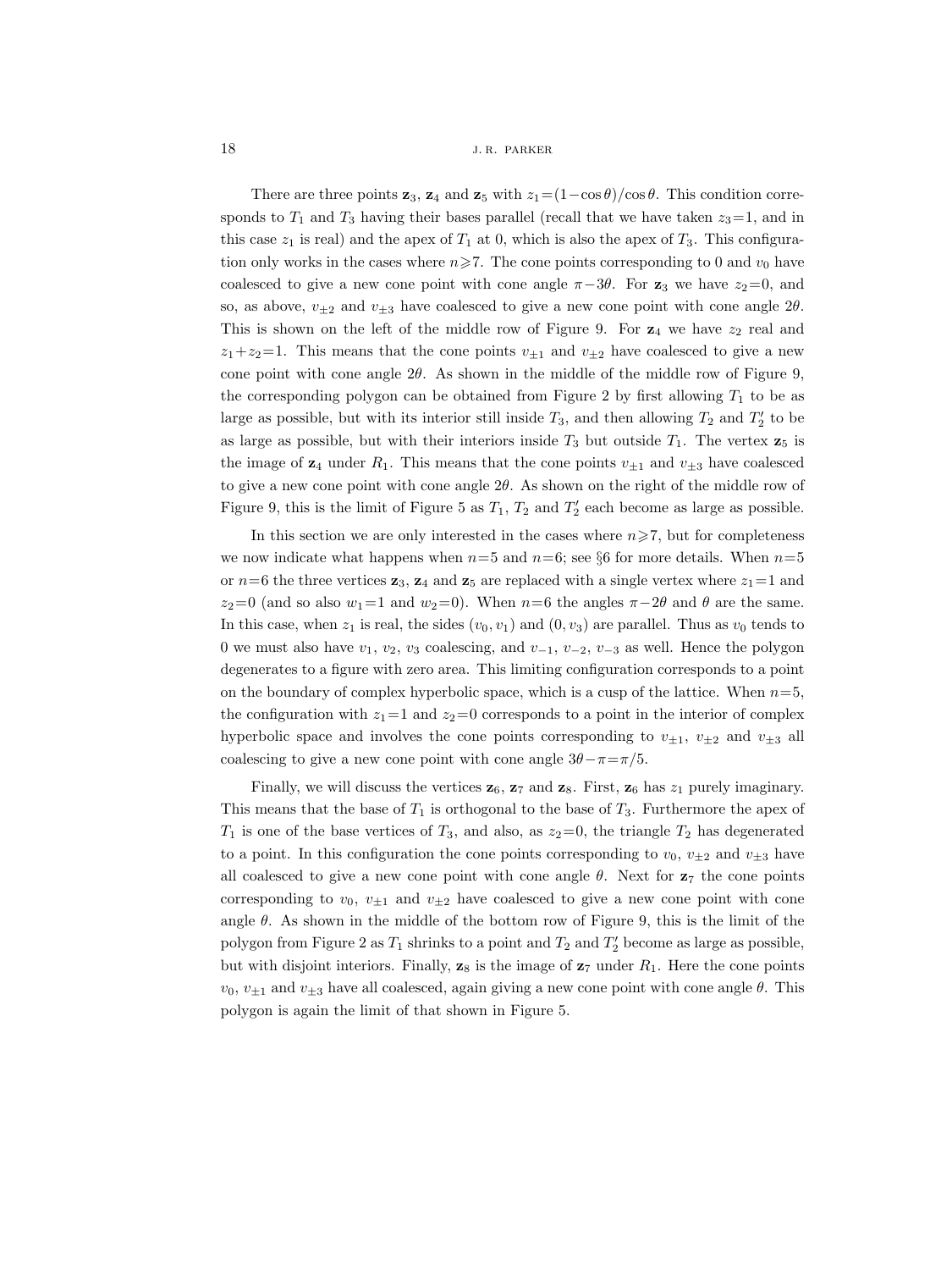| Point                                                                | Cone points                                               | Angle                                                | Cone points                                                                                    | Angle                                            |
|----------------------------------------------------------------------|-----------------------------------------------------------|------------------------------------------------------|------------------------------------------------------------------------------------------------|--------------------------------------------------|
| $\mathbf{z}_1$<br>$\mathbf{z}_2$<br>$\mathbf{z}_3$<br>$\mathbf{z}_4$ | $v_0, v_{+1}$<br>$v_0, v_{\pm 3}$<br>$0, v_0$<br>$0, v_0$ | $\pi$<br>$\pi$<br>$\pi - 3\theta$<br>$\pi - 3\theta$ | $v_{\pm 2}, v_{\pm 3}$<br>$v_{+1}, v_{+2}$<br>$v_{\pm 2}, v_{\pm 3}$<br>$v_{\pm 1}, v_{\pm 2}$ | $2\theta$<br>$2\theta$<br>$2\theta$<br>$2\theta$ |
| $\mathbf{z}_5$                                                       | $0, v_0$                                                  | $\pi - 3\theta$                                      | $v_{\pm 1}, v_{\pm 3}$                                                                         | $2\theta$                                        |
| $\mathbf{z}_6$                                                       | $v_0, v_{\pm 2}, v_{\pm 3}$                               | $\theta$                                             |                                                                                                |                                                  |
| $\mathbf{z}_7$                                                       | $v_0, v_{\pm 1}, v_{\pm 2}$                               | $\theta$                                             |                                                                                                |                                                  |
| $\mathbf{z}_8$                                                       | $v_0, v_{\pm 1}, v_{\pm 3}$                               | $\theta$                                             |                                                                                                |                                                  |

We summarise the above discussion with the following table relating the points  $z_j$ and the cone points that have coalesced:

In [21, Proposition 3.6] Thurston shows that j cone points with cone angles  $\phi_1, ..., \phi_j$ collide in a stratum S of codimension  $j-1$ . The resulting cone angle of the moduli space is  $\gamma(S) = \phi_1 + ... + \phi_j - 2\pi(j-1)$ . Furthermore the order of the stabiliser of S is  $N(2\pi/\gamma(S))^{j-1}$ , where N is the order of the subgroup of the symmetric group preserving the angles. By combining this information we can also find the stabiliser of each vertex and compute the corresponding cone angles. We again see that our group is consistent with Thurston. For example, the vertex  $z_7$  is stabilised by the group  $\langle I_1, R_2 \rangle$ . We claim that it will follow from results of  $\S7$  that this group has order  $2n^2$ . We now sketch a proof of this claim. Cyclically permuting the indices in (36) we see that  $R_2I_1R_2^{-1} = I_3$ and  $R_2I_3R_2^{-1} = I_3I_1I_3$  (where  $I_3$  is as defined in §7). Thus  $\langle I_1, I_3 \rangle$  is a normal subgroup of  $\langle I_1, R_2 \rangle$  with quotient group  $\langle R_2 \rangle$ . Since  $\langle I_1, I_3 \rangle$  is dihedral group of order  $2n$  (see Proposition 7.3) and  $\langle R_2 \rangle$  is cyclic of order n, we immediately see that  $\langle I_1, R_2 \rangle$  has order  $2n^2$  as claimed. The fact that these orbifold singularities have the same order as Thurston's is a strong indication that these groups are indeed isomorphic to Livné's lattices. In Theorem 5.1 we show that the two groups have the same presentation, and hence, by Mostow rigidity, that they are conjugate.

The table below gives both the  $z$ - and **w**-coordinates of the eight vertices  $z_1, ..., z_8$ . This enables us to transform our geometrical problem concerning cone structures into an algebraic problem about the action of a certain matrix group. From now on, we shall not consider cone metrics any more, but will concentrate on the action of this matrix group on complex hyperbolic space. We analyse this with a combination of geometry (bisectors) and linear algebra.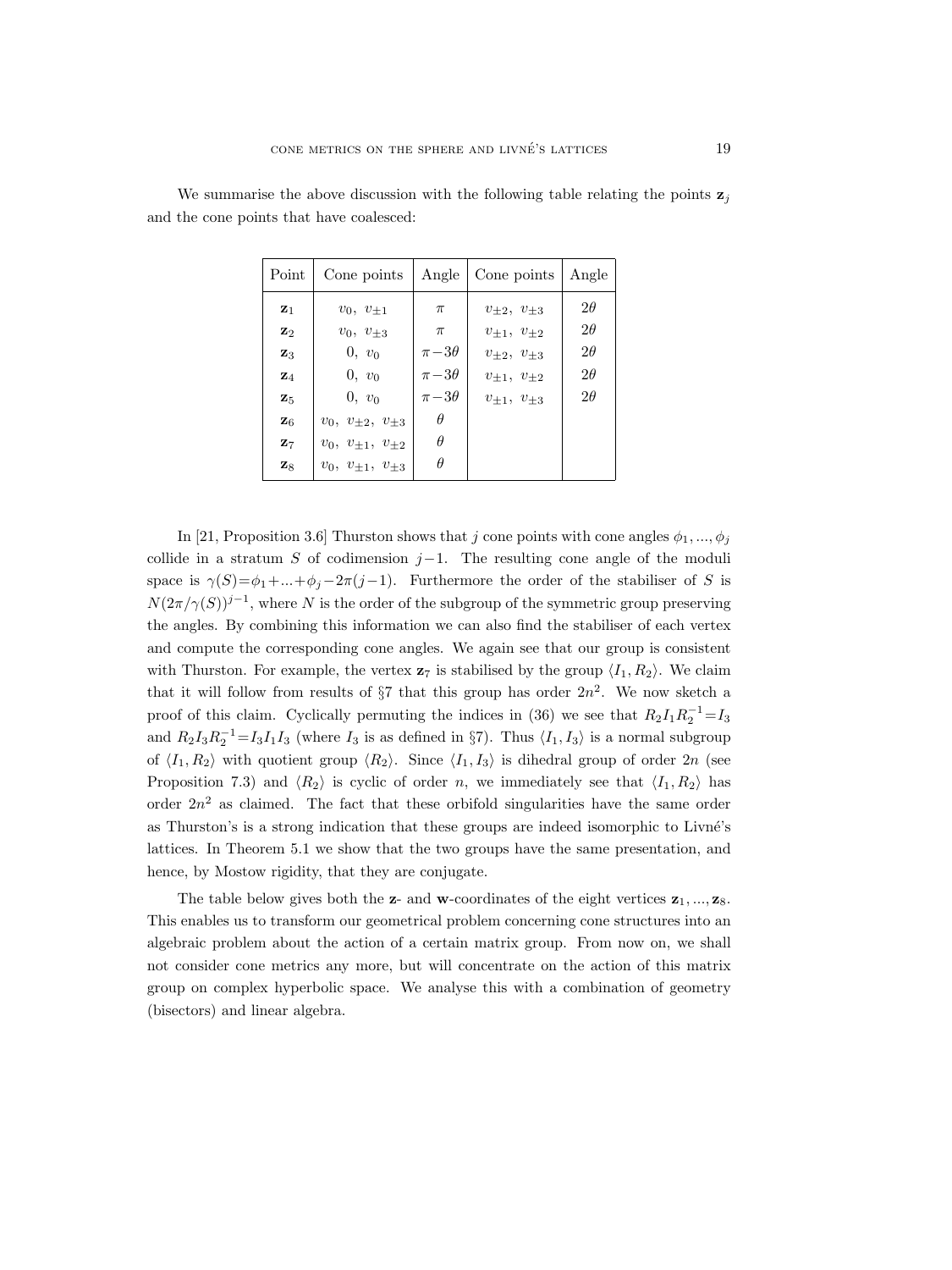$20$  j. r. parker

|                | z <sub>1</sub>                  | z <sub>2</sub>                          | $w_1$                            | $w_2$                                   |
|----------------|---------------------------------|-----------------------------------------|----------------------------------|-----------------------------------------|
| $Z_1$          |                                 | $\theta$                                | $1-e^{-i\theta}/(1-i\sin\theta)$ | $1/(1-i\sin\theta)$                     |
| $\mathbf{z}_2$ | $1-e^{i\theta}/(1+i\sin\theta)$ | $e^{i\theta}/(1+i\sin\theta)$           |                                  |                                         |
| $\mathbf{z}_3$ | $(1-\cos\theta)/\cos\theta$     |                                         | $(1-\cos\theta)/\cos\theta$      | $e^{i\theta}(2\cos\theta-1)/\cos\theta$ |
| $\mathbf{z}_4$ | $(1-\cos\theta)/\cos\theta$     | $(2 \cos \theta - 1)/\cos \theta$       | $(1-\cos\theta)/\cos\theta$      |                                         |
| $\mathbf{z}_5$ | $(1-\cos\theta)/\cos\theta$     | $e^{i\theta}(2\cos\theta-1)/\cos\theta$ | $(1-\cos\theta)/\cos\theta$      | $(2\cos\theta-1)/\cos\theta$            |
| $\mathbf{z}_6$ | $-i(1-\cos\theta)/\sin\theta$   | $\overline{0}$                          |                                  | $e^{i\theta}$                           |
| $Z_7$          | $\theta$                        |                                         | $i(1-\cos\theta)/\sin\theta$     | $\theta$                                |
| $\mathbf{z}_8$ | 0                               | $e^{i\theta}$                           | $\cup$                           |                                         |

Before we finish this section we show that the collection of vertices described above is symmetrical with respect to an involution. The polyhedron  $D$  will also have this symmetry which will simplify matters later on. Consider the antiholomorphic isometry *ι* given by  $\iota(\mathbf{z})=R_1R_2R_1(\bar{\mathbf{z}})$ . In other words,

$$
\iota \begin{bmatrix} z_1 \\ z_2 \\ 1 \end{bmatrix} = \frac{1}{1 - \cos \theta + i \sin \theta} \begin{bmatrix} i \sin \theta & -e^{i\theta} (1 - \cos \theta) & 1 - \cos \theta \\ -e^{i\theta} & -e^{i\theta} & e^{i\theta} \\ -\cos \theta & -e^{i\theta} \cos \theta & 1 + i \sin \theta \end{bmatrix} \begin{bmatrix} \bar{z}_1 \\ \bar{z}_2 \\ 1 \end{bmatrix} \sim \begin{bmatrix} \bar{w}_1 \\ \bar{w}_2 e^{i\theta} \\ 1 \end{bmatrix} . \tag{13}
$$

(Here  $\sim$  denotes projective equality.) The following lemma is easy to verify using (13) and the table above.

LEMMA 3.1. *The isometry*  $\iota$  *has order* 2 *and acts on the*  $\mathbf{z}_i$  *by* 

$$
\iota(\mathbf{z}_1) = \mathbf{z}_2, \quad \iota(\mathbf{z}_3) = \mathbf{z}_4, \quad \iota(\mathbf{z}_5) = \mathbf{z}_5, \quad \iota(\mathbf{z}_6) = \mathbf{z}_7 \quad and \quad \iota(\mathbf{z}_8) = \mathbf{z}_8.
$$

#### **3.3. The polyhedron** *D*

The faces of the polyhedron  $D$  will be contained in bisectors. We now give a brief summary of the properties of bisectors that we will need; see [8] or [13] for more details. A bisector is the locus of points in complex hyperbolic space equidistant from a given, pair of points in complex hyperbolic space, say  $z_j$  and  $z_k$ . Using the standard formula for the distance function (see Goldman [8, (3.4)], for example) we see that **z**∈D if and only if

$$
\frac{\langle \mathbf{z}, \mathbf{z}_j \rangle \langle \mathbf{z}_j, \mathbf{z} \rangle}{\langle \mathbf{z}, \mathbf{z} \rangle \langle \mathbf{z}_j, \mathbf{z}_j \rangle} = \cosh^2 \left( \frac{\varrho(\mathbf{z}, \mathbf{z}_j)}{2} \right) = \cosh^2 \left( \frac{\varrho(\mathbf{z}, \mathbf{z}_k)}{2} \right) = \frac{\langle \mathbf{z}, \mathbf{z}_k \rangle \langle \mathbf{z}_k, \mathbf{z} \rangle}{\langle \mathbf{z}, \mathbf{z} \rangle \langle \mathbf{z}_k, \mathbf{z}_k \rangle}.
$$

If  $z_j$  and  $z_k$  have the same norm, that is,  $\langle z_j, z_j \rangle = \langle z_k, z_k \rangle$ , then this is equivalent to

$$
B = {\mathbf{z} \in \mathbf{H}_{\mathbf{C}}^2 : |\langle \mathbf{z}, \mathbf{z}_j \rangle| = |\langle \mathbf{z}, \mathbf{z}_k \rangle|}.
$$
 (14)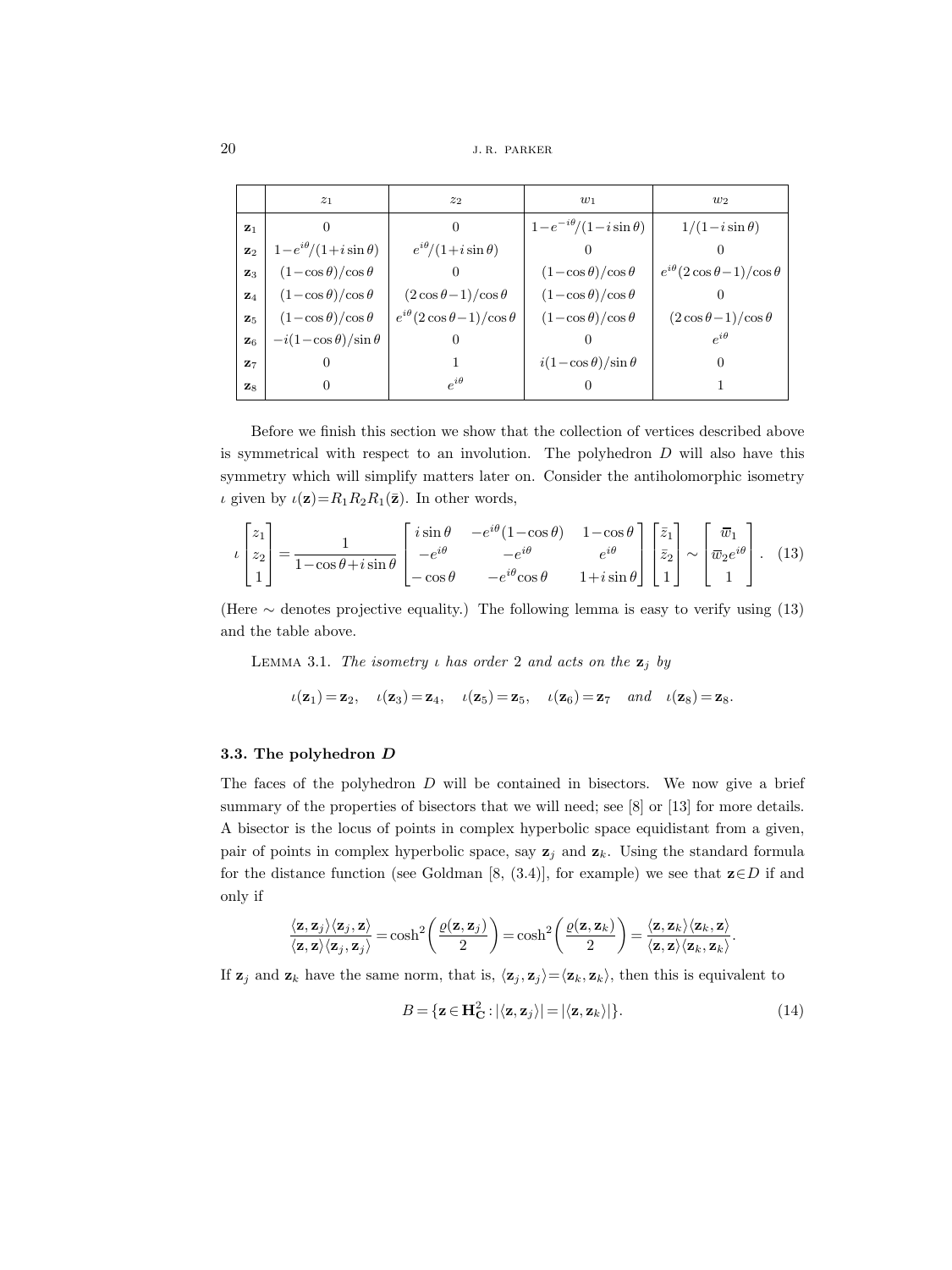In Lemma 4.6 we will use this characterisation of bisectors. In fact, this definition of a bisector only depends on  $\langle \mathbf{z}_j, \mathbf{z}_j \rangle = \langle \mathbf{z}_k, \mathbf{z}_k \rangle$  and not on whether this quantity is positive, negative or zero. That is, the points  $z_j$  and  $z_k$  may be on the boundary of complex hyperbolic space or outside; see Lemma 4.4.

The points  $z_j$  and  $z_k$  lie in a unique complex line L, called the *complex spine* of the bisector B. There is a geodesic  $\gamma$  in L that is equidistant from our pair of points with respect to the natural Poincaré metric on L. This geodesic is called the *spine*. This still makes sense when  $z_j$  and  $z_k$  lie on the boundary of  $H_C^2$  or lie outside: For any antiholomorphic involution interchanging  $z_j$  and  $z_k$  we may define the spine as the locus of points in  $L$  fixed by this involution. It is easy to check that this definition of the spine is independent of the chosen antiholomorphic involution. Bisectors are not totally geodesic (there are no totally geodesic real hypersurfaces in complex hyperbolic space), but are foliated by totally geodesic subspaces in two different ways. First there are the slices; see [13]. Let  $\Pi_L$  denote orthogonal projection onto L, then the bisector is the preimage of  $\gamma$  under  $\Pi_L$ . Each fibre of this map, that is, each complex line that is the preimage of a point of  $\gamma$ , is a *slice* of our bisector. Secondly, there are the meridians; see [8]. Each *meridian* is a Lagrangian plane that contains the spine  $\gamma$ , and is the fixed point set of one of the antiholomorphic involutions that swaps  $z_j$  and  $z_k$ . Every Lagrangian plane containing  $\gamma$  is a meridian and the bisector is the union of all its meridians.

We now define the bisectors containing the sides of our polyhedron D. The spine of each bisector will be the geodesic passing through a pair of the points defined in §3.2. By inspection this leads to a definition in terms of the argument of one of  $z_1$ ,  $z_2$ ,  $w_1$  or  $w_2$ . In Lemmas 4.4 and 4.6 we will also characterise the bisectors using (14), that is, as the locus of points equidistant from a given pair of points. We now define the eight bisectors in question. Their label reflects the pair of vertices in the spine.

| Bisector | Definition                       | Points on spine                 | Other points                                                      |
|----------|----------------------------------|---------------------------------|-------------------------------------------------------------------|
| $B_{13}$ | $\text{Im}(z_1) = 0$             | $\mathbf{z}_1, \mathbf{z}_3$    | $\mathbf{Z}_4$ , $\mathbf{Z}_5$ , $\mathbf{Z}_7$ , $\mathbf{Z}_8$ |
| $B_{24}$ | $\text{Im}(w_1) = 0$             | $\mathbf{z}_2, \mathbf{z}_4$    | $\mathbf{z}_3, \mathbf{z}_5, \mathbf{z}_6, \mathbf{z}_8$          |
| $B_{16}$ | $Re(z_1)=0$                      | $\mathbf{z}_1, \mathbf{z}_6$    | $\mathbf{z}_7, \mathbf{z}_8$                                      |
| $B_{27}$ | $Re(w_1)=0$                      | $\mathbf{z}_2$ , $\mathbf{z}_7$ | $\mathbf{z}_6$ , $\mathbf{z}_8$                                   |
| $B_{17}$ | $\text{Im}(z_2) = 0$             | $\mathbf{z}_1, \mathbf{z}_7$    | $\mathbf{z}_3, \mathbf{z}_4, \mathbf{z}_6$                        |
| $B_{26}$ | $\mathrm{Im}(w_2e^{-i\theta})=0$ | $\mathbf{z}_2$ , $\mathbf{z}_6$ | $\mathbf{z}_3, \mathbf{z}_4, \mathbf{z}_7$                        |
| $B_{18}$ | $\mathrm{Im}(z_2e^{-i\theta})=0$ | $\mathbf{z}_1, \mathbf{z}_8$    | $\mathbf{z}_3, \mathbf{z}_5, \mathbf{z}_6$                        |
| $B_{28}$ | $\text{Im}(w_2) = 0$             | $\mathbf{z}_2$ , $\mathbf{z}_8$ | $\mathbf{z}_4, \mathbf{z}_5, \mathbf{z}_7$                        |

The following lemma follows immediately from this table and Lemma 3.1.

(15)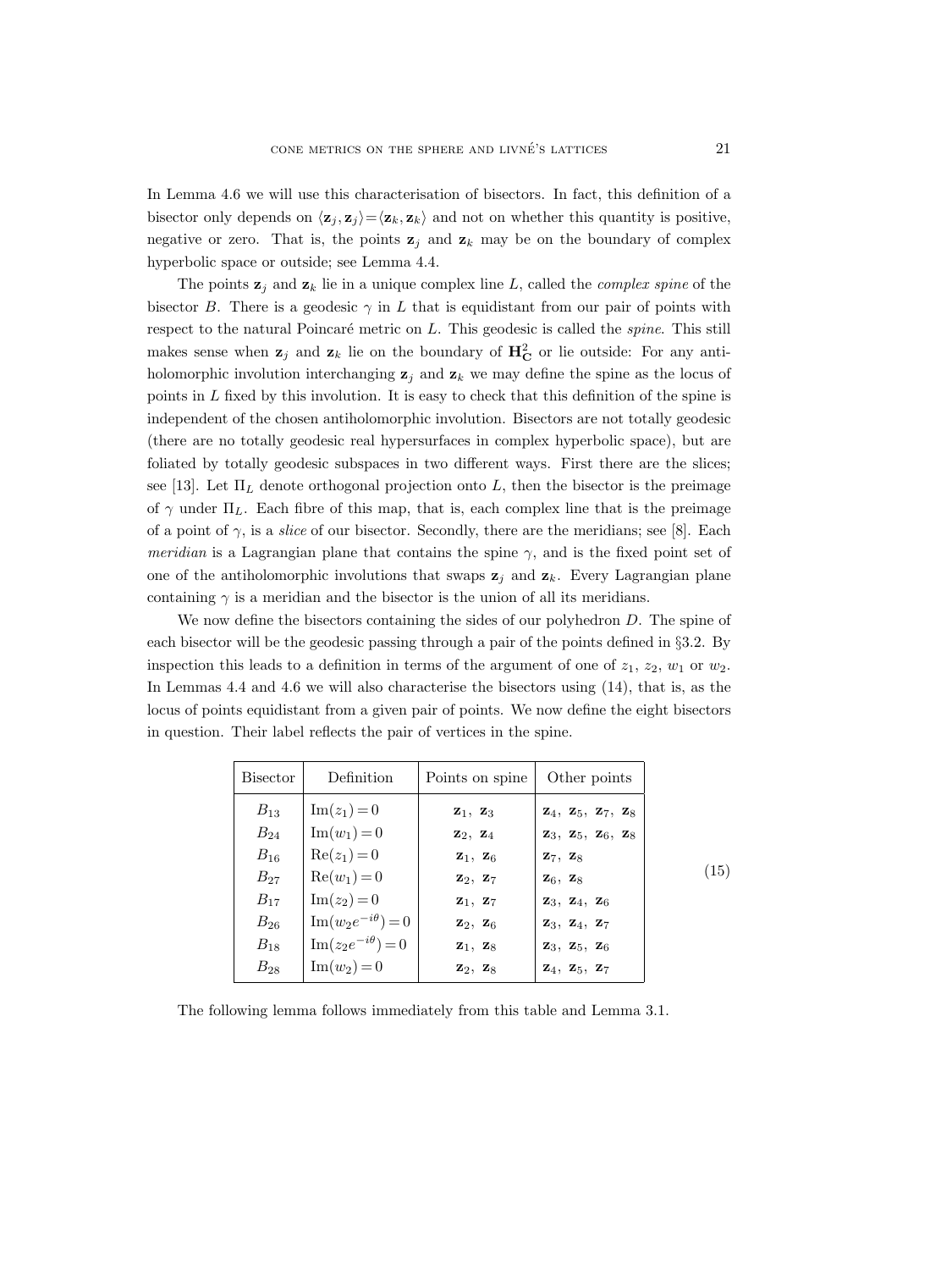Lemma 3.2. *Let* ι *be the involution defined by* (13)*. Then*

$$
\iota(B_{13}) = B_{24}, \quad \iota(B_{16}) = B_{27}, \quad \iota(B_{17}) = B_{26} \quad and \quad \iota(B_{18}) = B_{28}.
$$

The spines of  $B_{13}$ ,  $B_{16}$ ,  $B_{17}$  and  $B_{18}$  all pass through the point  $\mathbf{z}_1$ , which is the origin in the **z**-coordinates. Observe that  $I_1$  maps each of the bisectors  $B_{1j}$  to itself. Similarly,  $R_1$  preserves  $B_{13}$  and  $B_{16}$ , and sends  $B_{17}$  to  $B_{18}$ . The four bisectors  $B_{13}$ ,  $B_{16}$ ,  $B_{17}$  and  $B_{18}$  bound a *wedge*  $W_1$ . Writing **z** as in (6), this wedge is given by

$$
W_1 = \{ \mathbf{z} : \arg(z_1) \in (-\pi/2, 0) \text{ and } \arg(z_2) \in (0, \theta) \}. \tag{16}
$$

LEMMA 3.3. *The wedge*  $W_1$  *is homeomorphic to a half-space in*  $\mathbb{R}^4$ *, and this homeomorphism extends to a homeomorphism from*  $\partial W_1$  *to*  $\mathbb{R}^3$ .

*Proof.* In order to see this, first apply the conformal homeomorphism  $\Phi$ :  $(z_1, z_2) \mapsto$  $(z_1^2, z_2^{n/2})$ . Using  $\theta = 2\pi/n$ , we see that  $\Phi(W_1)$  is the product of two half-planes:

$$
\Phi(W_1) = \{(x_1 + iy_1, x_2 + iy_2) : y_1 < 0 \text{ and } y_2 > 0\}
$$

The boundary of this set comprises those points where  $y_1=0$  or  $y_2=0$  (or both).

Secondly, apply the following homeomorphism from  $\Phi(W_1)$  to a half-space in  $\mathbb{R}^4$ :

$$
\Psi \colon (x_1+iy_1, x_2+iy_2) \longmapsto (x_1, x_2, y_1+y_2, y_1y_2).
$$

The restriction of  $\Psi$  to  $\Phi(\partial W_1)$  is

$$
\Psi: (x_1+iy_1, x_2+iy_2) \longmapsto \begin{cases} (x_1, x_2, y_1, 0), & \text{if } y_2 = 0, \\ (x_1, x_2, y_2, 0), & \text{if } y_1 = 0. \end{cases}
$$

The image of the boundary  $\Psi \Phi(\partial W_1)$  is clearly the whole of  $\mathbb{R}^3$  as claimed.

Similarly, the spines of  $B_{24}$ ,  $B_{26}$ ,  $B_{27}$  and  $B_{28}$  all pass through  $\mathbf{z}_2$ , the origin in the **w**-coordinates; see (8). Moreover,  $R_2$  preserves  $B_{24}$  and  $B_{27}$ , and sends  $B_{28}$  to  $B_{26}$ . The four bisectors bound a wedge  $W_2 = P(W_1)$ , where P is given by (7). Writing **w** as in (8) this wedge is given by

 $\Box$ 

$$
W_2=\{{\bf w}: \arg(w_1)\in (0,\pi/2)\ \hbox{and}\ \arg(w_2)\in (0,\theta)\}.
$$

Since  $P$  is a homeomorphism, using Lemma 3.3 we immediately see that  $W_2$  is homeomorphic to a half-space in  $\mathbb{R}^4$ , and this homeomorphism extends to a homeomorphism from  $\partial W_2$  to **R**<sup>3</sup>.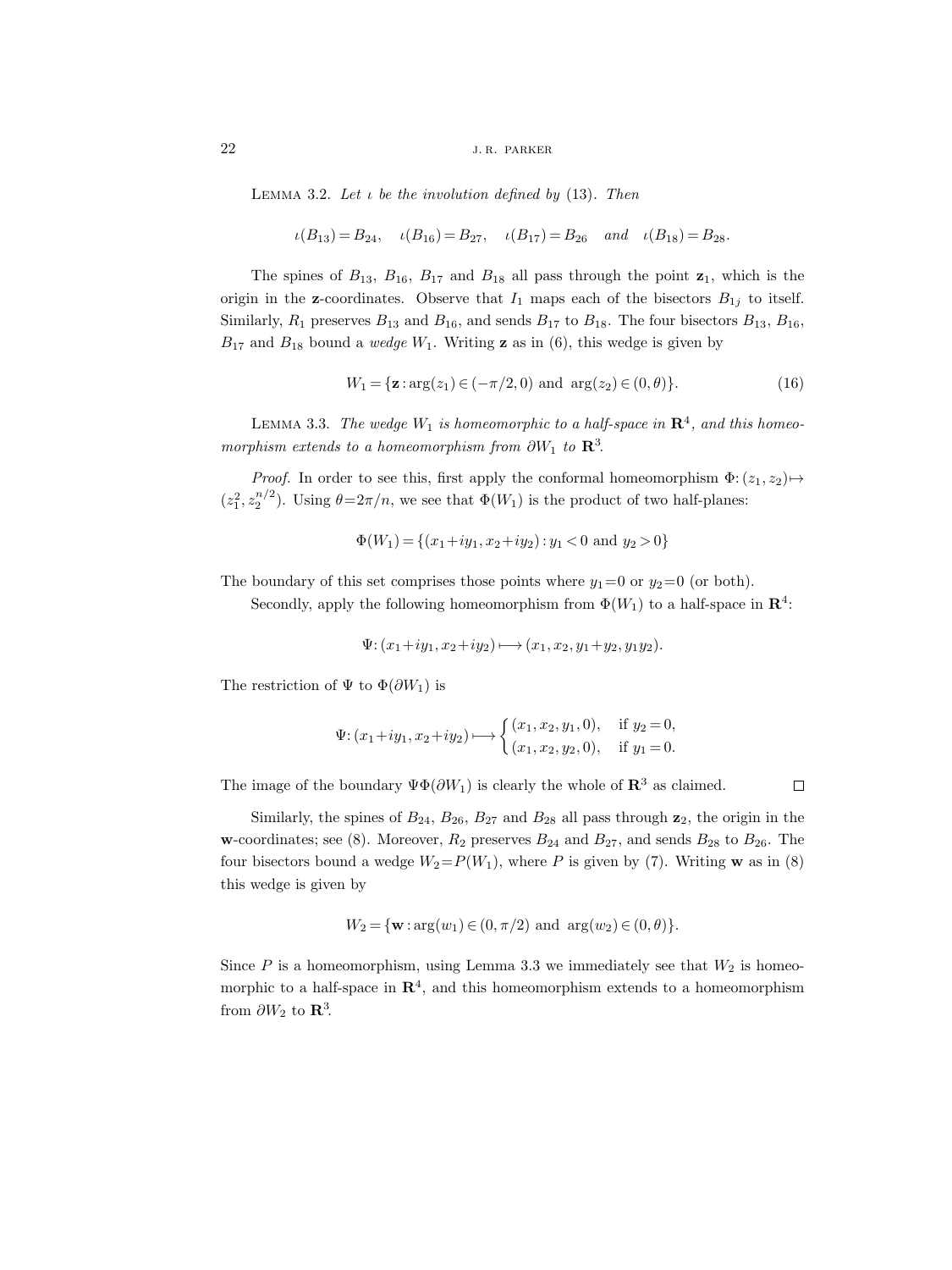

Figure 10. The sides in each wedge  $W_1$  and  $W_2$ .

We define the polyhedron  $D$  to be the intersection of the wedges  $W_1$  and  $W_2$  (compare [5]):

$$
D = W_1 \cap W_2 = \left\{ \mathbf{z} = P(\mathbf{w}) : \begin{array}{c} \arg(z_1) \in (-\pi/2, 0), \arg(z_2) \in (0, \theta), \\ \arg(w_1) \in (0, \pi/2), \arg(w_2) \in (0, \theta) \end{array} \right\}.
$$
 (17)

We define the sides  $S_{1j}$  and  $S_{2j}$  of D to be the intersection of  $\overline{D}$  with the bisector  $B_{1j}$  and  $B_{2j}$ , respectively. Below we give each side in terms of **z** and **w**, in particular the arguments of their entries:

| Side     | $arg(z_1)$   | $arg(z_2)$     | $arg(w_1)$   | $arg(w_2)$   |
|----------|--------------|----------------|--------------|--------------|
| $S_{13}$ | $-\pi/2$     | $[0,\theta]$   | $[0, \pi/2]$ | $[0,\theta]$ |
| $S_{24}$ | $[-\pi/2,0]$ | $[0,\theta]$   | $\pi/2$      | $[0,\theta]$ |
| $S_{16}$ | $\theta$     | $[0,\theta]$   | $[0, \pi/2]$ | $[0,\theta]$ |
| $S_{27}$ | $[-\pi/2,0]$ | $[0,\theta]$   | $\theta$     | $[0,\theta]$ |
| $S_{17}$ | $[-\pi/2,0]$ | $\overline{0}$ | $[0, \pi/2]$ | $[0,\theta]$ |
| $S_{26}$ | $[-\pi/2,0]$ | $[0,\theta]$   | $[0, \pi/2]$ | $\theta$     |
| $S_{18}$ | $[-\pi/2,0]$ | $\theta$       | $[0, \pi/2]$ | $[0,\theta]$ |
| $S_{28}$ | $[-\pi/2,0]$ | $[0,\theta]$   | $[0, \pi/2]$ | $\theta$     |

The vertices of each side are precisely the points listed in the table of bisectors (15). In Figure 10 the sides containing **z**<sup>1</sup> and those containing **z**<sup>2</sup> are shown. These collections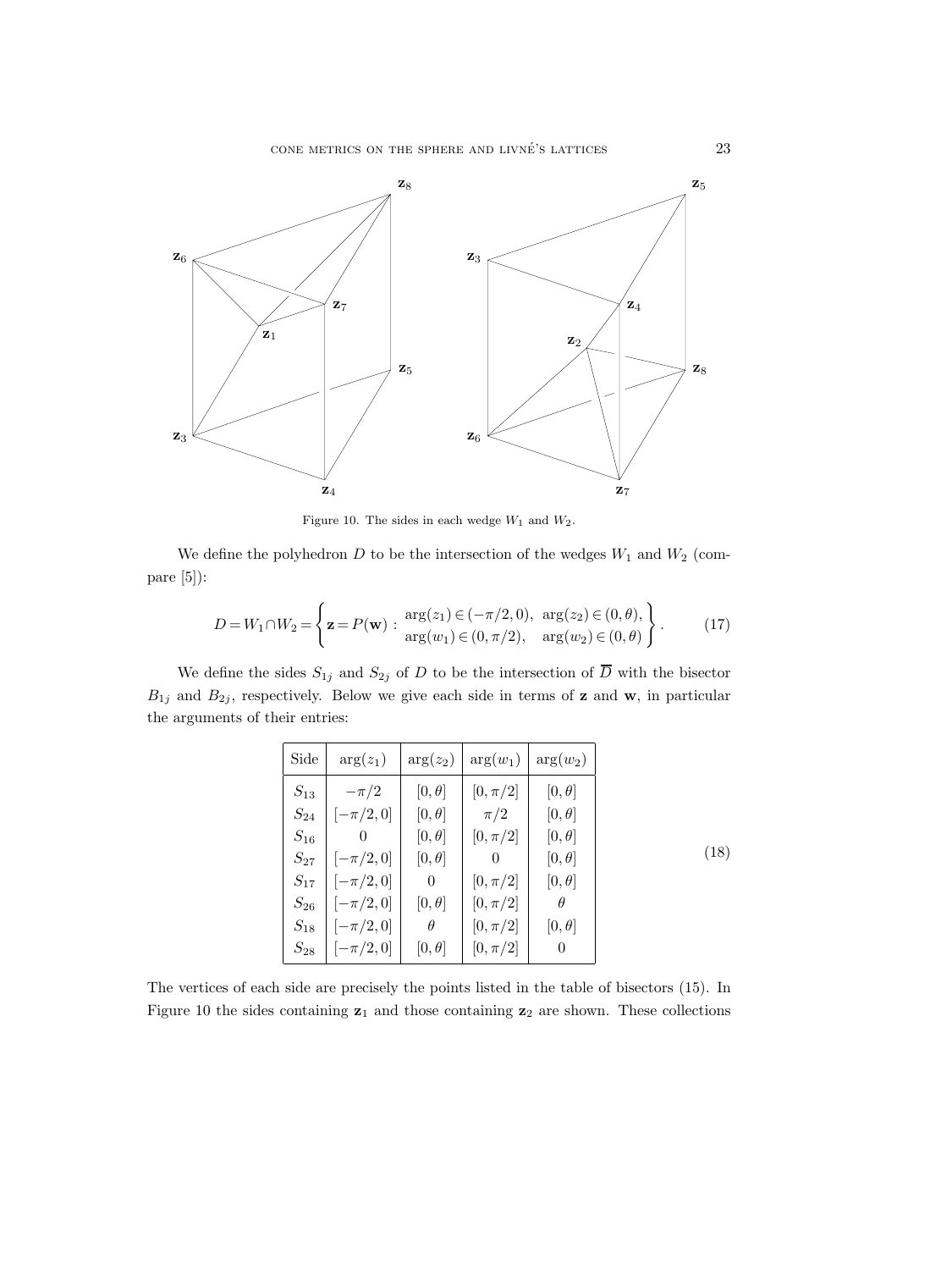of sides form open subsets of  $\partial W_1$  and  $\partial W_2$ , respectively. Below we show that each 2-dimensional face of each side is homeomorphic to a disc. Gluing these discs together, we can see that the outer boundary of the collection of sides containing  $z_1$  (and  $z_2$ , respectively) is homeomorphic to a sphere. There is an obvious contraction of this sphere down to **z**<sup>1</sup> or **z**2, and so we see, using Lemma 3.3, that the collection of sides containing **z**<sup>1</sup> and those containing **z**<sup>2</sup> are each homeomorphic to a 3-ball. Gluing the boundaries together gives a 3-sphere, which is ∂D.

We now consider the 1-skeleton of D. This consists of arcs joining pairs of vertices of D, called *edges*. Let  $\gamma_{jk} = \gamma_{kj}$  denote the edge of D with the vertices  $z_j$  and  $z_k$  as endpoints. We claim that each  $\gamma_{jk}$  is a geodesic arc. The reason for this is because each pair of vertices is in the common intersection of either a slice of one bisector and a meridian of another or in the intersection of meridians of two bisectors. We now list each edge, the pair of bisectors and the slices (S) or meridians (M):

| Edge          | <b>Bisectors</b>     |   | Coordinates                                        | <b>Bisectors</b>     |   | Coordinates                                        |
|---------------|----------------------|---|----------------------------------------------------|----------------------|---|----------------------------------------------------|
| $\gamma_{13}$ | $B_{13} \cap B_{17}$ | М | $\text{Im}(z_1) = \text{Im}(z_2) = 0$              | $B_{13} \cap B_{18}$ | М | $\text{Im}(z_1) = \text{Im}(z_2 e^{-i\theta}) = 0$ |
| $\gamma_{16}$ | $B_{16}\cap B_{17}$  | М | $\text{Re}(z_1) = \text{Im}(z_2) = 0$              | $B_{16}\cap B_{18}$  | М | $\text{Re}(z_1) = \text{Im}(z_2 e^{-i\theta}) = 0$ |
| $\gamma_{17}$ | $B_{17}\cap B_{13}$  | М | $\text{Im}(z_1) = \text{Im}(z_2) = 0$              | $B_{17}\cap B_{16}$  | М | $Re(z_1) = Im(z_2) = 0$                            |
| $\gamma_{18}$ | $B_{18} \cap B_{13}$ | М | $\text{Im}(z_1) = \text{Im}(z_2 e^{-i\theta}) = 0$ | $B_{18}\cap B_{16}$  | М | $\text{Re}(z_1) = \text{Im}(z_2 e^{-i\theta}) = 0$ |
| $\gamma_{24}$ | $B_{24} \cap B_{26}$ | М | $\text{Im}(w_1) = \text{Im}(w_2 e^{-i\theta}) = 0$ | $B_{24} \cap B_{28}$ | М | $\text{Im}(w_1) = \text{Im}(w_2) = 0$              |
| $\gamma_{27}$ | $B_{27} \cap B_{26}$ | М | $\text{Re}(w_1) = \text{Im}(w_2 e^{-i\theta}) = 0$ | $B_{27} \cap B_{28}$ | М | $\text{Re}(w_1) = \text{Im}(w_2) = 0$              |
| $\gamma_{26}$ | $B_{26} \cap B_{24}$ | М | $\text{Im}(w_1) = \text{Im}(w_2 e^{-i\theta}) = 0$ | $B_{26} \cap B_{27}$ | М | $\text{Re}(w_1) = \text{Im}(w_2 e^{-i\theta}) = 0$ |
| $\gamma_{28}$ | $B_{28} \cap B_{24}$ | М | $\text{Im}(w_1) = \text{Im}(w_2) = 0$              | $B_{28} \cap B_{27}$ | М | $\text{Re}(w_1) = \text{Im}(w_2) = 0$              |
| $\gamma_{34}$ | $B_{13}\cap B_{17}$  | М | $\text{Im}(z_1) = \text{Im}(z_2) = 0$              | $B_{24} \cap B_{26}$ | М | $\text{Im}(w_1) = \text{Im}(w_2 e^{-i\theta}) = 0$ |
| $\gamma_{45}$ | $B_{13} \cap B_{24}$ | S | $z_1 = w_1 = (1 - \cos \theta)/\cos \theta$        | $B_{24} \cap B_{28}$ | М | $\text{Im}(w_1) = \text{Im}(w_2) = 0$              |
| $\gamma_{53}$ | $B_{13} \cap B_{24}$ | S | $z_1 = w_1 = (1 - \cos \theta)/\cos \theta$        | $B_{13} \cap B_{18}$ | М | $\text{Im}(z_1) = \text{Im}(z_2 e^{-i\theta}) = 0$ |
| $\gamma_{36}$ | $B_{17} \cap B_{18}$ | S | $z_2=0$                                            | $B_{24} \cap B_{26}$ | М | $\text{Im}(w_2) = \text{Im}(w_2 e^{-i\theta}) = 0$ |
| $\gamma_{47}$ | $B_{26} \cap B_{28}$ | S | $w_2 = 0$                                          | $B_{13} \cap B_{17}$ | М | $\text{Im}(z_1) = \text{Im}(z_2) = 0$              |
| $\gamma_{58}$ | $B_{13} \cap B_{18}$ | М | $\text{Im}(z_1) = \text{Im}(z_2 e^{-i\theta}) = 0$ | $B_{24} \cap B_{28}$ | М | $\text{Im}(w_1) = \text{Im}(w_2) = 0$              |
| $\gamma_{67}$ | $B_{16} \cap B_{17}$ | М | $\text{Re}(z_1) = \text{Im}(z_2) = 0$              | $B_{26} \cap B_{27}$ | М | $\text{Re}(w_1) = \text{Im}(w_2 e^{-i\theta}) = 0$ |
| $\gamma_{78}$ | $B_{13} \cap B_{16}$ | S | $z_1 = 0$                                          | $B_{27} \cap B_{28}$ | М | $\text{Re}(w_1) = \text{Im}(w_2) = 0$              |
| $\gamma_{86}$ | $B_{24} \cap B_{27}$ | S | $w_1 = 0$                                          | $B_{16}\cap B_{18}$  | М | $\text{Re}(z_1) = \text{Im}(z_2 e^{-i\theta}) = 0$ |

The combinatorics of these edges can be seen in Figure 10. Namely, there are nine edges not involving **z**<sup>1</sup> or **z**<sup>2</sup> arranged in a graph that is the boundary of a triangular prism. The other eight edges are obtained by joining four of the vertices of the prism to **z**<sup>1</sup> and four to  $z_2$ .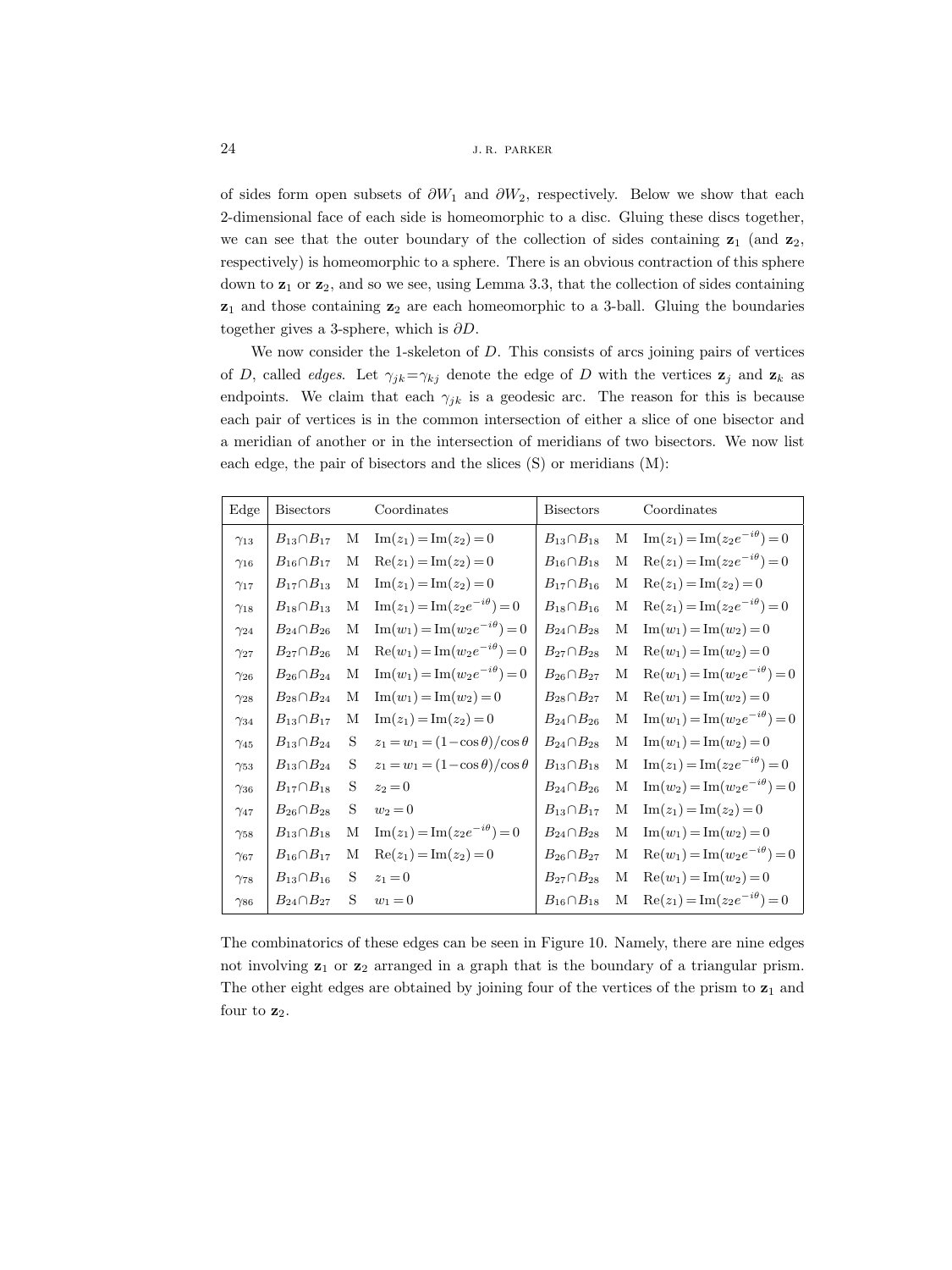The following lemma follows immediately from Lemma 3.1 and the fact that the edges are geodesic arcs.

Lemma 3.4. *Let* ι *be the involution defined by* (13)*. Then*

$$
\begin{aligned}\n\iota(\gamma_{13}) &= \gamma_{24}, & \iota(\gamma_{16}) &= \gamma_{27}, & \iota(\gamma_{17}) &= \gamma_{26}, & \iota(\gamma_{18}) &= \gamma_{28}, & \iota(\gamma_{34}) &= \gamma_{34}, \\
\iota(\gamma_{45}) &= \gamma_{35}, & \iota(\gamma_{36}) &= \gamma_{47}, & \iota(\gamma_{58}) &= \gamma_{58}, & \iota(\gamma_{67}) &= \gamma_{67}, & \iota(\gamma_{78}) &= \gamma_{68}.\n\end{aligned}
$$

## **3.4. The faces of** *D*

We have now defined the  $0-$ , 1- and 3-dimensional cells in the boundary of D. It remains to consider the 2-dimensional cells. In this section we discuss all the 2-dimensional intersections among pairs of sides of D. We call these 2-dimensional cells the *faces* of D and we denote them by  $F_{ijk}$  or  $F_{ijkl}$ , where i, j, k and l are the indices of the vertices of the face. First we need to examine how pairs of bisectors intersect. It is clear that for each choice of distinct j,  $k \in \{3, 6, 7, 8\}$  the bisectors  $B_{1j}$  and  $B_{1k}$  either have a common slice or a common meridian. Likewise for  $B_{2j}$  and  $B_{2k}$  for  $j, k \in \{4, 6, 7, 8\}$ . In Appendix A we give the general form for points in the intersection of pairs of bisectors  $B_{1j}$  and  $B_{2k}$ . Here we will find exactly which pairs of bisectors give faces of D. In Appendix B we will show that the remaining intersections among pairs of sides intersect D only in its 1-skeleton, that is, along the edges. As a consequence of our analysis, we prove the following result, which is the major goal of this section:

Proposition 3.5. *The interior of each face* F *of* D *is homeomorphic to an open ball in*  $\mathbb{R}^2$ *, and the boundary of*  $F$  *is made up of edges on the list above.* 

By construction, complex hyperbolic space, as defined by (6), is a bounded subset of  $\mathbb{C}^2$ . We now give explicit bounds for the coordinates (6) or (8).

LEMMA 3.6. If **z** *is in*  $\mathbf{H}_{\mathbf{C}}^2$  *as given in* (6)*, and* **w** *is written in terms of* **z** *by* (8)*, then*  $\ddot{\cdot}$  $\ddot{\phantom{1}}$ 

$$
|z_1| < \frac{\sin \theta}{\cos \theta}
$$
,  $|z_2| < \frac{1}{\cos \theta}$ ,  $|w_1| < \frac{\sin \theta}{\cos \theta}$  and  $|w_2| < \frac{1}{\cos \theta}$ .

*Furthermore, when*  $n \geq 7$  *we also have* 

$$
|z_1|<1 \quad \textit{and} \quad |w_1|<1.
$$

*Proof.* We have

$$
\frac{|z_1|^2}{1-\cos\theta} + |z_2|^2 - \frac{1}{\cos\theta} < 0.
$$

Thus

$$
|z_1|^2 < \frac{1-\cos \theta}{\cos \theta} < \frac{\sin^2 \theta}{\cos^2 \theta} \quad \text{and} \quad |z_2|^2 < \frac{1}{\cos \theta} < \frac{1}{\cos^2 \theta}.
$$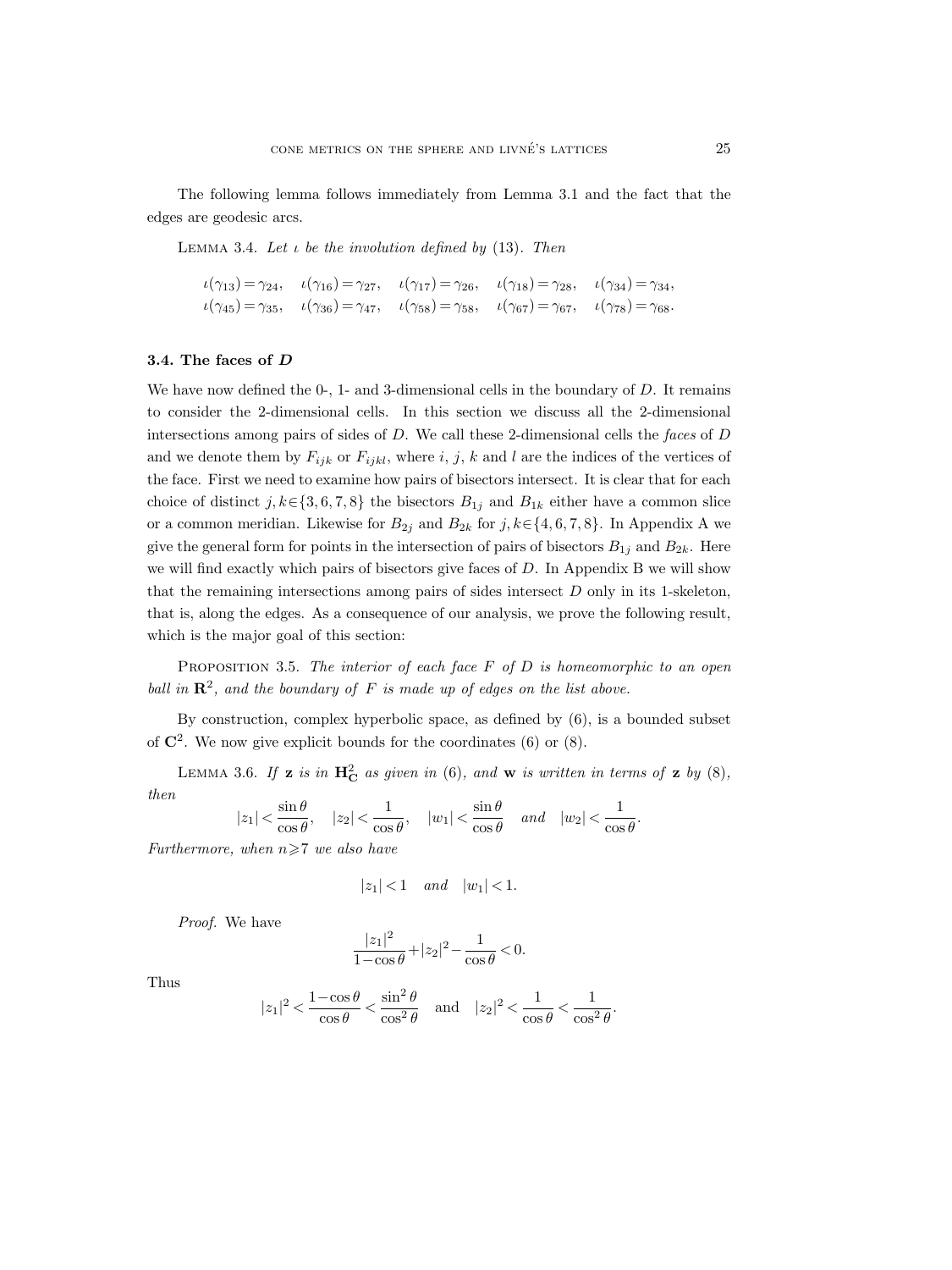Also, when  $n \ge 7$ ,

$$
|z_1|^2<\frac{1-\cos\theta}{\cos\theta}<1-\frac{2\cos\theta-1}{\cos\theta}<1.
$$

Similarly for  $w_1$  and  $w_2$ .

First we discuss faces of D contained in  $S_{1j} \cap S_{1k}$  or  $S_{2j} \cap S_{2k}$ . These are all contained in complex lines or Lagrangian planes. For example, the face  $F_{178} = S_{13} \cap S_{16}$  with vertices **z**<sub>1</sub>, **z**<sub>7</sub> and **z**<sub>8</sub> is contained in the complex line  $z_1=0$ ; or  $F_{1347}=S_{13}\cap S_{17}$  with vertices **z**<sub>1</sub>, **z**<sub>3</sub>, **z**<sub>4</sub> and **z**<sub>7</sub> is contained in the Lagrangian plane with  $\text{Im}(z_1) = \text{Im}(z_2) = 0$ . These faces are each plane hyperbolic polygons (either triangles or quadrilaterals) whose boundary comprises the geodesic arcs joining the vertices. As these geodesic arcs only intersect in their endpoints, each face is obviously homeomorphic to a disc.

Similarly, for  $n\geq 7$ , there is the face  $F_{345}=S_{13}\cap S_{24}$  contained in the complex line where  $z_1=(1-\cos\theta)/\cos\theta$ . With its natural (Poincaré) hyperbolic metric, this face is the geodesic triangle with vertices  $z_3$ ,  $z_4$  and  $z_5$  and internal angles  $(\theta, \theta, \theta)$ .

These faces are given in the following table:

| Face       | Vertices                                                 | Sides            | Coordinates                                        |
|------------|----------------------------------------------------------|------------------|----------------------------------------------------|
| $F_{178}$  | $\mathbf{z}_1, \mathbf{z}_7, \mathbf{z}_8$               | $S_{13}, S_{16}$ | $z_1 = 0$                                          |
| $F_{268}$  | $\mathbf{z}_2, \mathbf{z}_6, \mathbf{z}_8$               | $S_{24}, S_{27}$ | $w_1 = 0$                                          |
| $F_{136}$  | $\mathbf{z}_1, \mathbf{z}_3, \mathbf{z}_6$               | $S_{17}, S_{18}$ | $z_2=0$                                            |
| $F_{247}$  | $\mathbf{z}_2, \mathbf{z}_4, \mathbf{z}_7$               | $S_{26}, S_{28}$ | $w_2 = 0$                                          |
| $F_{345}$  | $\mathbf{z}_3, \mathbf{z}_4, \mathbf{z}_5$               | $S_{13}, S_{24}$ | $z_1 = w_1 = (1 - \cos \theta)/\cos \theta$        |
| $F_{1347}$ | $\mathbf{z}_1, \mathbf{z}_3, \mathbf{z}_4, \mathbf{z}_7$ | $S_{13}, S_{17}$ | $\text{Im}(z_1) = \text{Im}(z_2) = 0$              |
| $F_{2436}$ | $\mathbf{z}_2, \mathbf{z}_4, \mathbf{z}_3, \mathbf{z}_6$ | $S_{24}, S_{26}$ | $\text{Im}(w_1) = \text{Im}(w_2 e^{-i\theta}) = 0$ |
| $F_{1358}$ | $\mathbf{z}_1, \mathbf{z}_3, \mathbf{z}_5, \mathbf{z}_8$ | $S_{13}, S_{18}$ | $\text{Im}(z_1) = \text{Im}(z_2 e^{-i\theta}) = 0$ |
| $F_{2458}$ | $\mathbf{z}_2, \mathbf{z}_4, \mathbf{z}_5, \mathbf{z}_8$ | $S_{24}, S_{28}$ | $\text{Im}(w_1) = \text{Im}(w_2) = 0$              |
| $F_{167}$  | $z_1, z_6, z_7$                                          | $S_{16}, S_{17}$ | $\text{Re}(z_1) = \text{Im}(z_2) = 0$              |
| $F_{276}$  | $\mathbf{z}_2, \mathbf{z}_7, \mathbf{z}_6$               | $S_{27}, S_{26}$ | $\text{Re}(w_1) = \text{Im}(w_2 e^{-i\theta}) = 0$ |
| $F_{168}$  | $\mathbf{z}_1, \ \mathbf{z}_6, \ \mathbf{z}_8$           | $S_{16}, S_{18}$ | $\text{Re}(z_1) = \text{Im}(z_2 e^{-i\theta}) = 0$ |
| $F_{278}$  | $\mathbf{z}_2, \mathbf{z}_7, \mathbf{z}_8$               | $S_{27}, S_{28}$ | $\text{Re}(w_1) = \text{Im}(w_2) = 0$              |

We now discuss the other faces one by one.

PROPOSITION 3.7. *The point* **z** *lies in*  $S_{13} \cap S_{28}$  *if and only if*  $z_1 = x$  *and*  $w_2 = u$ *,*  $where \ 0 \le x \le (1 - \cos \theta)/\cos \theta$ . Furthermore, if **z**∈S<sub>13</sub>∩S<sub>28</sub> then

$$
\operatorname{Re}(w_1) \leqslant \frac{1 - \cos \theta}{\cos \theta}.
$$

 $\Box$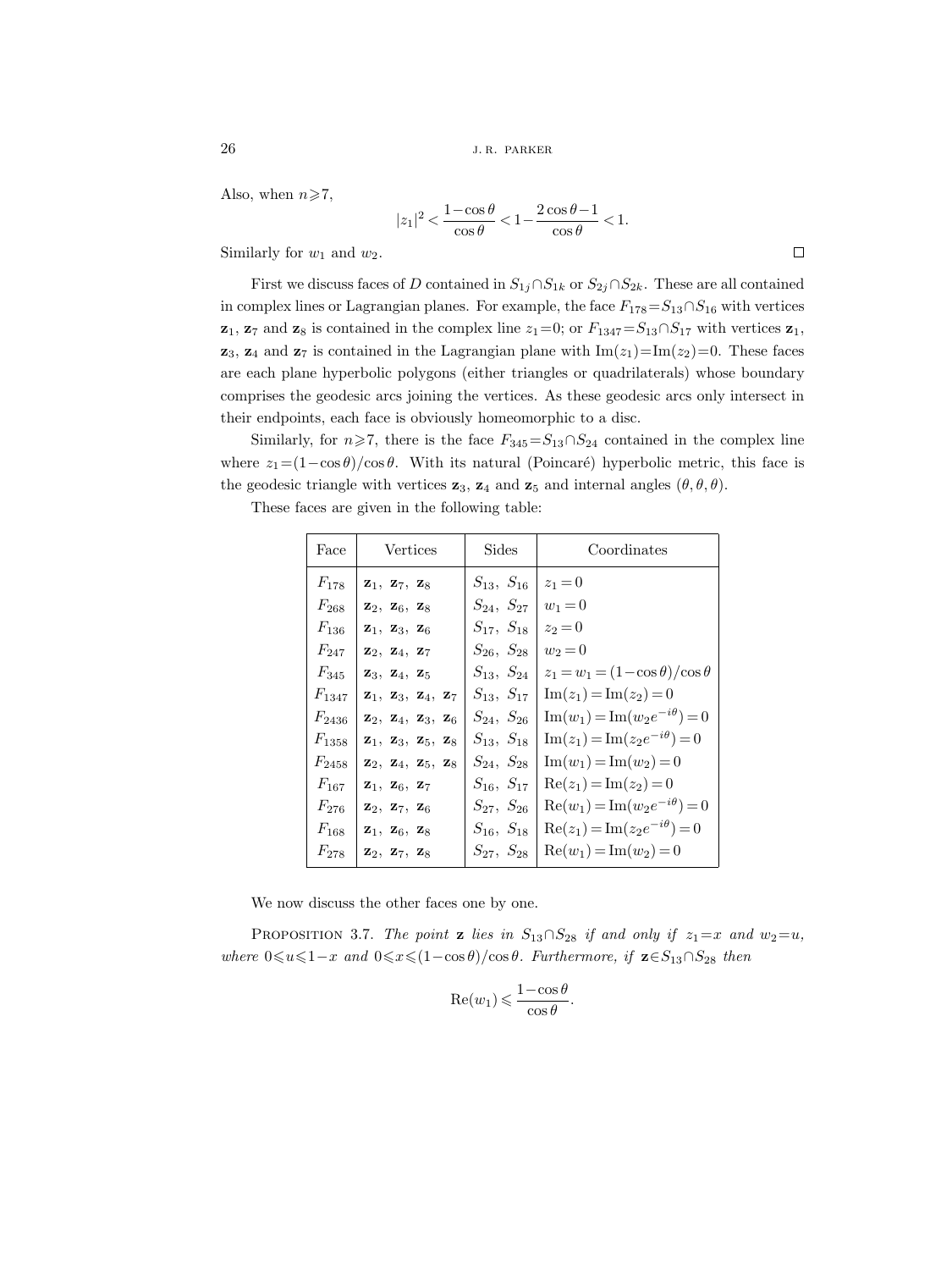*Proof.* Using table (18) we see, by definition, that we have  $\mathbf{z} \in S_{13} \cap S_{28}$  if and only if  $\arg(z_1)=0$ ,  $\arg(z_2)\in[0, \theta]$ ,  $\arg(w_1)\in[0, \pi/2]$  and  $\arg(w_2)=0$ . Thus we can write  $z_1=x$ and  $w_2=u$ , where  $x\geq0$  and  $u\geq0$ . From Lemma 3.6 we also have  $u<1/\cos\theta$ . We can use Proposition A.6 to write  $z_2$  and  $w_1$  in terms of x and u:

$$
\begin{split} z_2&=e^{i\theta}\,\frac{1-x-u+xu\cos\theta+ui\sin\theta}{\cos\theta-u\cos\theta+i\sin\theta},\\ w_1&=\frac{1-\cos\theta-x-u(1-\cos\theta)+xu\cos\theta-xi\sin\theta}{-i\sin\theta-x\cos\theta}. \end{split}
$$

In order to guarantee that  $\mathbf{z} \in S_{13} \cap S_{28}$  we must find conditions on x and u so that  $arg(z_2) \in [0, \theta]$  and  $arg(w_1) \in [0, \pi/2]$ , or equivalently so that  $Im(z_2) \ge 0$ ,  $Im(z_2e^{-i\theta}) \le 0$ ,  $\text{Re}(w_1)\geqslant 0$  and  $\text{Im}(w_1)\geqslant 0$ .

First we have

$$
\begin{aligned} \mathrm{Im}(z_2)&=\frac{u\sin\theta((1-\cos\theta)(1+u\cos\theta)+x\cos\theta(1-u\cos\theta))}{(1-u)^2\cos^2\theta+\sin^2\theta},\\ \mathrm{Re}(w_1)&=\frac{x((1-\cos\theta)(1+u\cos\theta)+x\cos\theta(1-u\cos\theta))}{x^2\cos^2\theta+\sin^2\theta}. \end{aligned}
$$

Since  $x\ge0$ ,  $u\ge0$  and  $1-u\cos\theta>0$  we have

$$
(1-\cos\theta)(1+u\cos\theta)+x\cos\theta(1-u\cos\theta)>0.
$$

This implies  $\text{Im}(z_2)\geq0$  and  $\text{Re}(w_1)\geq0$ , and so these two conditions require no extra hypotheses on  $x$  and  $u$ .

Secondly,

$$
\operatorname{Im}(z_2 e^{-i\theta}) = \frac{-\sin\theta(1-x-u)(1-u\cos\theta)}{(1-u)^2\cos^2\theta + \sin^2\theta}.
$$

Thus Im $(z_2e^{-i\theta}) \le 0$  if and only if  $1-x-u\ge 0$  (we have again used  $1-u\cos\theta > 0$ ). Likewise

$$
\operatorname{Im}(w_1) = \frac{\sin \theta (1 - x - u)(1 - \cos \theta - x \cos \theta)}{x^2 \cos^2 \theta + \sin^2 \theta}.
$$

Therefore when  $\text{Im}(z_2e^{-i\theta}) \leq 0$  we also have  $\text{Im}(w_1) \geq 0$  if and only if  $x \leq (1-\cos\theta)/\cos\theta$ . This gives the first part of the result.

Finally, we must show that  $\text{Re}(w_1) - (1 - \cos \theta)/\cos \theta \leq 0$ . We have

$$
\operatorname{Re}(w_1) - \frac{1 - \cos \theta}{\cos \theta} = \frac{-(1 - \cos \theta - x \cos \theta)(\sin^2 \theta + x(1 - u)\cos^2 \theta)}{\cos \theta (x^2 \cos^2 \theta + \sin^2 \theta)}.
$$

Since  $\sin^2 \theta + x(1-u)\cos^2 \theta > 0$  we see that  $x \leq (1-\cos \theta)/\cos \theta$  implies that  $\text{Re}(w_1) \leq$  $(1-\cos\theta)/\cos\theta$ .  $\Box$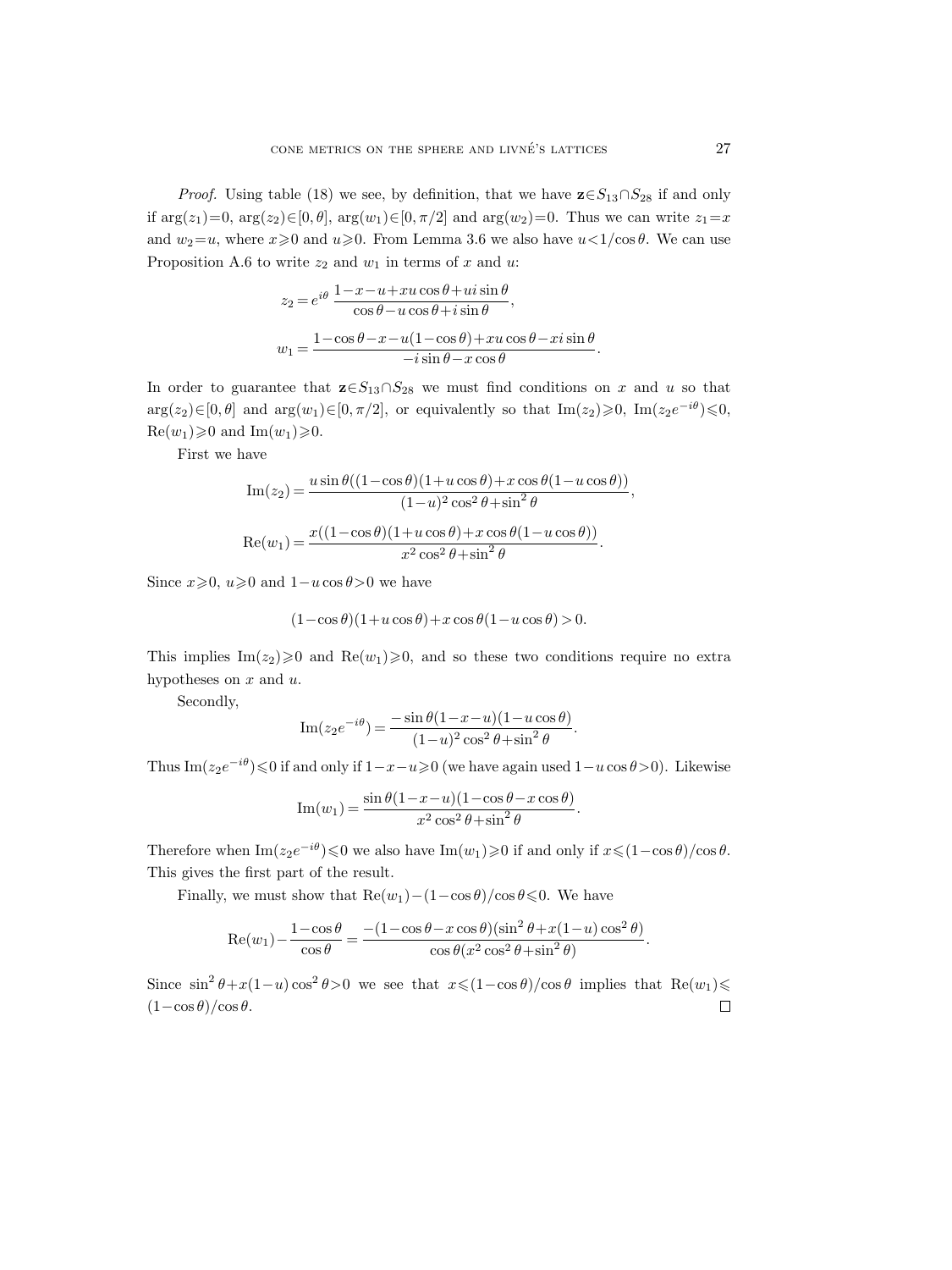COROLLARY 3.8. *The intersection of*  $S_{13}$  *and*  $S_{28}$  *is a face*  $F_{4587}$  *homeomorphic to a disc. The boundary of F<sub>4587</sub> is*  $\gamma_{45}\cup\gamma_{58}\cup\gamma_{78}\cup\gamma_{47}$ .

*Proof.* It is clear that the region in the  $(x, u)$ -plane, where  $0 \le x \le (1 - \cos \theta)/\cos \theta < 1$ and  $0 \leq u \leq 1-x$  is a quadrilateral. From Proposition 3.7 there is a homeomorphism from this quadrilateral to  $S_{13} \cap S_{28}$ .

This homeomorphism extends to the boundary. We now show that its image is the union of the four edges claimed. When  $x=0$  we have  $z_1=0$  and  $Re(w_1)=0$ . Thus  $\mathbf{z} \in B_{16} \cap B_{27}$ , and so it is in  $\gamma_{78}$ . When  $u=0$  we have Im( $z_2$ )=0 and  $w_2=0$ . Thus  $\mathbf{z} \in B_{16} \cap B_{27}$ .  $B_{17} \cap B_{26}$  and so is in  $\gamma_{47}$ . When  $x=(1-\cos\theta)/\cos\theta$  we have  $w_1=0$ . Thus  $\mathbf{z}\in B_{24}$  and so is in  $\gamma_{45}$ . Finally, when  $x+u=1$  we have Im $(z_2e^{-i\theta})=Im(w_1)=0$ . Hence  $\mathbf{z}\in B_{18}\cap B_{24}$ and so is in  $\gamma_{58}$ .  $\Box$ 

Applying  $\iota$  gives the following consequence:

COROLLARY 3.9. *The intersection of*  $S_{18}$  *and*  $S_{24}$  *is a face*  $F_{3586}$  *homeomorphic to a disc. The boundary of F*<sub>3586</sub> *is*  $\gamma_{35}\cup\gamma_{58}\cup\gamma_{86}\cup\gamma_{36}$ .

Next, we have the following result:

PROPOSITION 3.10. *The point* **z** *lies in*  $S_{16} \cap S_{27}$  *if and only if*  $z_1 = iy$  *and*  $w_1 = iv$ *,*  $where \ y \leqslant 0, \ v \geqslant 0 \ and$ 

$$
(1 - \cos \theta)^2 + y \sin \theta (1 - \cos \theta) - v \sin \theta (1 - \cos \theta) + yv \cos^2 \theta \ge 0.
$$

*Proof.* This proof is similar to that of Proposition 3.7. If  $\mathbf{z} \in S_{16} \cap S_{27}$  then, using table (18), we must have  $\arg(z_1)=-\pi/2$ ,  $\arg(z_2) \in [0, \theta]$ ,  $\arg(w_1)=\pi/2$  and  $\arg(w_2) \in [0, \theta]$ . Thus we can write  $z_1 = iy$  and  $w_1 = iv$ , where  $y \le 0$  and  $v \ge 0$ . From Lemma 3.6 we may also suppose  $y > -\sin \theta / \cos \theta$  and  $v < \sin \theta / \cos \theta$ . Now we use Proposition A.4 to write  $z_2$ and  $w_2$  in terms of  $y$  and  $v$ :

$$
z_2 = e^{i\theta} \frac{1 - \cos \theta + y \sin \theta - v \sin \theta - yv \cos \theta - iv}{1 - \cos \theta - iv \cos \theta},
$$

$$
w_2 = \frac{1 - \cos \theta + y \sin \theta - v \sin \theta - yv \cos \theta - iy}{1 - \cos \theta - iy \cos \theta}.
$$

In order for  $\mathbf{z} \in S_{16} \cap S_{27}$ , we must find conditions on y and v equivalent to Im(z<sub>2</sub>) $\geqslant$ 0, Im( $z_2e^{-i\theta}$ ) ≤0, Im( $w_2$ ) ≥0 and Im( $w_2e^{-i\theta}$ ) ≤0.

First we have

$$
\mathrm{Im}(z_2 e^{i\theta}) = \frac{-v(1-\cos\theta)^2 + yv\cos\theta(\sin\theta - v\cos\theta) - v^2\cos\theta\sin\theta}{(1-\cos\theta)^2 + v^2\cos^2\theta},
$$

$$
\mathrm{Im}(w_2) = \frac{-y(1-\cos\theta)^2 - yv\cos\theta(\sin\theta + y\cos\theta) + y^2\cos\theta\sin\theta}{(1-\cos\theta)^2 + y^2\cos^2\theta}.
$$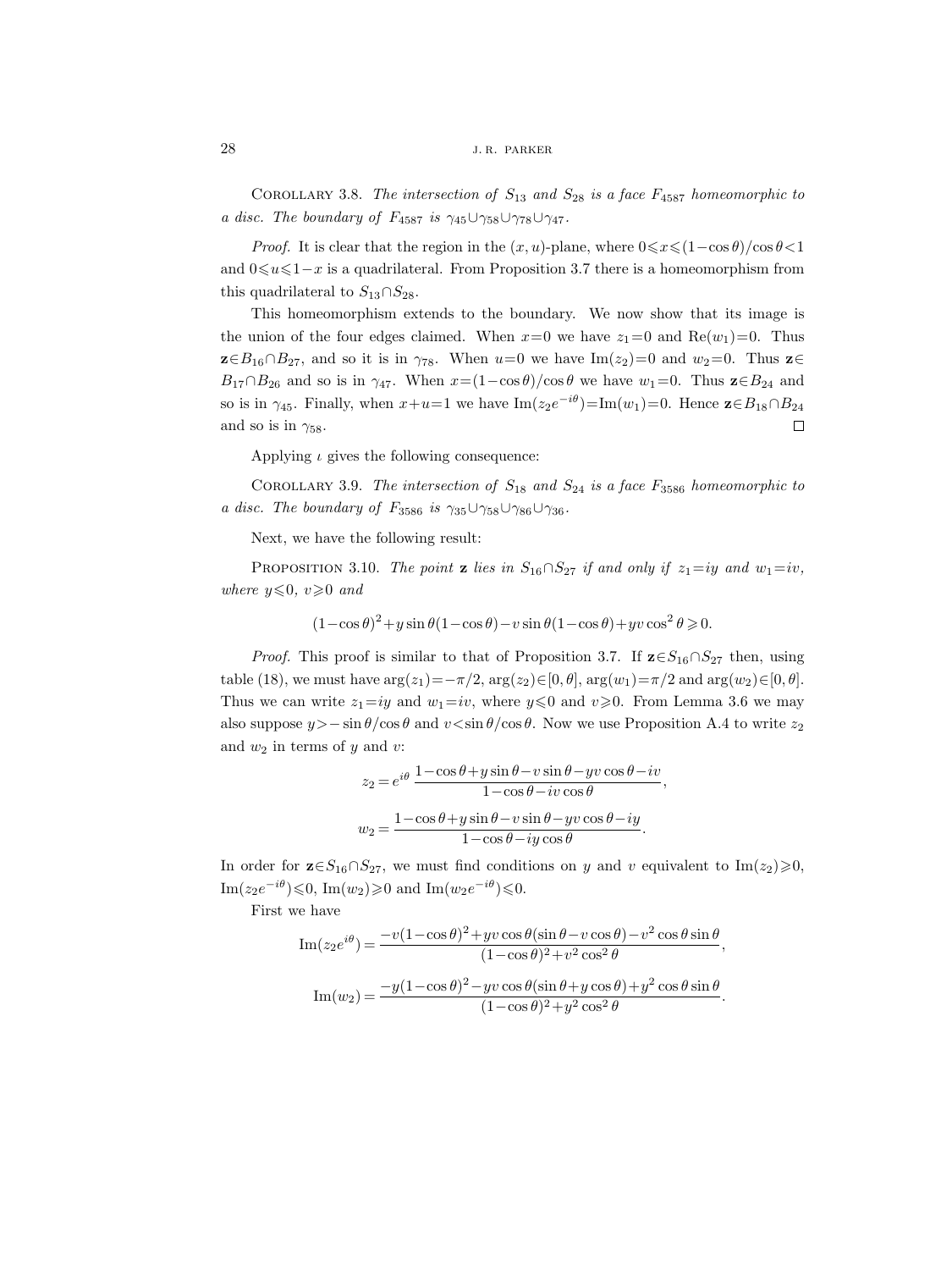Using  $\sin \theta - v \cos \theta > 0$  and  $\sin \theta + y \cos \theta > 0$ , it is easy to see that if  $y \le 0$  and  $v \ge 0$  then Im $(z_2e^{-i\theta}) \leq 0$  and Im $(w_2) \geq 0$ . Thus these two conditions require no extra hypotheses on  $y$  and  $v$ .

Secondly we have

$$
\operatorname{Im}(z_2) = \frac{(\sin \theta - v \cos \theta)((1 - \cos \theta)^2 + y \sin \theta (1 - \cos \theta) - v \sin \theta (1 - \cos \theta) + yv \cos^2 \theta)}{(1 - \cos \theta)^2 + v^2 \cos^2 \theta},
$$

Im( $w_2e^{-i\theta}$ )

$$
=\frac{-(\sin\theta+y\cos\theta)((1-\cos\theta)^2+y\sin\theta(1-\cos\theta)-v\sin\theta(1-\cos\theta)+yv\cos^2\theta)}{(1-\cos\theta)^2+y^2\cos^2\theta}.
$$

Therefore both  $\text{Im}(z_2) \ge 0$  and  $\text{Im}(w_2e^{-i\theta}) \le 0$  if and only if

$$
(1 - \cos \theta)^2 + y \sin \theta (1 - \cos \theta) - v \sin \theta (1 - \cos \theta) + yv \cos^2 \theta \ge 0.
$$

(We have used  $\sin \theta - v \cos \theta > 0$  and  $\sin \theta + y \cos \theta > 0$  again.) This gives the result.  $\Box$ 

COROLLARY 3.11. *The intersection of*  $S_{16}$  *and*  $S_{27}$  *is a face*  $F_{678}$  *homeomorphic to a disc. The boundary of*  $F_{678}$  *is*  $\gamma_{67} \cup \gamma_{78} \cup \gamma_{86}$ *.* 

*Proof.* This is similar to the proof of Corollary 3.8, but is slightly more tricky as we do not have a nice simple shape like a Euclidean quadrilateral.

The curve  $(1-\cos\theta)^2+y\sin\theta(1-\cos\theta)-v\sin\theta(1-\cos\theta)+yv\cos^2\theta=0$  in the  $(y, v)$ plane cuts the y-axis exactly once at  $y=-(1-\cos\theta)/\sin\theta<0$  and cuts the v-axis exactly once at  $v=(1-\cos\theta)/\sin\theta>0$ . Thus, this curve, the y-axis and the v-axis bound a triangular region contained in the quadrant where  $y \le 0$  and  $v \ge 0$ . Proposition 3.10 gives a homeomorphism from this triangular region to  $S_{16} \cap S_{27}$ .

This homeomorphism extends to the boundary and we now show that the boundary is the union of the three edges claimed. If

$$
(1-\cos\theta)^2 + y\sin\theta(1-\cos\theta) - v\sin\theta(1-\cos\theta) + yv\cos^2\theta = 0
$$

then we have Im( $z_2$ )=Im( $w_2e^{-i\theta}$ ), and so  $\mathbf{z} \in B_{17} \cap B_{26}$ . Thus, by inspection from our table of edges, we have  $\mathbf{z} \in \gamma_{67}$ .

When y=0 we have  $z_1=0$  and Im(w<sub>2</sub>)=0. Hence  $\mathbf{z} \in B_{13} \cap B_{28}$ , and so, again by inspection of the table of edges, we have  $\mathbf{z} \in \gamma_{78}$ . Finally, when  $v=0$  we have  $w_1=0$  and Im( $z_2e^{-i\theta}$ )=0. Thus  $\mathbf{z} \in B_{24} \cap B_{18}$ , and so it lies in  $\gamma_{86}$ .  $\Box$ 

Finally, we obtain the following result: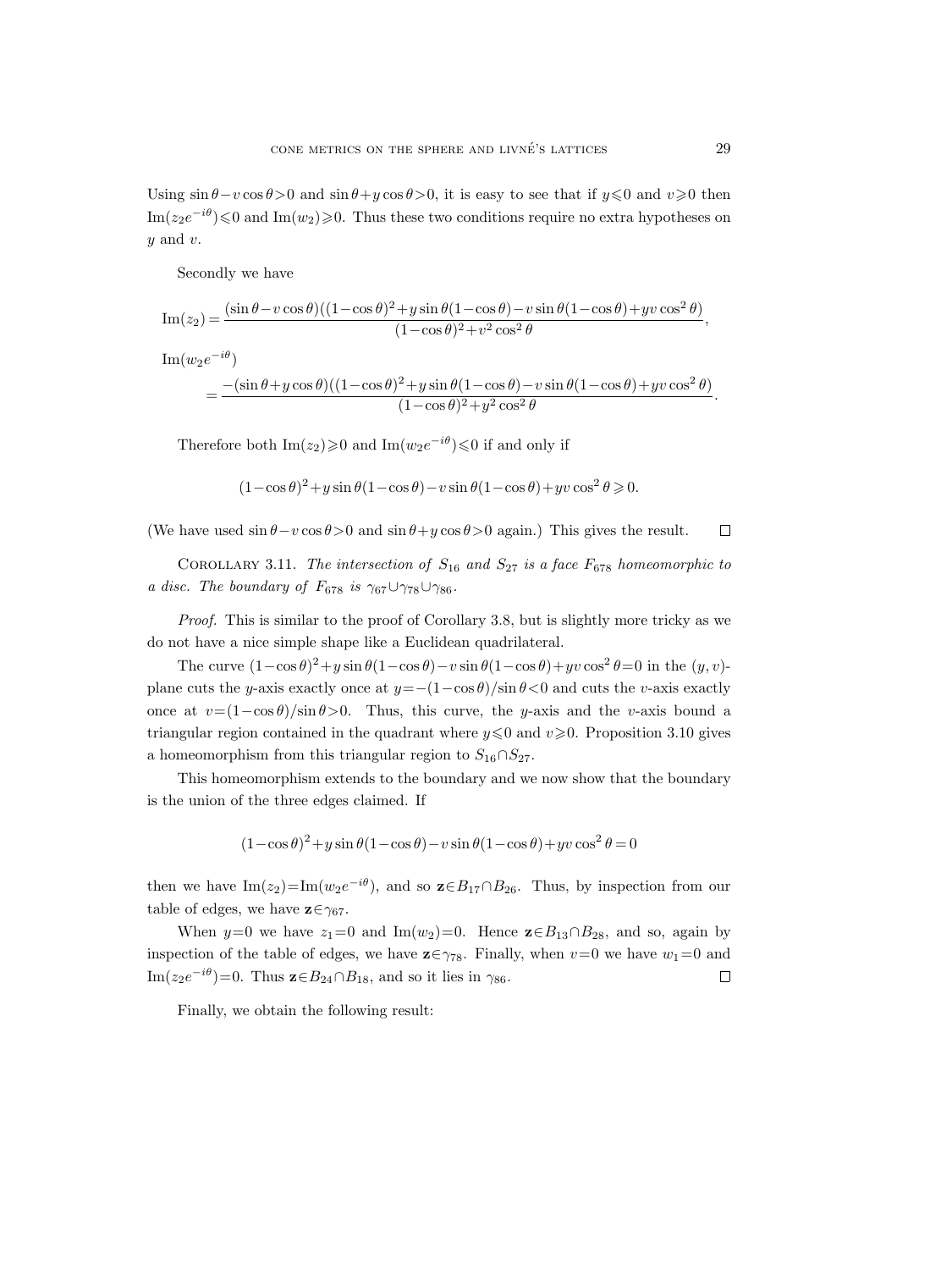PROPOSITION 3.12. *The point* **z** *lies in*  $S_{17} \cap S_{26}$  *if and only if*  $z_2 = x$  *and*  $w_2 = ue^{i\theta}$ *, where*  $x \ge 0$ *, u* $\ge 0$ *,* 

$$
1 - x - u + xu \cos^2 \theta \ge 0,
$$
  

$$
2 \cos \theta - 1 - x \cos \theta - u \cos \theta + xu \cos^2 \theta \le 0.
$$

*Furthermore, if*  $\mathbf{z} \in S_{17} \cap S_{26}$  *then*  $\text{Re}(z_1) \leq (1 - \cos \theta)/\cos \theta$  *and*  $\text{Re}(w_1) \leq (1 - \cos \theta)/\cos \theta$ .

*Proof.* This again is similar to the proof of Proposition 3.7. Write  $z_2=x$  and  $w_2 = ue^{i\theta}$ , where  $0 \le x < 1/\cos \theta$  and  $0 \le u < 1/\cos \theta$ . Then from Proposition A.13, we have

$$
z_1 = \frac{1 - x - ue^{i\theta} + xu\cos\theta + iue^{i\theta}\sin\theta}{1 - ue^{i\theta}\cos\theta},
$$

$$
w_1 = \frac{1 - u - xe^{-i\theta} + xu\cos\theta - ixe^{-i\theta}\sin\theta}{1 - xe^{-i\theta}\cos\theta}.
$$

We must show that  $\arg(z_1) \in [-\pi/2, 0]$  and  $\arg(w_1) \in [0, \pi/2]$ , or equivalently that  $\text{Re}(z_1) \geqslant 0$ ,  $\text{Im}(z_1) \leqslant 0$ ,  $\text{Re}(w_1) \geqslant 0$  and  $\text{Im}(w_1) \geqslant 0$ . First,

$$
\operatorname{Re}(z_1) = \frac{(1 - u\cos\theta)(1 - x - u + xu\cos^2\theta)}{(1 - u)^2 \cos^2\theta + \sin^2\theta},
$$

$$
\operatorname{Re}(w_1) = \frac{(1 - x\cos\theta)(1 - x - u + xu\cos^2\theta)}{(1 - x)^2 \cos^2\theta + \sin^2\theta}.
$$

Thus  $\text{Re}(z_1) \ge 0$  and  $\text{Re}(w_1) \ge 0$  if and only if  $1-x-u+xu\cos^2\theta \ge 0$ . Secondly,

$$
\operatorname{Im}(z_1) = \frac{u \sin \theta (2 \cos \theta - 1 - x \cos \theta - u \cos \theta + xu \cos^2 \theta)}{(1 - u)^2 \cos^2 \theta + \sin^2 \theta},
$$

$$
\operatorname{Im}(w_1) = \frac{-x \sin \theta (2 \cos \theta - 1 - x \cos \theta - u \cos \theta + xu \cos^2 \theta)}{(1 - x)^2 \cos^2 \theta + \sin^2 \theta}.
$$

Thus Im( $z_1$ )  $\leq$  0 and Im( $w_1$ ) $\geq$  0 if and only if  $2 \cos \theta - 1 - x \cos \theta - u \cos \theta + xu \cos^2 \theta \leq 0$ . This proves the first part of the result. For the second, observe that

$$
\operatorname{Re}(z_1) - \frac{1 - \cos\theta}{\cos\theta} = \frac{(1 - u\cos^2\theta)(2\cos\theta - 1 - x\cos\theta - u\cos\theta + xu\cos^2\theta)}{\cos\theta((1 - u)^2\cos^2\theta + \sin^2\theta)},
$$
  

$$
\operatorname{Re}(w_1) - \frac{1 - \cos\theta}{\cos\theta} = \frac{(1 - x\cos^2\theta)(2\cos\theta - 1 - x\cos\theta - u\cos\theta + xu\cos^2\theta)}{\cos\theta((1 - x)^2\cos^2\theta + \sin^2\theta)}.
$$

Therefore if  $2 \cos \theta - 1 - x \cos \theta - u \cos \theta + xu \cos^2 \theta \le 0$  we have  $\text{Re}(z_1) \le (1 - \cos \theta)/\cos \theta$ and  $\text{Re}(w_1) \leq (1 - \cos \theta) / \cos \theta$ .  $\Box$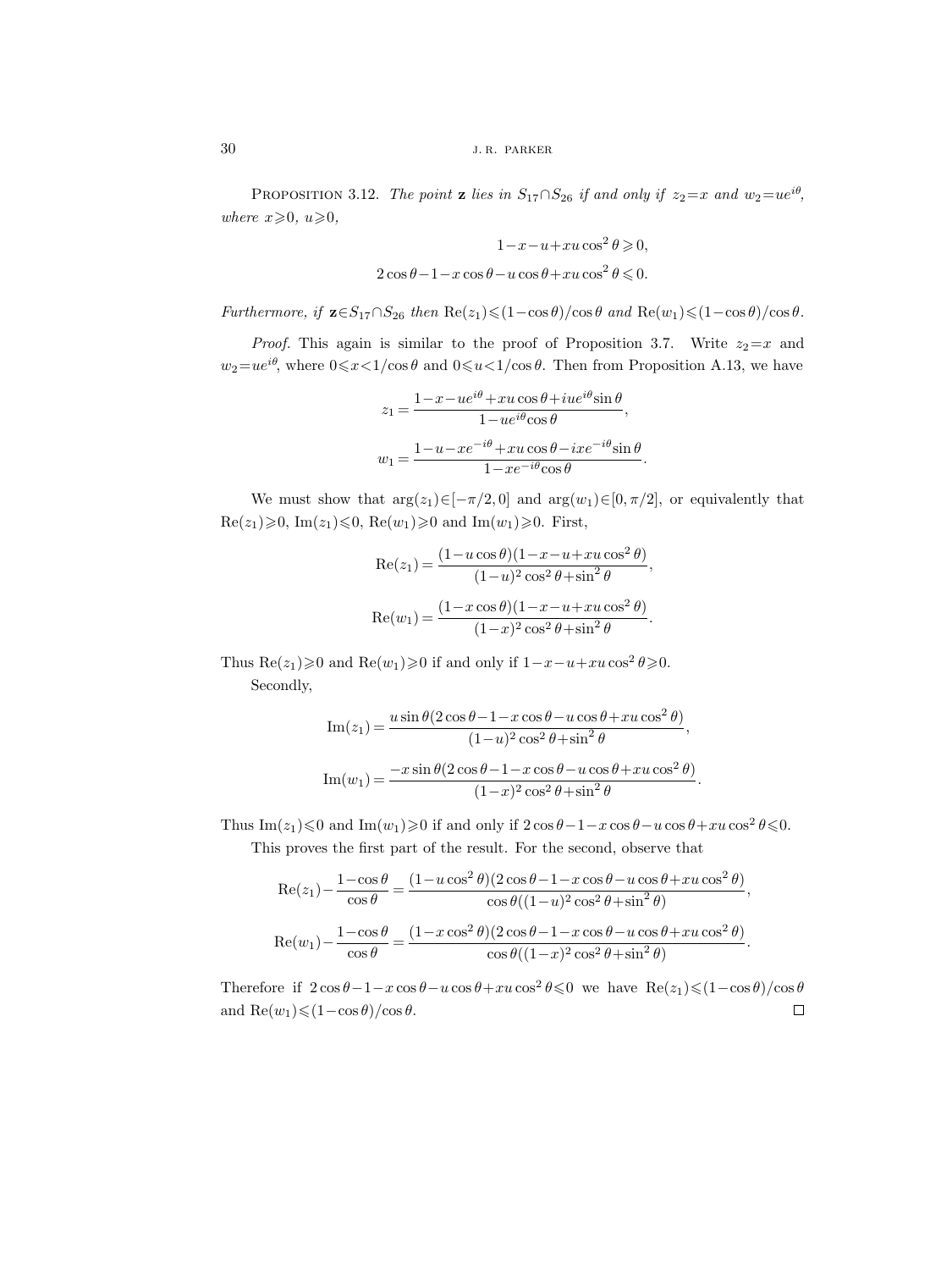COROLLARY 3.13. *The intersection of*  $S_{17}$  *and*  $S_{26}$  *is a face*  $F_{3476}$  *homeomorphic to a disc. The boundary of F*<sub>3476</sub> *is*  $\gamma_{34}\cup\gamma_{47}\cup\gamma_{67}\cup\gamma_{36}$ *.* 

*Proof.* This proof is similar to the proof of Corollary 3.11. We leave the details to the reader. The curve  $1-x-u+xe\cos^2\theta=0$  intersects the x-axis at  $x=1$  and the u-axis at u=1. Likewise, the curve  $2 \cos \theta - 1 - x \cos \theta - u \cos \theta + xu \cos \theta = 0$  intersects the x-axis at  $x=(2\cos\theta-1)/\cos\theta\in(0,1)$  and the u-axis at  $u=(2\cos\theta-1)/\cos\theta$ . We claim that these two curves do not intersect. Rearranging, we see that the curves are

$$
u = \frac{1-x}{1-x\cos^2\theta}
$$
 and  $u = \frac{2\cos\theta - 1 - x\cos\theta}{\cos\theta - x\cos^2\theta}$ .

Equating these two expressions gives  $0=(1-\cos\theta)((1-x)^2\cos^2\theta+\sin^2\theta)$ . This is a contradiction. (The reader may check the cases where  $x=1/\cos^2\theta$  and  $x=1/\cos\theta$ .) Thus it is straightforward to check that these two curves and the two axes bound a quadrilateral. Proposition 3.12 gives a homeomorphism to  $S_{17} \cap S_{26}$  that extends to the boundary. As before, we can check that the boundary is the union of the four geodesics claimed.  $\Box$ 

The following result is another consequence of the results from this section. It will be used when we are verifying that the images of D under  $\Gamma$  tessellate  $\mathbf{H}_{\mathbf{C}}^2$ ; see Lemma 4.14 below, for example.

PROPOSITION 3.14. *If*  $z \in \overline{D}$  *then* 

$$
\mathrm{Re}(z_1) \leqslant \frac{1-\cos{\theta}}{\cos{\theta}} \quad \text{and} \quad \mathrm{Re}(w_1) \leqslant \frac{1-\cos{\theta}}{\cos{\theta}}.
$$

*Proof.* First consider the faces contained in complex lines or Lagrangian planes. These subspaces are totally geodesic, and so, by convexity, we only need to check that the vertices all satisfy this condition. That is clear by inspection. Next consider the other faces we have constructed. From Propositions 3.7, 3.10 and 3.12 we see that the faces  $F_{4587}$ ,  $F_{3586}$ ,  $F_{678}$  and  $F_{3476}$  all satisfy this condition. In Appendix B we shall show that all other bisector intersections only contribute to the 1-skeleton of  $D$ . Thus the whole of  $\partial D$  satisfies the conditions. By continuity we see that the interior points also satisfy these conditions, and we are done.  $\Box$ 

We remark that there is a subtle point here. Consider the geodesic where  $z_1 = w_1 = x$ and  $e^{-i\theta}z_2 = w_2 = 1-x$  for  $x \in \mathbb{R}$ . All points in  $\mathbb{H}_{\mathbb{C}}^2$  on this geodesic for which  $x \geq 0$  have  $arg(z_1)=arg(w_1)=arg(w_2)=0$  and  $arg(z_2)=\theta$ . Hence if we had used closed intervals when defining  $D$  in (17) we would have included all of this (semi-infinite) geodesic arc. However, Proposition 3.14 shows that only those points with  $x \leq (1-\cos\theta)/\cos\theta$  lie in  $\overline{D}$ .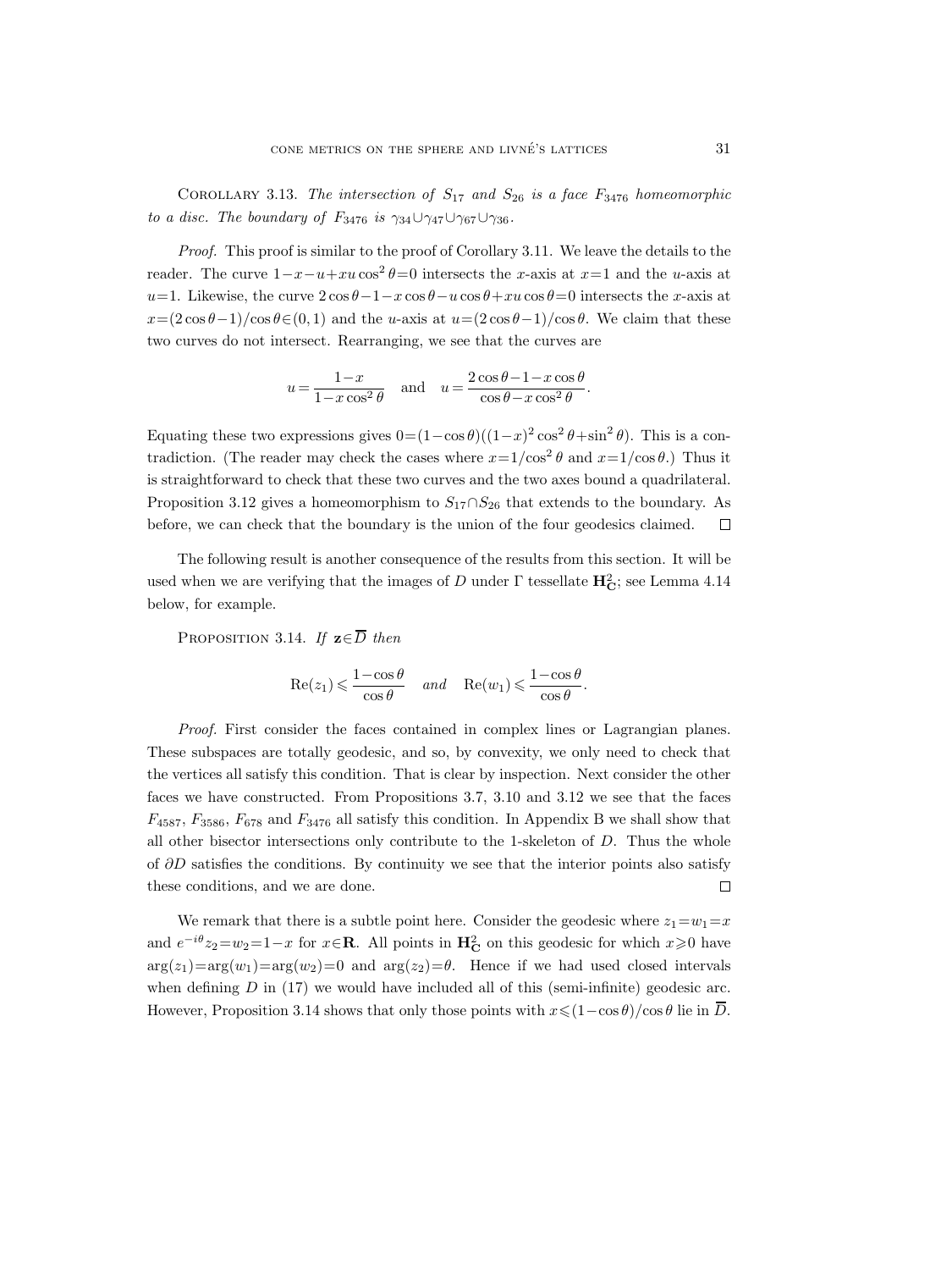#### **4. Discreteness of Γ**

Our goal is to use Poincaré's polyhedron theorem to show that the group  $\Gamma$  generated by  $R_1$ ,  $R_2$  and  $I_1$  is discrete and to find a presentation. The discreteness of Γ could be shown by applying [21, Theorem 0.2]. However, this would not give us a presentation and only yields limited information about the geometry of the action of  $\Gamma$  on complex hyperbolic space. We will prove the following result:

Theorem 4.1. *Suppose that the ordered pair* (n, d) *is in the list*

 $(5, -10), (6, \infty), (7, 14), (8, 8), (9, 6), (10, 5), (12, 4), (18, 3),$ 

*that is,*  $d=2n/(n-6)$ *. Then writing*  $\theta=2\pi/n$ *, the group* Γ *generated by the side pairings of* D *is a discrete subgroup of* PU(1, 2) *with fundamental domain* D *and presentation*

$$
\Gamma = \left\langle J, P, R_1, R_2 : \begin{array}{c} J^3 = P^{3d} = R_1^n = R_2^n = (P^{-1}J)^2 = I, \\ R_2 = P R_1 P^{-1} = J R_1 J^{-1}, \ P = R_1 R_2 \end{array} \right\rangle. \tag{19}
$$

We prove this theorem using Poincaré's polyhedron theorem. First we discuss this theorem and then we prove Theorem 4.1 for the cases where  $n\geq 7$ . In §6 we will discuss the two remaining cases of  $n=5$  and  $n=6$ .

#### 4.1. Poincaré's polyhedron theorem

In order to show that  $\Gamma$  is discrete with fundamental polyhedron D we need to use Poincaré's polyhedron theorem. We will follow the formulation given by Mostow in [13]; see also [5] or [7]. In the case of constant curvature, Epstein and Petronio [6] give a very careful treatment of Poincaré's theorem.

A *combinatorial polyhedron* is a cellular space homeomorphic to a compact polytope, in particular, each of its codimension-2 cells, called a *face*, is contained in exactly two codimension-1 cells, called *sides*. A *polyhedron* D is the realisation of a combinatorial polyhedron as a cell complex in a manifold  $X$ . We use the convention that  $D$  is open. A polyhedron is *smooth* if its cells are smooth. In our case X will be complex hyperbolic space, and the sides of the polyhedron  $D$  will all be contained in bisectors and  $D$  will be smooth.

A *Poincaré polyhedron* is a smooth polyhedron D in X with sides  $S_i$  and *side-pairing maps*  $T_i \in \text{Isom}(X)$  satisfying:

(S.1) For each side  $S_i$  of D there is a side  $S_k$  of D and a side-pairing map  $T_i$  so that  $T_j(S_j)=S_k$ .

(S.2) If  $T_j(S_j) = S_k$  then  $T_k = T_j^{-1}$ . In particular, if  $j = k$  then  $T_j^2$  is the identity.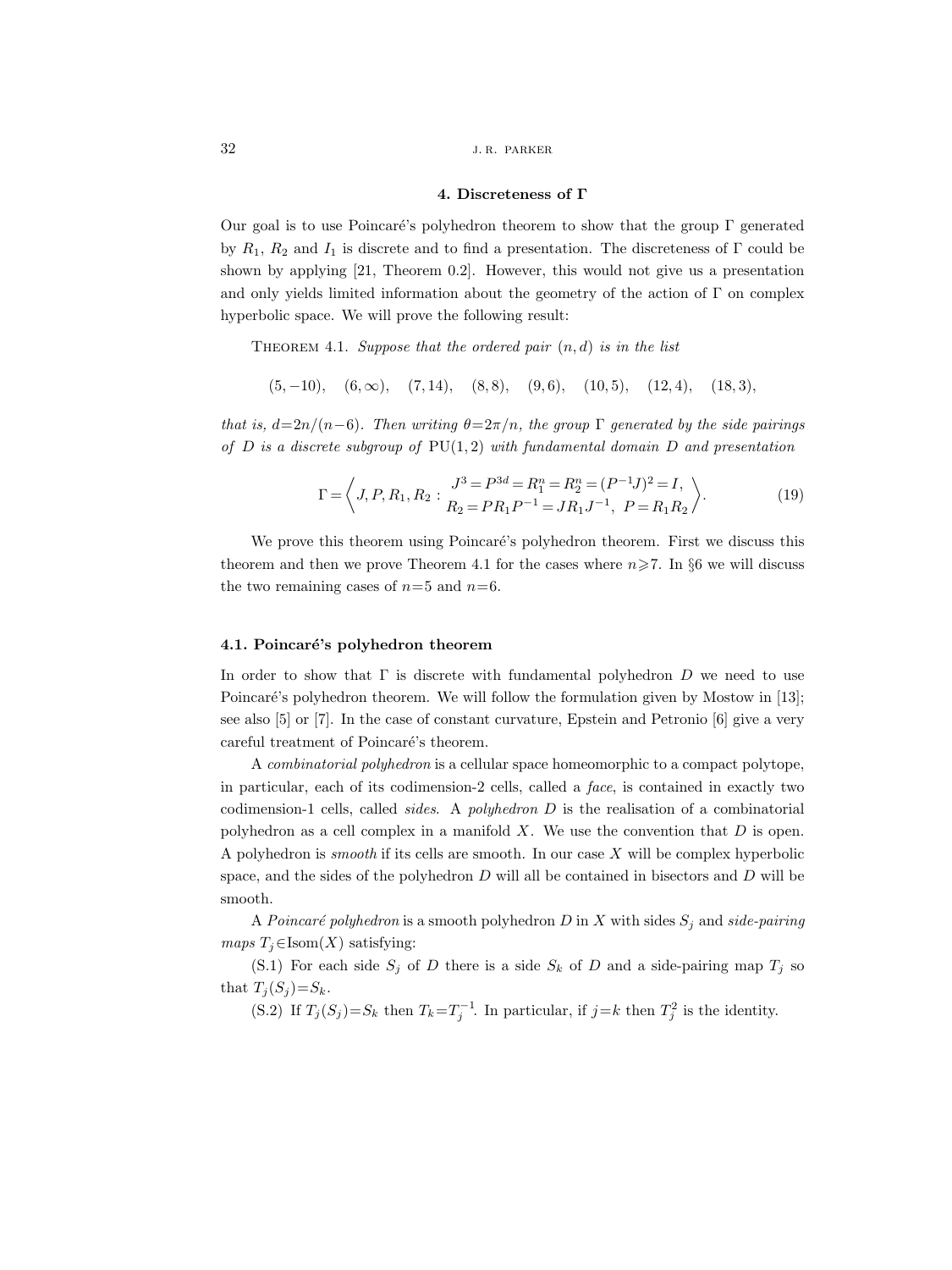(S.3)  $T_j^{-1}(D) \cap D = \emptyset$ .

(S.4)  $T_j^{-1}(\overline{D}) \cap \overline{D} = S_j$ .

(S.5) The polyhedron D has only finitely many sides and each side has only finitely many faces.

(S.6) There exists a number  $\delta > 0$  so that each pair of disjoint sides is a distance at least  $\delta$  apart.

The relation coming from (S.2) is called a *reflection relation*.

In addition to the side-pairing conditions  $(S.1)$ – $(S.6)$  there are some face conditions. Let  $S_1$  be a side (codimension-1 cell) of D and F be a face (codimension-2 cell) in the boundary of  $S_1$ . Let  $T_1$  be the side-pairing map associated to  $S_1$  and consider  $T_1(F)$ . By hypothesis each face is contained in the boundary of exactly two sides. Thus  $T_1(F)$ is contained in the boundary of  $T_1(S_1)$  and another side, which we call  $S_2$ . Let  $T_2$  be the side-pairing map associated to  $S_2$  and consider  $T_2 \circ T_1(F)$ . Continuing in this way we obtain a sequence of faces, a sequence of sides  $S_i$  and a sequence of side-pairing maps  $T_i$ . As the polyhedron has finitely many sides and faces, these sequences must be periodic. Let  $k$  be the smallest integer so that all three sequences are periodic with period  $k$ . We have  $T_k \circ ... \circ T_2 \circ T_1(F) = F$  and we denote  $T_k \circ ... \circ T_2 \circ T_1$  by T. Then T is called the *cycle transformation* at the face F.

Given a cycle transformation  $T = T_k \circ ... \circ T_2 \circ T_1$  and a positive integer m, define transformations  $U_0, ..., U_{mk-1}$  by

$$
U_0 = 1, \t U_1 = T_1, \t ... \t U_{k-1} = T_{k-1} \circ ... \circ T_2 \circ T_1,
$$
  
\n
$$
U_k = T, \t U_{k+1} = T_1 \circ T, \t ... \t U_{2k-1} = T_{k-1} \circ ... \circ T_2 \circ T_1 \circ T,
$$
  
\n
$$
\vdots \t \vdots \t \vdots
$$
  
\n
$$
U_{mk-k} = T^{m-1}, \t U_{mk-k+1} = T_1 \circ T^{m-1}, \t ... \t U_{mk-1} = T_{k-1} \circ ... \circ T_2 \circ T_1 \circ T^{m-1}.
$$

Then we have the following face conditions:

(F.1) Every face is a submanifold of X homeomorphic to a codimension-2 ball.

 $(F.2)$  For each face F with cycle transformation T there is an integer l so that the restriction of  $T^l$  to F is the identity.

 $(F.3)$  For each face F with cycle transformation T there is an integer m so that  $T^{lm} = (T^l)^m$  is the identity on the whole space X. Furthermore, the polyhedra  $U_i^{-1}(D)$ for  $d=0, ..., mlk-1$  are disjoint, and their closures  $U_j^{-1}(\overline{D})$  cover a neighbourhood of the interior of F, that is, D and its images *tessellate* a neighbourhood of F.

The relations  $T^{lm}=1$  from (F.3) are called the *cycle relations*.

We may now state Poincaré's polyhedron theorem:

THEOREM 4.2. Let D be a Poincaré polyhedron with side-pairing transformations  $T_i \in \Sigma$  *satisfying side-pairing conditions* (S.1)–(S.6) *and face conditions* (F.1)–(F.3)*.*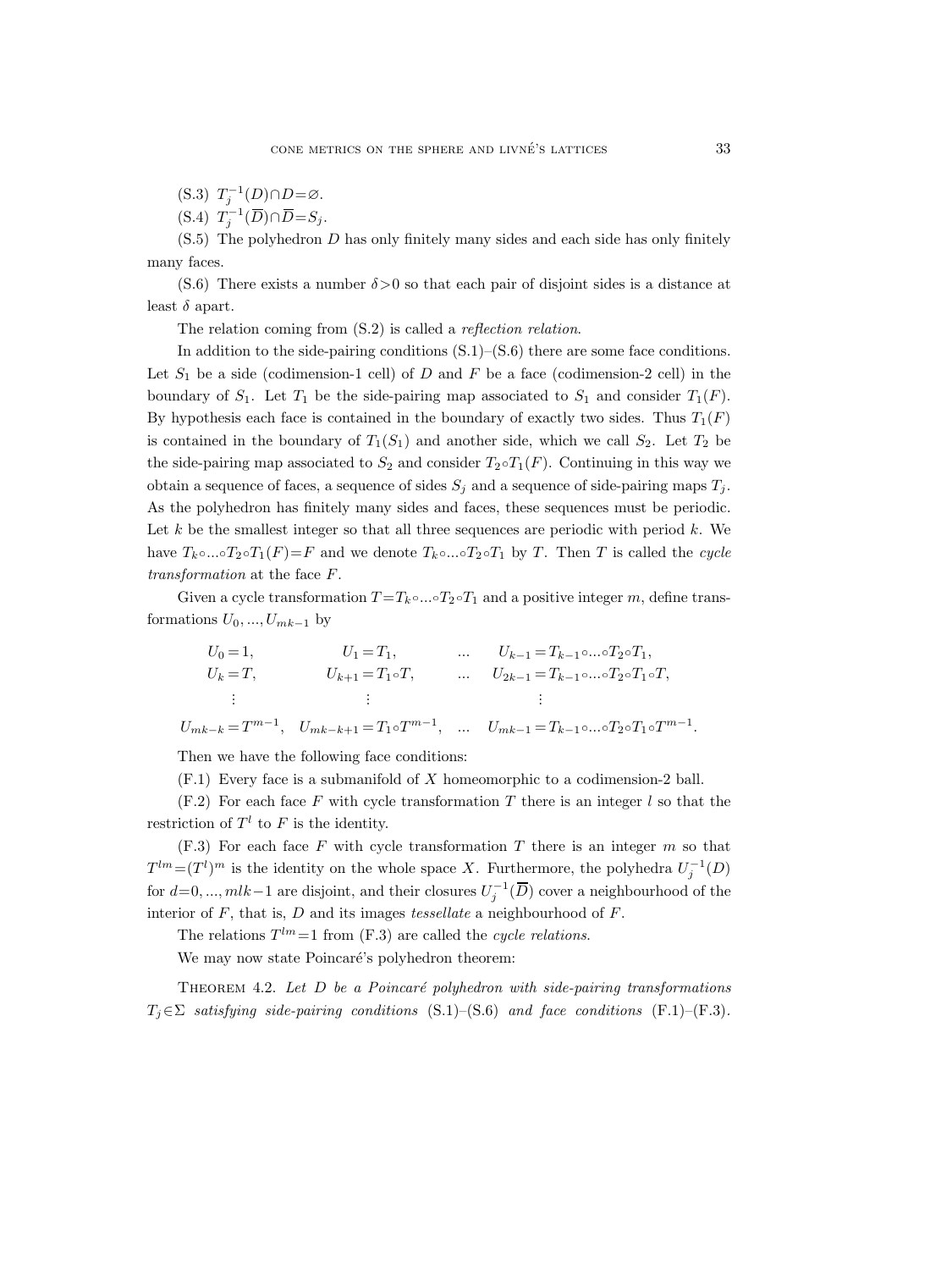*Then the group* Γ *generated by the side-pairing transformations is a discrete subgroup of* Isom(X) *and* D *is a fundamental domain. A presentation is given by*

 $\Gamma = \langle \Sigma \mid reflection \; relations, \; cycle \; relations \rangle.$ 

#### **4.2. The side-pairing maps**

Let J be the move on the cone structure defined by  $J=PI_1=R_1R_2I_1$ . That is,

$$
J = \frac{1}{1 - \cos\theta + i\sin\theta} \begin{bmatrix} -i\sin\theta & -(1 - \cos\theta) & 1 - \cos\theta \\ e^{i\theta} & -1 & e^{i\theta} \\ \cos\theta & -\cos\theta & 1 + i\sin\theta \end{bmatrix} . \tag{20}
$$

Observe that  $tr(J)=0$ , and so (as an element of  $PU(1, 2)$ ) J has order 3. In fact one may easily check that  $\det(J)=-e^{2i\theta}$ , and so  $J^3=-e^{6i\theta}I$ .

Let  $J, P, R_1$  and  $R_2$  be given by  $(20), (7), (2)$  and  $(3),$  respectively. In this section we show that the maps  $J, P, R_1$  and  $R_2$  pair the sides of  $D$ , and they satisfy the conditions of Poincaré's theorem. These maps pair the sides of  $D$  as follows (see Figure 11):

$$
\begin{aligned} P: S_{13} &\longrightarrow S_{24}, & J: S_{16} &\longrightarrow S_{27}, & R_1: S_{17} &\longrightarrow S_{18}, & R_2: S_{28} &\longrightarrow S_{26}, \\ P^{-1}: S_{24} &\longrightarrow S_{13}, & J^{-1}: S_{27} &\longrightarrow S_{16}, & R_1^{-1}: S_{18} &\longrightarrow S_{17}, & R_2^{-1}: S_{26} &\longrightarrow S_{28}. \end{aligned}
$$

Observe that the side pairings are consistent with the antiholomorphic involution  $\iota$  which maps D to itself. Specifically, one may easily check that  $J\iota = \iota J^{-1}$ ,  $P\iota = \iota P^{-1}$ ,  $R_1\iota = \iota R_2^{-1}$ and  $R_2\iota=\iota R_1^{-1}$ . Each of the sides  $S_{1j}$  contains the vertex  $\mathbf{z}_1$  in its 0-skeleton, and this vertex lies on the intersection of three faces. In each case, two of these faces are contained in meridians and the third in a slice of the bisector. This means that one of the edges incident to **z**<sub>1</sub> is contained in the spine of  $S_{1j}$  for each  $j=3, 6, 7, 8$ . Applying  $\iota$ , we see that one of the edges incident to  $\mathbf{z}_2$  is contained in the spine of  $S_{2j}$  for each  $j=4, 6, 7, 8$ . In both cases, this edge has been indicated in Figure 11 with a bold line.

Then Theorem 4.1 will follow immediately once we show that  $\Gamma$  satisfies the hypotheses of Poincaré's theorem and that the relations in  $(19)$  are each cycle relations associated to a face cycle of D. These relations will follow from Propositions 4.5, 4.7, 4.8, 4.9, 4.10, 4.11, 4.12 and 4.13. We give the proof in detail for  $n=7, 8, 9, 10, 12, 18$ , and we will discuss the cases of  $n=5$  and  $n=6$  in §6.

It is clear that the side-pairing maps satisfy conditions  $(S.1)$  and  $(S.2)$  and that D satisfies (S.5). As each pair of sides intersect we see that condition (S.6) is vacuous. Also the face condition (F.1) follows from Corollary 3.5.

We now verify conditions (S.3) and (S.4) for each side.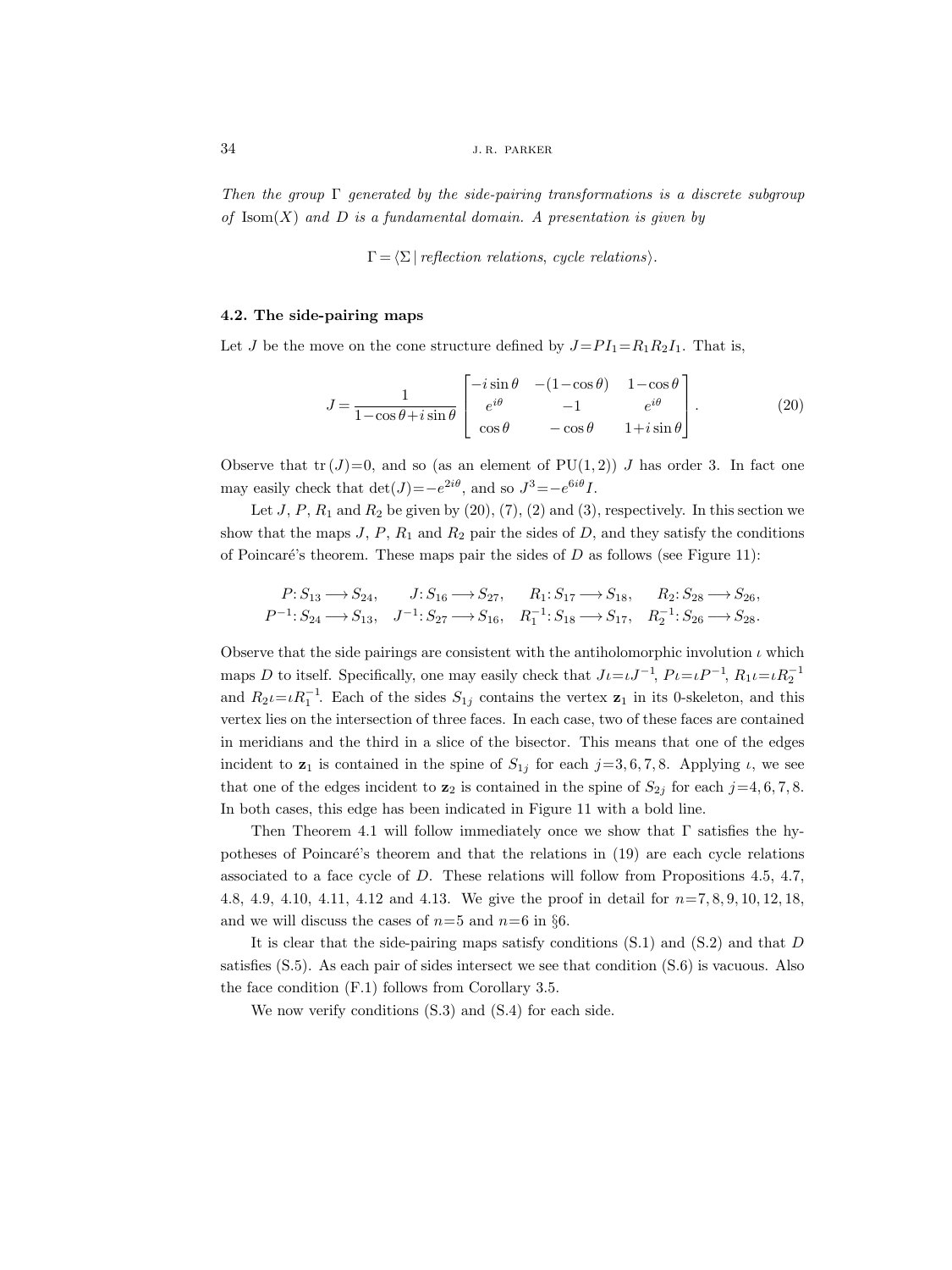



**z**1

**z**1

Figure 11. The sides of the polyhedron and side pairings. The bold lines denote the spines of the bisectors.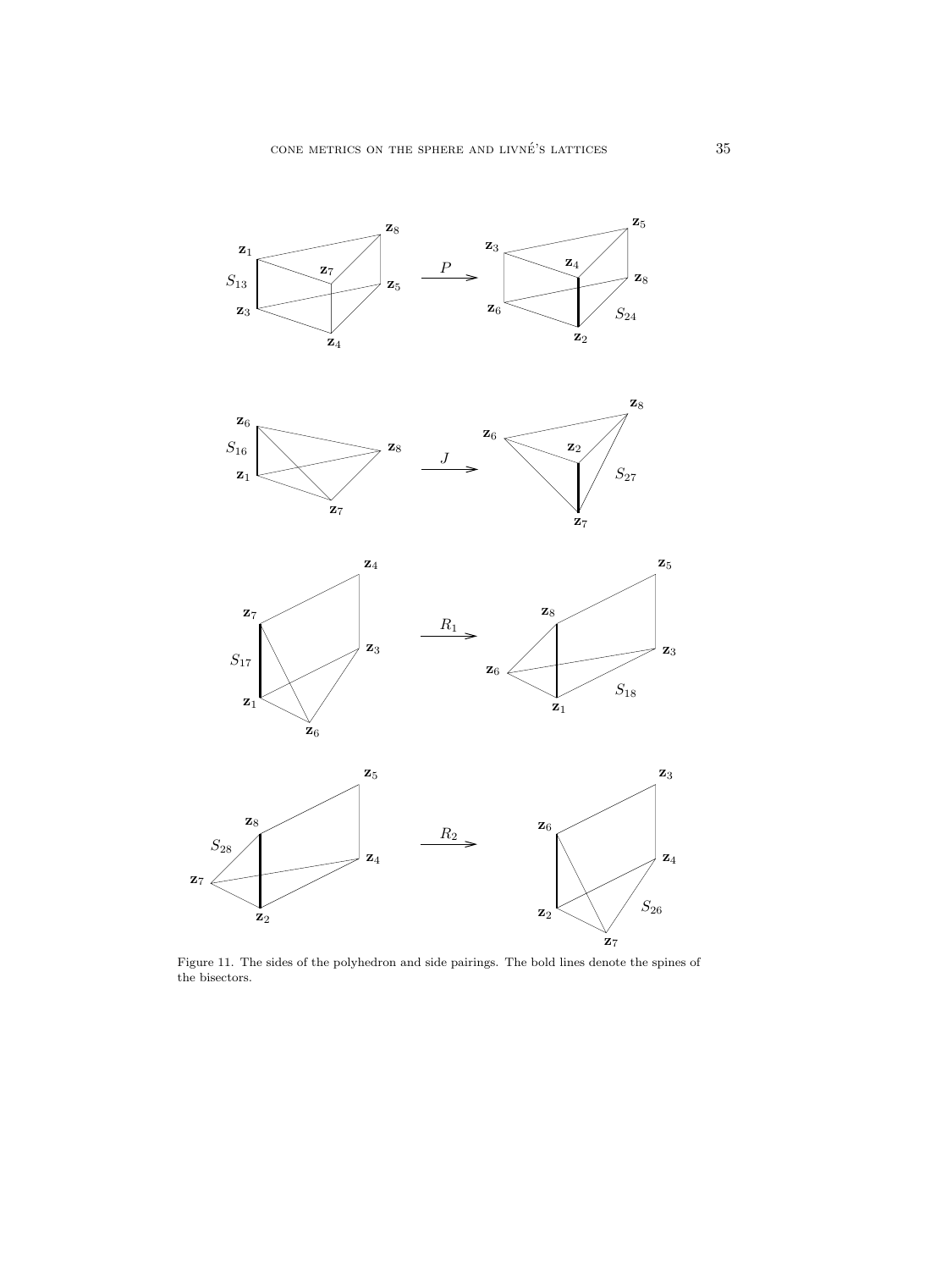LEMMA 4.3. *If*  $T$  *is one of*  $J$ *,*  $P$ *,*  $R_1$  *and*  $R_2$ *, then*  $T^{-1}(D) \cap D = T(D) \cap D = \emptyset$ *. Also* 

$$
P^{-1}(\overline{D}) \cap \overline{D} = S_{13}, \quad J^{-1}(\overline{D}) \cap \overline{D} = S_{16}, \quad R_1^{-1}(\overline{D}) \cap \overline{D} = S_{17}, \quad R_2^{-1}(\overline{D}) \cap \overline{D} = S_{28},
$$
  

$$
P(\overline{D}) \cap \overline{D} = S_{24}, \quad J(\overline{D}) \cap \overline{D} = S_{27}, \quad R_1(\overline{D}) \cap \overline{D} = S_{18}, \quad R_2(\overline{D}) \cap \overline{D} = S_{26}.
$$

*Proof.* Consider the side  $S_{13}$ . If  $\mathbf{z} \in \overline{D}$  then  $\text{Im}(z_1) \leq 0$  with equality only only when **z**∈S<sub>13</sub>. Likewise, if **z**=P(**w**)∈ $\overline{D}$  then Im( $w_1$ )≥0 with equality only when **z**∈S<sub>24</sub>. Hence if  $P(z) \in D$ , or equivalently  $z \in P^{-1}(D)$ , then Im(z<sub>1</sub>)≥0 with equality if and only if  $\mathbf{z} \in S_{13} = P^{-1}(S_{24})$ . Thus (S.3) and (S.4) hold for this side and applying P also for  $S_{24}$ .  $\Box$ 

The other parts follow similarly.

In the following sections we find the cycle transformation  $T$  of each face  $F$ . We will also give the integers l and m from conditions (F.2) and (F.3). In each case,  $T<sup>l</sup>$  will either be the identity, or else F will be contained in a complex line L and the  $T<sup>l</sup>$  will be a complex reflection of order m that fixes L. This will verify condition  $(F.2)$  of Poincaré's theorem. We will also verify that the images of  $D$  tessellate around the faces formed by intersecting pairs of sides, that is, conditions (F.3) are satisfied. As we go through this, we will generate a list of cycle relations. This will verify the presentation (19).

We conclude this section by describing our method of proving the tessellation conditions. We show that the (open) polyhedron  $D$  is disjoint from its image under the relevant side pairings and that the interior of each face has a neighbourhood covered by images of  $\overline{D}$ . Recall that D is defined as the intersection of eight half-spaces defined by bisectors. Each face is contained in two bisectors, and so  $D$  is contained in the intersection of the corresponding two half-spaces. Each image of  $D$  under suitable side-pairing maps is contained in the intersection of two half-spaces that are the image of one of the original pairs under this map. We must first show that each of these intersections is disjoint. Secondly, we choose a neighbourhood  $U$  of the interior of the face that is small enough so that it does not meet any of the bisectors defining  $D$  except the two we are interested in. We then consider the closures of the half-space intersections considered above and show that they cover  $U$ . It will be easier for us to use linear algebra to codify this picture, but we will always keep the underlying geometry in mind.

#### **4.3. Tessellation around generic faces**

In this section we consider the faces of  $D$  that are neither contained in a complex line nor in a Lagrangian plane. For each bisector  $B$  containing such a face of  $D$  we find points  $z_j$  and  $z_k$  so that B is equidistant from  $z_j$  and  $z_k$ . We may express this geometric statement using the Hermitian form via equation (14). The open and closed half-spaces defined by this bisector may be described by replacing the equality of (14) with an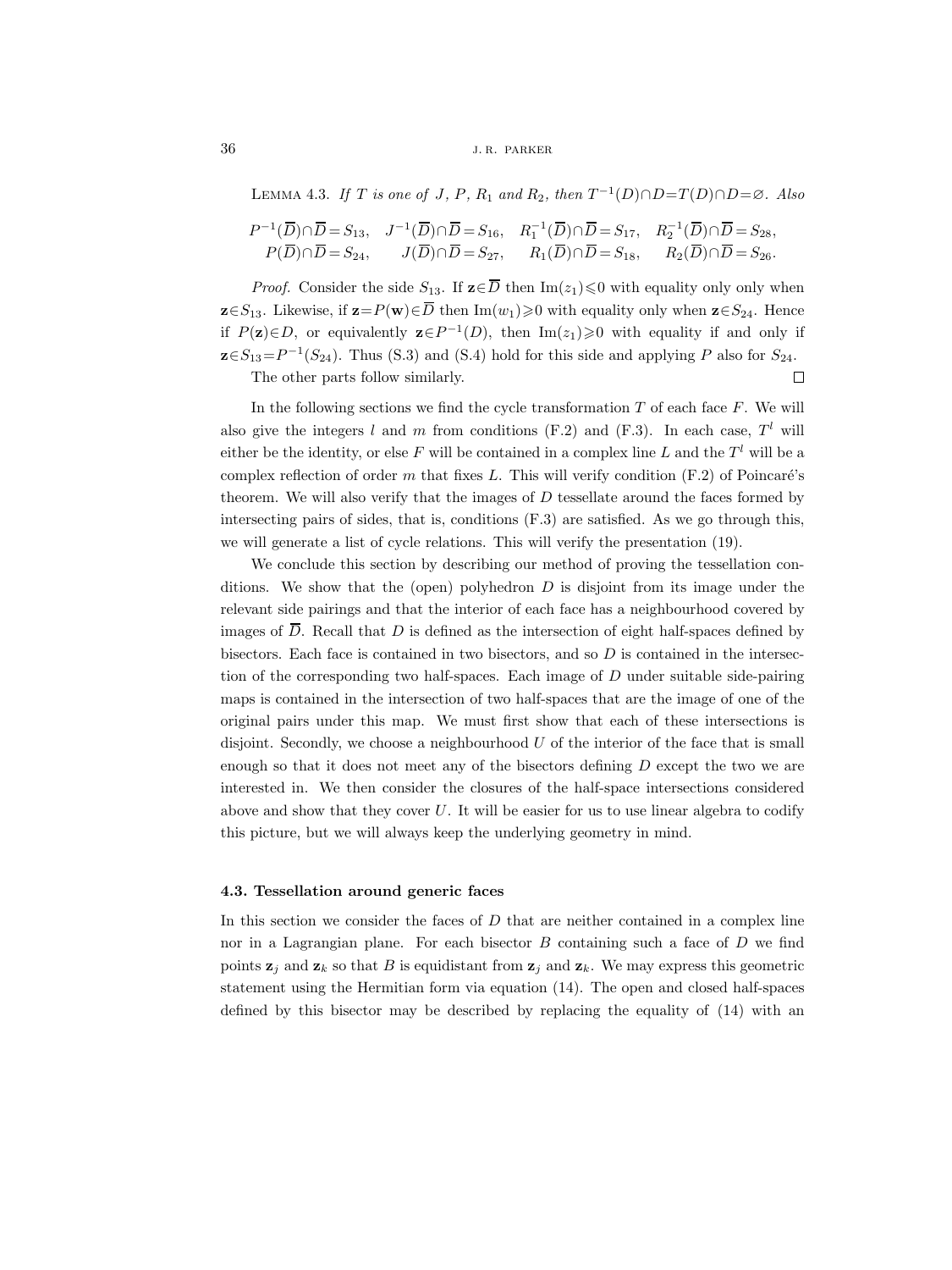inequality (Lemmas 4.4 and 4.6). Since the generators of  $\Gamma$  preserve the Hermitian form, we can use this method to also describe the half-spaces defining the images of D.

Let  $\mathbf{z}_0$  be the polar vector to the complex line  $L_{345}$  through  $\mathbf{z}_3$ ,  $\mathbf{z}_4$  and  $\mathbf{z}_5$ :

$$
\mathbf{z}_0 = \begin{bmatrix} 1 \\ 0 \\ 1 \end{bmatrix} . \tag{21}
$$

LEMMA 4.4. Let  $\mathbf{z}_0$  be given by  $(21)$ . Then

- (i)  $|\langle \mathbf{z}, \mathbf{z}_0 \rangle| < |\langle \mathbf{z}, J^{-1}(\mathbf{z}_0) \rangle|$  *if and only if*  $\text{Re}(z_1) > 0$ ;
- (ii)  $|\langle \mathbf{z}, \mathbf{z}_0 \rangle| < |\langle \mathbf{z}, J(\mathbf{z}_0) \rangle|$  *if and only if*  $\text{Re}(w_1) > 0$ .

*Proof.* Note that  $P(\mathbf{z}_0) = \mathbf{z}_0$ . Using  $J = PI_1$  we see that  $I_1(\mathbf{z}_0) = I_1P^{-1}(\mathbf{z}_0) = J^{-1}(\mathbf{z}_0)$ . In other words,

$$
J^{-1}(\mathbf{z}_0) = \begin{bmatrix} -1 \\ 0 \\ 1 \end{bmatrix}.
$$

Thus  $|\langle \mathbf{z}, \mathbf{z}_0 \rangle| < |\langle \mathbf{z}, I_1(\mathbf{z}_0) \rangle|$  if and only if

$$
\left|\frac{z_1}{1-\cos\theta} - \frac{1}{\cos\theta}\right| < \left| -\frac{z_1}{1-\cos\theta} - \frac{1}{\cos\theta} \right|.
$$

This is true if and only if  $\text{Re}(z_1) > 0$ , proving (i). Part (ii) then follows by applying  $\iota$ .  $\Box$ 

Geometrically, this lemma says that  $B_{16}$  is the locus of points equidistant from the complex lines  $L_{345}$  and  $J(L_{345})$ . Similarly  $B_{27}$  is the locus of points equidistant from  $L_{345}$  and  $J^{-1}(L_{345})$ .

Proposition 4.5. *The polyhedron* D *and its images under* J *and* J−<sup>1</sup> *tessellate around the face*  $F_{678} = S_{16} \cap S_{27}$ . Moreover, the cycle transformation corresponding to *this face is* J *and*  $l=3$ *, m*=1*. This gives the cycle relation*  $J^3=I$ *.* 

*Proof.* By definition (17), if  $\mathbf{z} \in D$  then  $\text{Re}(z_1) > 0$  and  $\text{Re}(w_1) > 0$ . Hence, using Lemma 4.4 we see that

$$
D\subset \{\mathbf{z}\in \mathbf{H}^2_{\mathbf{C}}: |\langle \mathbf{z}, \mathbf{z}_0\rangle| < |\langle \mathbf{z}, J(\mathbf{z}_0)\rangle| \text{ and } |\langle \mathbf{z}, \mathbf{z}_0\rangle| < |\langle \mathbf{z}, J^{-1}(\mathbf{z}_0)\rangle| \}.
$$

If  $\mathbf{z} \in J^{\pm 1}(D)$  then  $J^{\mp 1}(\mathbf{z}) \in D$ . Hence

$$
|\langle J^{\mp 1}(\mathbf{z}), \mathbf{z}_0 \rangle| < |\langle J^{\mp 1}(\mathbf{z}), J(\mathbf{z}_0) \rangle|
$$
 and  $|\langle J^{\mp 1}(\mathbf{z}), \mathbf{z}_0 \rangle| < |\langle J^{\mp 1}(\mathbf{z}), J^{-1}(\mathbf{z}_0) \rangle|$ .

Applying  $J^{\pm 1}$  to each point and using  $J^3=1$ , we obtain

$$
J^{\pm 1}(D) \subset \{ \mathbf{z} \in \mathbf{H}^2_{\mathbf{C}} : |\langle \mathbf{z}, J^{\pm 1}(\mathbf{z}_0) \rangle| < |\langle \mathbf{z}, \mathbf{z}_0 \rangle| \text{ and } |\langle \mathbf{z}, J^{\pm 1}(\mathbf{z}_0) \rangle| < |\langle \mathbf{z}, J^{\mp 1}(\mathbf{z}_0) \rangle| \}.
$$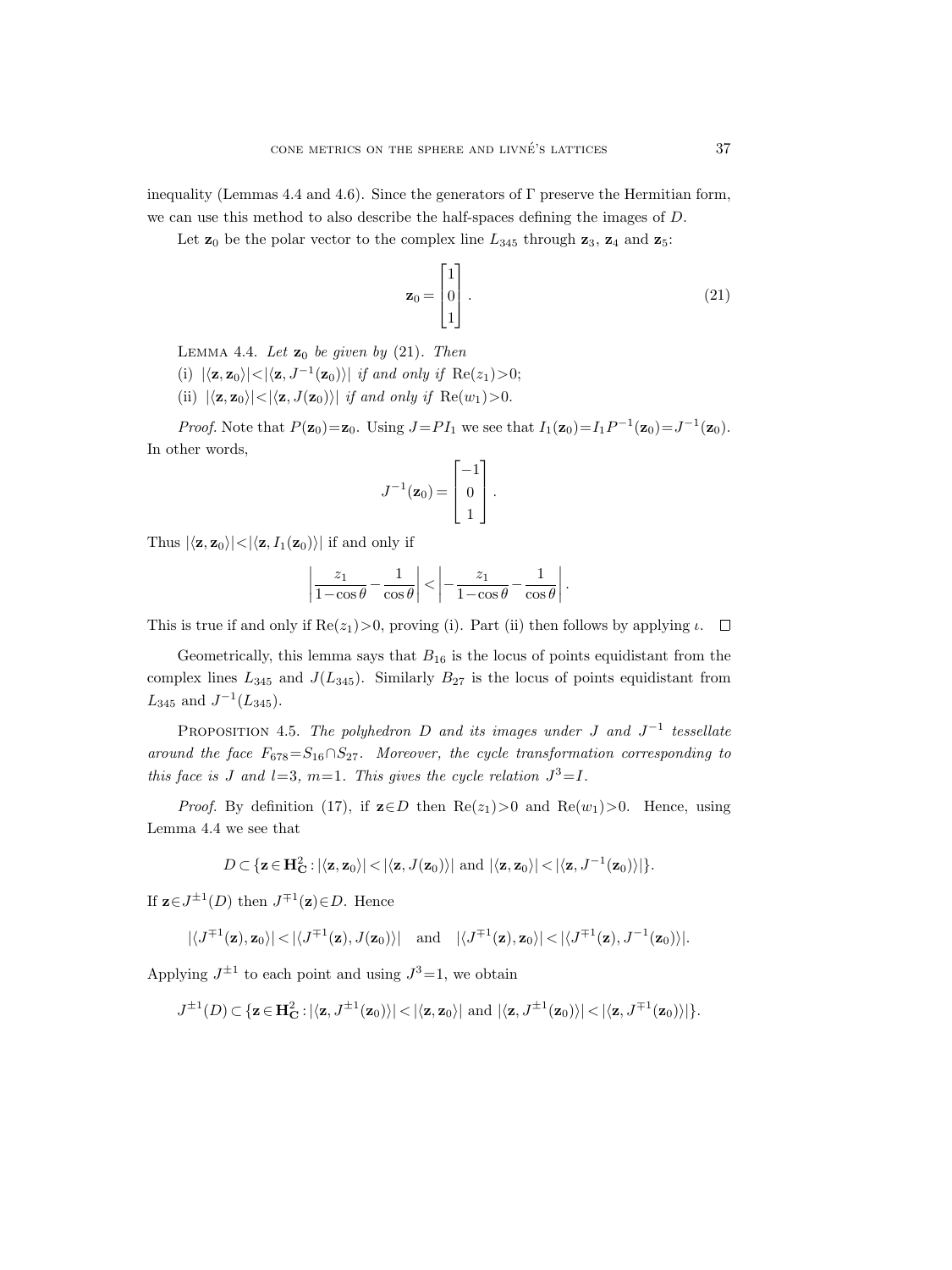We immediately see that D,  $J(D)$  and  $J^{-1}(D)$  are disjoint.

We know (Proposition 3.10) that the face  $F_{678}$  comprises points where  $\text{Re}(z_1)$ =  $\text{Re}(w_1) = 0$ . Thus it is mapped to itself by J and  $J^{-1}$ . Let U be a neighbourhood of the interior of this face. By shrinking  $U$  if necessary, assume that for all points of  $U$  we have

 $arg(z_1) \in (-\pi, 0), \quad arg(z_2) \in (0, \theta), \quad arg(w_1) \in (-\pi, 0) \quad and \quad arg(w_2) \in (0, \theta).$ 

Then a point of U is in  $\overline{D}$  if and only if both Re( $z_1\geq 0$  and Re( $w_1\geq 0$ ; or, equivalently, both  $|\langle \mathbf{z}, \mathbf{z}_0 \rangle| \leq |\langle \mathbf{z}, J^{-1}(\mathbf{z}_0) \rangle|$  and  $|\langle \mathbf{z}, \mathbf{z}_0 \rangle| \leq |\langle \mathbf{z}, J(\mathbf{z}_0) \rangle|$ . From this it is easy to see that  $\overline{D}$ ,  $J(\overline{D})$  and  $J^{-1}(\overline{D})$  cover U.  $\Box$ 

Lemma 4.6. *Let* **z**6*,* **z**<sup>7</sup> *and* **z**<sup>8</sup> *be as given in* §3.2*. Then*

(i)  $|\langle \mathbf{z}, \mathbf{z}_6 \rangle| < |\langle \mathbf{z}, P^{-1}(\mathbf{z}_7) \rangle|$  *if and only if* Im(z<sub>1</sub>)<0;

 $(iii)$   $|\langle z, z_8 \rangle| < |\langle z, R_1^{-1}(z_7) \rangle|$  *if and only if* Im(z<sub>2</sub>)>0;

- (iii)  $|\langle \mathbf{z}, \mathbf{z}_7 \rangle| < |\langle \mathbf{z}, R_1(\mathbf{z}_8) \rangle|$  *if and only if* Im( $z_2 e^{-i\theta}$ )<0;
- $(iv)$   $|\langle \mathbf{z}, \mathbf{z}_7 \rangle| < |\langle \mathbf{z}, P(\mathbf{z}_6) \rangle|$  *if and only if* Im $(w_1) > 0$ ;
- $(v) |**\langle z, z_8 \rangle**| < |**\langle z, R_2(z_6) \rangle**| if and only if Im( $w_2e^{-i\theta}$ ) < 0;$
- (vi)  $|\langle \mathbf{z}, \mathbf{z}_6 \rangle| < |\langle \mathbf{z}, R_2^{-1}(\mathbf{z}_8) \rangle|$  *if and only if* Im(*w*<sub>2</sub>)>0.

*Proof.* This is similar to the proof of Lemma 4.4. We will only give the proof for (i). All other parts are similar. Parts (iv), (v) and (vi) follow by applying  $\iota$  to (i), (ii) and (iii).

We have

$$
\mathbf{z}_6 = \begin{bmatrix} -i(1-\cos\theta)/\sin\theta \\ 0 \\ 1 \end{bmatrix} \quad \text{and} \quad P^{-1}(\mathbf{z}_7) = \begin{bmatrix} i(1-\cos\theta)/\sin\theta \\ 0 \\ 1 \end{bmatrix}.
$$

Hence  $|\langle \mathbf{z}, \mathbf{z}_6 \rangle| < |\langle \mathbf{z}, P^{-1}(\mathbf{z}_7) \rangle|$  if and only if

$$
\left|\frac{z_1i}{\sin\theta}-\frac{1}{\cos\theta}\right|<\left|-\frac{z_1i}{\sin\theta}-\frac{1}{\cos\theta}\right|.
$$

This is true if and only if  $\text{Im}(z_1) < 0$ , giving (i).

Using the description in §3.3, this lemma gives the bisectors  $B_{13}$ ,  $B_{17}$ ,  $B_{18}$ ,  $B_{27}$ ,  $B_{26}$ and  $B_{28}$ , respectively, as the locus of points equidistant from a pair of points in  $\mathbf{H}_{\mathbf{C}}^2$ .

Proposition 4.7. *The polyhedron* D *and its images under* R−<sup>1</sup> <sup>1</sup> *and* <sup>R</sup><sup>2</sup> *tessellate around the face*  $S_{3476} = S_{17} \cap S_{26}$ . *Moreover, the corresponding cycle transformation is*  $R_2P^{-1}R_1$  and l=m=1. This gives the cycle relation  $R_2P^{-1}R_1=1$ .

 $\Box$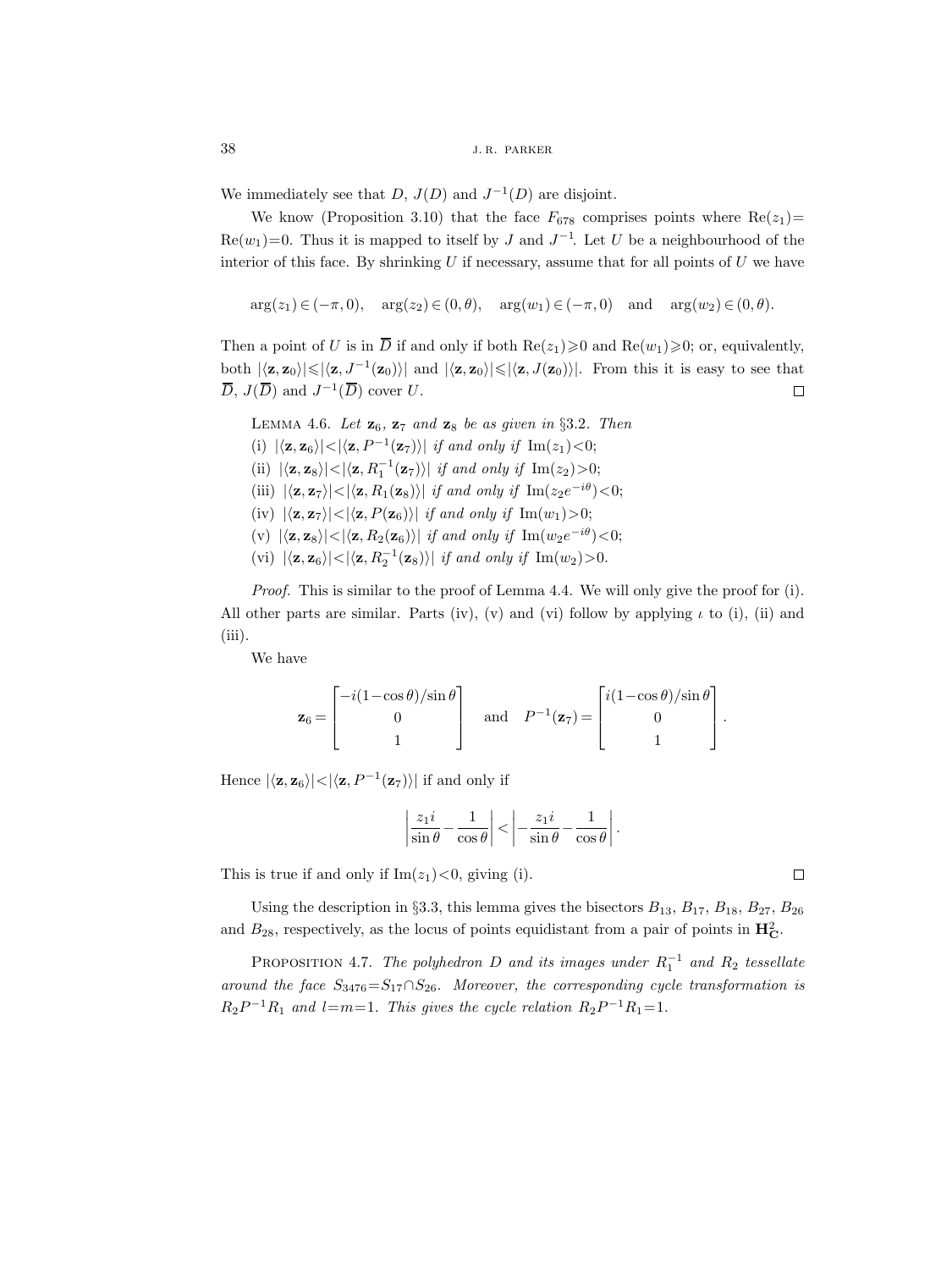*Proof.* Observe that if  $\mathbf{z} \in D$  then **z** satisfies all six conditions of Lemma 4.6. Using Lemma  $4.6$  (ii) and (v) we obtain

$$
D \subset \{ \mathbf{z} \in \mathbf{H}_{\mathbf{C}}^2 : |\langle \mathbf{z}, \mathbf{z}_8 \rangle| < |\langle \mathbf{z}, R_1^{-1}(\mathbf{z}_7) \rangle| \text{ and } |\langle \mathbf{z}, \mathbf{z}_8 \rangle| < |\langle \mathbf{z}, R_2(\mathbf{z}_6) \rangle| \}.
$$
 (22)

We now characterise  $R_1^{-1}(D)$ . First observe that  $\mathbf{z} \in R_1^{-1}(D)$  if and only if  $R_1(\mathbf{z}) \in D$ . Thus  $R_1(\mathbf{z})$  satisfies the conditions of (17). From Lemma 4.6 (iii) and (iv) we obtain

$$
|\langle R_1(\mathbf{z}), \mathbf{z}_7 \rangle| < |\langle R_1(\mathbf{z}), R_1(\mathbf{z}_8) \rangle|
$$
 and  $|\langle R_1(\mathbf{z}), \mathbf{z}_7 \rangle| < |\langle R_1(\mathbf{z}), R_1 R_2(\mathbf{z}_6) \rangle|$ ,

where we have written  $P = R_1 R_2$ . Thus

$$
R_1^{-1}(D) \subset \{ \mathbf{z} \in \mathbf{H}_{\mathbf{C}}^2 : |\langle \mathbf{z}, R_1^{-1}(\mathbf{z}_7) \rangle| < |\langle \mathbf{z}, \mathbf{z}_8 \rangle| \text{ and } |\langle \mathbf{z}, R_1^{-1}(\mathbf{z}_7) \rangle| < |\langle \mathbf{z}, R_2(\mathbf{z}_6) \rangle| \}.
$$
 (23)

Similarly, applying  $R_2$  to Lemma 4.6 (vi) and (i) we obtain

$$
R_2(D) \subset \{ \mathbf{z} \in \mathbf{H_C}^2 : |\langle \mathbf{z}, R_2(\mathbf{z}_6) \rangle| < |\langle \mathbf{z}, \mathbf{z}_8 \rangle| \text{ and } |\langle \mathbf{z}, R_2(\mathbf{z}_6) \rangle| < |\langle \mathbf{z}, R_1^{-1}(\mathbf{z}_7) \rangle| \}.
$$
 (24)

Comparing equations (22), (23) and (24) we see that D,  $R_1^{-1}(D)$  and  $R_2(D)$  are all disjoint. The second part of the result is proved in a similar manner to the second part of Proposition 4.5. The cycle transformation follows by observing that

$$
S_{17} \cap S_{26} \xrightarrow{R_1} S_{24} \cap S_{18} \xrightarrow{P^{-1}} S_{28} \cap S_{13} \xrightarrow{R_2} S_{17} \cap S_{26}.
$$

By applying  $R_2^{-1} = P^{-1}R_1$  and  $R_1$ , respectively, to Proposition 4.7 we see that D and its images under  $R_2^{-1}$  and  $P^{-1}$  tessellate around the face  $F_{4587} = S_{12} \cap S_{28}$ , and that D and its images under  $R_1$  and P tessellate around the face  $F_{3586} = S_{18} \cap S_{24}$ . Alternatively, one could follow a direct argument analogous to that given above. In both cases the cycle relation is a cyclic permutation of  $R_2P^{-1}R_1=I$ .

#### **4.4. Tessellation around faces in totally geodesic planes**

In this section we show that D and appropriate images tessellate around those faces of D containing either the vertex  $z_1$  or the vertex  $z_2$ . Each of these faces is contained in a complex line or a Lagrangian plane. We focus on the faces containing **z**1. Then the result for those faces containing  $z_2$  will follow by applying  $\iota$ .

We could have used the method of the previous section and described the halfspaces containing  $D$  in terms of the Hermitian form, as in  $(14)$ . However, the bisectors in question are given solely in terms of the arguments of  $z_1$  and  $z_2$ . Hence the halfspaces they determine are also given in terms of the arguments. In fact, the intersection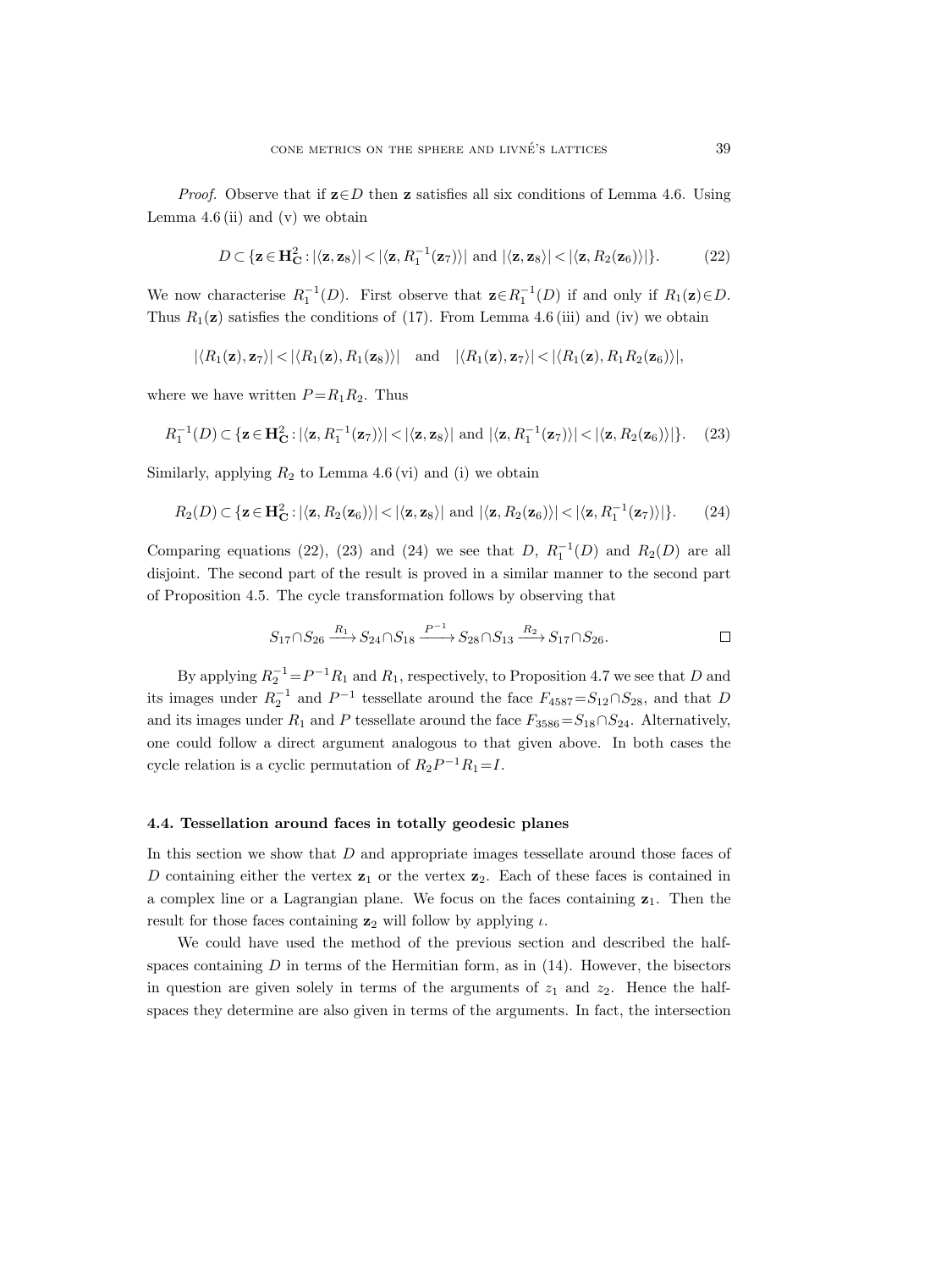of all four of these half-spaces is the wedge  $W_1$  which we defined solely in terms of arguments (16). Thus to show that one of the half-space intersections is disjoint from the images of another we have to show that either the argument of  $z<sub>1</sub>$  or the argument of  $z_2$  (or both) is different.

Recall from (17) that if  $\mathbf{z} \in D$  then  $\arg(z_1) \in (-\pi/2, 0)$  and  $\arg(z_2) \in (0, \theta)$ . Moreover, if  $\mathbf{z}=P(\mathbf{w})\in D$  then  $\arg(w_1)\in(0, \pi/2)$  and  $\arg(w_2)\in(0, \theta)$ . Therefore, when  $\mathbf{z}\in P^{-1}(D)$ , we have  $\arg(z_1) \in (0, \pi/2)$  and again  $\arg(z_2) \in (0, \theta)$ . Similarly,  $I_1$  sends  $z_1$  to  $-z_1$  and fixes  $z_2$ . Hence, if  $\mathbf{z} \in I_1(D)$  then  $\arg(z_1) \in (\pi/2, \pi)$  and if  $\mathbf{z} \in I_1P^{-1}(D)$  then  $\arg(z_1) \in$  $(-\pi, -\pi/2)$ . In both cases the argument of  $z_2$  remains unchanged.

Likewise  $R_1$  maps  $z_1$  to itself and maps  $z_2$  to  $e^{i\theta}z_2$ . So if  $\mathbf{z} \in R_1(D)$  we have  $\arg(z_1) \in$  $(-\pi/2, 0)$  and arg  $z_2 \in (\theta, 2\theta)$ . Using similar arguments, it is easy to show that if **z** is in one of the following images of D then the arguments of  $z_1$  and  $z_2$  lie in the following intervals (compare this with Figure 12):

| Images of $D$          | $arg(z_1)$       | $arg(z_2)$          |
|------------------------|------------------|---------------------|
| D                      | $(-\pi/2,0)$     | $(0,\theta)$        |
| $P^{-1}(D)$            | $(0, \pi/2)$     | $(0,\theta)$        |
| $I_1(D)$               | $(\pi/2, \pi)$   | $(0,\theta)$        |
| $I_1P^{-1}(D)$         | $(-\pi, -\pi/2)$ | $(0,\theta)$        |
| $R_1(D)$               | $(-\pi/2,0)$     | $(\theta, 2\theta)$ |
| $R_1P^{-1}(D)$         | $(0, \pi/2)$     | $(\theta, 2\theta)$ |
| $R_1I_1(D)$            | $(\pi/2,\pi)$    | $(\theta, 2\theta)$ |
| $R_1I_1P^{-1}(D)$      | $(-\pi, -\pi/2)$ | $(\theta, 2\theta)$ |
| $R_1^{-1}(D)$          | $(-\pi/2,0)$     | $(-\theta,0)$       |
| $R_1^{-1}P^{-1}(D)$    | $(0, \pi/2)$     | $(-\theta,0)$       |
| $R_1^{-1}I_1(D)$       | $(\pi/2,\pi)$    | $(-\theta,0)$       |
| $R_1^{-1}I_1P^{-1}(D)$ | $(-\pi, -\pi/2)$ | $(-\theta,0)$       |

PROPOSITION 4.8. *The polyhedron* D and its images under  $R_1^{-1}$ ,  $P^{-1}$  and  $R_1^{-1}P^{-1}$ *tessellate around the face*  $F_{1347} = S_{13} \cap S_{17}$ . Moreover, the corresponding cycle transfor*mation is*  $P^{-1}R_2^{-1}PR_1$  *and*  $l=m=1$ *. This gives the cycle relation*  $P^{-1}R_2^{-1}PR_1=1$ *.* 

*Proof.* If  $z \in F_{1347}$  then  $\arg(z_1) = \arg(z_2) = 0$  and so  $\text{Im}(z_1) = \text{Im}(z_2) = 0$ . From the table, we can use the arguments of  $z_1$  and  $z_2$  to read off the sign of their imaginary parts. Thus, if  $\mathbf{z} \in D$  then  $\text{Im}(z_1) < 0$  and  $\text{Im}(z_2) > 0$ ; if  $\mathbf{z} \in P^{-1}(D)$  then  $\text{Im}(z_1) > 0$  and  $\text{Im}(z_2) > 0$ ; if  $z ∈ R_1^{-1}D$  then Im(z<sub>1</sub>)<0 and Im(z<sub>2</sub>)<0 and if  $z ∈ R_1^{-1}P^{-1}(D)$  then Im(z<sub>1</sub>)<0 and Im(z<sub>2</sub>)<0. Thus D,  $P^{-1}(D)$ ,  $R_1^{-1}(D)$  and  $R_1^{-1}P^{-1}(D)$  are all disjoint. Furthermore,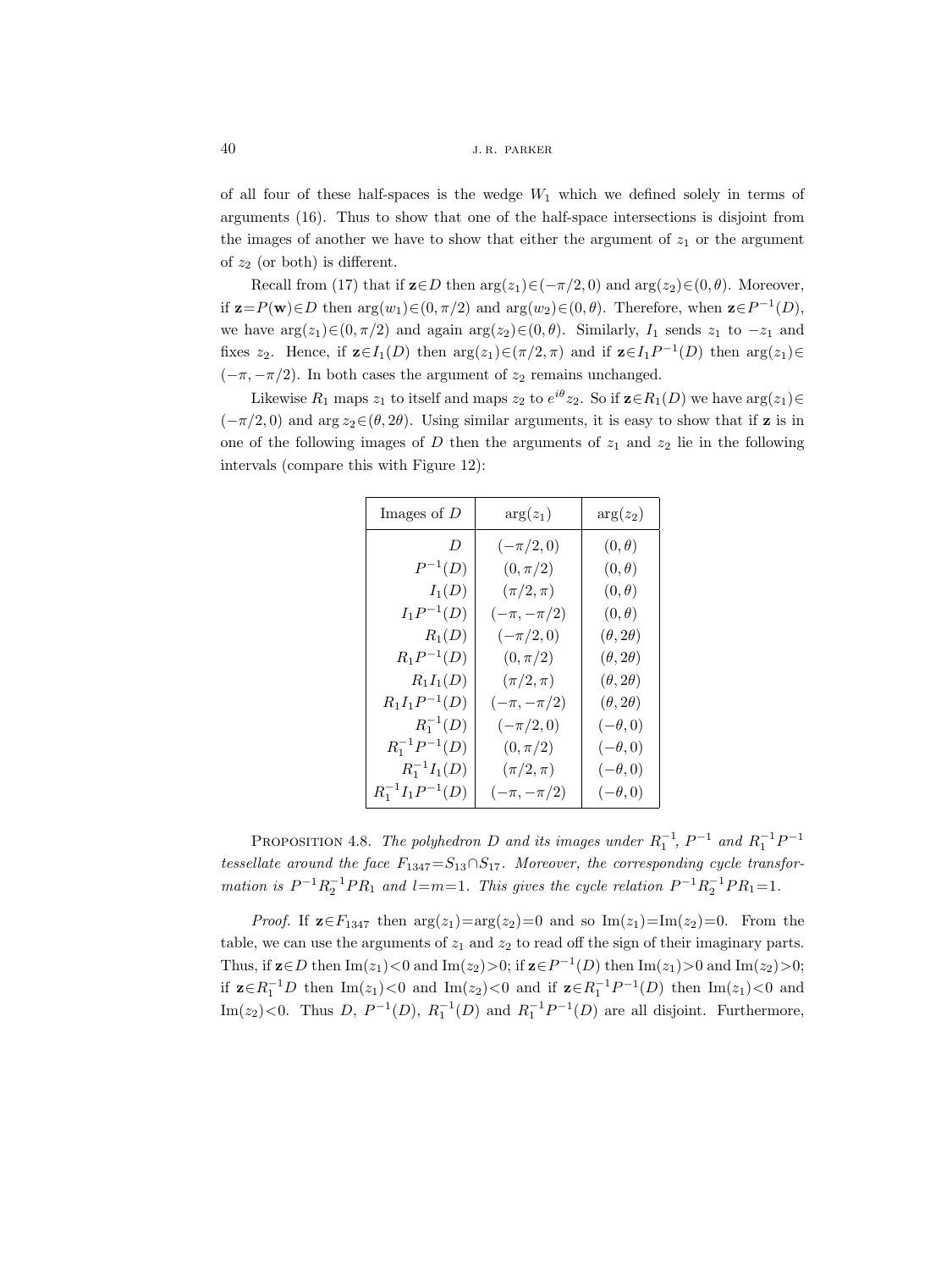

Figure 12. The  $z_1$ - and  $z_2$ -planes close to 0 showing how their arguments vary in images of D.

arguing as in Proposition 4.5,  $\overline{D}$ ,  $P^{-1}(\overline{D})$ ,  $R_1^{-1}(\overline{D})$  and  $R_1^{-1}P^{-1}(\overline{D})$  cover a suitably chosen neighbourhood of the interior of  $F_{1347}$ .

The cycle transformation follows by observing that

$$
S_{17} \cap S_{13} \xrightarrow{R_1} S_{13} \cap S_{18} \xrightarrow{P} S_{26} \cap S_{24} \xrightarrow{R_2^{-1}} S_{24} \cap S_{28} \xrightarrow{P^{-1}} S_{17} \cap S_{13}.\square
$$

By applying  $R_1$ ,  $PR_1$  and  $R_2^{-1}PR_1 = P$  to Proposition 4.8 we see that D and its images tessellate around the faces  $F_{1358}$ ,  $F_{2436}$  and  $F_{2458}$ , respectively. In each case the cycle relation is a cyclic permutation of  $P^{-1}R_2^{-1}PR_1 = I$ .

Arguing similarly we have the following results:

PROPOSITION 4.9. *The polyhedron* D and its images under  $R_1^{-1}$ ,  $I_1P^{-1} = J^{-1}$  and  $R_1^{-1}I_1P^{-1}$  tessellate around the face  $F_{167} = S_{16} \cap S_{17}$ . Moreover, the corresponding cycle *transformation is*  $J^{-1}R_2^{-1}JR_1$  *and*  $l=m=1$ *. This gives the cycle relation*  $J^{-1}R_2^{-1}JR_1=1$ *.* 

PROPOSITION 4.10. *The polyhedron* D and its images under  $P^{-1}$ ,  $I_1$  and  $I_1P^{-1}$  tes*sellate around the face*  $F_{178} = S_{13} \cap S_{16}$ *. Moreover, the corresponding cycle transformation is*  $P^{-1}J$  *and*  $l=1$ *, m*=2*. This gives the cycle relation*  $(P^{-1}J)^2=1$ *.* 

As above, we can use these results to show that D and its images tessellate around  $F_{168}$ ,  $F_{267}$ ,  $F_{278}$  and  $F_{268}$ . The cycle transformations are cyclic permutations of relations we have already obtained.

Now consider  $F_{136}=S_{17}\cap S_{18}$ . This comprises points of ∂D for which  $z_2=0$ . Hence this face is fixed by  $R_1$ . Since  $R_1$  just multiplies  $z_2$  by  $e^{i\theta} = e^{2\pi i/n}$ , the following result is easy to prove.

PROPOSITION 4.11. *The polyhedron D* and its images under powers of  $R_1$  tessellate *around the face*  $F_{136} = S_{17} \cap S_{18}$ *. Moreover, the corresponding cycle transformation is*  $R_1$ and  $l=1$ ,  $m=n$ . This gives the cycle relation  $R_1^n=1$ .

Applying  $\iota$  we obtain the following consequence: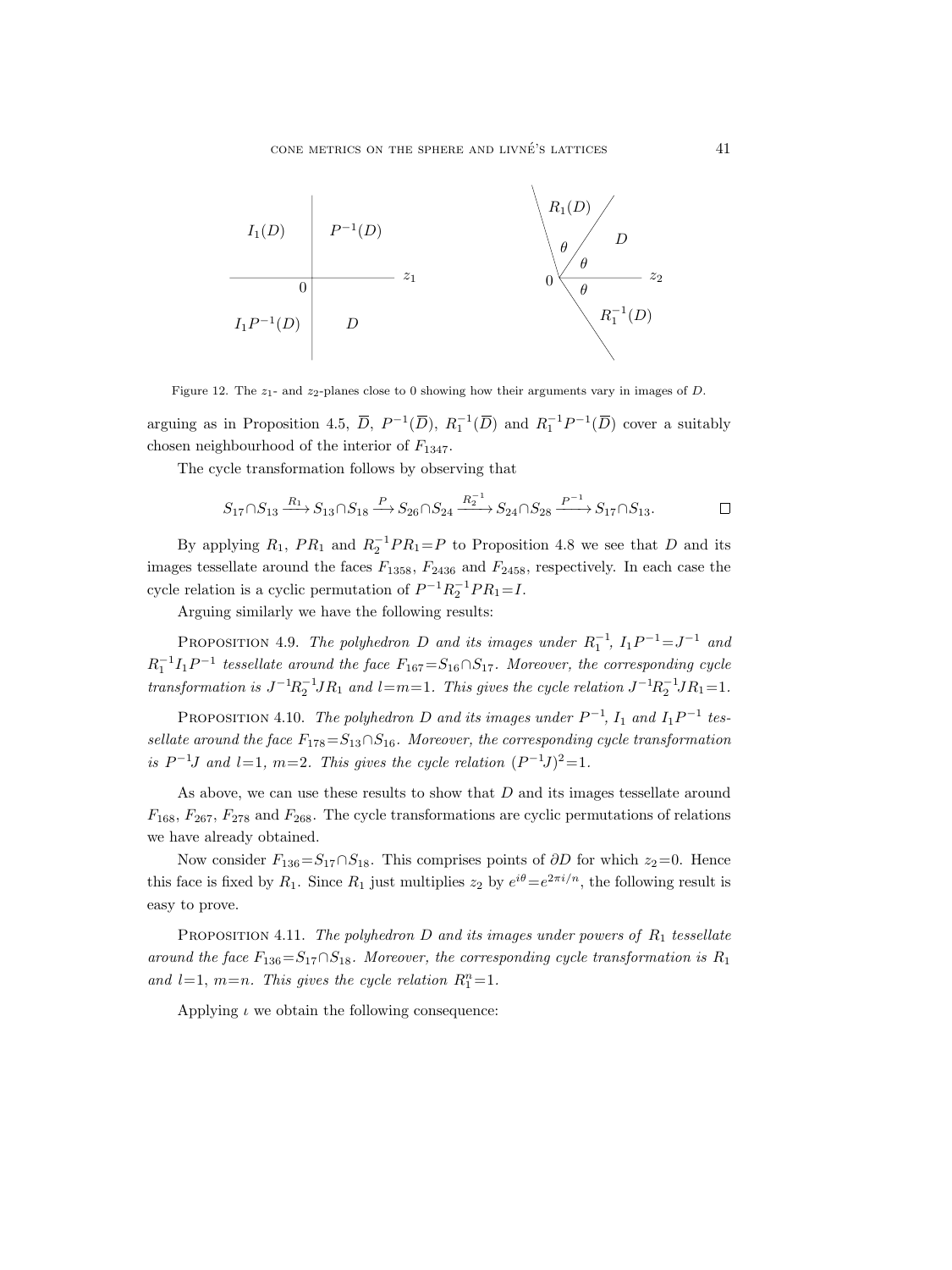PROPOSITION 4.12. *The polyhedron D* and its images under powers of  $R_2$  tessellate *around the face*  $F_{247} = S_{26} \cap S_{28}$ *. Moreover, the corresponding cycle transformation is*  $R_2$ and  $l=1$ ,  $m=n$ . This gives the cycle relation  $R_2^n=1$ .

## 4.5. Tessellation around the face  $F_{345} = S_{13} \cap S_{24}$

When  $n\geq 7$  there is the face  $F_{345}$  contained in the complex line  $L_{345}$  given by  $z_1=$  $(1-\cos\theta)/\cos\theta$  and containing **z**<sub>3</sub>, **z**<sub>4</sub> and **z**<sub>5</sub>. The map P cyclically permutes these three points and so maps  $L_{345}$  to itself. Moreover,  $P<sup>3</sup>$  fixes each of these three points and so fixes  $L_{345}$  pointwise. A short computation shows that  $P^3$  rotates a normal vector to  $L_{345}$ through an angle  $-e^{-3i\theta}$ . We write  $-e^{-3i\theta}=e^{i\psi}$ . When  $\theta=2\pi/n$  for  $n=7, 8, 9, 10, 12, 18$ then  $\psi = 2\pi/d$ , where  $d=2n/(n-6)$  is an integer. Note that  $(1-\cos\theta+i\sin\theta)e^{-i\theta} =$  $e^{i\psi/2}2\sin(\theta/2)$ .

When  $n\geq 7$  is not on our list the group Γ does not satisfy the Mostow–Thurston conditions  $([14, Theorem 2.2]$  or  $[21, Theorem 0.2]$  and so is not discrete. A more geometrical way of seeing this is to observe that, in this case,  $P<sup>3</sup>$  is still a boundary elliptic map but the angle of rotation, which is  $(n-6)\pi/n$ , is not  $2\pi/d$  for any integer d. This means that  $D$  intersects its image under some non-trivial power of  $P$ . Non-discreteness follows in a similar manner to the non-discreteness of triangle groups in the hyperbolic plane whose internal angles are not submultiples of  $\pi$ ; see [16] for a way of making this statement precise. Alternatively, one may use Jørgensen's inequality [10] to show that for such *n* the group  $\Gamma$  is not discrete.

From now on we assume that n is on our list, and so  $d=2n/(n-6)$  is an integer. In this section our goal is to prove the following proposition:

PROPOSITION 4.13. *Suppose that*  $n=7, 8, 9, 10, 12, 18$  *and*  $d=2n/(n-6)$ *. The polyhedron* D and its images under powers of P *tessellate around the face*  $F_{345} = S_{13} \cap S_{24}$ *. Moreover, the corresponding cycle transformation is*  $P$  *and*  $l=3$ ,  $m=d$ . This gives the *cycle relation*  $P^{3d} = 1$ .

It would be very tricky to prove this proposition if we were to use the coordinates **z** and **w** we have used before. Instead, we adopt new coordinates that reflect the action of P. We could have made this change of coordinates via a matrix in  $PU(2, 1)$ , as we did in (8), but it turns out to be easier to work directly with new basis vectors. We write **z** in terms of a new basis for  $\mathbb{C}^{2,1}$  as follows:

$$
\begin{bmatrix} z_1 \\ z_2 \\ 1 \end{bmatrix} = \frac{1 - \cos \theta - z_1 \cos \theta}{2 \cos \theta - 1} \begin{bmatrix} -1 \\ 0 \\ -1 \end{bmatrix} + z_2 \begin{bmatrix} 0 \\ 1 \\ 0 \end{bmatrix} + \frac{1 - z_1}{2 \cos \theta - 1} \begin{bmatrix} 1 - \cos \theta \\ 0 \\ \cos \theta \end{bmatrix}.
$$
 (25)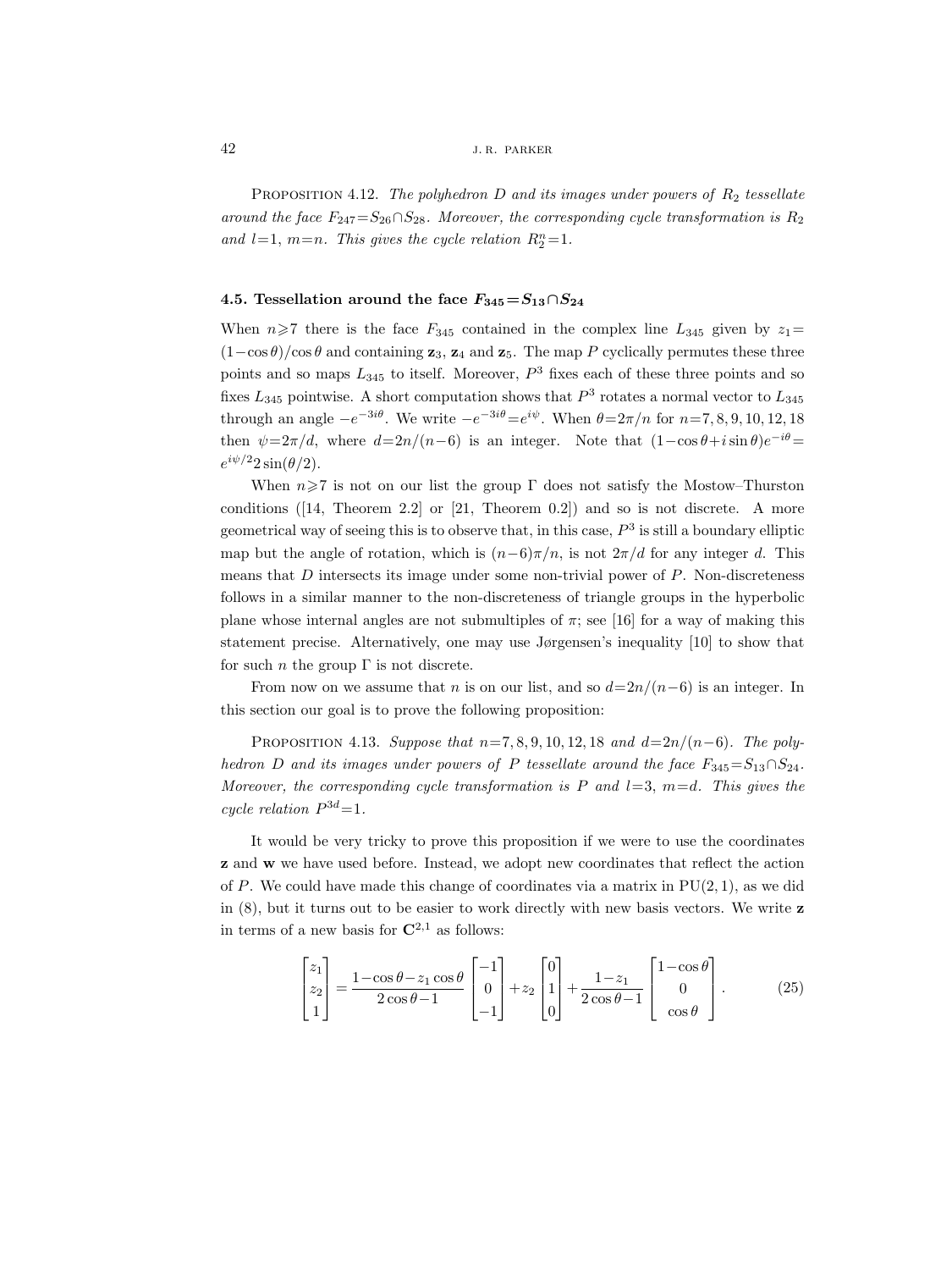The first vector is the polar vector of  $L_{345}$ ; see (21). The last two vectors span the complex linear subspace of  $\mathbb{C}^{2,1}$  that projects to  $L_{345}$ . Consider the coefficients of these three vectors. We define projective coordinates by dividing the first two coordinates by the last one. To check that this is well defined in  $H_C^2$ , observe that from Lemma 3.6 we have  $|z_1|$ <1 and so  $1-z_1\neq0$ . Hence with respect to this new basis, the projective coordinates of **z** are

$$
\xi_1 = \frac{1 - \cos \theta - z_1 \cos \theta}{1 - z_1} \quad \text{and} \quad \xi_2 = \frac{z_2 (2 \cos \theta - 1)}{1 - z_1}.
$$
 (26)

This is completely analogous to the definitions of  $z_1$  and  $z_2$  except with our new basis rather than the standard basis. It will be useful to express  $\xi_1$  in terms of  $w_1$  and  $w_2$ . For completeness we also give  $\xi_2$ . We can either use (11) and (12) to substitute for  $z_1$ and  $z_2$ , or else we can resolve  $P(\mathbf{w})$  in terms of our basis:

$$
\xi_1 = e^{i\psi/2} 2\sin(\theta/2) \frac{1 - \cos\theta - w_1\cos\theta}{1 - w_1 - w_2 e^{-i\theta} (2\cos\theta - 1)},
$$
\n(27)

$$
\xi_2 = \frac{(1 - w_1 - w_2 e^{-i\theta})(2\cos\theta - 1)}{1 - w_1 - w_2 e^{-i\theta}(2\cos\theta - 1)}.\tag{28}
$$

The coordinate  $\xi_1$  is a complex coordinate on a complex line orthogonal to  $L_{345}$ , and  $\xi_2$ is a complex coordinate on  $L_{345}$ . There is a complex line orthogonal to  $L_{345}$  through each point of  $L_{345}$ . The coordinate  $\xi_1$  parametrises a line intersecting  $L_{345}$  in  $\mathbf{z}_3$ . Thus these coordinates are well adapted to the geometry of the action of P. We remark that  $P^3$  sends  $(\xi_1, \xi_2)$  to  $(\xi_1 e^{i\psi}, \xi_2)$ .

Similarly we may write  $\mathbf{w}=P^{-1}(\mathbf{z})$  in terms of the new basis:

$$
P^{-1} \begin{bmatrix} z_1 \\ z_2 \\ 1 \end{bmatrix} = \frac{1 - \cos \theta - z_1 \cos \theta}{2 \cos \theta - 1} \begin{bmatrix} -1 \\ 0 \\ -1 \end{bmatrix} + \frac{1 - z_1 - z_2}{1 - \cos \theta - i \sin \theta} \begin{bmatrix} 0 \\ 1 \\ 0 \end{bmatrix} + \frac{(1 - z_1)e^{-i\theta} - z_2(2 \cos \theta - 1)e^{-i\theta}}{(2 \cos \theta - 1)(1 - \cos \theta - i \sin \theta)} \begin{bmatrix} 1 - \cos \theta \\ 0 \\ \cos \theta \end{bmatrix}.
$$

Thus the projective coordinates of  $\mathbf{w}=P^{-1}(\mathbf{z})$  in terms of  $z_1$  and  $z_2$  are

$$
\eta_1 = e^{-i\psi/2} 2\sin(\theta/2) \frac{1 - \cos\theta - z_1\cos\theta}{1 - z_1 - z_2(2\cos\theta - 1)},
$$
\n(29)

$$
\eta_2 = e^{i\theta} \frac{(1 - z_1 - z_2)(2\cos\theta - 1)}{1 - z_1 - z_2(2\cos\theta - 1)}.
$$
\n(30)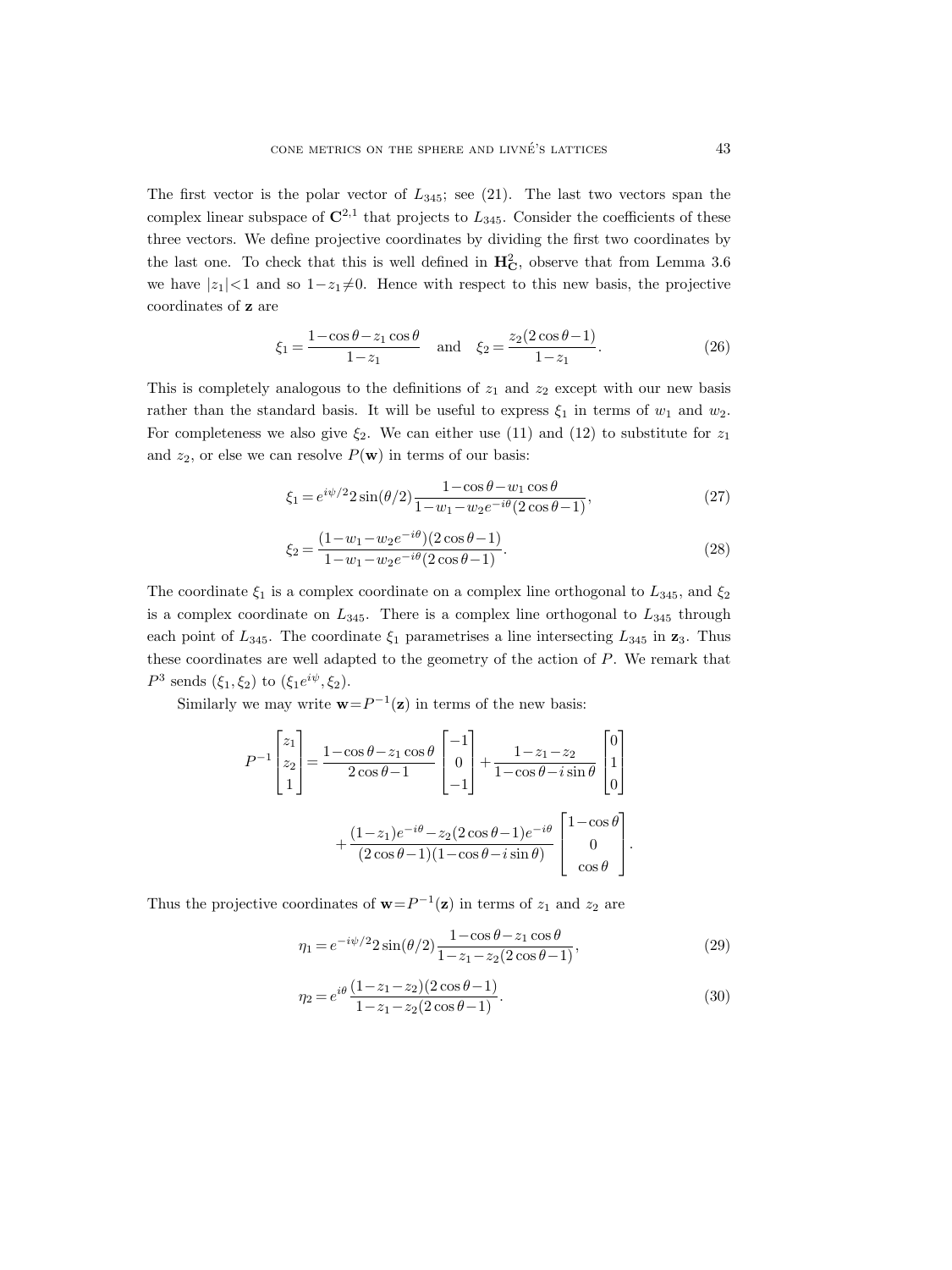In terms of  $w_1$  and  $w_2$  these coordinates are

$$
\eta_1 = \frac{1 - \cos \theta - w_1 \cos \theta}{1 - w_1} \quad \text{and} \quad \eta_2 = \frac{w_2 (2 \cos \theta - 1)}{1 - w_1}.
$$
 (31)

Again  $\eta_2$  is a complex coordinate on  $L_{345}$ , and the coordinate  $\eta_1$  is a complex coordinate on a complex line orthogonal to  $L_{345}$ , but which intersects  $L_{345}$  in a different point, this time a point through  $P^{-1}(\mathbf{z}_3) = \mathbf{z}_5$ . Furthermore,  $P^3$  sends  $(\eta_1, \eta_2)$  to  $(\eta_1 e^{i\psi}, \eta_2)$ .

Finally we want to write  $P(\mathbf{z})$  in the same way. Its projective coordinates are

$$
\zeta_1 = e^{i\psi/2} 2\sin(\theta/2) \frac{1 - \cos\theta - z_1\cos\theta}{1 - z_1 - z_2(2\cos\theta - 1)e^{-i\theta}},\tag{32}
$$

$$
\zeta_2 = \frac{(1 - z_1 - z_2 e^{-i\theta})(2\cos\theta - 1)}{1 - z_1 - z_2(2\cos\theta - 1)e^{-i\theta}}.\tag{33}
$$

In terms of  $w_1$  and  $w_2$  these coordinates are:

$$
\zeta_1 = e^{i\psi/2} 2\sin(\theta/2) \frac{1 - \cos\theta - w_1\cos\theta}{1 - w_1 - w_2(2\cos\theta - 1)},
$$
\n(34)

$$
\zeta_2 = e^{i\theta} \frac{(1 - w_1 - w_2)(2\cos\theta - 1)}{1 - z_1 - z_2(2\cos\theta - 1)}.
$$
\n(35)

These are complex coordinates on a complex line through  $z_4$  orthogonal to  $L_{345}$  and on  $L_{345}$ , respectively. Also,  $P^3$  sends  $(\zeta_1, \zeta_2)$  to  $(\zeta_1 e^{i\psi}, \zeta_2)$ .

We can write the vertices  $z_j$  for  $j=3, 4, 5, 6, 7, 8$  in terms of the new coordinates as follows:

|                | ξ1                          | $\xi_2$                      | $\eta_1$                     | $\eta_2$                     | ς1                          | $\zeta_2$                    |
|----------------|-----------------------------|------------------------------|------------------------------|------------------------------|-----------------------------|------------------------------|
| $\mathbf{z}_3$ | 0                           | 0                            | 0                            | $e^{i\theta}(2\cos\theta-1)$ | $\theta$                    | $2\cos\theta-1$              |
| $\mathbf{z}_4$ | $\Omega$                    | $2\cos\theta-1$              | $\Omega$                     | $\Omega$                     | $\theta$                    | $e^{i\theta}(2\cos\theta-1)$ |
| $\mathbf{z}_5$ |                             | $e^{i\theta}(2\cos\theta-1)$ |                              | $2\cos\theta-1$              |                             |                              |
| $\mathbf{z}_6$ | $e^{i\psi/2}\sin(\theta/2)$ | 0                            | $1-\cos\theta$               | $e^{i\theta}(2\cos\theta-1)$ | $e^{i\psi}(1-\cos\theta)$   | $2\cos\theta-1$              |
| $\mathbf{z}_7$ | $1-\cos\theta$              | $2\cos\theta-1$              | $e^{-i\psi/2}\sin(\theta/2)$ | $\Omega$                     | $1-\cos\theta$              | $e^{i\theta}(2\cos\theta-1)$ |
| $\mathbf{z}_8$ | $1-\cos\theta$              | $e^{i\theta}(2\cos\theta-1)$ | $1-\cos\theta$               | $2\cos\theta-1$              | $e^{i\psi/2}\sin(\theta/2)$ |                              |
|                |                             |                              |                              |                              |                             |                              |

Our proof of Proposition 4.13 will depend on studying the arguments of  $\xi_1$ ,  $\eta_1$  and  $\zeta_1$  for points in D and in its images under powers of P. As  $P^3$  acts on each of these three variables by multiplying them by  $e^{i\psi}$ , we see that in each case a fundamental domain for the action of  $\langle P^3 \rangle$  comprises a sector where  $\arg(\xi_1)$ ,  $\arg(\eta_1)$  or  $\arg(\zeta_1)$  lies in a segment of length  $\psi$ . We begin by investigating the ranges of these three arguments for points lying in D.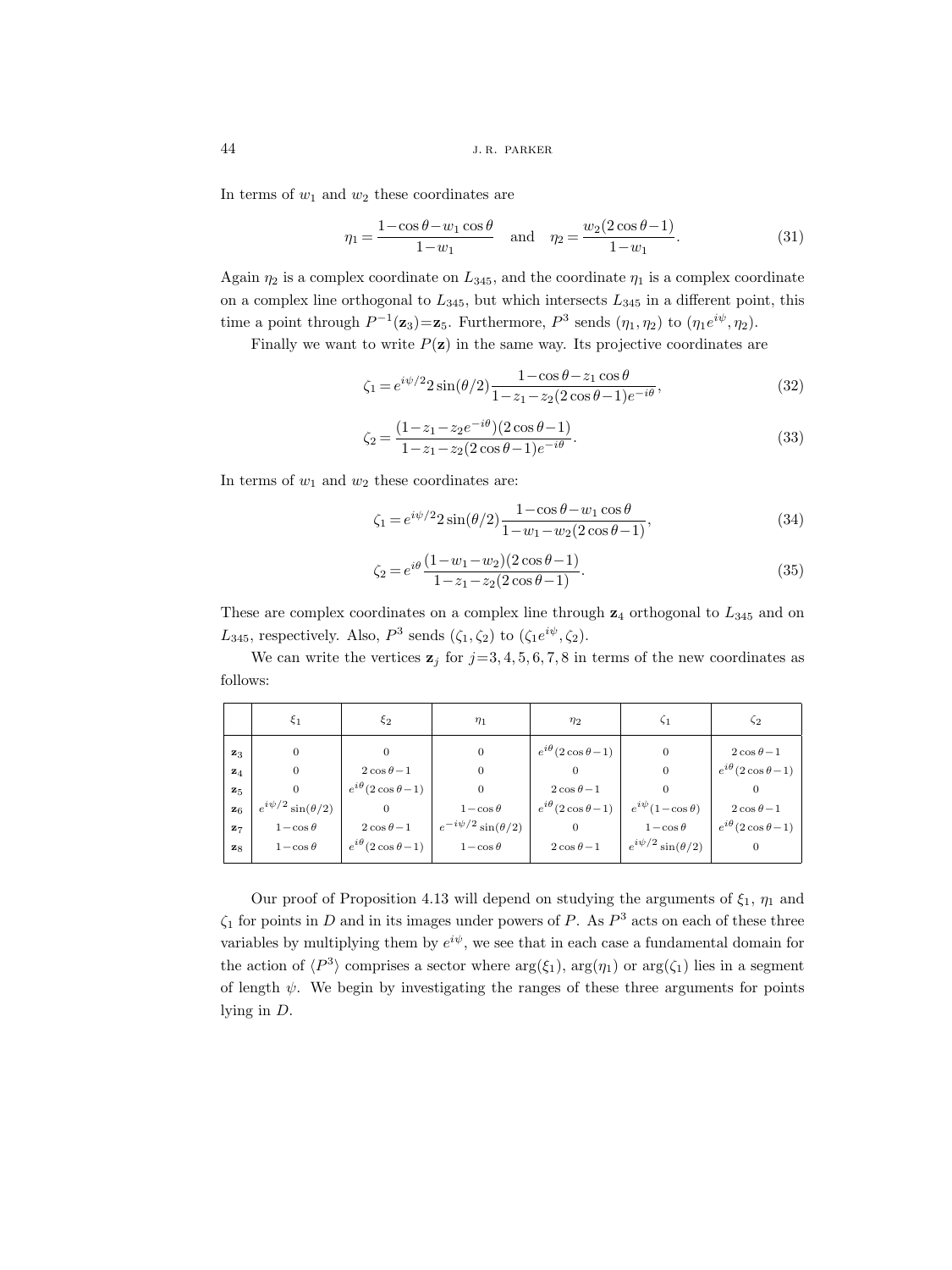LEMMA 4.14. *If* **z**∈D *then*  $arg(\xi_1) \in (0, \psi/2)$ ,  $arg(\eta_1) \in (-\psi/2, 0)$  *and*  $arg(\zeta_1) \in (0, \psi)$ *. Proof.* From (26) we have

$$
|1-z_1|^2 \operatorname{Im}(\xi_1) = |1-z_1|^2 \operatorname{Im} \left( \frac{1-\cos\theta - z_1\cos\theta}{1-z_1} \right)
$$
  
= 
$$
\operatorname{Im}((1-\cos\theta - z_1\cos\theta)(1-\bar{z}_1))
$$
  
= 
$$
-(2\cos\theta - 1)\operatorname{Im}(z_1).
$$

Since Im( $z_1$ )<0 for points of D, this is positive, and so Im( $\xi_1$ )>0.

From (27) we have

$$
\frac{|1 - w_1 - w_2 e^{-i\theta} (2 \cos \theta - 1)|^2}{2 \sin(\theta/2)} Im(\xi_1 e^{-i\psi/2})
$$
  
= Im((1 - \cos \theta - w\_1 \cos \theta)(1 - \overline{w}\_1 - \overline{w}\_2 e^{i\theta} (2 \cos \theta - 1)))  
= (2 \cos \theta - 1)(- Im(w\_1)(1 - Re(w\_2 e^{-i\theta}) \cos \theta)  
+ Im(w\_2 e^{-i\theta})(1 - \cos \theta - Re(w\_1) \cos \theta)).

For points of D we have  $\text{Im}(w_1) > 0$  and  $\text{Im}(w_2e^{-i\theta}) < 0$ , and also  $\text{Re}(w_2e^{-i\theta}) \leq |w_2| <$  $1/\cos\theta$  and  $\text{Re}(w_1) \leq (1-\cos\theta)/\cos\theta$ . Therefore  $\text{Im}(\xi_1 e^{-i\psi/2}) < 0$  as claimed.

This gives the first part. The second part follows by applying  $\iota$ . For the last part, from  $(26)$  and  $(32)$  we have

$$
\frac{|1-z_1|^2}{(2\cos\theta-1)2\sin(\theta/2)}\operatorname{Im}\left(\frac{\xi_1e^{i\psi/2}}{\zeta_1}\right) = \operatorname{Im}(-z_2e^{-i\theta}(1-\bar{z}_1))
$$
  
=  $-\operatorname{Im}(z_1)\operatorname{Re}(z_2e^{-i\theta}) - \operatorname{Im}(z_2e^{-i\theta})(1-\operatorname{Re}(z_1)).$ 

Since on D we have  $\text{Re}(z_1) \leq |z_1| < 1$ ,  $\text{Im}(z_1) < 0$ ,  $\text{Re}(z_2 e^{i\theta}) > 0$  and  $\text{Im}(z_2 e^{-i\theta}) < 0$ , this expression is positive. Thus  $\arg(\xi_1/\zeta_1) > -\psi/2$ . Now

$$
\arg(\zeta_1) = \arg(\xi_1) - \arg(\xi_1/\zeta_1) < \psi/2 + \psi/2 = \psi.
$$

Likewise from (31) and (34) we have

$$
\frac{|1-w_1|^2}{(2\cos\theta-1)2\sin(\theta/2)}\operatorname{Im}\left(\frac{\eta_1 e^{i\psi/2}}{\zeta_1}\right) = \operatorname{Im}(-w_2(1-\overline{w}_1))
$$
  
=  $-\operatorname{Im}(w_1)\operatorname{Re}(w_2) - \operatorname{Im}(w_2)(1-\operatorname{Re}(w_1)).$ 

Since on D we have  $\text{Re}(w_1)$  < 1, Im $(w_1)$  > 0,  $\text{Re}(w_2)$  > 0 and Im $(w_2)$  > 0, this expression is negative. Thus  $\arg(\eta_1/\zeta_1) < -\psi/2$ . Now

$$
\arg(\zeta_1) = \arg(\eta_1) - \arg(\eta_1/\zeta_1) > -\psi/2 + \psi/2 = 0.
$$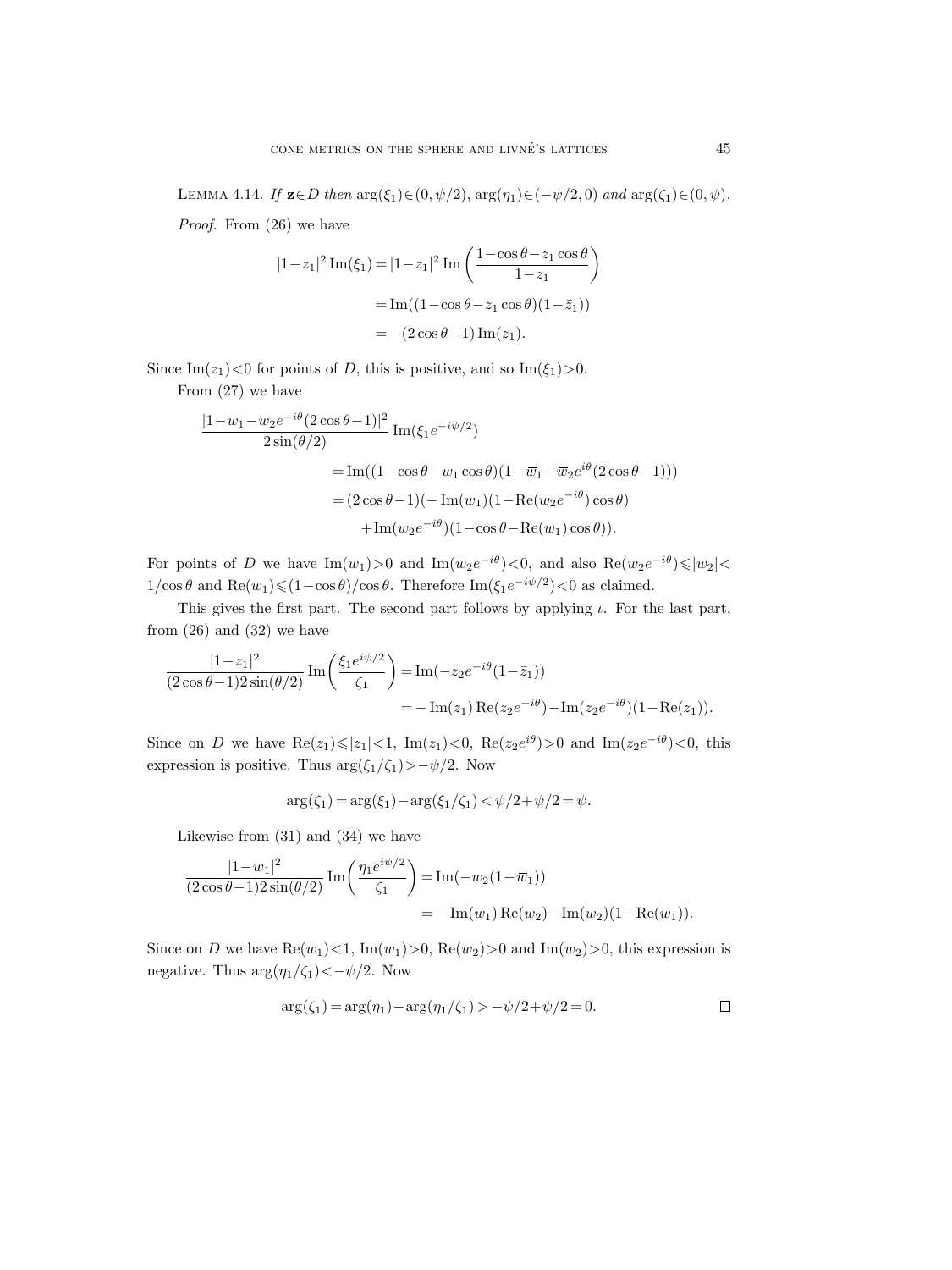We now do the same thing for points lying in  $P(D)$  or  $P^{-1}(D)$ .

LEMMA 4.15. *If* **z**∈P(D) *then*  $arg(\xi_1) ∈ (0, ψ)$ *,*  $arg(η_1) ∈ (0, ψ/2)$ *,*  $arg(ζ_1) ∈ (ψ/2, ψ)$ *. If*  $z \in P^{-1}(D)$  *then*  $\arg(\xi_1) \in (-\psi/2, 0)$ *,*  $\arg(\eta_1) \in (-\psi, 0)$  *and*  $\arg(\zeta_1) \in (0, \psi/2)$ *.* 

*Proof.* If  $\mathbf{z} \in P(D)$  then  $P^{-1}(\mathbf{z}) \in D$ . Thus the result follows along the same lines as the proof of Lemma 4.14 but with  $\eta_1$  instead of  $\xi_1$ ,  $\xi_1$  instead of  $\zeta_1$  and, since  $P^{-1}(P^{-1}(\mathbf{z}))=P^{-3}(P(\mathbf{z}))$ ,  $\zeta_1e^{-i\psi}$  instead of  $\eta_1$ . This proves the first part.  $\Box$ 

If  $\mathbf{z} \in P^{-1}(D)$  then  $P(\mathbf{z}) \in D$ . The result follows similarly.

Applying  $P^3$  increases the argument of each of  $\xi_1$ ,  $\eta_1$  and  $\zeta_1$  by  $\psi$ . Hence, using the previous two lemmas, we can find the range for the arguments of  $\xi_1$ ,  $\zeta_1$  and  $\eta_1$  when **z**∈ $P<sup>j</sup>(D)$  for  $j = -1, ..., 3d-2$  as follows (in each case  $k=0, ..., d-1$ ):

|        | $arg(\xi_1)$                   | $arg(\eta_1)$                                                 | $arg(\zeta_1)$                     |
|--------|--------------------------------|---------------------------------------------------------------|------------------------------------|
| 3k     |                                | $(k\psi, (k+\frac{1}{2})\psi)$ $((k-\frac{1}{2})\psi, k\psi)$ | $(k\psi, (k+1)\psi)$               |
| $3k+1$ | $(k\psi, (k+1)\psi)$           | $(k\psi, (k+\frac{1}{2})\psi)$                                | $((k+\frac{1}{2})\psi, (k+1)\psi)$ |
| $3k-1$ | $((k-\frac{1}{2})\psi, k\psi)$ | $((k-1)\psi, k\psi)$                                          | $(k\psi, (k+\frac{1}{2})\psi)$     |

Proposition 4.16. *The images of* D *under distinct powers of* P *are disjoint.*

*Proof.* Suppose that we are given points in the images of D under distinct powers of  $P \pmod{3d}$ . By inspection from the table above we see that the arguments of at least one of  $\xi_1$ ,  $\eta_1$  or  $\zeta_1$  lie in disjoint intervals. Hence the points are distinct.  $\Box$ 

It remains to show that the images of  $\overline{D}$  under powers of P cover a neighbourhood of the interior of  $F_{345}$ . Let U be a neighbourhood of the interior of  $F_{345}$  and, by shrinking  $U$  if necessary, assume that on  $U$  we have

 $arg(z_1) \in (-\pi/2, \pi/2), \quad arg(z_2) \in (0, \theta), \quad arg(w_1) \in (-\pi/2, \pi/2) \quad \text{and} \quad arg(w_2) \in (0, \theta).$ 

PROPOSITION 4.17. Let U be as above. Then the images of  $\overline{D}$  under powers of F *cover* U*.*

*Proof.* A point **z** of U is in  $\overline{D}$  if and only if both  $\text{Im}(z_1) \leq 0$  and  $\text{Im}(w_1) \geq 0$ . This is equivalent to  $\arg(\xi_1) \geq 0$  and  $\arg(\eta_1) \leq 0$ . Likewise, such a point of U is in  $P(\overline{D})$  if and only if  $\arg(\xi_1) \leq \psi$  and  $\arg(\eta_1) \geq 0$ ; and in  $P^{-1}(\overline{D})$  if and only if  $\arg(\xi_1) \leq 0$  and  $\arg(\zeta_1) \geq 0$ . For all these points  $\arg(\zeta_1) \in [0, \psi]$ .

Suppose that  $\mathbf{z} \in U$  has  $\arg(\zeta_1) \in [0, \psi]$ . If  $\arg(\xi_1) \leq 0$  then  $\mathbf{z} \in P^{-1}(\overline{D})$ , if  $\arg(\eta_1) \geq 0$ then  $\mathbf{z} \in P(\overline{D})$ , and if both  $\arg(\xi_1) \geq 0$  and  $\arg(\eta_1) \leq 0$  then  $\mathbf{z} \in \overline{D}$ . Hence  $\overline{D}$ ,  $P^{-1}(\overline{D})$  and  $P(\overline{D})$  cover the part of U comprising points with  $\arg(\zeta_1) \in [0, \psi]$ .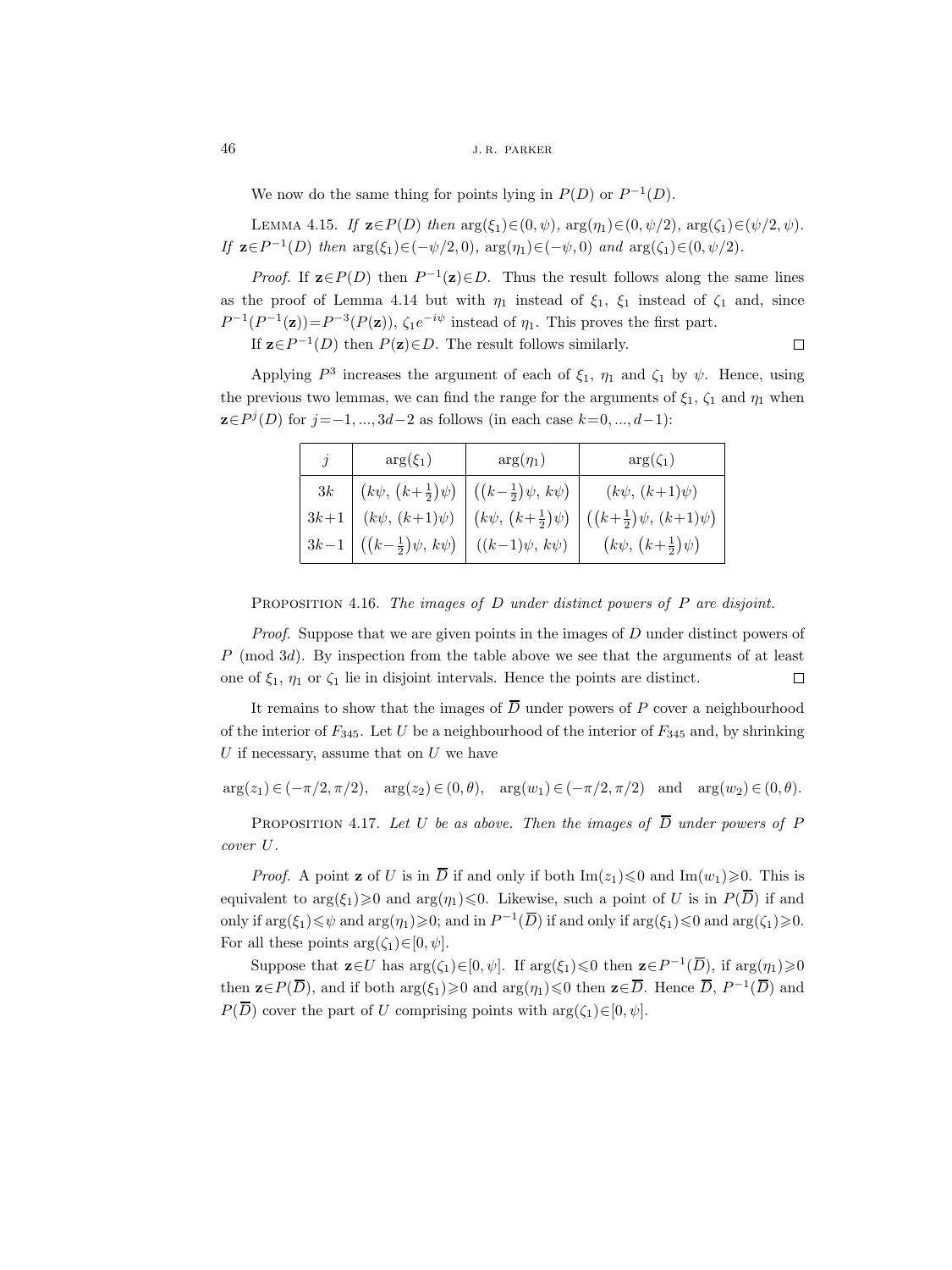Applying powers of  $P^3$  we see that for  $k=0, ..., d-1$  then  $P^{3k}(\overline{D}), P^{3k-1}(\overline{D})$  and  $P^{3k+1}(\overline{D})$  cover the part of U comprising points with  $\arg(\zeta_1) \in [k\psi, (k+1)\psi]$ . This com- $\Box$ pletes the result.

This completes the proof of Proposition 4.13 and hence also the proof of Theorem 4.1.

#### **5. Other presentations**

In this section we show that the geometrical presentation (19) is equivalent to three other presentations that reveal more symmetry. The first presentation will enable us to show that  $\Gamma$  has a (non-faithful) triangle group as a normal subgroup. It is essentially given by Livné in  $[12, \text{Lemma 3}, p. 108]$ ; see also  $[11]$ . The other two are related to Mostow's groups  $[13]$ ; see also  $[7]$ .

THEOREM 5.1. The group 
$$
\Gamma
$$
 given by (19) has presentations:  
\n(i)  $\langle I_1, P, Q: I_1^2 = P^{3d} = (PI_1)^3 = (P^{-1}Q)^n = 1, P^3 = Q^2, P^{-1}QI_1 = I_1P^{-1}Q$ ;  
\n(ii)  $\langle J, R_1: J^3 = R_1^n = (JR_1^{-1}J)^4 = (R_1JR_1)^{3d} = 1, R_1(JR_1^{-1}J)^2 = (JR_1^{-1}J)^2R_1$ ;  
\n(iii)  $\langle R_1, R_2, R_3: \frac{R_j^n}{(R_1R_2R_3)^4} = 1, (R_1R_2R_3)^{-2}R_1R_2 = (R_2R_3R_1)^{-2}R_2R_3$ 

We remark that in the presentation (iii) above we have the braid relation  $R_1R_2R_1=$  $R_2R_1R_2$ , which we predicted by realising  $R_1$  and  $R_2$  as Dehn twists on the sphere with five cone points.

LEMMA 5.2. *Writing*  $I_1 = P^{-1}J$  *and*  $Q = PR_1$ *, the presentation of Theorem* 5.1(i) *follows from Theorem* 4.1*.*

*Proof.* We write  $I_1 = P^{-1}J$  and  $Q = PR_1$ , and then we must show that each relation in the presentation of Theorem 5.1 (i) follows from those in Theorem 4.1. First

$$
I_1^2 = (P^{-1}J)^2 = 1
$$
,  $P^{3d} = 1$ ,  $(PI_1)^3 = J^3 = 1$  and  $(P^{-1}Q)^n = R_1^n = 1$ 

all follow immediately from the substitutions. Next using  $PR_1 = R_2P$  and  $R_1R_2 = P$  we have

$$
Q^2 = PR_1PR_1 = PR_1R_2P = P^3.
$$

Finally, using  $R_1P^{-1} = P^{-1}R_2$  and  $R_2J = JR_1$  we have

$$
P^{-1}QI_1 = R_1P^{-1}J = P^{-1}R_2J = P^{-1}JR_1 = I_1P^{-1}Q.
$$

LEMMA 5.3. *Writing*  $J=PI_1$  *and*  $R_1=P^{-1}Q$ *, the presentation of Theorem* 5.1 (ii) *follows from Theorem* 5.1 (i)*.*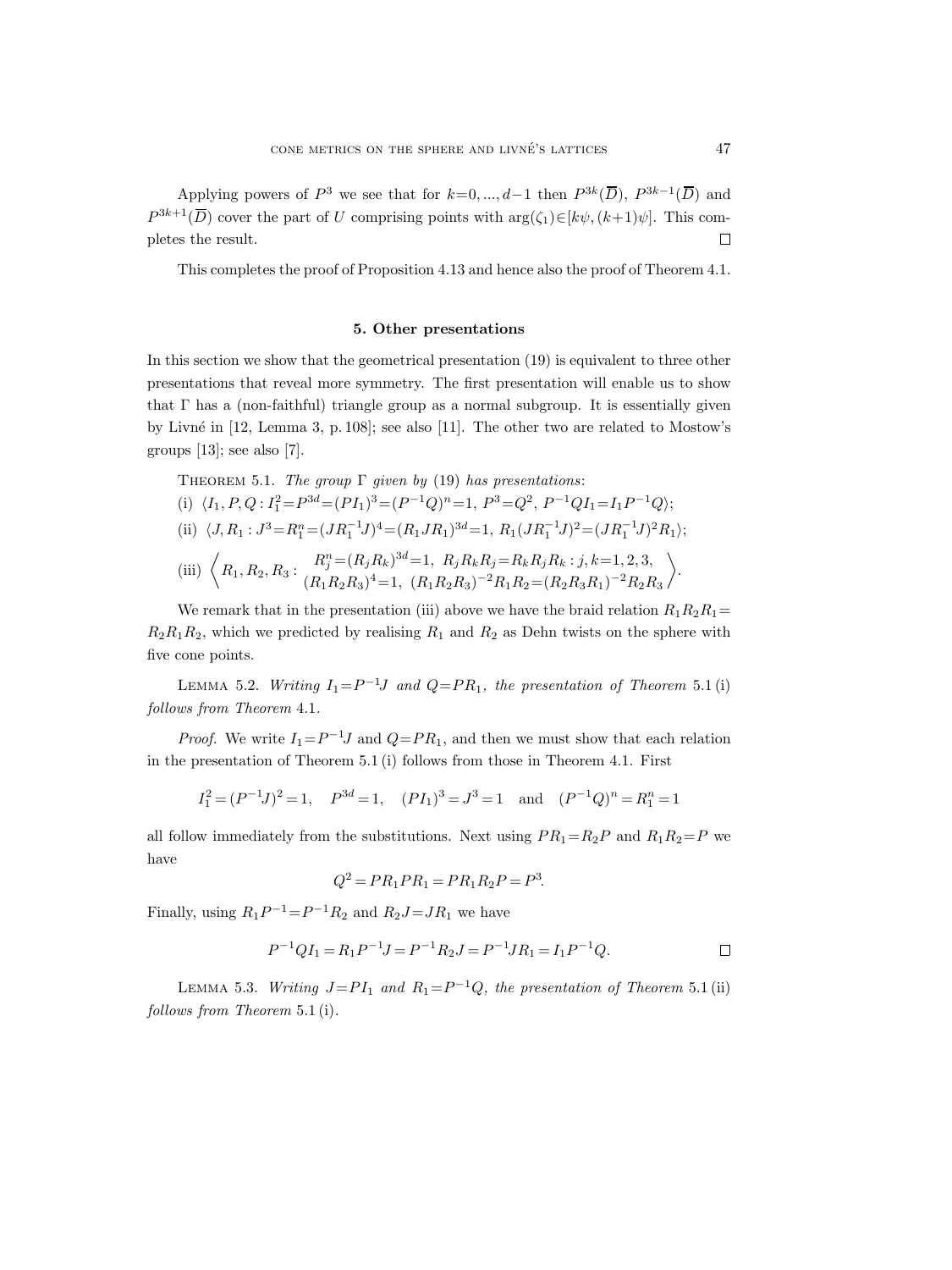*Proof.* Substituting  $J=PI_1$  and  $R_1=P^{-1}Q$  means that the relations  $J^3=(PI_1)^3=$ 1 and  $R_1^n = (P^{-1}Q)^n = 1$  follow immediately. Next, using  $PI_1PI_1 = I_1P^{-1}$ ,  $I_1Q^{-1}PI_1 =$  $Q^{-1}P$  and  $P Q^{-2}P^2{=}1,$  we find that

$$
(JR_1^{-1}J)^2 = PI_1Q^{-1}PPI_1PI_1Q^{-1}PPI_1
$$
  
=  $PI_1Q^{-1}PI_1P^{-1}Q^{-1}P^2I_1$   
=  $PQ^{-1}PP^{-1}Q^{-1}P^2I_1$   
=  $PQ^{-2}P^2I_1$   
=  $I_1$ .

Therefore  $(JR_1^{-1}J)^4 = I_1^2 = 1$  and

$$
R_1(JR_1^{-1}R_1)^2 = P^{-1}QI_1 = I_1P^{-1}Q = (JR_1^{-1}J)^2R_1.
$$

Finally, using  $I_1P^{-1}Q=P^{-1}QI_1$ ,  $P^{-1}Q^2=P^2$ ,  $PI_1=I_1P^{-1}I_1P^{-1}$  and  $P^{-3d}=1$  we get

$$
(R_1JR_1)^{3d} = (P^{-1}QPI_1P^{-1}Q)^{3d}
$$
  
=  $(P^{-1}QPP^{-1}QI_1)^{3d}$   
=  $(P^{-1}Q^2I_1)^{3d}$   
=  $(P^2I_1)^{3d}$   
=  $(PI_1P^{-1}I_1P^{-1})^{3d}$   
=  $PI_1P^{-3d}I_1P^{-1}$   
= 1.

LEMMA 5.4. *Writing*  $R_2 = JR_1J^{-1}$  *and*  $R_3 = J^{-1}R_1J$ *, the presentation of Theorem* 5.1 (iii) *follows from Theorem* 5.1 (ii)*.*

*Proof.* Since  $R_2 = JR_1J^{-1}$ ,  $R_3 = J^{-1}R_1J$  and  $R_1^n = 1$ , we immediately get  $R_2^n =$  $JR_1^nJ^{-1}=1$  and  $R_3^n = J^{-1}R_1^nJ=1$ . Observe that using  $J^{-1} = J^2$  and  $(JR_1^{-1}J)^4 = 1$ 

$$
(R_1R_2R_3)^{-2}R_1R_2 = R_3^{-1}R_2^{-1}R_1^{-1}R_3^{-1}
$$
  
=  $J^{-1}R_1^{-1}JJR_1^{-1}J^{-1}R_1^{-1}J^{-1}R_1^{-1}J$   
=  $J(JR_1^{-1}J)^4$   
= J.

Thus we may cyclically permute the indices to obtain

$$
J = (R_1 R_2 R_3)^{-2} R_1 R_2 = (R_2 R_3 R_1)^{-2} R_2 R_3 = (R_3 R_1 R_2)^{-2} R_3 R_1.
$$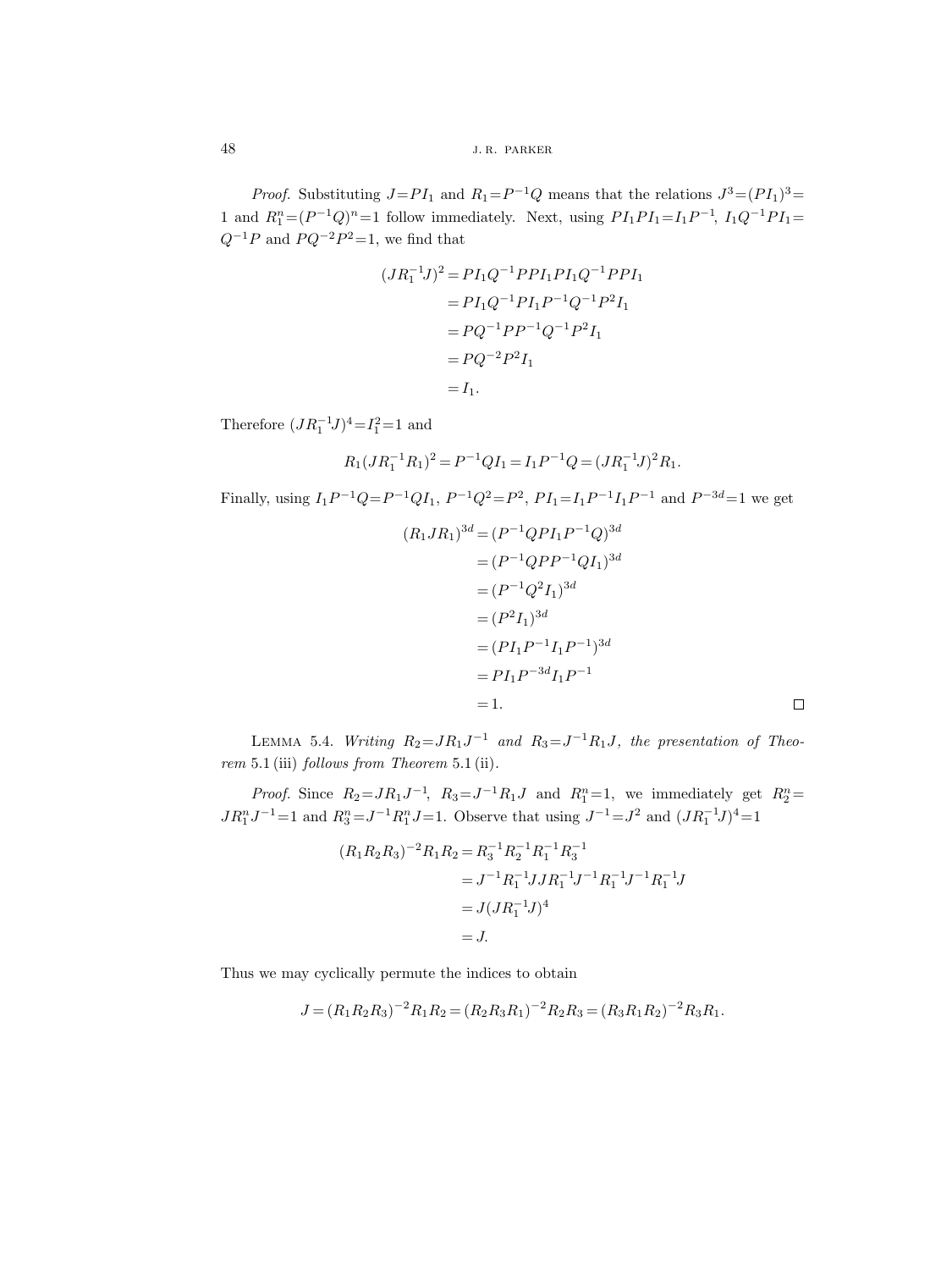Using  $J = J^{-2}$  and  $(JR_1^{-1}J)^4 = 1$  we have

$$
(R_3R_1R_2)^4 = (J^{-1}R_1JR_1JR_1J^{-1})^4 = (JR_1^{-1}J)^{12} = 1.
$$

Next, using  $J = J^{-2}$  and  $(JR_1^{-1}J)^{-2} = (JR_1^{-1}J)^2$  we have

$$
R_2R_3 = J R_1 J^{-2} R_1 J = J^{-1} (J R_1^{-1} J)^{-2} J^{-1} = J^{-1} (J R_1^{-1} J)^2 J^{-1} = (R_1 J R_1)^{-1}.
$$

Thus  $(R_2R_3)^{3d}=1$ , and cyclically permuting the indices, we have  $(R_1R_2)^{3d}=(R_3R_1)^{3d}=1$ as well. Finally, using  $J = J^{-2}$  and  $(JR_1^{-1}J)^{-2}R_1 = R_1(JR_1^{-1}J)^{-2}$  we have

$$
R_2 R_3 R_2 = (J R_1 J^{-1})(J^{-1} R_1 J)(J R_1 J^{-1})
$$
  
=  $J^{-1} (J R_1^{-1} J)^{-2} R_1 J^{-1}$   
=  $J^{-1} R_1 (J R_1^{-1} J)^{-2} J^{-1}$   
=  $(J^{-1} R_1 J)(J R_1 J^{-1})(J^{-1} R_1 J)$   
=  $R_3 R_2 R_3$ .

Again we cyclically permute the indices to obtain  $R_1R_2R_1=R_2R_1R_2$  and  $R_3R_1R_3=$  $R_1R_3R_1.$  $\Box$ 

LEMMA 5.5. *Writing*  $J = R_1^{-1} R_3^{-1} R_2^{-1} R_1^{-1}$  and  $P = R_1 R_3$ , the presentation of The*orem* 4.1 *follows from Theorem* 5.1 (iii)*.*

*Proof.* Substituting for J and P we immediately see that

$$
R_1^n = R_2^n = 1
$$
,  $P = R_1 R_2$  and  $P^{3d} = (R_1 R_2)^{3d} = 1$ .

Using  $J = R_1^{-1} R_3^{-1} R_2^{-1} R_1^{-1} = R_3^{-1} R_2^{-1} R_1^{-1} R_3^{-1}$  and  $(R_3 R_1 R_2)^4 = 1$  we have

$$
(P^{-1}J)^2 = (R_2^{-1}R_1^{-1}R_3^{-1}R_2^{-1}R_1^{-1}R_3^{-1})^2 = (R_3R_1R_2)^{-4} = 1.
$$

Next, using  $J = R_1^{-1} R_3^{-1} R_2^{-1} R_1^{-1}$  and  $J^{-1} = R_2 R_3 R_1 R_2$  we have

$$
JR_1J^{-1} = R_1^{-1}R_3^{-1}R_2^{-1}R_1^{-1}R_1R_2R_3R_1R_2 = R_2.
$$

Using  $R_1R_2R_1=R_2R_1R_2$  we have

$$
PR_1P^{-1} = R_1R_2R_1R_2^{-1}R_1^{-1} = R_2.
$$

Finally,  $J = R_1^{-1} R_3^{-1} R_2^{-1} R_1^{-1} = R_2^{-1} R_1^{-1} R_3^{-1} R_2^{-2} = R_3^{-1} R_2^{-1} R_1^{-1} R_3^{-1}$  and  $(R_1 R_2 R_3)^4 = 1$ give

$$
J^3 = (R_3^{-1}R_2^{-1}R_1^{-1}R_3^{-1})(R_2^{-1}R_1^{-1}R_3^{-1}R_2^{-2})(R_1^{-1}R_3^{-1}R_2^{-1}R_1^{-1}) = (R_1R_2R_3)^4 = 1.
$$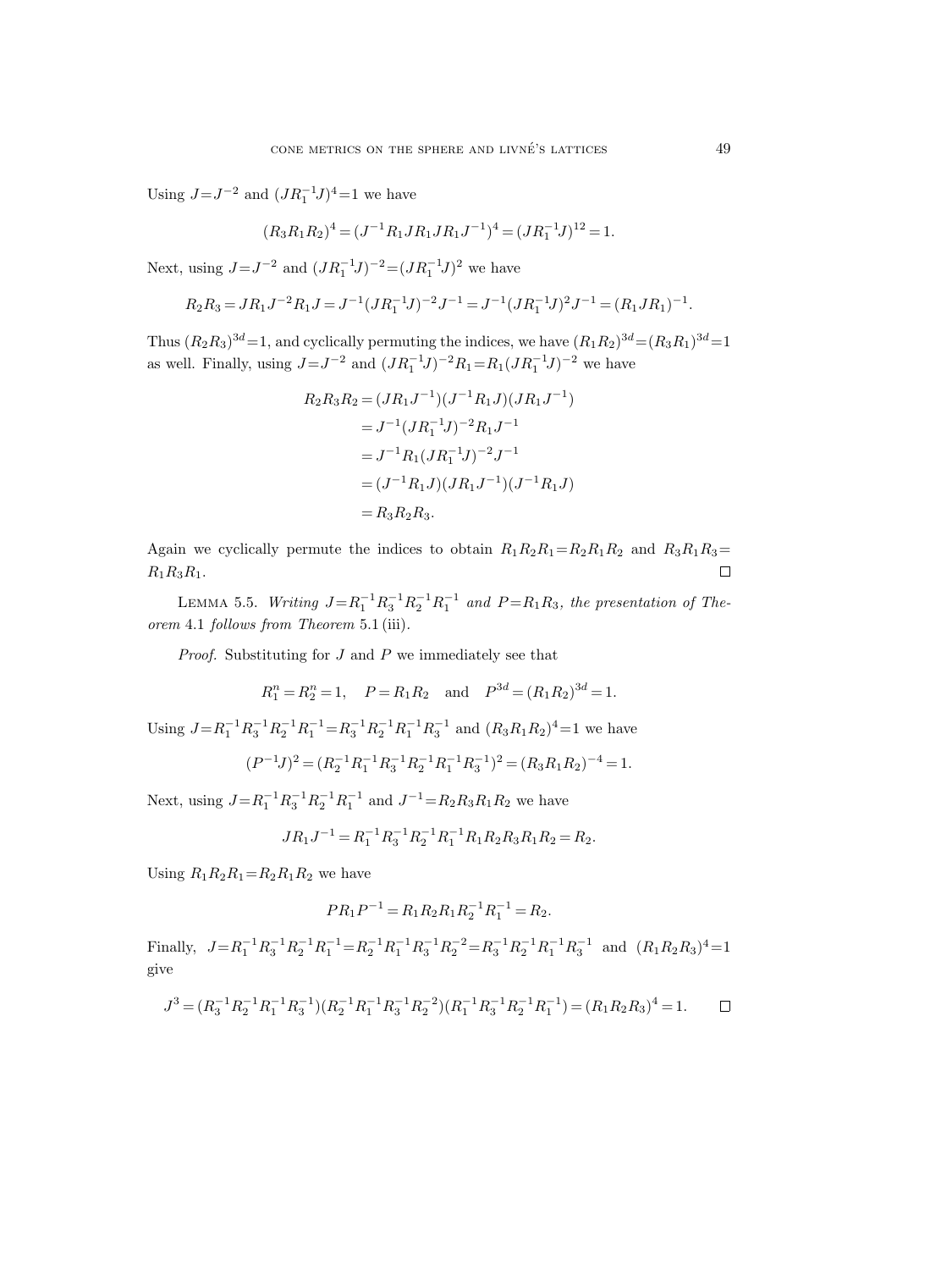The following corollary generalises [7, Corollary 5.13]. It shows that  $\Gamma$  has a very similar presentation to the Mostow groups ([13], [5]) with, in Mostow's notation,  $\rho=2$ ,  $\sigma=n, t=(n+2)/2n$  and  $\mu=-1$ . Indeed, in the next section we will show that when  $n=5$ the group  $\Gamma$  actually appears on Mostow's list.

COROLLARY 5.6. Suppose  $R_1$ ,  $R_2$  and  $R_3$  satisfy the relations of Theorem 5.1 (iii). Let  $s=n$  *if* n *is not divisible by* 3*, and*  $s=n/3$  *if* n *is divisible by* 3*. Then*  $(R_3R_2R_1)^{2s}=1$ *.* 

*Proof.* Using just the braid relations we see that  $R_2(R_3R_2R_1)^2 = (R_3R_2R_1)^2R_2$ . Thus we have

$$
(R_3R_2R_1)^{2s} = R_2^{3s} (R_3R_2R_1)^{2s}
$$
  
=  $(R_2^3R_3R_2R_1R_3R_2R_1)^s$   
=  $(R_2R_3R_2R_3R_1R_3R_1R_2R_1)^s$   
=  $(R_1^{-1}R_3^{-1}(R_3R_1R_2R_3)R_2R_3R_1(R_3R_1R_2R_3)R_3^{-1}R_1)^s$   
=  $R_1^{-1}(R_3^{-1}(R_1R_2R_3R_1)R_2R_3R_1(R_2R_3R_1R_2)R_3^{-1})^sR_1$   
=  $R_1^{-1}R_3^{-3s}R_1$   
= 1.

The only relations we have used are the braid relations,  $R_2^{3s} = R_3^{3s} = 1$ ,  $(R_1R_2R_3)^4 = 1$  and

$$
R_1 R_2 R_3 R_1 = R_2 R_3 R_1 R_2 = R_3 R_1 R_2 R_3.
$$

#### **6.** The cases  $n=5$  and  $n=6$

In this section we explain how to modify the construction given in the previous sections to the case where  $n=5$  and  $n=6$ . In fact, in these cases the construction is easier and we leave the details as an exercise for the reader. Moreover, we show that both these groups are (up to conjugacy) the same as other groups with a known fundamental polyhedron and presentation. Thus, in the cases of  $n=5$  and  $n=6$ , an explicit construction of a fundamental domain is not as interesting as the case  $n\geq 7$ . In both cases we could deduce discreteness from the criteria of Mostow [14] and Thurston [21].

# **6.1. The case** *n***=6: the Eisenstein–Picard modular group**

In this case  $\cos \theta = \frac{1}{2}$  and so it is easy to see that **z**<sub>3</sub>, **z**<sub>4</sub> and **z**<sub>5</sub> are all the same point. This point is  $z_0$  given by (21), that is, it has coordinates  $z_1 = w_1 = 1$  and  $z_2 = w_2 = 0$ . As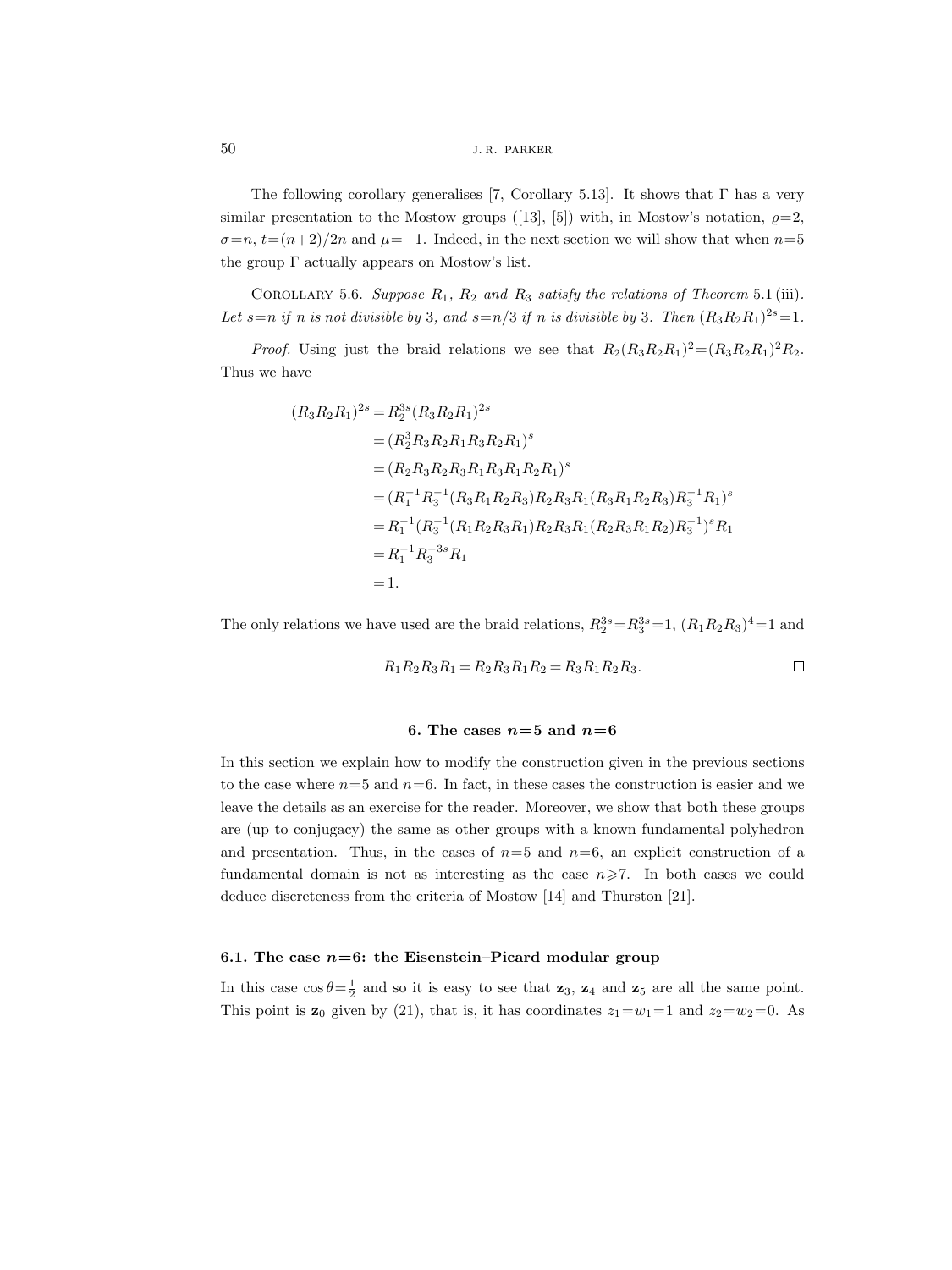the Hermitian form  $H$  has now become

$$
H = -\sqrt{3} \begin{bmatrix} 1 & 0 & 0 \\ 0 & \frac{1}{2} & 0 \\ 0 & 0 & -1 \end{bmatrix},
$$

we see that  $z_3 = z_4 = z_5$  is on the ideal boundary of  $H_C^2$ . This point is a vertex of D and is fixed by the map P, which is now parabolic. In fact,  $\mathbf{z}_0$  is a cusp of  $\Gamma$ .

Consider the Cayley transform

$$
C = \begin{bmatrix} \frac{1}{2} & 0 & \frac{1}{2} \\ 0 & \frac{1}{2}(-1 - i\sqrt{3}) & 0 \\ \frac{1}{2} & 0 & -\frac{1}{2} \end{bmatrix}.
$$

Then  $(-2/\sqrt{3})C^*HC$  is the Hermitian form used in [7], and  $C^{-1}PC$ ,  $C^{-1}R_1C$  and  $-C^{-1}I_1C$  are the generators P,  $QP^{-1}$  and R for the Eisenstein–Picard modular group  $PU(2, 1; \mathbf{Z}[(-1+i\sqrt{3})/2])$  given there. This proves the following result:

Proposition 6.1. *When* n=6 *the Livn´e group* Γ *is conjugate to the Eisenstein– Picard modular group.*

Discreteness of Γ follows immediately from this result. We now give a sketch of how to modify the arguments of Section 4 to construct a fundamental polyhedron. First, we could modify our version of Poincaré's theorem to include the possibility of ideal vertices (by introducing consistent horospheres; see [6]). By doing this we could mimic the construction of §4 to show that  $\Gamma$  is discrete and has a presentation (19) but without the relation  $P^{3d}=1$  (since the face  $F_{345}$  has now degenerated to an ideal vertex, there is no cycle relation). Omitting this relation corresponds to the fact that  $d$  is infinite when  $n=6$ . Using (the modified version of) Poincaré's theorem, we can show that Γ has the presentation given in Theorem 5.1 (ii) with  $n=6$  and  $d=\infty$ . This is the same as the presentation of the Eisenstein–Picard modular group given in [7, Theorem 5.11]. Thus our construction gives a new fundamental domain for PU(2, 1; **<sup>Z</sup>**[(−1+<sup>i</sup> <sup>√</sup>3 )/2]). It has more sides than that given in [7], but has the advantage that all sides are contained in bisectors.

## **6.2.** The case  $n=5$ : a Mostow group

When  $n=5$  the face  $F_{345}=S_{13}\cap S_{24}$  collapses to a vertex inside  $\mathbf{H}_{\mathbf{C}}^2$ . Thus when  $n=5$ all eight faces are solid tetrahedra. As indicated in §3.2 the new vertex corresponds to **z**<sub>0</sub> given by (21), that is,  $z_1 = w_1 = 1$  and  $z_2 = w_2 = 0$ . In particular, we again do not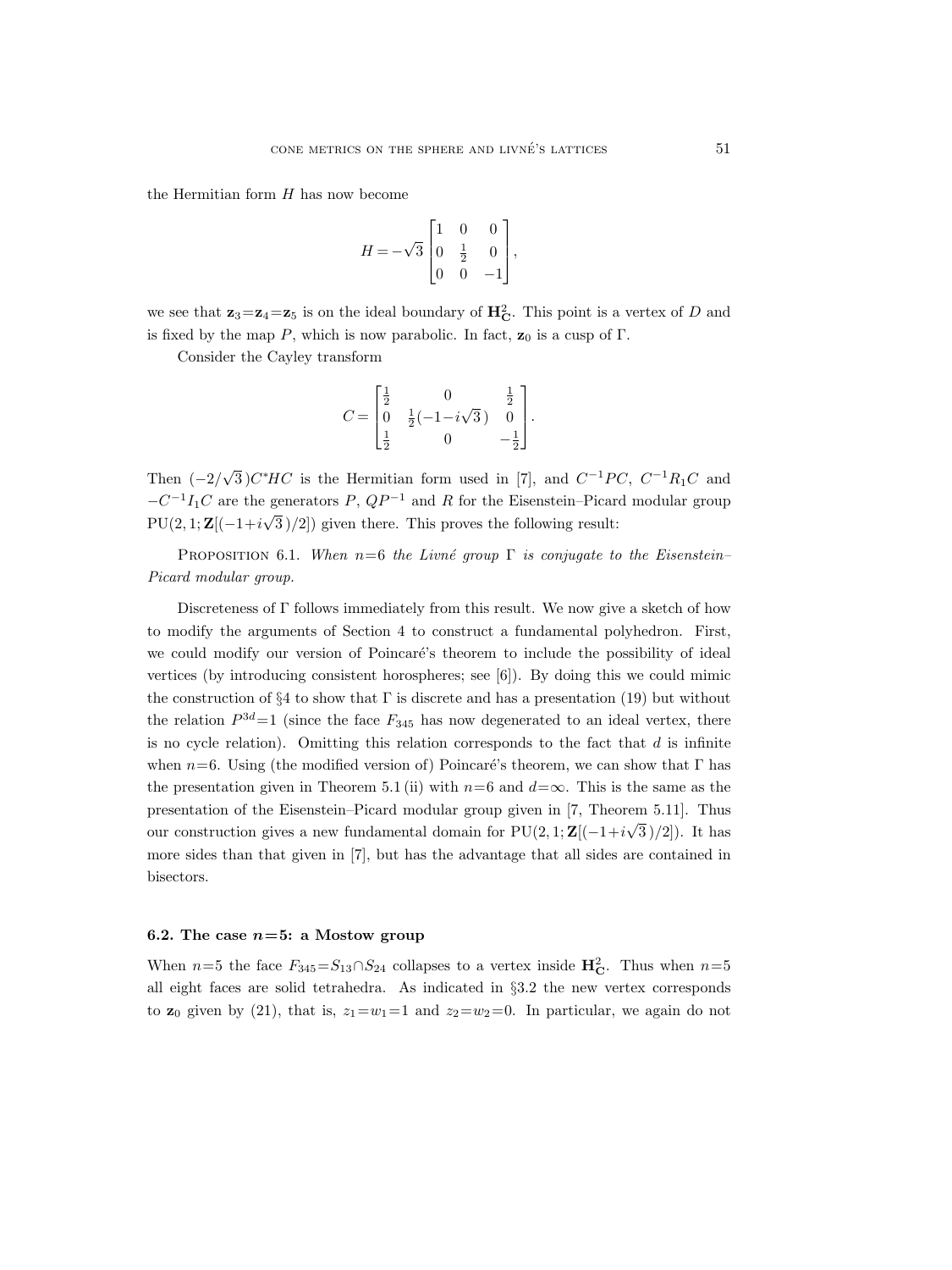obtain a cycle transformation for  $S_{13} \cap S_{24}$  from Poincaré's theorem. This means that the presentation coming from Poincaré's theorem does not contain the relation  $P^{30}=1$ , as predicted above. We now show that, in fact, this relation follows from the other relations, and so may be omitted from the presentation:

LEMMA 6.2. If  $R_1^5 = R_2^5 = 1$  and  $R_1 R_2 R_1 = R_2 R_1 R_2$  then  $(R_1 R_2)^{30} = 1$ .

*Proof.* First observe that use of  $R_1^5 = 1$  and the braid relation  $R_1R_2R_1 = R_2R_1R_2$ gives

$$
(R_1^{-2})R_2(R_1^2) = R_1^3 R_2 R_1^2 R_2 R_2^{-1}
$$
  
=  $R_1^2 R_2 R_1 R_2 R_1 R_2 R_2^{-1}$   
=  $R_1 R_2 R_1 R_2 R_1 R_2 R_1 R_2^{-1}$   
=  $(R_1 R_2)^3 (R_1 R_2^{-1}).$ 

The braid relation also yields  $(R_1R_2)^3(R_1R_2^{-1}) = (R_1R_2)^1(R_1R_2)^3$  and  $(R_1R_2)^3 =$  $(R_2R_1)^3$ . Therefore

$$
(R_1R_2)^{30} = (R_1R_2)^{15} (R_1R_2^{-1})^5 (R_2R_1^{-1})^5 (R_2R_1)^{15}
$$
  
=  $((R_1R_2)^3 (R_1R_2^{-1}))^5 ((R_2R_1)^3 (R_2R_1^{-1}))^5$   
=  $(R_1^{-2}R_2R_1^2)^5 (R_2^{-2}R_1R_2^2)^5$   
=  $R_1^{-2}R_2^5R_1^2R_2^{-2}R_1^5R_2^2$   
= 1.

We now show that  $\Gamma$  is one of the groups constructed by Mostow in [13]. This is a special case of the theorem in [14, §4]. Deraux, Falbel and Paupert [5] have constructed a simple fundamental domain for each of Mostow's groups (and hence for Γ). Their domain is a polyhedron with ten sides, not all of which are contained in bisectors. Using Mostow's notation (see [13, Table 2, p. 248]) we have:

Proposition 6.3. *When* n=5 *the Livn´e group* Γ *is conjugate to the Mostow group*  $with$   $p=5$ *,*  $\varrho=2$ *,*  $\sigma=5$ *,*  $t=\frac{7}{10}$ *,*  $r=2$ *,*  $s=5$  *and*  $\mu=-1$ *.* 

*Proof.* Putting these parameter values into [13, Theorem 20.1] the group in question satisfies the relations

$$
\mathcal{R}' = \{R_j^5 = 1, R_j R_k R_j = R_k R_j R_k, (R_1 R_2 R_3)^4 = 1, (R_3 R_2 R_1)^{10} = 1 : j, k = 1, 2, 3\},
$$
  

$$
\mathcal{R}'' = \{(R_1 R_2 R_3)^{-2} R_1 R_2 = (R_2 R_3 R_1)^{-2} R_2 R_3\}.
$$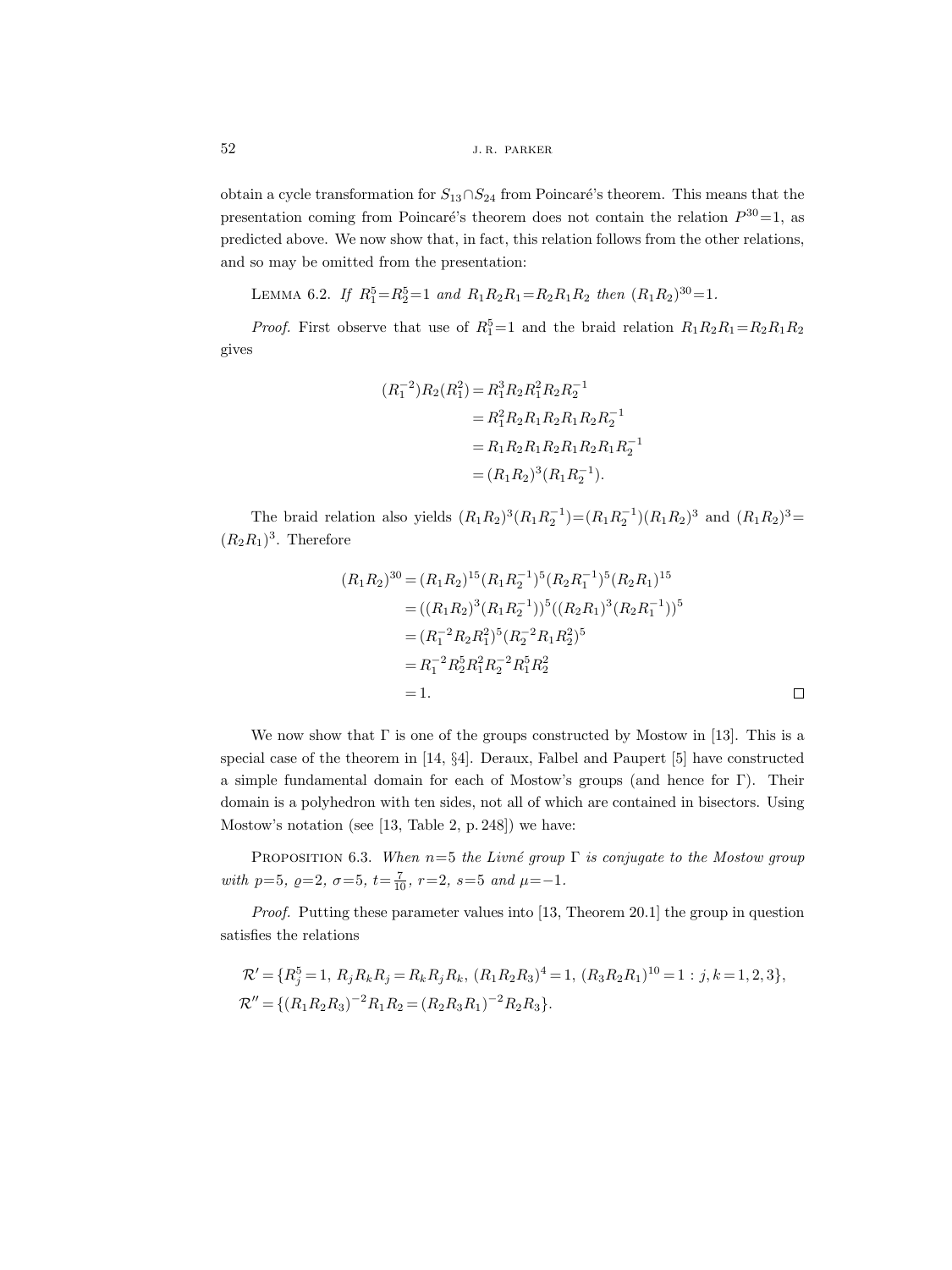The presentation in Theorem 5.1 (iii) has all these relations except  $(R_3R_2R_1)^{10}=1$ , which follows from the others by Corollary 5.6. In addition the presentation in Theorem 5.1 (iii) includes the relation  $(R_iR_k)^{30}=1$ , which follows from the others by Lemma 6.2.

Thus the two groups have the same presentation. Since this means that they are isomorphic, by Mostow rigidity, they must be conjugate.  $\Box$ 

We could give a Cayley transform conjugating our  $R_1$ ,  $R_2$  and  $R_3$  to those given by Mostow in [13, p. 214] (or in [5]). Livné also gives matrices for the case  $n=5$ . We could similarly find a Cayley transform conjugating  $I_1$ ,  $Q=R_1R_2R_1$  and  $R_1$  to the matrices A, y and z given in [12, Theorem 10, p. 111]. We leave both these calculations for the reader.

# **7. The triangle groups**

Define  $I_2 = J I_1 J^{-1}$ ,  $I_3 = J^{-1} I_1 J$  and consider the group  $\Delta$  generated by  $I_1$ ,  $I_2$  and  $I_3$ . To this end, we consider the presentation Theorem 5.1 (i). Thus, using  $P = JI_1$ , we have

$$
I_2 I_3 I_1 = (JI_1 J^{-1})(J^{-1} I_1 J) I_1 = (JI_1)^3 = P^3
$$

(compare [20, Lemma 3.1 (3)]). Moreover, we also have the following relations, which are (R4) in [12, p. 108]:

Lemma 7.1. *We have*

$$
PI_1P^{-1} = I_2, \quad PI_2P^{-1} = I_2I_3I_2, \quad PI_3P^{-1} = I_2I_1I_2,
$$
  
\n
$$
QI_1Q^{-1} = I_2, \quad QI_2Q^{-1} = I_2I_3I_1I_3I_2, \quad QI_3Q^{-1} = I_2I_3I_2.
$$

*Proof.* Using  $P = JI_1$  and  $JI_kJ^{-1} = I_{k+1}$  for  $k=1,2,3 \pmod{3}$ , we have

$$
PI_k P^{-1} = J I_1 I_k I_1 J^{-1} = (J I_1 J^{-1})(J I_k J^{-1})(J I_1 J^{-1}) = I_2 I_{k+1} I_2.
$$

In particular, when  $k=1$  we have  $PI_1P^{-1} = I_2^3 = I_2$ .

Using  $P^{-1}QI_1 = I_1P^{-1}Q$  we have

$$
QI_1Q^{-1} = P(P^{-1}QI_1Q^{-1}P)P^{-1} = PI_1P^{-1} = I_2.
$$

Next, using  $Q^2 = P^3 = I_2 I_3 I_1$ , we have

$$
QI_2Q^{-1} = Q^2(Q^{-1}I_2Q)Q^{-2} = (I_2I_3I_1)I_1(I_1I_3I_2) = I_2I_3I_1I_3I_2.
$$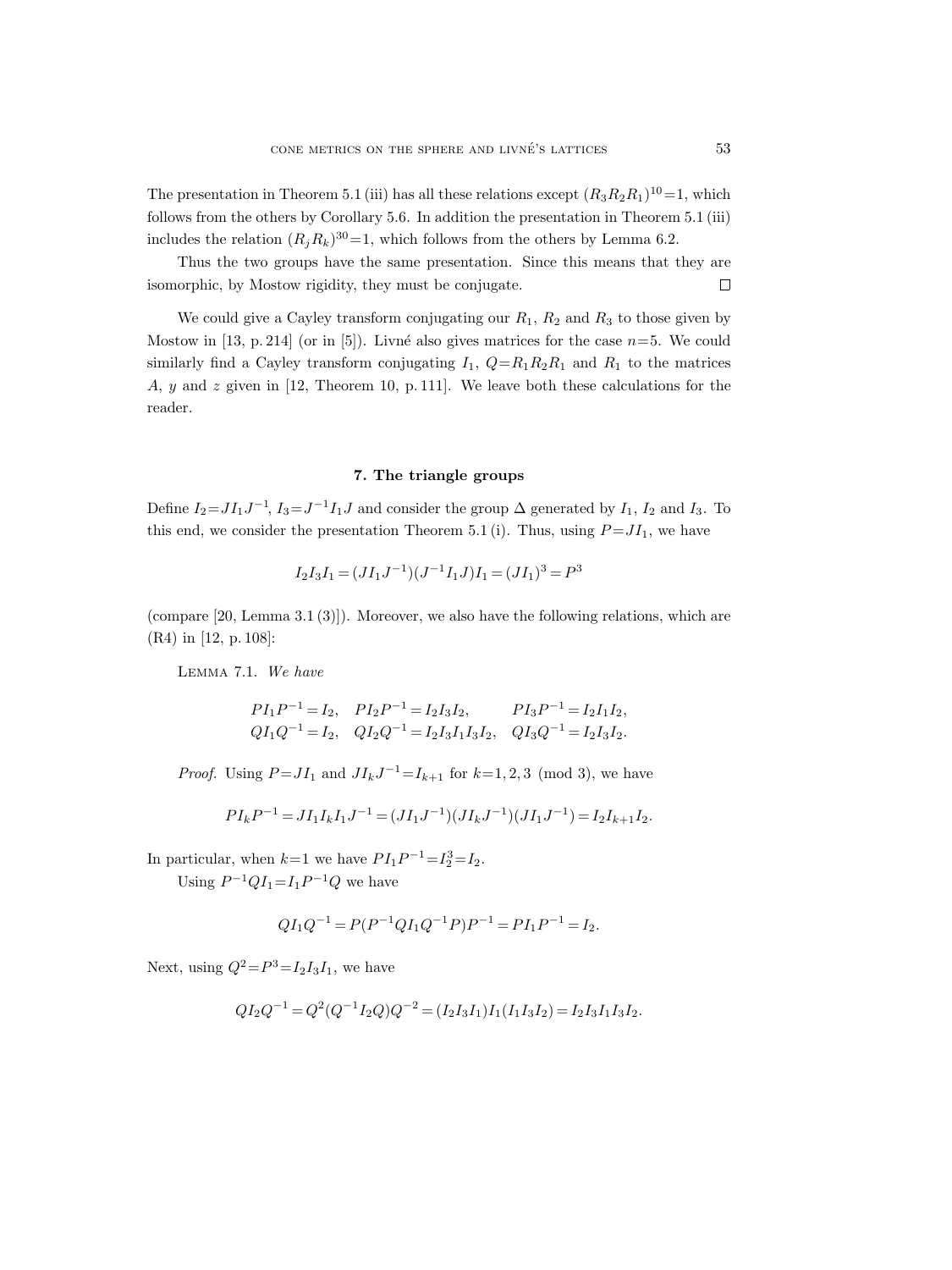Finally, using  $Q^2 = I_2 I_3 I_1$ ,  $QI_1 = I_2 Q$  and  $Q^{-1} I_2 I_3 I_1 I_3 I_2 Q = I_2$  gives

$$
QI_3Q^{-1} = Q^{-1}Q^2I_3QQ^{-2}
$$
  
=  $Q^{-1}I_2I_3I_1I_3QI_1I_3I_2$   
=  $Q^{-1}I_2I_3I_1I_3I_2QI_3I_2$   
=  $I_2I_3I_2$ .

The relations  $PI_iP^{-1}$  should be compared to [20, Lemma 3.1]. We obtain the following immediate consequence of Lemma 7.1:

COROLLARY 7.2. *The group*  $\Delta = \langle I_1, I_2, I_3 \rangle$  *is a normal subgroup of*  $\Gamma$  *with quotient group* Υ=Γ/∆ *given by*

$$
\Upsilon=\langle P,Q\text{ : }P^3=Q^2=(P^{-1}Q)^n=1\rangle.
$$

*Proof.* It is clear that  $\Delta$  is a normal subgroup of Γ. Also  $P^3 = Q^2 = I_2 I_3 I_1 \in \Delta$ . Setting  $I_1=1$  in the presentation of Theorem 5.1 (i) immediately gives the presentation for  $\Upsilon$ given above.  $\Box$ 

The following proposition follows from Lemma 7.1. Alternatively, it could be proved from the presentations of Theorem 5.1.

PROPOSITION 7.3. *The maps*  $I_1I_2$ ,  $I_2I_3$  *and*  $I_3I_1$  *are each elliptic of order n*.

*Proof.* We claim that

$$
R_1^j I_2 R_1^{-j} = (I_2 I_3)^j I_2 \quad \text{and} \quad R_1^j I_3 R_1^{-j} = (I_2 I_3)^{j-1} I_2. \tag{36}
$$

It is clear that these identities are true when  $j=0$ . Using  $R_1=P^{-1}Q$ , we have

$$
R_1 I_2 R_1^{-1} = P^{-1} Q I_2 Q^{-1} P
$$
  
=  $P^{-1} I_2 I_3 I_1 I_3 I_2 P$   
=  $(P^{-1} I_2 I_3 I_2 P)(P^{-1} I_2 I_1 I_2 P)(P^{-1} I_2 I_3 I_2 P)$   
=  $I_2 I_3 I_2$ ,

$$
R_1 I_3 R_1^{-1} = P^{-1} Q I_3 Q^{-1} P = P^{-1} I_2 I_3 I_2 P = I_2.
$$

In particular,  $R_1 I_2 I_3 R_1^{-1} = I_2 I_3$ .

Therefore, by induction we have

$$
\begin{split} R_1^{j+1}I_2R_1^{-j-1} &= R_1(I_2I_3)^jI_2R_1^{-1} = (I_2I_3)^jI_2I_3I_2 = (I_2I_3)^{j+1}I_2, \\ R_1^{j+1}I_3R_1^{-j-1} &= R_1(I_2I_3)^{j-1}I_2R_1^{-1} = (I_2I_3)^{j-1}I_2I_3I_2 = (I_2I_3)^jI_2. \end{split}
$$

This proves (36). Putting  $j=n$  in (36) and using  $R_1^n = 1$  we have  $I_2 = R_1^n I_2 R_1^{-n} = (I_2 I_3)^n I_2$ . Thus  $(I_2I_3)^n=1$ . Conjugating by J we find that  $(I_1I_2)^n=(I_3I_1)^n=1$ .  $\Box$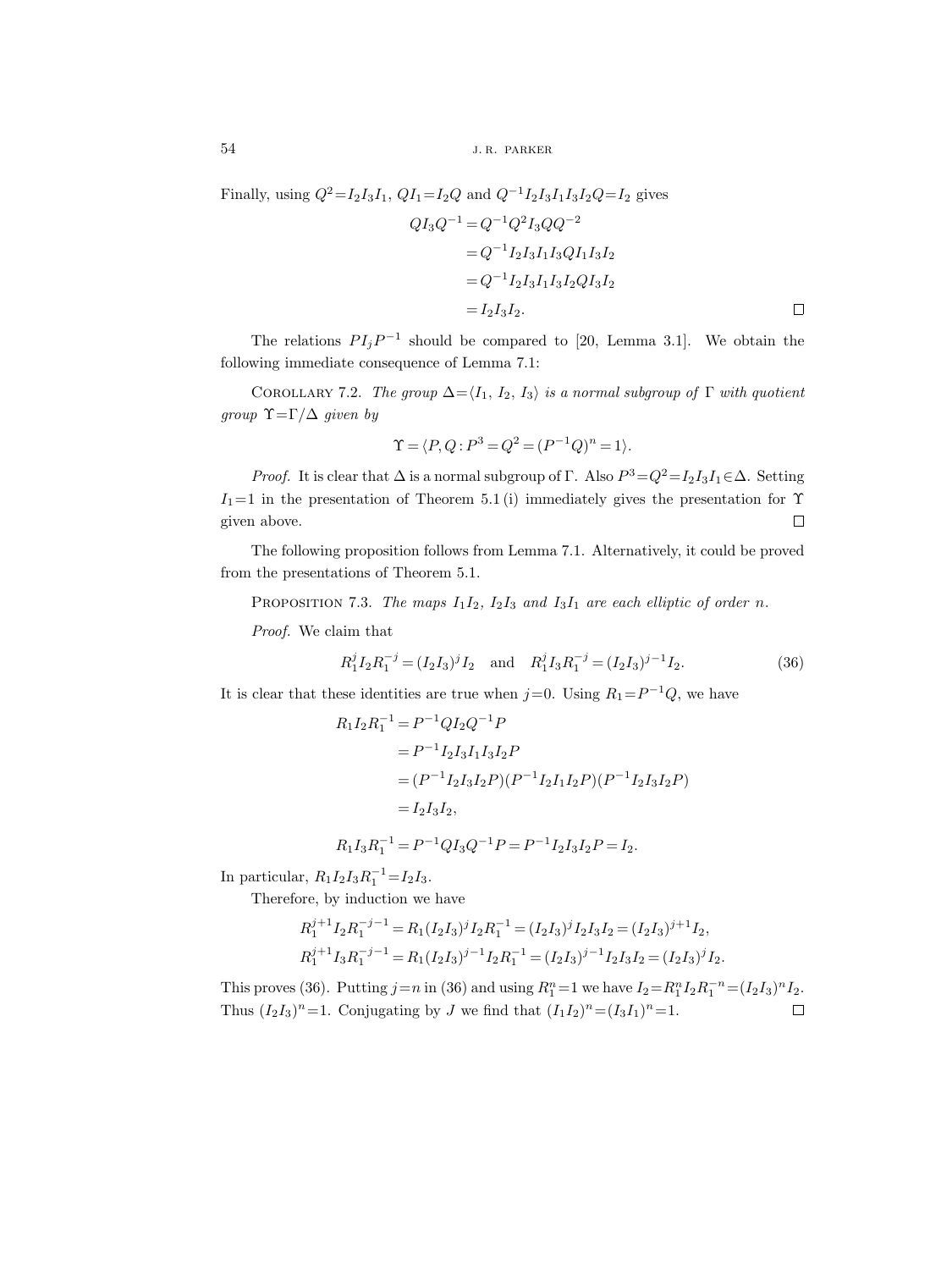An immediate consequence of Proposition 7.3 is that, since  $I_i^2 = (I_j I_k)^n = 1$ , the group  $\Delta = \langle I_1, I_2, I_3 \rangle$  is a representation of an  $(n, n, n)$  reflection triangle group; see [17] or [19], for example. As explained in [17, Proposition 1] (see also [2]) there is a family of such representations depending on one real parameter. In fact, since  $QI_3I_1Q^{-1}=I_2I_3I_2I_1$  we see that  $(I_j I_k I_j I_l)^n=1$ , and so, using the language of [19],  $\Delta$  is a representation of type  $\rho_n(\Gamma(n,n,n))$ , compare [19, Theorem 4.7], for example. In order to see the geometry of the triangle group  $\Delta$ , observe that  $I_1$  fixes the complex line with  $z_1=0$ . This is the complex line spanned by  $z_7$  and  $z_8$  (and containing  $z_1$ ); see Figure 11. Then  $I_2$  fixes the image of this complex line under J, that is, the complex line spanned by  $z_6$  and  $z_8$ (and containing  $\mathbf{z}_2$ ). This complex line is given by  $w_1=0$ . Finally,  $I_3$  fixes the complex line spanned by  $z_6$  and  $z_7$ . Thus these three complex lines may be thought of as the complexification of the boundary of  $F_{678} = S_{16} \cap S_{27}$ .

The following corollary follows immediately from the fact that  $\Upsilon$  is finite when  $n=5$ and infinite when  $n\geqslant 6$ . It should be viewed in the context of representations of reflection triangle groups considered in [19]. We use Bowditch's criteria for geometrical finiteness in variable negative curvature [1], in particular F5, which says that a group is geometrically finite if and only if there is a bound on the orders of finite subgroups and the volume of the compact core of the quotient manifold is finite.

COROLLARY 7.4. (i) *When*  $n=5$  *the group*  $\Delta = \varrho_5(\Gamma(5, 5, 5))$  *is a lattice.* 

(ii) *When*  $n=6, 7, 8, 9, 10, 12, 18$  *the group*  $\Delta = \rho_n(\Gamma(n, n, n))$  *is a finitely generated, geometrically infinite, discrete subgroup of* PU(1, 2)*.*

*Proof.* The group  $\Delta$  is a subgroup of the discrete group  $\Gamma$  and so is itself discrete.

When  $n=5$  we see that  $\Delta$  is a subgroup of  $\Gamma$  of index 60 (the order of  $\Upsilon$  in this case). Thus  $\Delta$  is also a lattice.

Since  $\Upsilon$  is an infinite group when  $n=6, 7, 8, 9, 10, 12, 18$ , we see that in these cases  $\Delta$  has infinite index in Γ. Moreover, since  $\Delta$  is normal in Γ they have the same limit set, which is the whole of  $\partial H_C^2$ , since  $\Gamma$  is a lattice. A fundamental domain for  $\Delta$  is the union of all  $\Upsilon$ -images of the polyhedron D, and so has infinite volume. Since the limit set is the whole of  $\partial \mathbf{H}_{\mathbf{C}}^2$ , this means that the convex hull of the limit set is all of  $\mathbf{H}_{\mathbf{C}}^2$ . Hence the convex core of  $\mathbf{H}_{\mathbf{C}}^2/\Delta$  is just  $\mathbf{H}_{\mathbf{C}}^2/\Delta$ , which has infinite volume. Using Bowditch's condition F5 we see that  $\Delta$  is geometrically infinite.  $\Box$ 

In fact, Corollary 7.4 (ii) appears in Kapovich [11] using an identical proof. Also, Corollary 7.4 (i) should be compared to a recent result of Deraux [4], who considers  $\varrho_5(\Gamma(4,4,4))$ , that is, the representation of the  $(4,4,4)$  reflection triangle group for which  $I_j I_k I_j I_l$  has order 5. Deraux shows that this group is also a lattice.

Following Schwartz, a reflection triangle group is said to be of *type A* if there are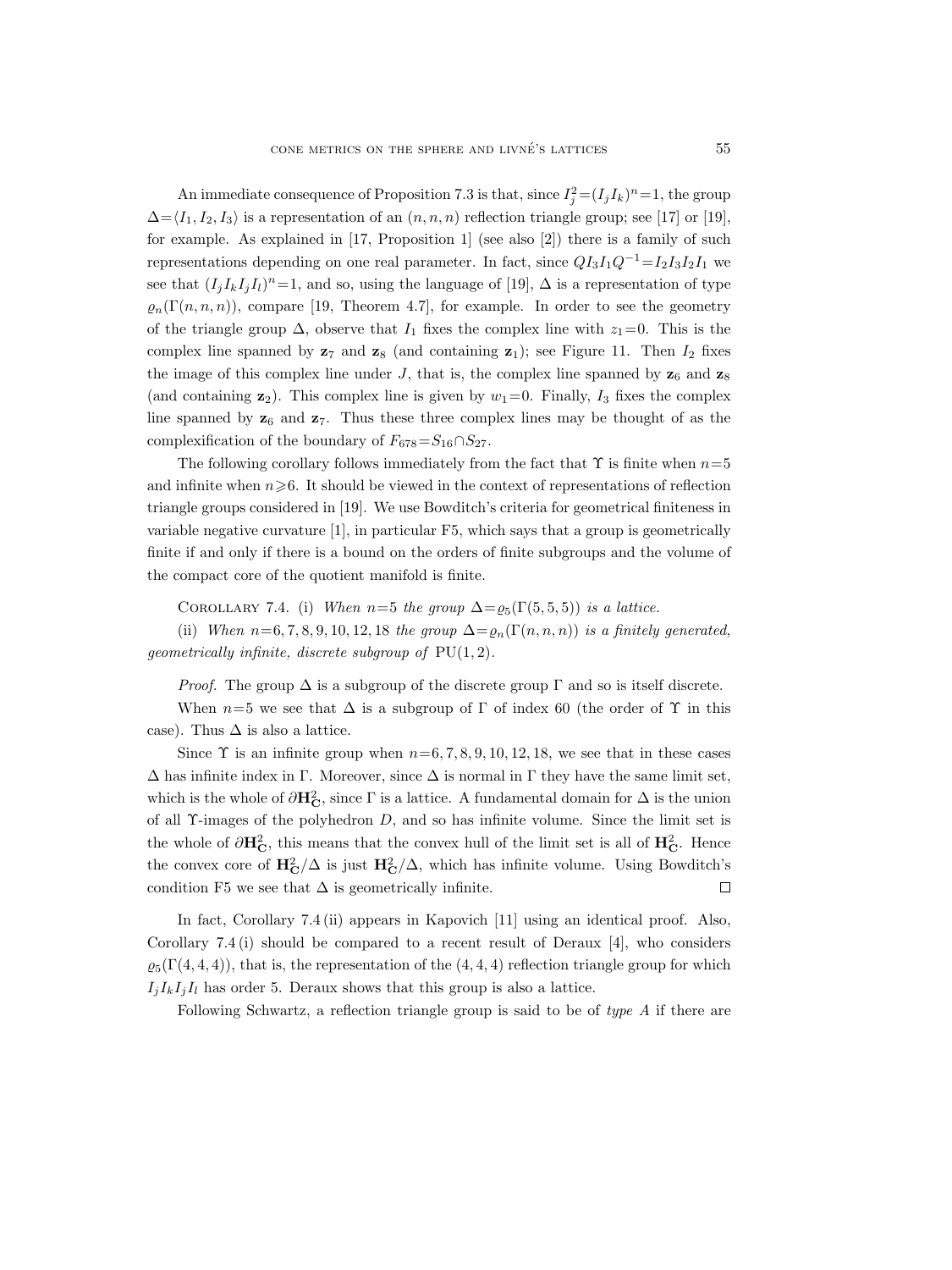some parameter values where  $I_i I_k I_i I_l$  is elliptic and  $I_i I_k I_l$  is non-elliptic, and of *type B* if there are some parameter values where  $I_j I_k I_l$  is elliptic and  $I_j I_k I_j I_l$  is non-elliptic. A short calculation from Pratoussevitch's formulae [17] shows that the  $(n, n, n)$  triangle group is of type A when  $n \leq 10$  and type B when  $n \geq 11$ . Schwartz has conjectured [19, Conjecture 5.3] that the only infinite, discrete representations of triangle groups of type B are faithful. When  $n=12$  or  $n=18$  our groups  $\Delta$  give counterexamples to this conjecture (and  $n=18$  also seems to contradict Schwartz' computer experiments mentioned in  $[20, §1.2]$ :

PROPOSITION 7.5. *When*  $n=12$  *or*  $n=18$  *the group*  $\Delta$  *is a discrete, non-faithful triangle group of type B.*

#### **Appendix A: Bisector intersections**

In this section we find the intersection of each pair of bisectors of the form  $B_{1j}$  and  $B_{2k}$ .

PROPOSITION A.1. *Suppose that*  $\mathbf{z} \in B_{13} \cap B_{24}$ *. Then, writing*  $z_1 = x$  *and*  $w_1 = u$ *, we either have*

$$
x = u = \frac{1 - \cos \theta}{\cos \theta} \quad and \quad w_2 = e^{i\theta} \frac{2 \cos \theta - 1 - z_2 \cos \theta}{\cos \theta (1 - z_2 \cos \theta)}
$$

*or else*

$$
z_2 = e^{i\theta} \frac{1 - \cos \theta - u + xu \cos \theta - (x - u)i \sin \theta}{1 - \cos \theta - u \cos \theta},
$$

$$
w_2 = \frac{1 - \cos \theta - x + xu \cos \theta - (x - u)i \sin \theta}{1 - \cos \theta - x \cos \theta}.
$$

*Proof.* Substituting  $z_1=x$  and  $w_1=u$  in (9) gives

$$
u = \frac{-xi \sin \theta - z_2 e^{-i\theta} (1 - \cos \theta) + 1 - \cos \theta}{-x \cos \theta - z_2 e^{-i\theta} \cos \theta + 1 - i \sin \theta}.
$$

It is easy to see that if  $x=(1-\cos\theta)/\cos\theta$  then  $u=(1-\cos\theta)/\cos\theta$  independent of  $z_2$ . In this case we obtain  $w_2$  from (10). Otherwise, solving for  $z_2$  gives

$$
z_2=e^{i\theta}\,\frac{1-\cos\theta-u+xu\cos\theta-(x-u)i\sin\theta}{1-\cos\theta-u\cos\theta}.
$$

Similarly, substituting  $z_1=x$  and  $w_1=u$  in (11) and solving for  $w_2$  gives

$$
w_2 = \frac{1 - \cos \theta - x + xu \cos \theta - (x - u)i \sin \theta}{1 - \cos \theta - x \cos \theta}.
$$

A similar argument yields the following result: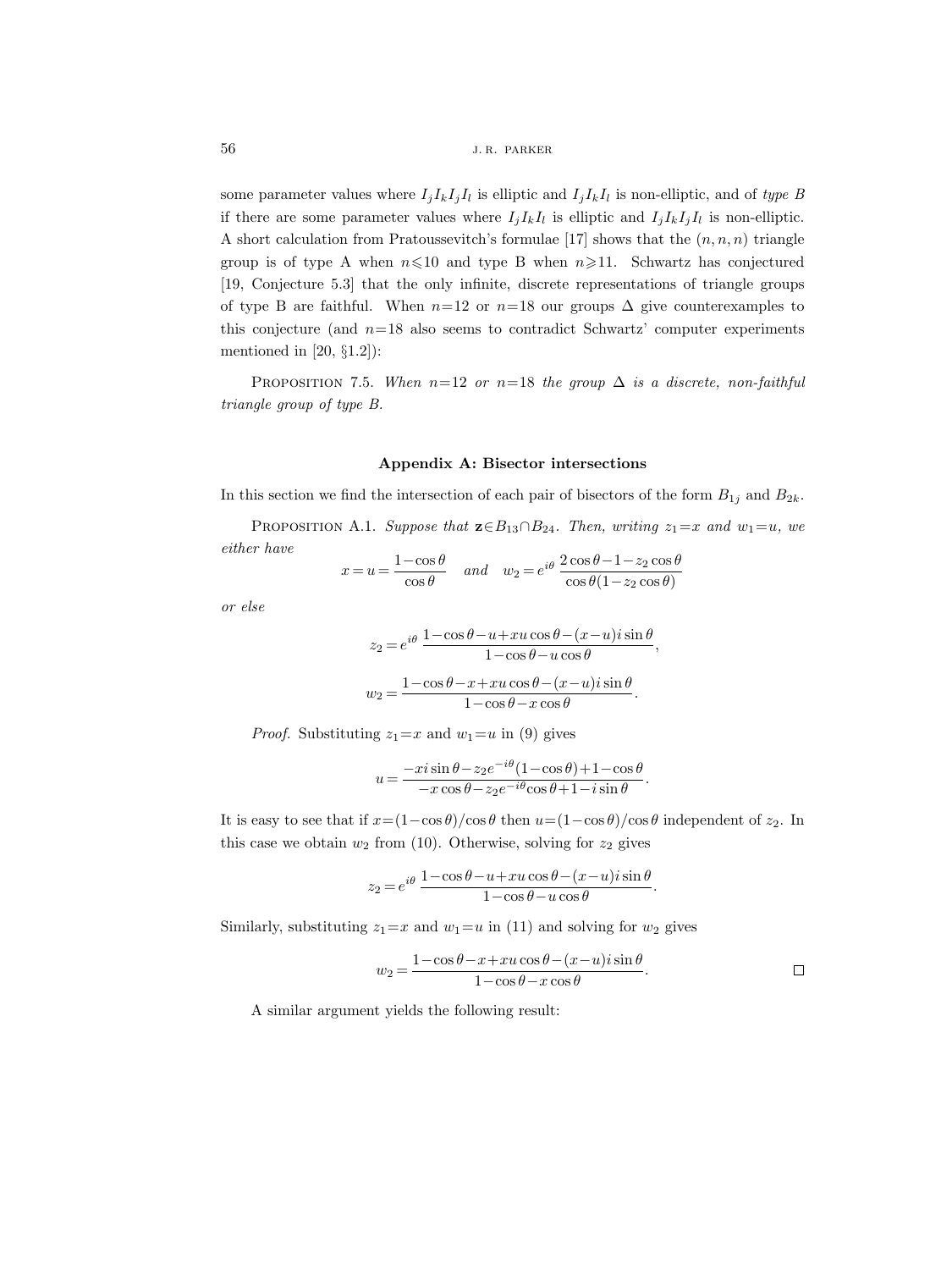PROPOSITION A.2. *Suppose that*  $\mathbf{z} \in B_{13} \cap B_{27}$ *. Then, writing*  $z_1 = x$  *and*  $w_1 = iv$ *, we have*

$$
z_2 = e^{i\theta} \frac{1 - \cos \theta - v \sin \theta - iv - xi \sin \theta + xvi \cos \theta}{1 - \cos \theta - iv \cos \theta},
$$

$$
w_2 = \frac{1 - \cos \theta - x - v \sin \theta - xi \sin \theta + xvi \cos \theta}{1 - \cos \theta - x \cos \theta}.
$$

Applying  $\iota$  to Proposition A.2 gives the following consequences:

PROPOSITION A.3. *Suppose that*  $\mathbf{z} \in B_{16} \cap B_{24}$ *. Then, writing*  $z_1 = iy$  *and*  $w_1 = u$ *, we have*

$$
z_2 = e^{i\theta} \frac{1 - \cos \theta - u + y \sin \theta + i u \sin \theta + i y u \cos \theta}{1 - \cos \theta - u \cos \theta},
$$

$$
w_2 = \frac{1 - \cos \theta + y \sin \theta - yi + u i \sin \theta + u yi \cos \theta}{1 - \cos \theta - iy \cos \theta}.
$$

PROPOSITION A.4. *Suppose that*  $\mathbf{z} \in B_{16} \cap B_{27}$ *. Then, writing*  $z_1 = iy$  *and*  $w_1 = iv$ *, we have*

$$
z_2 = e^{i\theta} \frac{1 - \cos \theta + y \sin \theta - v \sin \theta - yv \cos \theta - iv}{1 - \cos \theta - iv \cos \theta},
$$

$$
w_2 = \frac{1 - \cos \theta + y \sin \theta - v \sin \theta - yv \cos \theta - iy}{1 - \cos \theta - iy \cos \theta}.
$$

Performing similar arguments but using (10) gives the following results:

PROPOSITION A.5. *Suppose that*  $\mathbf{z} \in B_{13} \cap B_{26}$ *. Then, writing*  $z_1 = x$  *and*  $w_2 = ue^{i\theta}$ *, we have*

$$
z_2 = e^{i\theta} \frac{\cos \theta - x \cos \theta - u + xu \cos \theta - i \sin \theta (1 - x - u)}{1 - u \cos \theta},
$$

$$
w_1 = \frac{1 - \cos \theta - x - ue^{i\theta} (1 - \cos \theta) + uxe^{i\theta} \cos \theta - xi \sin \theta}{-i \sin \theta - x \cos \theta}.
$$

PROPOSITION A.6. *Suppose that*  $\mathbf{z} \in B_{13} \cap B_{28}$ *. Then, writing*  $z_1 = x$  *and*  $w_2 = u$ *, we have*

$$
z_2 = e^{i\theta} \frac{1 - x - u + xu\cos\theta + ui\sin\theta}{\cos\theta - u\cos\theta + i\sin\theta},
$$
  

$$
w_1 = \frac{1 - \cos\theta - x - u(1 - \cos\theta) + xu\cos\theta - xi\sin\theta}{-i\sin\theta - x\cos\theta}.
$$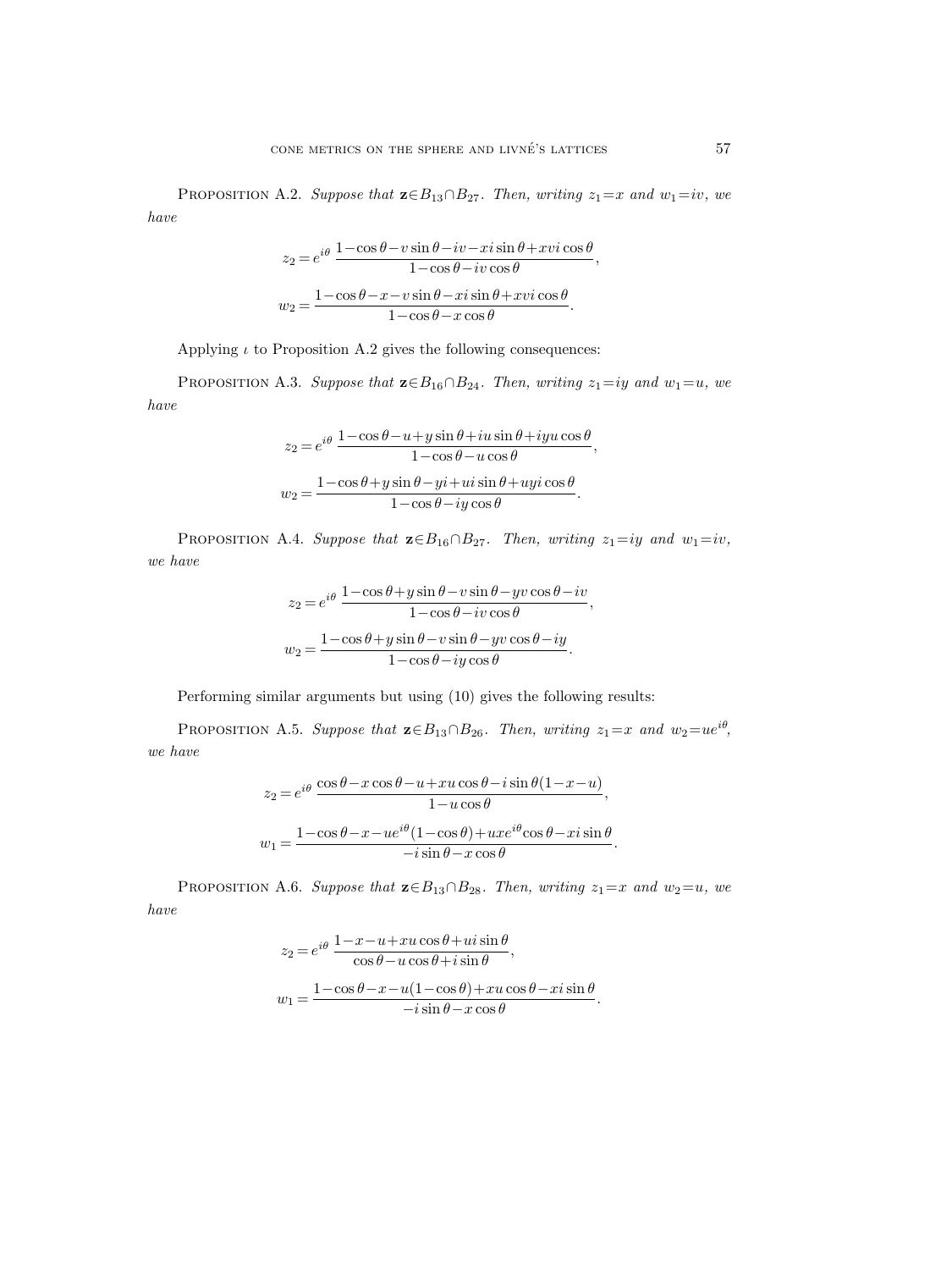PROPOSITION A.7. *Suppose that*  $\mathbf{z} \in B_{16} \cap B_{26}$ *. Then, writing*  $z_1 = iy$  *and*  $w_2 = ue^{i\theta}$ *, we have*

$$
z_2 = e^{i\theta} \frac{\cos \theta - y \sin \theta - u - i \sin \theta - iy \cos \theta + i u \sin \theta + iyu \cos \theta}{1 - u \cos \theta},
$$

$$
w_1 = \frac{1 - \cos \theta + y \sin \theta - u e^{i\theta} (1 - \cos \theta) - iy + iyu e^{i\theta} \cos \theta}{-i \sin \theta - iy \cos \theta}.
$$

PROPOSITION A.8. *Suppose that*  $\mathbf{z} \in B_{16} \cap B_{28}$ *. Then, writing*  $z_1 = iy$  *and*  $w_2 = u$ *, we have*

$$
z_2 = e^{i\theta} \frac{1 - u - iy + iu \sin \theta + iyu \cos \theta}{\cos \theta - u \cos \theta + i \sin \theta},
$$

$$
w_1 = \frac{1 - \cos \theta + y \sin \theta - u(1 - \cos \theta) - iy + iyu \cos \theta}{-i \sin \theta - iy \cos \theta}.
$$

Applying  $\iota$  to the previous four propositions gives the following consequences:

PROPOSITION A.9. *Suppose that*  $\mathbf{z} \in B_{17} \cap B_{24}$ *. Then, writing*  $z_2 = x$  *and*  $w_1 = u$ *, we have*

$$
z_1 = \frac{1 - \cos \theta - xe^{-i\theta} (1 - \cos \theta) - u + xue^{-i\theta} \cos \theta + ui \sin \theta}{i \sin \theta - u \cos \theta},
$$

$$
w_2 = \frac{\cos \theta - x - u \cos \theta + xu \cos \theta + i \sin \theta (1 - x - u)}{1 - x \cos \theta}.
$$

PROPOSITION A.10. *Suppose that*  $\mathbf{z} \in B_{18} \cap B_{24}$ *. Then, writing*  $z_2 = xe^{i\theta}$  *and*  $w_1 = u$ *, we have*

$$
z_1 = \frac{1 - \cos \theta - x(1 - \cos \theta) - u + xu \cos \theta + ui \sin \theta}{i \sin \theta - u \cos \theta},
$$

$$
w_2 = \frac{1 - x - u + xu \cos \theta - xi \sin \theta}{\cos \theta - x \cos \theta - i \sin \theta}.
$$

PROPOSITION A.11. *Suppose that*  $\mathbf{z} \in B_{17} \cap B_{27}$ *. Then, writing*  $z_2 = x$  *and*  $w_1 = iv$ *, we have*

$$
z_1 = \frac{1 - \cos \theta - xe^{-i\theta} (1 - \cos \theta) - v \sin \theta - iv - ixve^{-i\theta} \cos \theta}{i \sin \theta - iv \cos \theta},
$$

$$
w_2 = \frac{e^{i\theta} - x - ix \sin \theta - ive^{i\theta} + ixv \cos \theta}{1 - x \cos \theta}.
$$

PROPOSITION A.12. *Suppose that*  $\mathbf{z} \in B_{18} \cap B_{27}$ *. Then, writing*  $z_2 = xe^{i\theta}$  *and*  $w_1 = iv$ *, we have*

$$
z_1 = \frac{1 - \cos \theta - x(1 - \cos \theta) - v \sin \theta - iv + ixv \cos \theta}{i \sin \theta - iv \cos \theta},
$$

$$
w_2 = \frac{1 - x - ix \sin \theta - iv + ixv \cos \theta}{\cos \theta - x \cos \theta - i \sin \theta}.
$$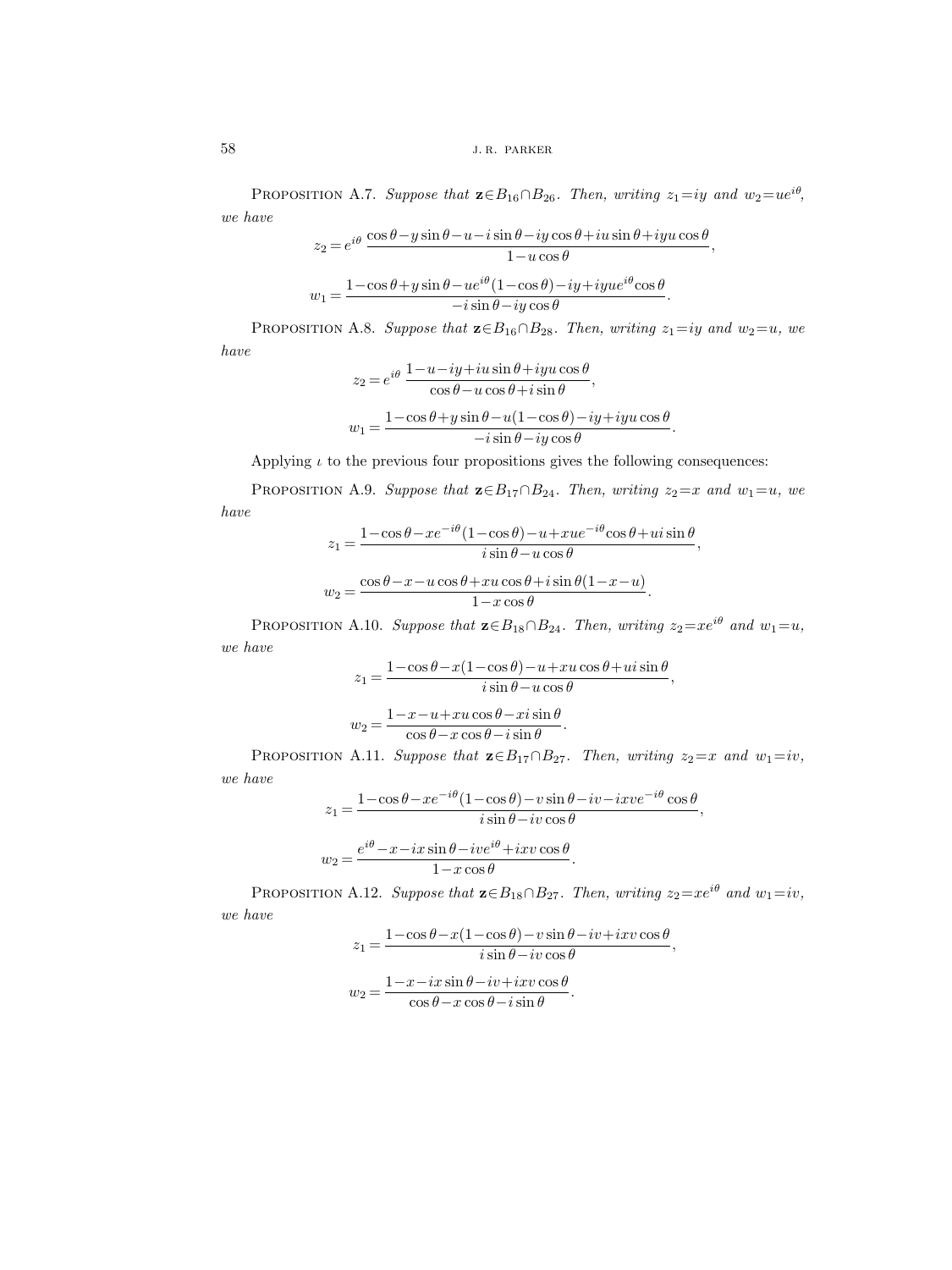Likewise, we obtain the following results:

PROPOSITION A.13. *Suppose that*  $\mathbf{z} \in B_{17} \cap B_{26}$ *. Then, writing*  $z_2 = x$  *and*  $w_2 = ue^{i\theta}$ *, we have*

$$
\begin{aligned} z_1 &= \frac{1 - x - ue^{i\theta} + xu\cos\theta + iue^{i\theta}\sin\theta}{1 - ue^{i\theta}\cos\theta}, \\ w_1 &= \frac{1 - u - xe^{-i\theta} + xu\cos\theta - ixe^{-i\theta}\sin\theta}{1 - xe^{-i\theta}\cos\theta}. \end{aligned}
$$

PROPOSITION A.14. *Suppose that*  $\mathbf{z} \in B_{17} \cap B_{28}$ *. Then, writing*  $z_2 = x$  *and*  $w_2 = u$ *, we have*

$$
z_1 = \frac{1 - x - u + xue^{-i\theta}\cos\theta + iu\sin\theta}{1 - u\cos\theta},
$$

$$
w_1 = \frac{e^{i\theta} - u - x + xu\cos\theta - ix\sin\theta}{e^{i\theta} - x\cos\theta}.
$$

PROPOSITION A.15. *Suppose that*  $\mathbf{z} \in B_{18} \cap B_{26}$ *. Then, writing*  $z_2 = xe^{i\theta}$  *and*  $w_2 =$ ueiθ*, we have*

$$
z_1 = \frac{e^{-i\theta} - x - u + xu\cos\theta + iu\sin\theta}{\cos\theta - u\cos\theta - i\sin\theta},
$$

$$
w_1 = \frac{1 - x - u + xu e^{i\theta}\cos\theta - xi\sin\theta}{1 - x\cos\theta}.
$$

PROPOSITION A.16. *Suppose that*  $\mathbf{z} \in B_{18} \cap B_{28}$ *. Then, writing*  $z_2 = xe^{i\theta}$  *and*  $w_2 = u$ *, we have*

$$
z_1 = \frac{1 - xe^{i\theta} - u + xu\cos\theta + ui\sin\theta}{1 - u\cos\theta},
$$

$$
w_1 = \frac{1 - x - ue^{-i\theta} + xu\cos\theta - ix\sin\theta}{1 - x\cos\theta}.
$$

#### **Appendix B: Low-dimensional intersection of sides**

In this section we show that the intersection of each pair of sides not considered in §3.4 is 1-dimensional; indeed, we show that it comprises arcs of the 1-skeleton of  $D$ . More precisely, we show that each of these intersections is one or two edges of D. Each edge of D is the intersection of at least three bisectors and is a geodesic segment between a pair of vertices. This section may be omitted by readers who are willing to believe that we enumerated all the faces of  $D$  in §3.4.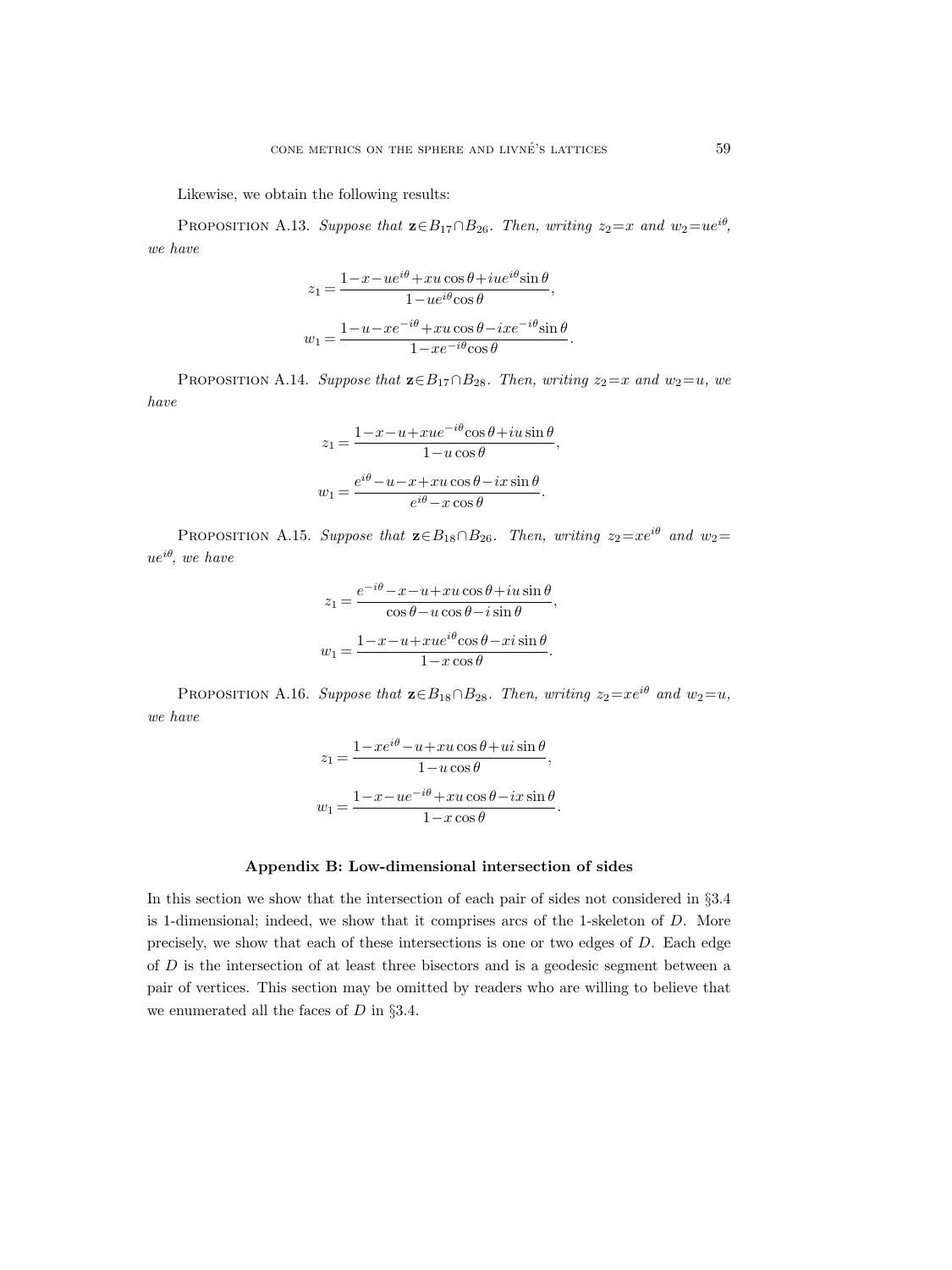PROPOSITION B.1. *If*  $\mathbf{z} \in S_{13} \cap S_{24}$  *and*  $z_1 \neq (1-\cos \theta)/\cos \theta$  *then*  $\mathbf{z} \in \gamma_{58}$ *.* 

*Proof.* As in Proposition A.1 set  $z_1 = x$  and  $w_1 = u$  where  $0 \le x, u < 1$ . Using the expressions from Proposition A.1 we have

$$
0 \leqslant \text{Im}(z_2) = \frac{\sin \theta (1 - u)(1 - \cos \theta - x \cos \theta)}{1 - \cos \theta - u \cos \theta},
$$
  

$$
0 \geqslant \text{Im}(w_2 e^{-i\theta}) = \frac{-\sin \theta (1 - x)(1 - \cos \theta - u \cos \theta)}{1 - \cos \theta - x \cos \theta}.
$$

Since  $x<1$  and  $u<1$ , we see that  $1-\cos\theta-x\cos\theta$  and  $1-\cos\theta-u\cos\theta$  have the same sign. Also

$$
0 \ge \operatorname{Im}(z_2 e^{-i\theta}) = \frac{-(x-u)\sin\theta}{1-\cos\theta-u\cos\theta},
$$

$$
0 \le \operatorname{Im}(w_2) = \frac{-(x-u)\sin\theta}{1-\cos\theta-x\cos\theta}.
$$

Therefore  $x=u$  and  $\text{Im}(z_2e^{-i\theta})=\text{Im}(w_2)=0$ . Hence  $\mathbf{z}\in B_{18}\cap B_{28}$  as well. Using our table of edges we see that **z** lies in the geodesic containing  $\gamma_{58}$ .  $\Box$ 

PROPOSITION B.2. *If*  $\mathbf{z} \in S_{13} \cap S_{26}$  *then*  $\mathbf{z} \in \gamma_{34} \cup \gamma_{47}$ *.* 

*Proof.* Put  $z_1 = x$  and  $w_2 = ue^{i\theta}$ , where  $0 \le x < 1$  and  $0 \le u < 1/\cos \theta$ . Using the expressions of Proposition A.5 we see that

$$
0\leqslant \operatorname{Im}(w_1)=\frac{\sin\theta(1-\cos\theta-x\cos\theta)(1-x)(1-u\cos\theta)}{\sin^2\theta+x^2\cos^2\theta}.
$$

Thus  $x \leq (1 - \cos \theta)/\cos \theta$ . Also

$$
0 \leqslant \operatorname{Im}(z_2) = \frac{-u \sin \theta (1 - \cos \theta - x \cos \theta)}{1 - u \cos \theta}.
$$

Since  $1-u\cos\theta>0$  we either have  $u=0$  or else  $x=(1-\cos\theta)/\cos\theta$ .

If  $u=0$  we have  $\mathbf{z} \in B_{17} \cap B_{28}$  as well. Since  $0 \le x \le (1-\cos\theta)/\cos\theta$ , then from our table of edges we see that  $\mathbf{z} \in \gamma_{47}$ .

If  $x=(1-\cos\theta)/\cos\theta$  then we have  $\mathbf{z}\in B_{17}\cap B_{24}$ . Moreover,

$$
z_2=\frac{2\cos\theta-1-u}{\cos\theta-u\cos^2\theta}
$$

and so  $u \leqslant 2 \cos \theta - 1$ . Hence  $\mathbf{z} \in \gamma_{34}$ .

Applying  $\iota$  we immediately have the following consequence:

 $\Box$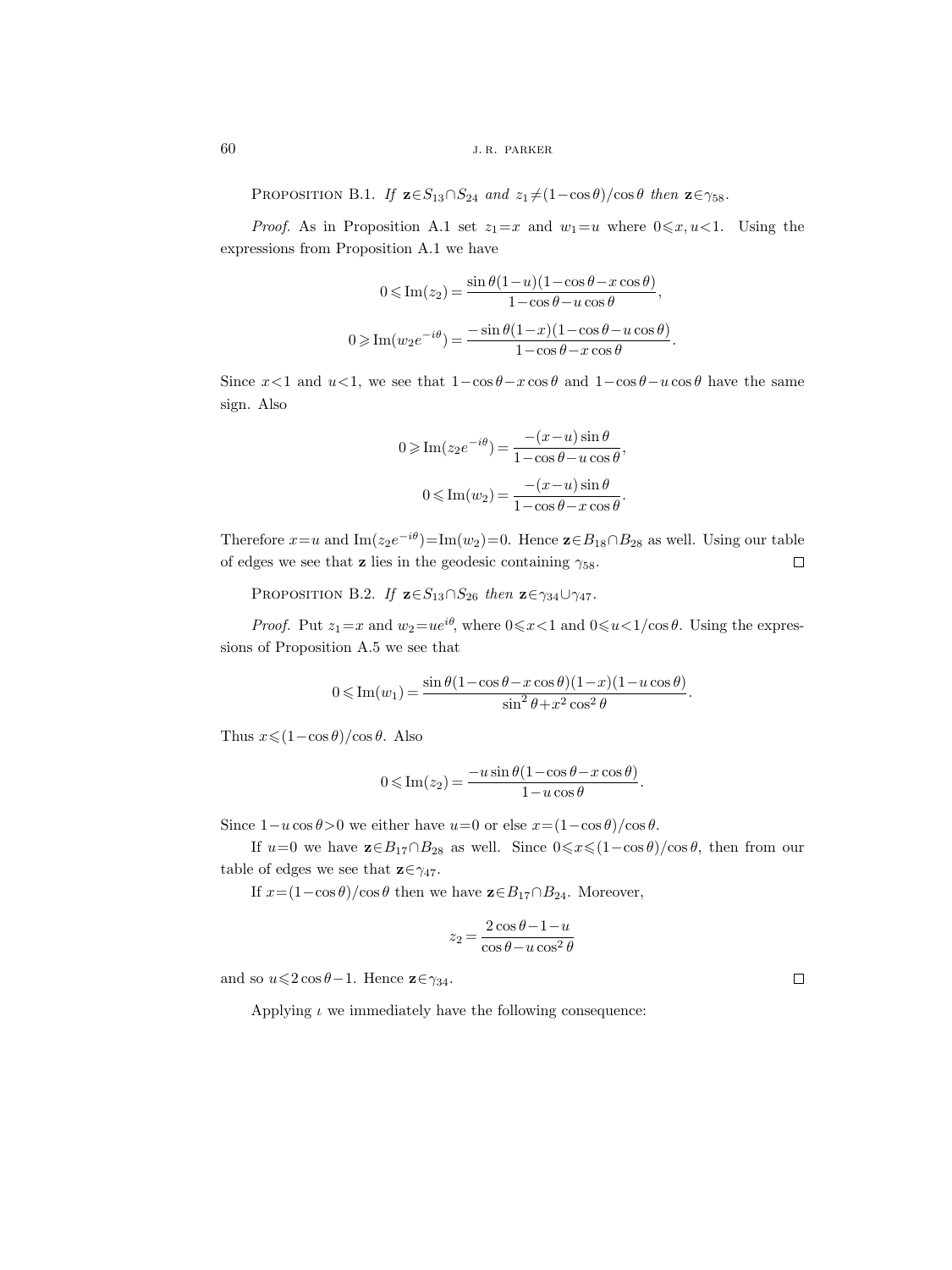PROPOSITION B.3. *If*  $\mathbf{z} \in S_{17} \cap S_{24}$  *then*  $\mathbf{z} \in \gamma_{34} \cup \gamma_{36}$ *.* 

Similarly, we obtain the following result:

PROPOSITION B.4. *If*  $z \in S_{16} \cap S_{24}$  *then*  $z \in \gamma_{68}$ *.* 

*Proof.* As in Proposition A.3, set  $z_1 = iy$  and  $w_1 = u$ , where  $-\sin \theta / \cos \theta < y \le 0$  and  $u \geqslant 0$ . Using Lemma 3.6 we have

$$
\frac{1}{\cos\theta} > \text{Re}(z_2 e^{i\theta}) = \frac{1}{\cos\theta} - \frac{(1-\cos\theta)^2 - y\sin\theta\cos\theta}{\cos\theta(1-\cos\theta - u\cos\theta)}.
$$

Since  $(1-\cos\theta)^2 - y\sin\theta\cos\theta > 0$  we must have  $1-\cos\theta - u\cos\theta > 0$ . Because **z** is in D we have

$$
0 \ge \operatorname{Im}(z_2 e^{-i\theta}) = \frac{u(\sin \theta + y \cos \theta)}{1 - \cos \theta - u \cos \theta}
$$

and since  $y>-\sin\theta/\cos\theta$  we see that  $u=0$ .

Substituting  $u=0$  into the expression from Proposition A.3 we have

$$
z_2 = \frac{e^{i\theta}(1-\cos\theta-y\sin\theta)}{1-\cos\theta} \quad \text{and} \quad w_2 = \frac{1-\cos\theta+y\sin\theta-iy}{1-\cos\theta-iy\cos\theta}.
$$

Thus

$$
0 \le \text{Re}(z_2 e^{-i\theta}) = \frac{1 - \cos \theta + y \sin \theta}{1 - \cos \theta}.
$$

Hence  $-(1-\cos\theta)/\sin\theta \leq y \leq 0$ . When  $y=-(1-\cos\theta)/\sin\theta$  this point is **z**<sub>6</sub>, and when  $y=0$  it is  $z_8$ . The result follows.  $\Box$ 

Applying  $\iota$ , we have the following consequences:

PROPOSITION B.5. *If*  $z \in S_{13} \cap S_{27}$  *then*  $z \in \gamma_{78}$ *.* 

PROPOSITION B.6. *If*  $z \in S_{16} \cap S_{28}$  *then*  $z \in \gamma_{78}$ *.* 

*Proof.* As in Proposition A.8 set  $z_1 = iy$  and  $w_2 = u$  where  $-\sin \theta / \cos \theta < y \le 0$  and  $0 \leqslant u \leqslant 1/\cos \theta$ . Then

$$
0\leqslant\text{Re}(w_1)=\frac{y(1-u\cos\theta)}{\sin\theta+y\cos\theta}.
$$

Since  $1-u\cos\theta$  and  $\sin\theta+y\cos\theta$  are both positive, we must have  $y=0$ .

Substituting  $y=0$  into the expressions for  $z_2$  and  $w_1$  from Proposition A.8 gives

$$
z_2=\frac{e^{i\theta}(1-u+iu\sin\theta)}{\cos\theta-u\cos\theta+i\sin\theta}\quad\text{and}\quad w_1=\frac{i(1-\cos\theta)(1-u)}{\sin\theta}.
$$

Since Im $(w_1) \geq 0$ , we have  $u \leq 1$ . When  $u=0$  this point is  $z_7$ , and when  $u=1$  it is  $z_8$ .

Applying  $\iota$  gives the following results: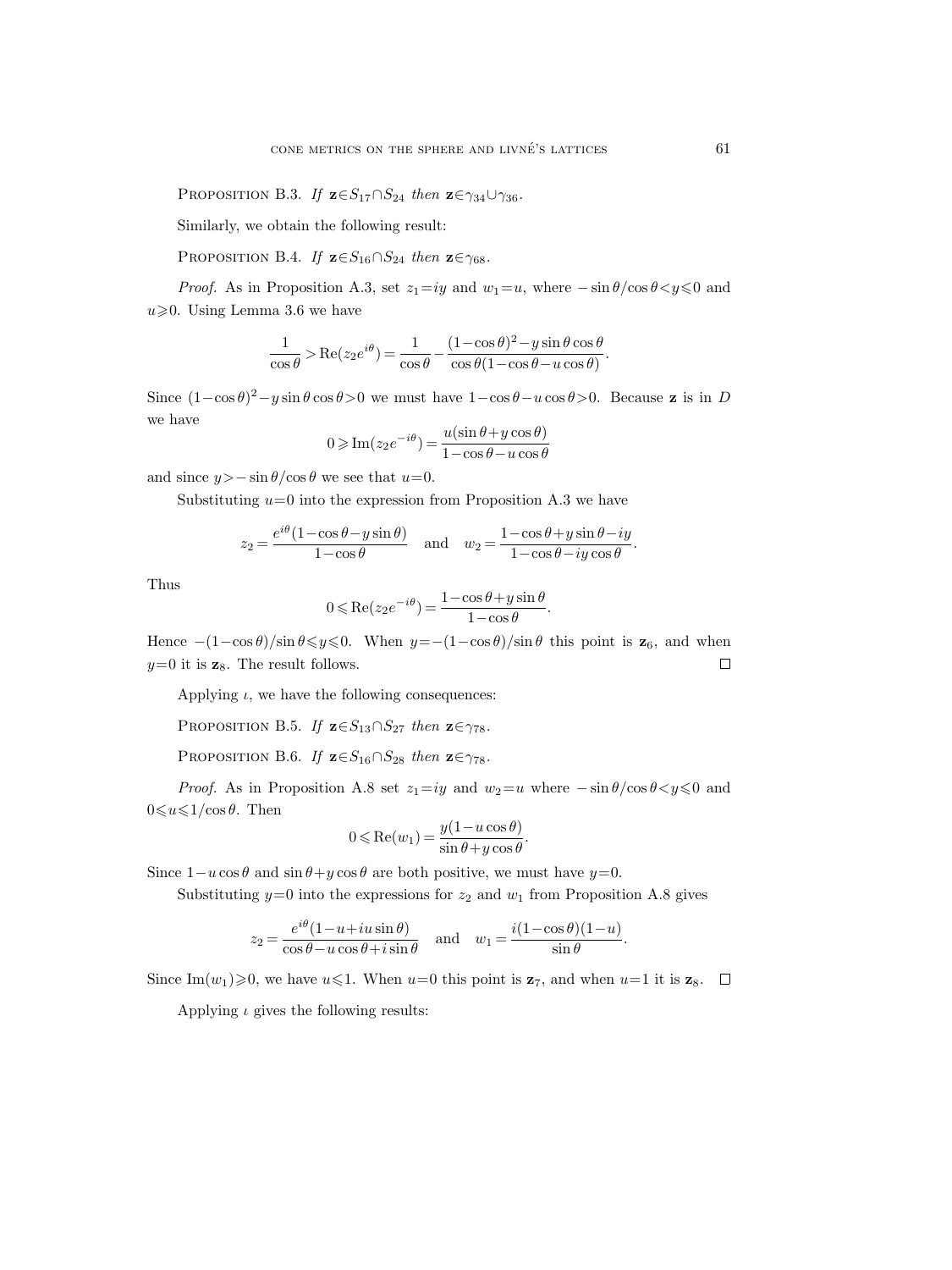PROPOSITION B.7. *If*  $z \in S_{18} \cap S_{27}$  *then*  $z \in \gamma_{68}$ *.* 

PROPOSITION B.8. *If*  $z \in S_{16} \cap S_{26}$  *then*  $z \in \gamma_{67}$ *.* 

*Proof.* As in Proposition A.7 write  $z_1 = iy$  and  $w_2 = ue^{i\theta}$  where  $-\sin \theta / \cos \theta < y \le 0$ and  $0 \le u < 1/\cos \theta$ . Then

$$
0 \leq \operatorname{Im}(z_2) = \frac{-u(1-\cos\theta)\sin\theta - y(1-u\cos^2\theta)}{1-u\cos\theta},
$$
  

$$
0 \leq \operatorname{Re}(w_1) = \frac{u(1-\cos\theta)\sin\theta + y(1-u\cos^2\theta)}{\sin\theta + y\cos\theta}.
$$

Since  $1-u\cos\theta>0$  and  $\sin\theta+y\cos\theta>0$  we must have

$$
y = \frac{-u(1-\cos\theta)\sin\theta}{1-u\cos^2\theta}.
$$

Hence Im( $z_2$ )=Re( $z_1$ )=0 so  $\mathbf{z} \in B_{17} \cap B_{19}$  as well. Thus the intersection is certainly contained in the geodesic containing  $\gamma_{67}$ .

Substituting in the expression from Proposition A.7 we have

$$
w_1 = \frac{i(1-\cos\theta)(1-u)}{\sin\theta}.
$$

Since Im $(w_1) \geq 0$  we have  $u \leq 1$ . When  $u=0$  the point is  $z_7$ , and when  $u=1$  it is  $z_6$ .  $\Box$ 

Applying  $\iota$  gives the following consequences:

PROPOSITION B.9. *If*  $z \in S_{17} \cap S_{27}$  *then*  $z \in \gamma_{67}$ *.* 

PROPOSITION B.10. *If*  $\mathbf{z} \in S_{17} \cap S_{28}$  *the*  $\mathbf{z} \in \gamma_{47}$ *.* 

*Proof.* We write  $z_2 = x$  and  $w_2 = u$ , where  $0 \le x, u < 1/\cos \theta$ . Then using the expression from Proposition A.14 we have

$$
0 \geqslant \operatorname{Im}(z_1) = \frac{u \sin \theta (1 - x \cos \theta)}{1 - u \cos \theta}.
$$

Since  $1-x\cos\theta>0$  and  $1-u\cos\theta>0$  we must have  $u=0$ . Thus  $\mathbf{z}\in B_{13}\cap B_{26}$  as well. Moreover, putting  $u=0$  gives  $z_1=1-x$ , and so  $x\leq 1$ . Hence  $\mathbf{z} \in \gamma_{47}$  as claimed.  $\Box$ 

Applying  $\iota$  gives the following consequence:

PROPOSITION B.11. *If*  $\mathbf{z} \in S_{18} \cap S_{26}$  *then*  $\mathbf{z} \in \gamma_{36}$ *.* 

Finally, we obtain the following result:

PROPOSITION B.12. *If*  $z \in S_{18} \cap S_{28}$  *then*  $z \in \gamma_{58}$ *.*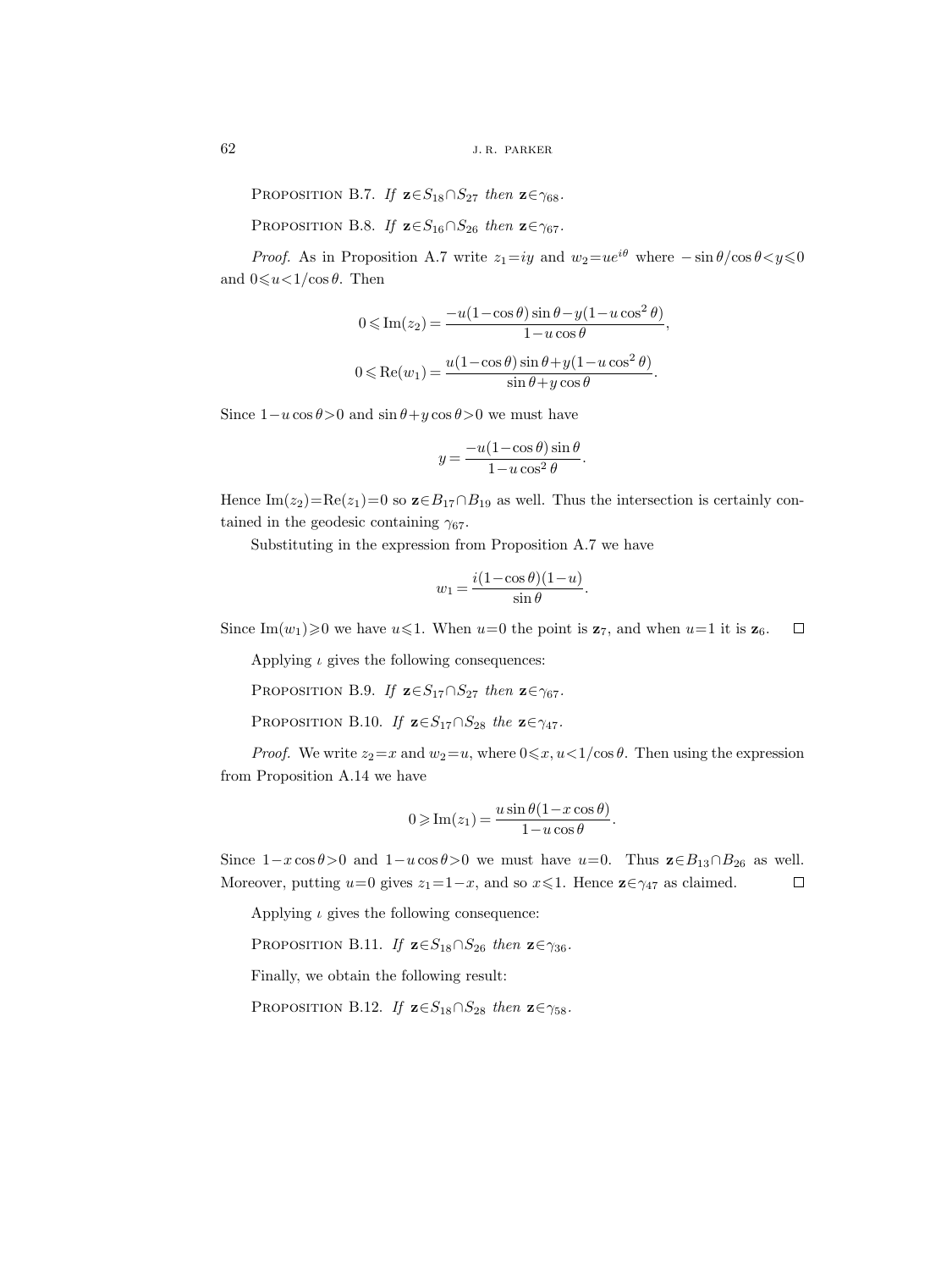*Proof.* We write  $z_2 = xe^{i\theta}$  and  $w_2 = u$ , where  $0 \le x, u < 1/\cos \theta$ . Using the formulae from Proposition A.16 we have

$$
0 \geqslant \operatorname{Im}(z_1) = \frac{-(x-u)\sin\theta}{1-u\cos\theta},
$$
  

$$
0 \leqslant \operatorname{Im}(w_1) = \frac{-(x-u)\sin\theta}{1-x\cos\theta}.
$$

Since  $1-x\cos\theta>0$  and  $1-u\cos\theta>0$  we must have  $u=x$ . Thus  $\mathbf{z}\in B_{13}\cap B_{24}$ . This gives  $z_1=w_1=1-x$ , and so the result follows from Proposition A.1.  $\Box$ 

#### **References**

- [1] BOWDITCH, B. H., Geometrical finiteness with variable negative curvature. Duke Math. J., 77 (1995), 229–274.
- [2] Brehm, U., The shape invariant of triangles and trigonometry in two-point homogeneous spaces. Geom. Dedicata, 33 (1990), 59–76.
- [3] DELIGNE, P. & MOSTOW, G. D., *Commensurabilities among Lattices in*  $PU(1, n)$ . Annals of Mathematics Studies, 132. Princeton University Press, Princeton, NJ, 1993.
- [4] Deraux, M., Deforming the **R**-Fuchsian (4, 4, 4)-triangle group into a lattice. To appear in Topology.
- [5] DERAUX, M., FALBEL, E. & PAUPERT, J., New constructions of fundamental polyhedra in complex hyperbolic space. Acta Math., 194 (2005), 155–201.
- [6] EPSTEIN, D. B. A. & PETRONIO, C., An exposition of Poincaré's polyhedron theorem. Enseign. Math., 40 (1994), 113–170.
- [7] Falbel, E. & Parker, J. R., The geometry of the Eisenstein–Picard modular group. Duke Math. J., 131 (2006), 249–289.
- [8] GOLDMAN, W. M., Complex Hyperbolic Geometry. Oxford University Press, New York, 1999.
- [9] HIRZEBRUCH, F., Arrangements of lines and algebraic surfaces, in Arithmetic and Geome $try,$  Vol. II, pp. 113–140. Progr. Math., 36. Birkhäuser, Boston, MA, 1983.
- [10] Jiang, Y., Kamiya, S. & Parker, J. R., Jørgensen's inequality for complex hyperbolic space. Geom. Dedicata, 97 (2003), 55–80.
- [11] Kapovich, M., On normal subgroups in the fundamental groups of complex surfaces. Preprint, 1998.
- [12] LIVNÉ, R. A., On Certain Covers of the Universal Elliptic Curve. Ph.D. Thesis, Harvard University, 1981.
- [13] Mostow, G. D., On a remarkable class of polyhedra in complex hyperbolic space. Pacific J. Math., 86 (1980), 171–276.
- $[14]$  Generalized Picard lattices arising from half-integral conditions. Inst. Hautes Études Sci. Publ. Math., 63 (1986), 91–106.
- $[15]$  On discontinuous action of monodromy groups on the complex *n*-ball. *J. Amer. Math.*  $Soc., 1$  (1988), 555–586.
- [16] Parker, J. R., Unfaithful complex hyperbolic triangle groups. Preprint, 2005.
- [17] Pratoussevitch, A., Traces in complex hyperbolic triangle groups. Geom. Dedicata, 111 (2005), 159–185.